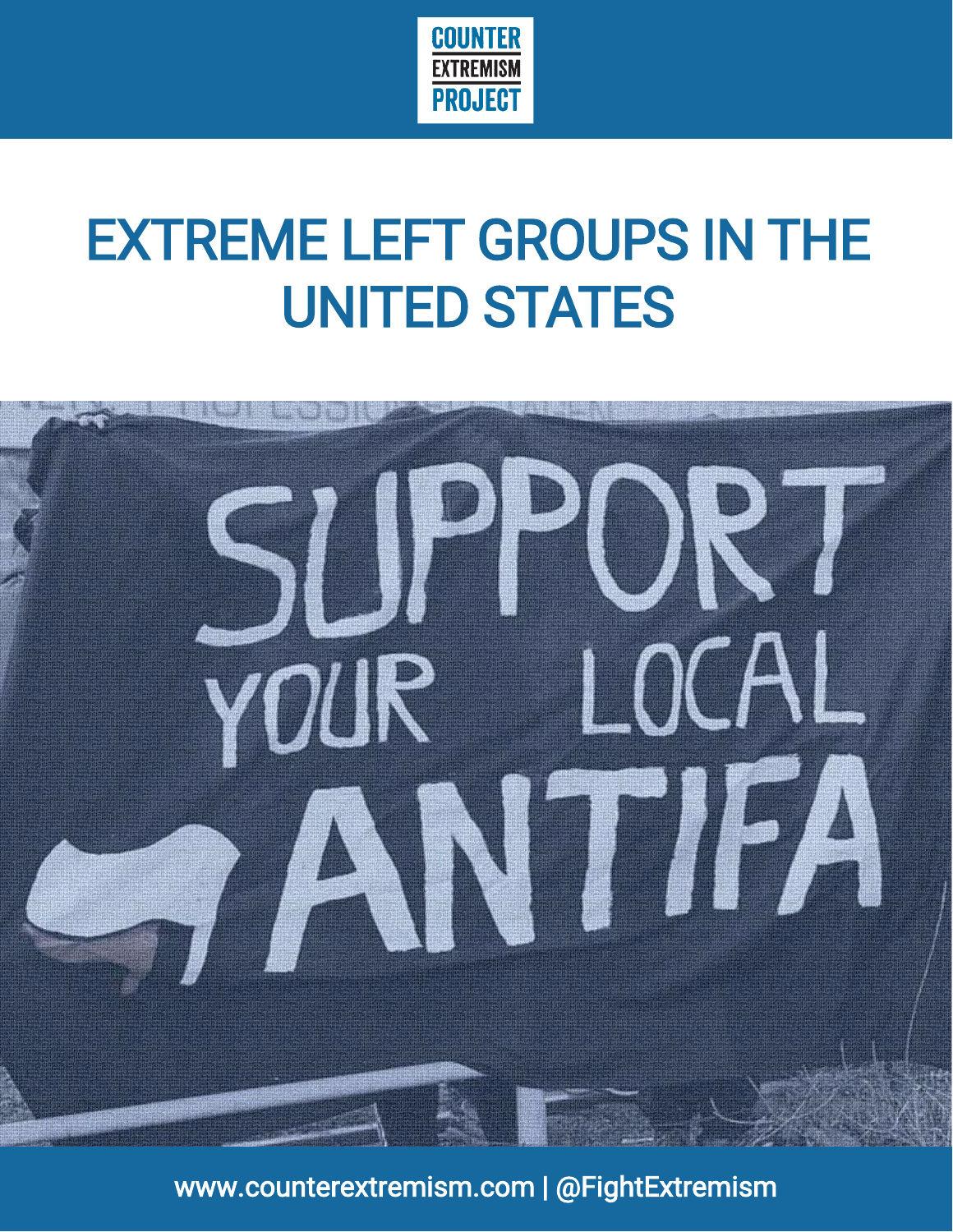

# EXTREME LEFT GROUPS IN THE UNITED STATES

### Key Points



Far-left groups in the United States in the 20th century largely focused on issue-specific causes such as Puerto Rican independence or environmentalism.



Modern far-left groups largely focus on social justice issues such as racial equality and immigration rights. These groups often align with socialist or anti-capitalist values out of protest against wealth inequity.



Gun ownership is a central characteristic of far-left groups such as the John Brown Gun Club and Redneck Revolt, which believe they must arm themselves for protection from the far right. These groups appear at protests brandishing firearms and serving as security forces while instructing others on how to use guns.



Today's far-left groups largely do not have hierarchal or even organizational structures like their far-right counterparts. U.S. President Donald Trump has called Antifa a terrorist group, but it is less a cohesive group and more a broad ideological opposition to perceived fascism. Antifa's lack of a uniform doctrine or organization results in followers presenting sometimes opposing ideals.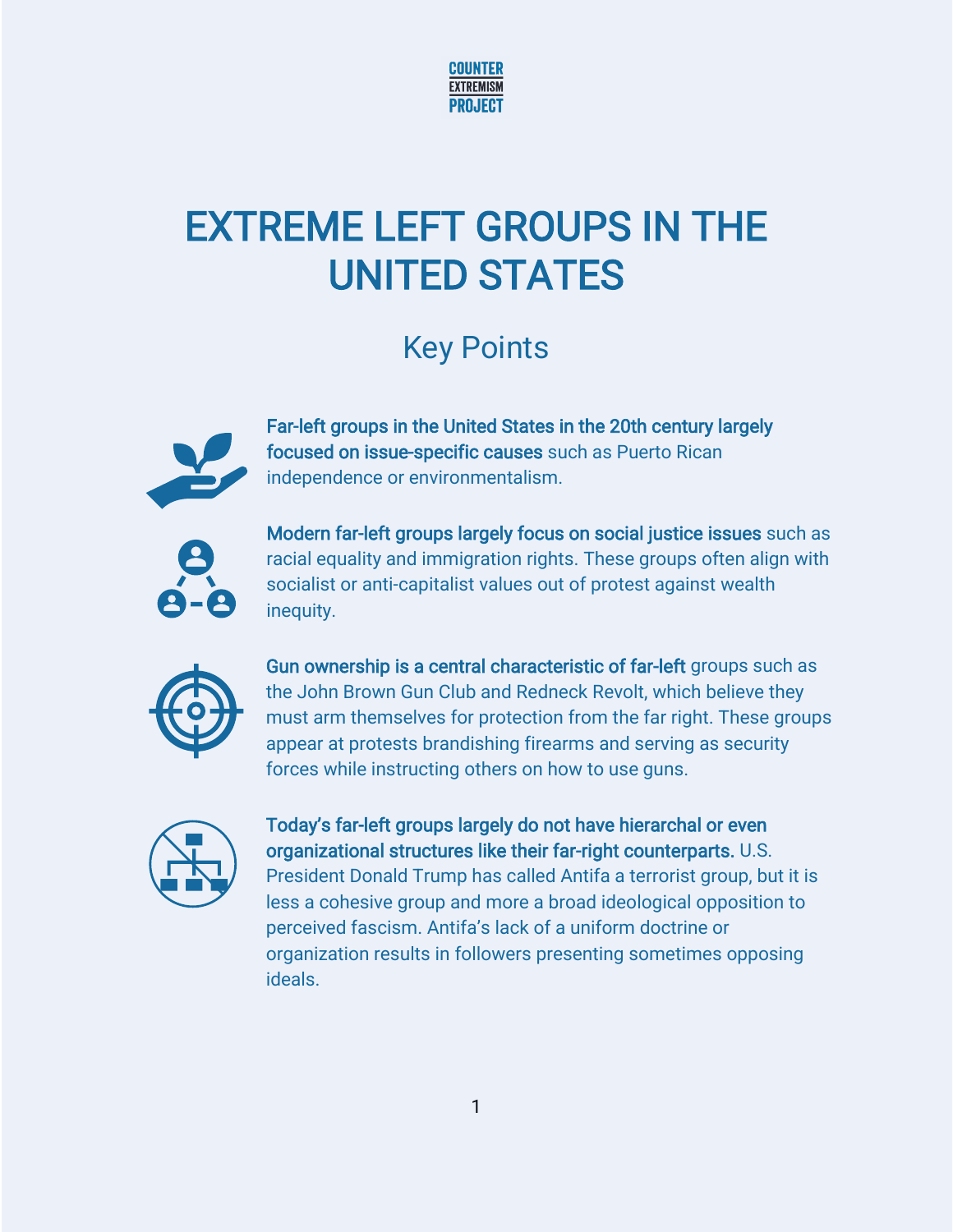

Far-left extremism in the United States largely centers around the notion of correcting an injustice but is otherwise broad in its ideological catchment. In the 20<sup>th</sup> century, U.S. left-wing extremism was synonymous with either communism or causes such as environmentalism. In the 1960s and '70s, the Weather Underground declared war against the U.S. government and carried out a campaign of political violence.<sup>1</sup> According to the FBI, far-left extremism in the United States was most active during the period between the 1960s and 1980s. Special-interest extremism began to emerge on the far-left in the 1990s, resulting in the promulgation of groups such as the Animal Liberation Front (ALF) and Earth Liberation Front (ELF). The FBI estimated that between 1996 and 2002, these two groups were responsible for 600 criminal acts in the United States that caused more than \$42 million in damages.<sup>2</sup>

Throughout the 1990s and early 2000s, ALF and ELF targeted animal research facilities and corporations for acts of vandalism and destruction of property. After the September 11, 2001, terrorist attacks, the U.S. government reevaluated how it approached terrorism abroad and at home. While the government focused on al-Qaeda as the primary foreign threat, federal authorities—partly in response to government lobbying by corporations victimized by ecoterrorists—considered ALF and ELF to be the primary

<sup>1</sup> Arthur M. Eckstein, "How the Weather Underground Failed at Revolution and Still Changed the World," Time, November 2, 2016, [http://time.com/4549409/the-weather-underground-bad-moon-rising/.](http://time.com/4549409/the-weather-underground-bad-moon-rising/)

<sup>2</sup> Testimony of Dale L. Watson, Executive Assistant Director, Counterterrorism/Counterintelligence Division

Federal Bureau of Investigation, Before the Senate Select Committee on Intelligence, Washington, DC, FBI, February 6, 2002, [https://archives.fbi.gov/archives/news/testimony/the-terrorist-threat-confronting-the](https://archives.fbi.gov/archives/news/testimony/the-terrorist-threat-confronting-the-united-states)[united-states.](https://archives.fbi.gov/archives/news/testimony/the-terrorist-threat-confronting-the-united-states)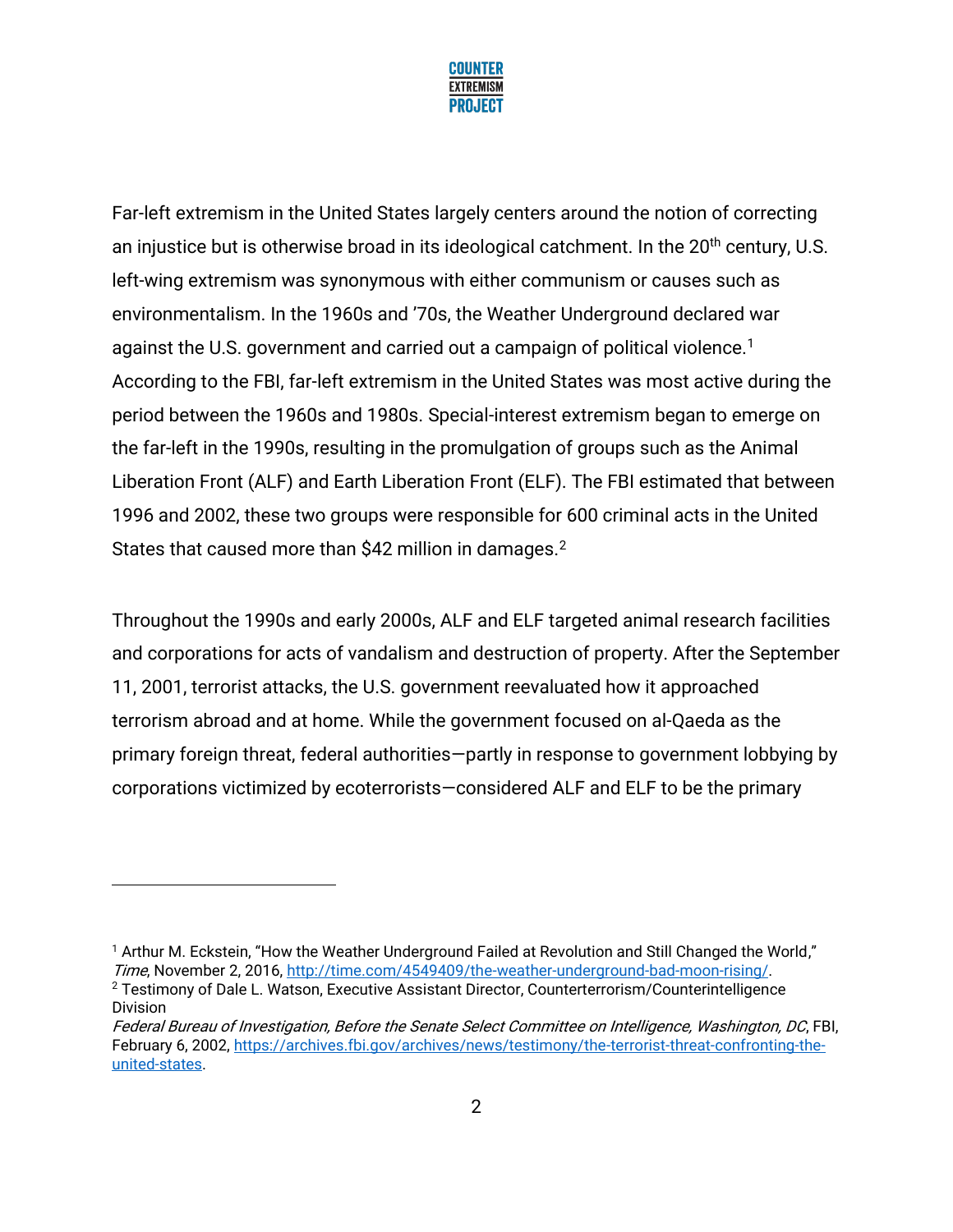

domestic terrorism threat in what media dubbed the Green Scare.<sup>3</sup> By 2010, however, federal authorities had shifted their domestic focus to the threat of the far right, which continued to overshadow the radical far left in violent attacks while ALF and ELF focused on property damage.<sup>4</sup> A July 2020 report by the Center for Strategic and International Studies (CSIS) reviewed almost 900 politically motivated attacks since 1994. Researchers found that far-left attacks had resulted in only one fatality in that 25 year span, compared with 329 fatalities in attacks by the far right.<sup>5</sup> In recent years, however, the radical far left has seen a resurgence in response to the rise of the far right, particularly since the 2017 Unite the Right rally in Charlottesville, Virginia, when far-right protesters clashed with far-left counter-protesters. A revitalized American far left has emerged to lead protest movements against the far right and perceived injustices. Armed groups such as the John Brown Gun Club formed to directly confront the violent far right and a broad interpretation of fascism, which often include symbols of capitalism and corporations. These manifestations have been on display during 2020

[https://theintercept.com/2019/03/23/ecoterrorism-fbi-animal-rights/;](https://theintercept.com/2019/03/23/ecoterrorism-fbi-animal-rights/) Juliet Eilperin, "As eco-terrorism wanes, governments still target activist groups seen as threat," Washington Post, March 10, 2012, [https://www.washingtonpost.com/national/health-science/as-eco-terrorism-wanes-governments-still](https://www.washingtonpost.com/national/health-science/as-eco-terrorism-wanes-governments-still-target-activist-groups-seen-as-threat/2012/02/28/gIQAA4Ay3R_story.html)[target-activist-groups-seen-as-threat/2012/02/28/gIQAA4Ay3R\\_story.html;](https://www.washingtonpost.com/national/health-science/as-eco-terrorism-wanes-governments-still-target-activist-groups-seen-as-threat/2012/02/28/gIQAA4Ay3R_story.html) Testimony of Dale L. Watson, Executive Assistant Director, Counterterrorism/Counterintelligence Division

4 Kristina Davis, "Ecoterror arsons unsolved 10 years later," San Diego Union-Tribune, September 14, 2013, [https://www.sandiegouniontribune.com/news/public-safety/sdut-ecoterror-arsons-elf-fbi-2013sep14](https://www.sandiegouniontribune.com/news/public-safety/sdut-ecoterror-arsons-elf-fbi-2013sep14-htmlstory.html) [htmlstory.html](https://www.sandiegouniontribune.com/news/public-safety/sdut-ecoterror-arsons-elf-fbi-2013sep14-htmlstory.html); Alleen Brown, "The Green Scare," Intercept, March 23, 2019, [https://theintercept.com/2019/03/23/ecoterrorism-fbi-animal-rights/.](https://theintercept.com/2019/03/23/ecoterrorism-fbi-animal-rights/)

<sup>3</sup> Alleen Brown, "The Green Scare," Intercept, March 23, 2019,

Federal Bureau of Investigation, Before the Senate Select Committee on Intelligence, Washington, DC, FBI, February 6, 2002, [https://archives.fbi.gov/archives/news/testimony/the-terrorist-threat-confronting-the](https://archives.fbi.gov/archives/news/testimony/the-terrorist-threat-confronting-the-united-states)[united-states.](https://archives.fbi.gov/archives/news/testimony/the-terrorist-threat-confronting-the-united-states)

<sup>&</sup>lt;sup>5</sup> Lois Beckett, "Anti-fascists linked to zero murders in the US in 25 years," Guardian (London), July 27, 2020, [https://www.theguardian.com/world/2020/jul/27/us-rightwing-extremists-attacks-deaths](https://www.theguardian.com/world/2020/jul/27/us-rightwing-extremists-attacks-deaths-database-leftwing-antifa)[database-leftwing-antifa.](https://www.theguardian.com/world/2020/jul/27/us-rightwing-extremists-attacks-deaths-database-leftwing-antifa)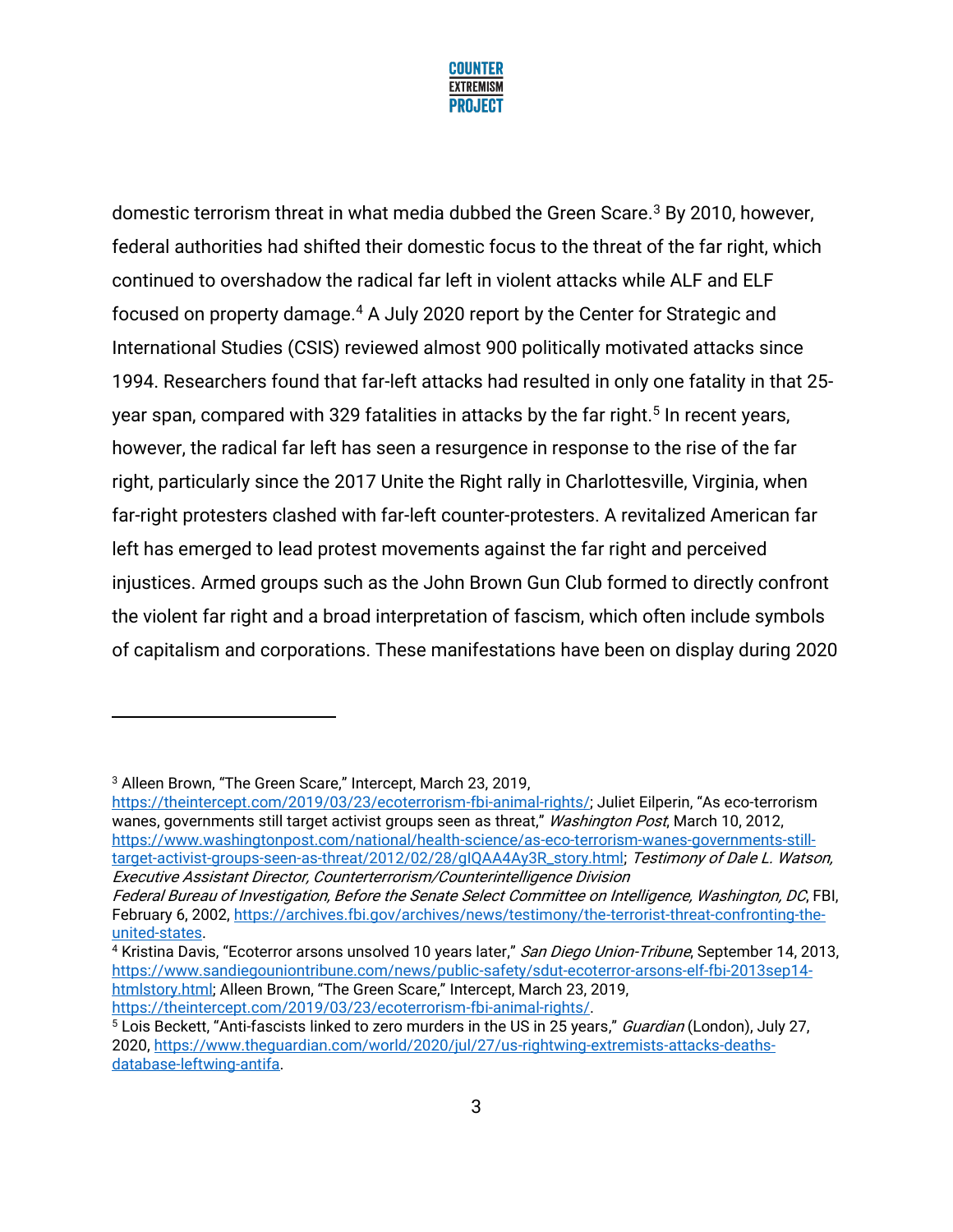

protests against police brutality, during which the far left have become increasingly visible and destructive, leading President Donald Trump in May 2020 to call for designating the broad anti-fascist ideology Antifa a terrorist organization.<sup>6</sup>

The president's desire to label Antifa a terrorist organization highlights the problematic nature of modern far-left groups in the United States, which are largely less organized than their predecessors. During the mid- to late  $20<sup>th</sup>$  century, far-left groups dedicated to causes such as Puerto Rican independence carried out bombings and other violent attacks across the United States. By the 1990s, however, authorities had largely dismantled the leadership infrastructure of these groups.<sup>7</sup> Today, the far left largely coalesces around ideologies and not specific individuals or structured organizations. Antifa and black bloc, for example, are centered around a broad opposition to fascism but are otherwise left open for individual interpretation, which results in varying tactics and even beliefs among adherents who may disagree on what is included under the fascist label. There are multiple groups in the United States that affiliate with the Antifa ideology, but they have no formal organizational relationship, formal leadership structure, or shared tactical approach. Similarly, black bloc is primarily a tactic used by

<sup>6</sup> "Antifa: Trump says group will be designated 'terrorist organization,'" BBC News, May 31, 2020, [https://www.bbc.com/news/world-us-canada-52868295.](https://www.bbc.com/news/world-us-canada-52868295)

 $7$  Testimony of Dale L. Watson, Executive Assistant Director, Counterterrorism/Counterintelligence Division

Federal Bureau of Investigation, Before the Senate Select Committee on Intelligence, Washington, DC, FBI, February 6, 2002, [https://archives.fbi.gov/archives/news/testimony/the-terrorist-threat-confronting-the](https://archives.fbi.gov/archives/news/testimony/the-terrorist-threat-confronting-the-united-states)[united-states.](https://archives.fbi.gov/archives/news/testimony/the-terrorist-threat-confronting-the-united-states)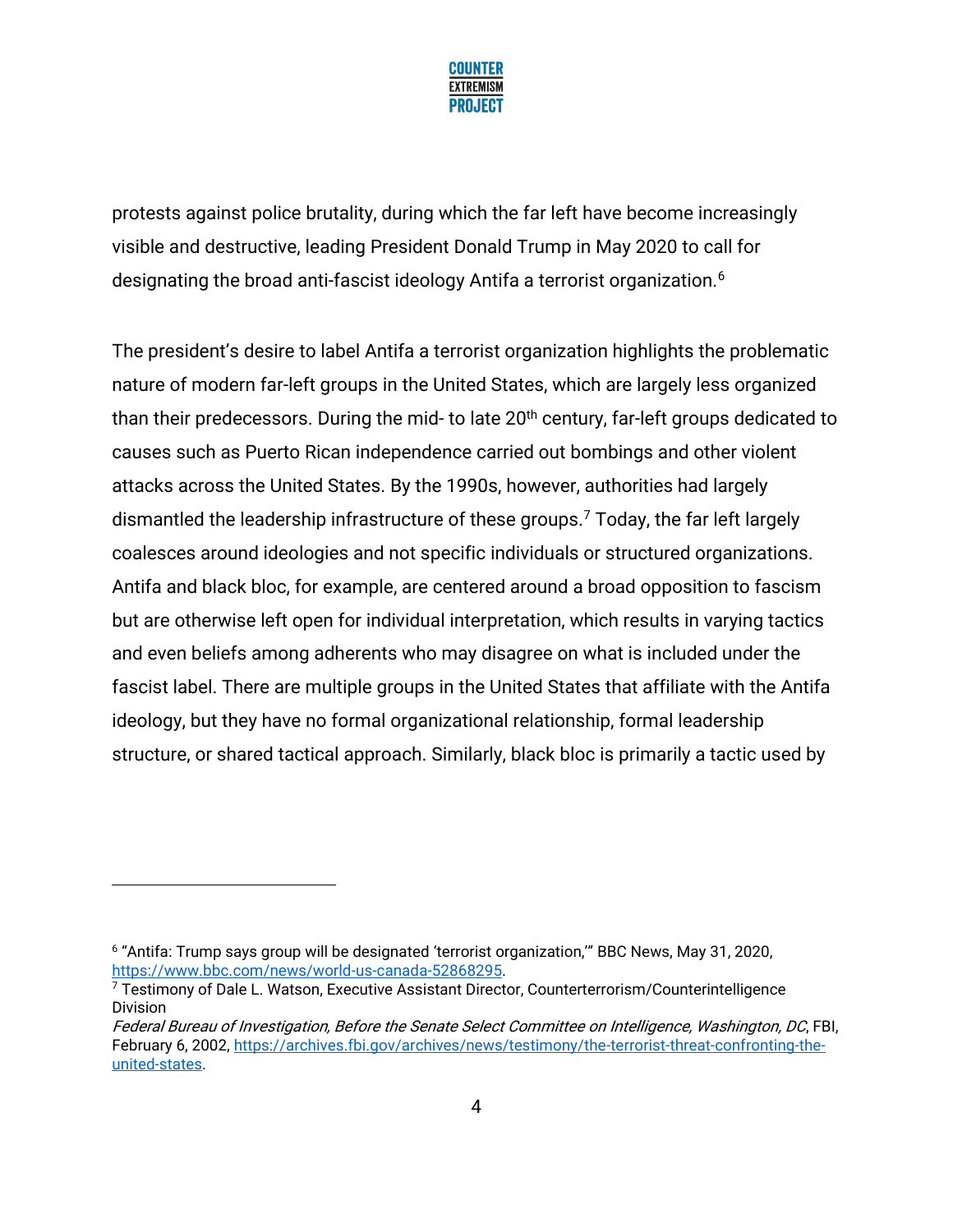

far-left protesters rather than an actual group. But because of the tendency for black bloc agitators to dress all in black, including helmets, they draw more attention.

The far left encompasses multiple ideologies, but security experts believe that a large percentage of far-left radicals subscribe to at least one of three main classifications: anarchism, communism/socialism/Marxism, and autonomous radicals.<sup>8</sup> Far-left groups have largely embraced social justice as a *raison d'être* in protest of perceived restrictions on liberty by the state. In the early and mid-20<sup>th</sup> century, the Communist Party USA (CPUSA) played a subversive role in promoting communism in the United States and aligned itself with the Soviet Union. Today, CPUSA promotes its dedication to human rights and personal liberties alongside communism, which it heralds as the only quarantor of those freedoms.<sup>9</sup>

Combined with a desire for violent confrontation and rejection of state authority, some on the far left have used social justice issues such as racial equality and immigration rights as a pretext to engage in violent retribution against symbols of the state. This is most prominently seen today in the use of black bloc tactics during protests, which ideological opponents have seized on to cast black bloc and Antifa as organized and unified groups. Anarchist groups such as the Youth Liberation Front are more organized

<sup>8</sup> Jefferson Chase, "After G20: A look at left-wing radicalism in Europe," Deutsche Welle, July 10, 2017, [https://www.dw.com/en/after-g20-a-look-at-left-wing-radicalism-in-europe/a-39629507.](https://www.dw.com/en/after-g20-a-look-at-left-wing-radicalism-in-europe/a-39629507) <sup>9</sup> "CPUSA Program," Communist Party USA, April 13, 2020, <u>https://www.cpusa.org/party\_info/party-</u> [program/#Capitalism.](https://www.cpusa.org/party_info/party-program/#Capitalism)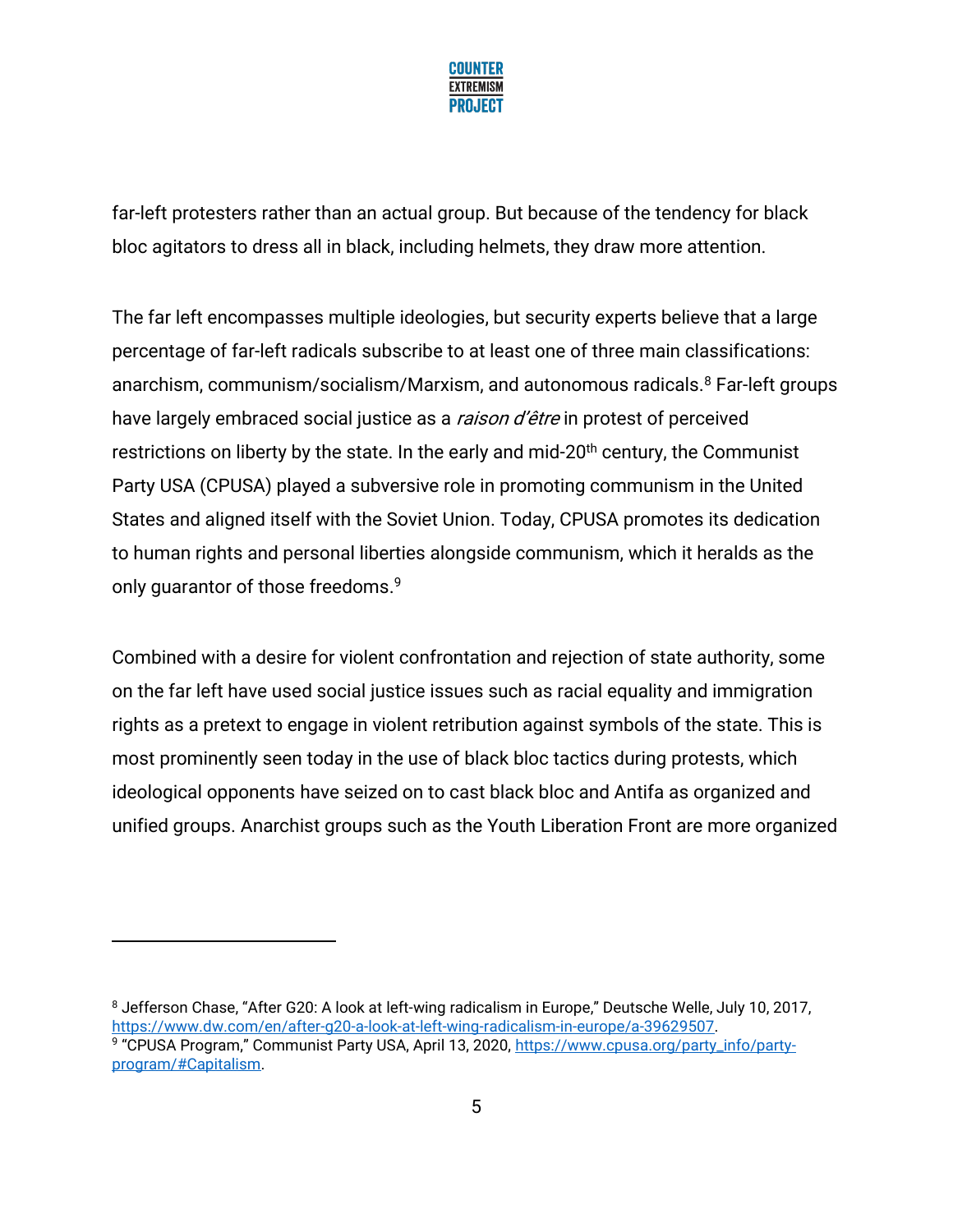

on a local level but have no cohesive national network linking chapters across the country.<sup>10</sup>

Anarchism is a millennia-old philosophy that advocates a stateless society.<sup>11</sup> French writer Pierre-Joseph Proudhon was the first to label himself an anarchist in 1840.<sup>12</sup> Today's anarchists often cite modern anarchist writer Alfredo M. Bonanno as an inspiration. In his 1977 essay "Armed Joy," Bonanno exhorted followers to "shoot the policeman, the judge, the boss…."<sup>13</sup> Bonanno's works derided capitalism and encouraged followers to tear down its symbols.<sup>14</sup> In his 1993 essay "For An Antiauthoritarian Insurrectionalist International," Bonanno wrote that conservative voices had sidelined the radical left, causing it to regress. In response, Bonanno called for Mediterranean groups to coordinate an anti-authoritarian insurrection.<sup>15</sup>

The far left has not uniformly embraced anarchism. A common theme between anarchist and non-anarchist groups, however, is a rejection of authority. This manifests itself as opposition to colonialism, authoritarianism, and—in common with anarchism—

<sup>12</sup> Arif Dirlik, George Woodcock, Franklin Rosemont, and Martin A. Miller, "Anarchism," Encyclopaedia Britannica, accessed November 19, 2018, [https://www.britannica.com/topic/anarchism.](https://www.britannica.com/topic/anarchism) <sup>13</sup> Alfredo M. Bonanno, "Armed Joy," The Anarchist Library, accessed November 19, 2018,

[https://theanarchistlibrary.org/library/alfredo-m-bonanno-armed-joy.](https://theanarchistlibrary.org/library/alfredo-m-bonanno-armed-joy)

<sup>&</sup>lt;sup>10</sup> "About," PNW Youth Liberation Front, accessed September 21, 2020, [https://pnwylf.noblogs.org/about/.](https://pnwylf.noblogs.org/about/) 

<sup>&</sup>lt;sup>11</sup> Kory Flowers, "Understanding the Black Bloc," *Police Magazine*, January 30, 2015, [http://www.policemag.com/channel/patrol/articles/2015/01/understanding-the-black-bloc.aspx.](http://www.policemag.com/channel/patrol/articles/2015/01/understanding-the-black-bloc.aspx) 

<sup>&</sup>lt;sup>14</sup> Alfredo M. Bonanno, "Armed Joy," The Anarchist Library, accessed November 19, 2018, [https://theanarchistlibrary.org/library/alfredo-m-bonanno-armed-joy.](https://theanarchistlibrary.org/library/alfredo-m-bonanno-armed-joy)

<sup>&</sup>lt;sup>15</sup> Alfredo M. Bonanno, "For An Anti-authoritarian Insurrectionalist International," The Anarchist Library, accessed November 19, 2018, [http://theanarchistlibrary.org/library/alfredo-m-bonanno-for-an-anti](http://theanarchistlibrary.org/library/alfredo-m-bonanno-for-an-anti-authoritarian-insurrectionalist-international)[authoritarian-insurrectionalist-international.](http://theanarchistlibrary.org/library/alfredo-m-bonanno-for-an-anti-authoritarian-insurrectionalist-international)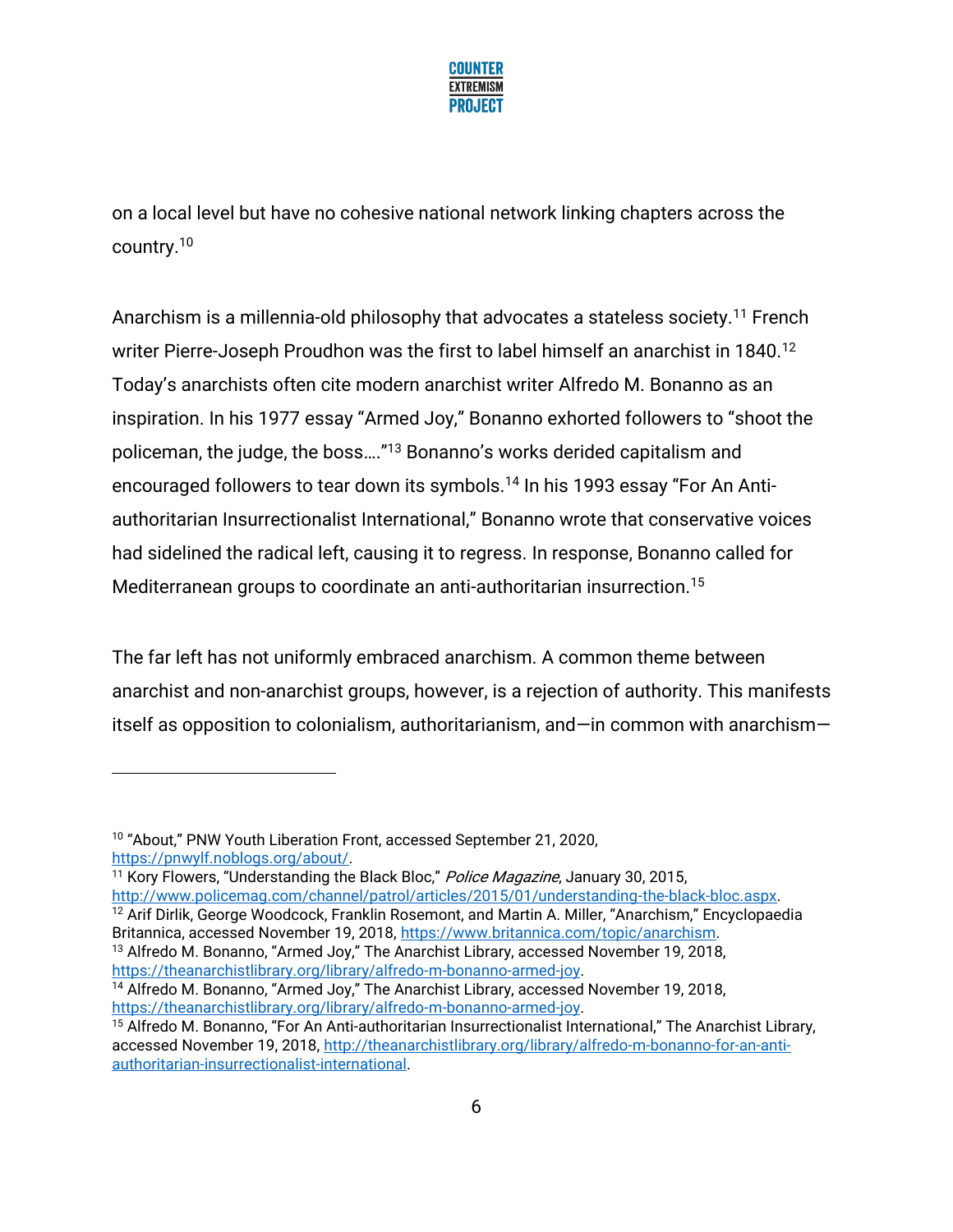

state authority. The far left opposes state oppression and believes that strengthening government and security institutions is a path toward a police state or fascism, which should be confronted.<sup>16</sup> According to German authorities, the extreme left believes that it can goad the state into revealing its true fascist nature by eliciting violent reactions.<sup>17</sup> Far-left protesters have also engaged in violence against the far right as part of a selfdeclared opposition to racism and fascism, as can be seen by Antifa and black bloc actions during 2020 protests. According to Germany's Bundesamt für Verfassungsschutz, however, the extreme left only superficially opposes fascist movements, focusing more on undermining the capitalist system.<sup>18</sup> U.S. Attorney General William Barr has directly accused Antifa and related groups of hijacking peaceful protests in the United States to promote anarchism.<sup>19</sup>

## CEP has profiled



16 "Left-wing extremists' fields of activity," Bundesamt für Verfassungsschutz, accessed August 20, 2018, [https://www.verfassungsschutz.de/en/fields-of-work/left-wing-extremism/figures-and-facts-left-wing](https://www.verfassungsschutz.de/en/fields-of-work/left-wing-extremism/figures-and-facts-left-wing-extremism/left-wing-extremists-fields-of-activity-2014)[extremism/left-wing-extremists-fields-of-activity-2014.](https://www.verfassungsschutz.de/en/fields-of-work/left-wing-extremism/figures-and-facts-left-wing-extremism/left-wing-extremists-fields-of-activity-2014)

<sup>&</sup>lt;sup>17</sup> "Brief summary 2017 Report on the Protection of the Constitution," Bundesamt für Verfassungsschutz, 2017, 20[, https://www.verfassungsschutz.de/embed/annual-report-2017-summary.pdf](https://www.verfassungsschutz.de/embed/annual-report-2017-summary.pdf)

<sup>&</sup>lt;sup>18</sup> "Left-wing extremists' fields of activity," Bundesamt für Verfassungsschutz, accessed August 20, 2018, [https://www.verfassungsschutz.de/en/fields-of-work/left-wing-extremism/figures-and-facts-left-wing](https://www.verfassungsschutz.de/en/fields-of-work/left-wing-extremism/figures-and-facts-left-wing-extremism/left-wing-extremists-fields-of-activity-2014)[extremism/left-wing-extremists-fields-of-activity-2014.](https://www.verfassungsschutz.de/en/fields-of-work/left-wing-extremism/figures-and-facts-left-wing-extremism/left-wing-extremists-fields-of-activity-2014)

 $19$  Claire Hansen, "White House Addresses Trump Pledge to Designate Antifa a Terrorist Group," U.S. News & World Report, June 1, 2020, [https://www.usnews.com/news/national-news/articles/2020-06-](https://www.usnews.com/news/national-news/articles/2020-06-01/white-house-addresses-trump-pledge-to-designate-antifa-a-terrorist-group) [01/white-house-addresses-trump-pledge-to-designate-antifa-a-terrorist-group.](https://www.usnews.com/news/national-news/articles/2020-06-01/white-house-addresses-trump-pledge-to-designate-antifa-a-terrorist-group)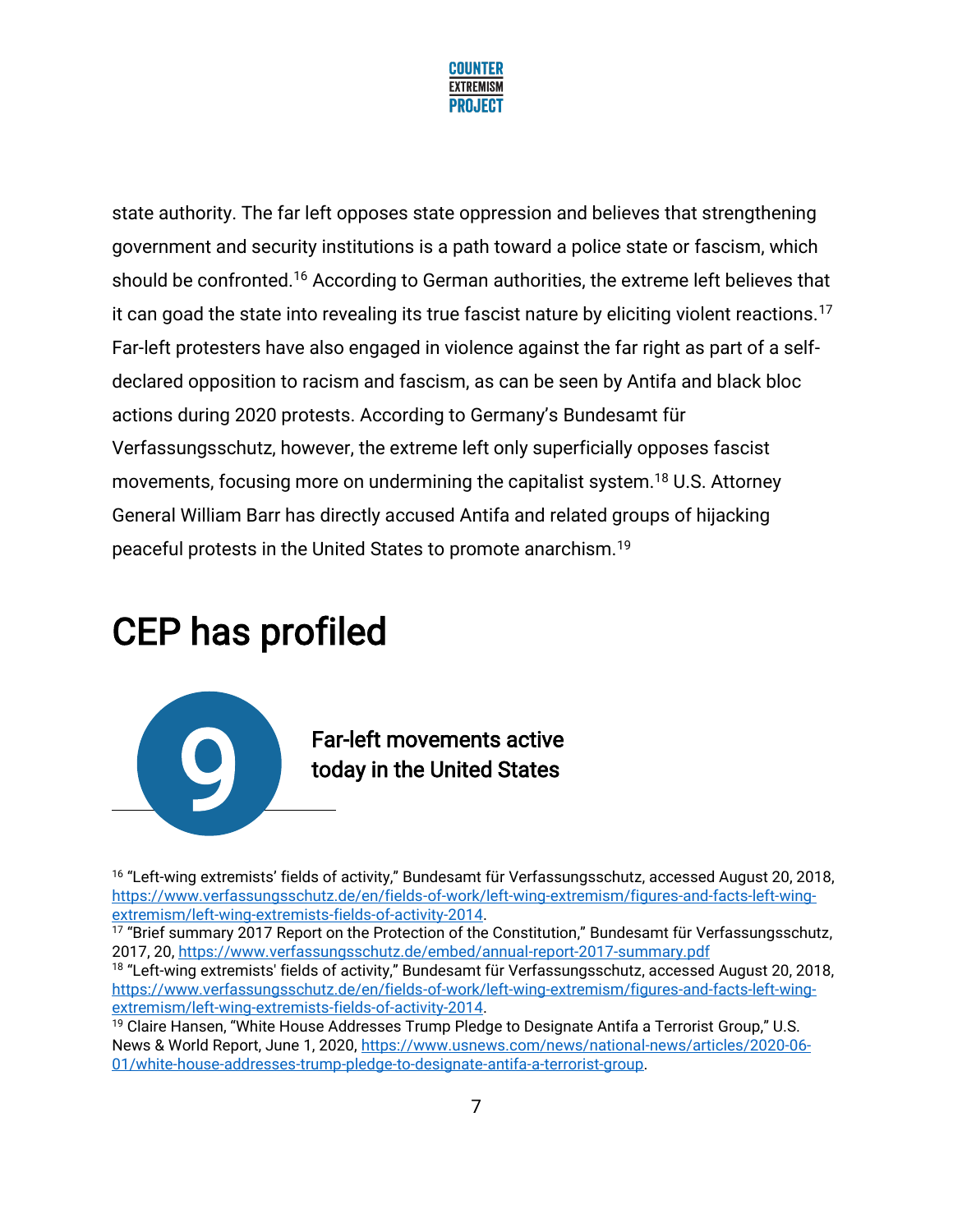

### **Organizations**



### Animal Liberation Front

Base of Operations: International. Website: Not determined. Social Media Presence: Not determined. Leadership: ALF is a leaderless organization. Membership Size and Relevance: ALF has no formal membership. It is comprised of anonymous, autonomous cells bound by a central ideology to halt animal testing and promote animal rights.<sup>20</sup> ALF organizes into these cells to prevent infiltration by law enforcement and accused animal abusers. ALF is present in at least 40 countries around the world.<sup>21</sup> In April 2022, Joseph Mahmoud Dibee pleaded guilty to involvement in multiple arsons committed by a cell of ALF and Earth

<sup>&</sup>lt;sup>20</sup> "Animal Liberation Front," PetSide, accessed August 5, 2020, [https://www.petside.com/animal](https://www.petside.com/animal-liberation-front/)[liberation-front/.](https://www.petside.com/animal-liberation-front/)

 $^{21}$  "Frequently Asked Questions About the North American Animal Liberation Press Office," North American Animal Liberation Press Office, accessed August 5, 2020, [https://animalliberationpressoffice.org/NAALPO/f-a-q-s/#2.](https://animalliberationpressoffice.org/NAALPO/f-a-q-s/#2)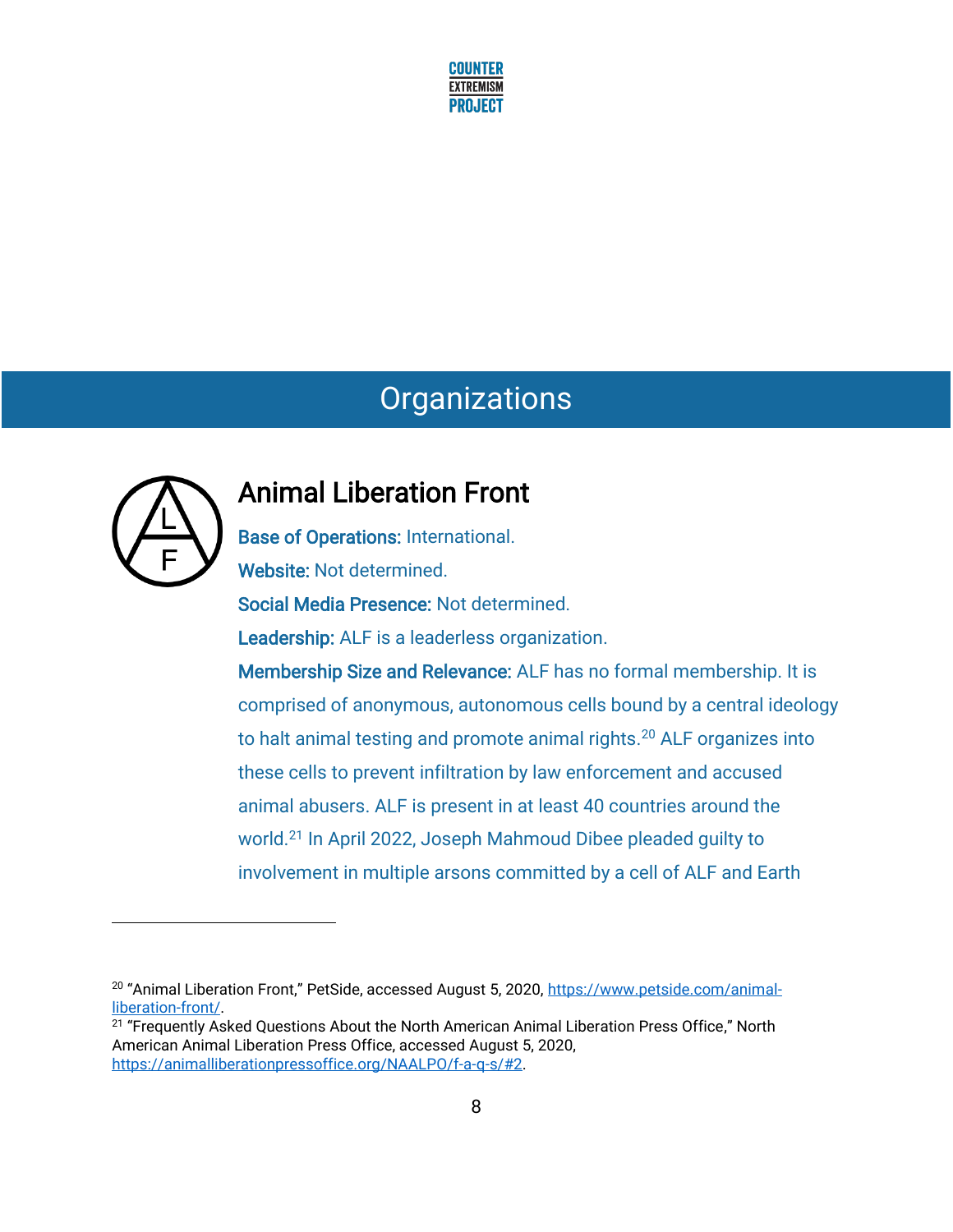

Liberation Front (ELF) members known as "the family." Dibee was arrested in 2018 and his case renewed public interest in the group.<sup>22</sup>

The Animal Liberation Front (ALF) is a far-left extremist group focused on animal rights.23 The group originated in the United Kingdom but has a presence in 40 countries around the world. In the United States, ALF has claimed responsibility for arson and vandalism against animal research facilities, farms, restaurants, and other businesses the group considers harmful to animals.

ALF emerged in England in the 1970s. British animal rights activist Ronnie Lee was a member of the Hunt Saboteurs Association (HSA) in England, a group that worked to sabotage hunting expeditions. He later formed an offshoot called the Band of Mercy,

 $^{22\ 22}$  "Pacific Northwest Environmental Extremist and Arsonist Pleads Guilty," U.S. Department of Justice, April 22, 2022, [https://www.justice.gov/opa/pr/pacific-northwest-environmental-extremist-and-arsonist](https://www.justice.gov/opa/pr/pacific-northwest-environmental-extremist-and-arsonist-pleads-guilty)[pleads-guilty;](https://www.justice.gov/opa/pr/pacific-northwest-environmental-extremist-and-arsonist-pleads-guilty) Christine Chung, "Man Who Fled U.S. in 2005 Pleads Guilty to Environmental Arson Conspiracies," New York Times, April 25, 2022[, https://www.nytimes.com/2022/04/25/us/joseph-dibee](https://www.nytimes.com/2022/04/25/us/joseph-dibee-environmental-arson-fugitive.html)[environmental-arson-fugitive.html;](https://www.nytimes.com/2022/04/25/us/joseph-dibee-environmental-arson-fugitive.html) Sam Raskin, "'Environmental extremist' group leader Joseph Dibee pleads guilty to arson," New York Post, April 24, 2022[, https://nypost.com/2022/04/24/environmental](https://nypost.com/2022/04/24/environmental-extremist-joseph-dibee-pleads-guilty-to-arson/)[extremist-joseph-dibee-pleads-guilty-to-arson/;](https://nypost.com/2022/04/24/environmental-extremist-joseph-dibee-pleads-guilty-to-arson/) Conrad Wilson, "Trial Will Decide Who Can Be Labeled A Domestic Terrorist," NPR, July 6, 2021, [https://www.npr.org/2021/07/06/1013496140/trial-will-decide](https://www.npr.org/2021/07/06/1013496140/trial-will-decide-who-can-be-labeled-a-domestic-terrorist)[who-can-be-labeled-a-domestic-terrorist.](https://www.npr.org/2021/07/06/1013496140/trial-will-decide-who-can-be-labeled-a-domestic-terrorist)

<sup>&</sup>lt;sup>23</sup> Testimony of Dale L. Watson, Executive Assistant Director, Counterterrorism/Counterintelligence Division

Federal Bureau of Investigation, Before the Senate Select Committee on Intelligence, Washington, DC, FBI, February 6, 2002, [https://archives.fbi.gov/archives/news/testimony/the-terrorist-threat-confronting-the](https://archives.fbi.gov/archives/news/testimony/the-terrorist-threat-confronting-the-united-states)[united-states.](https://archives.fbi.gov/archives/news/testimony/the-terrorist-threat-confronting-the-united-states)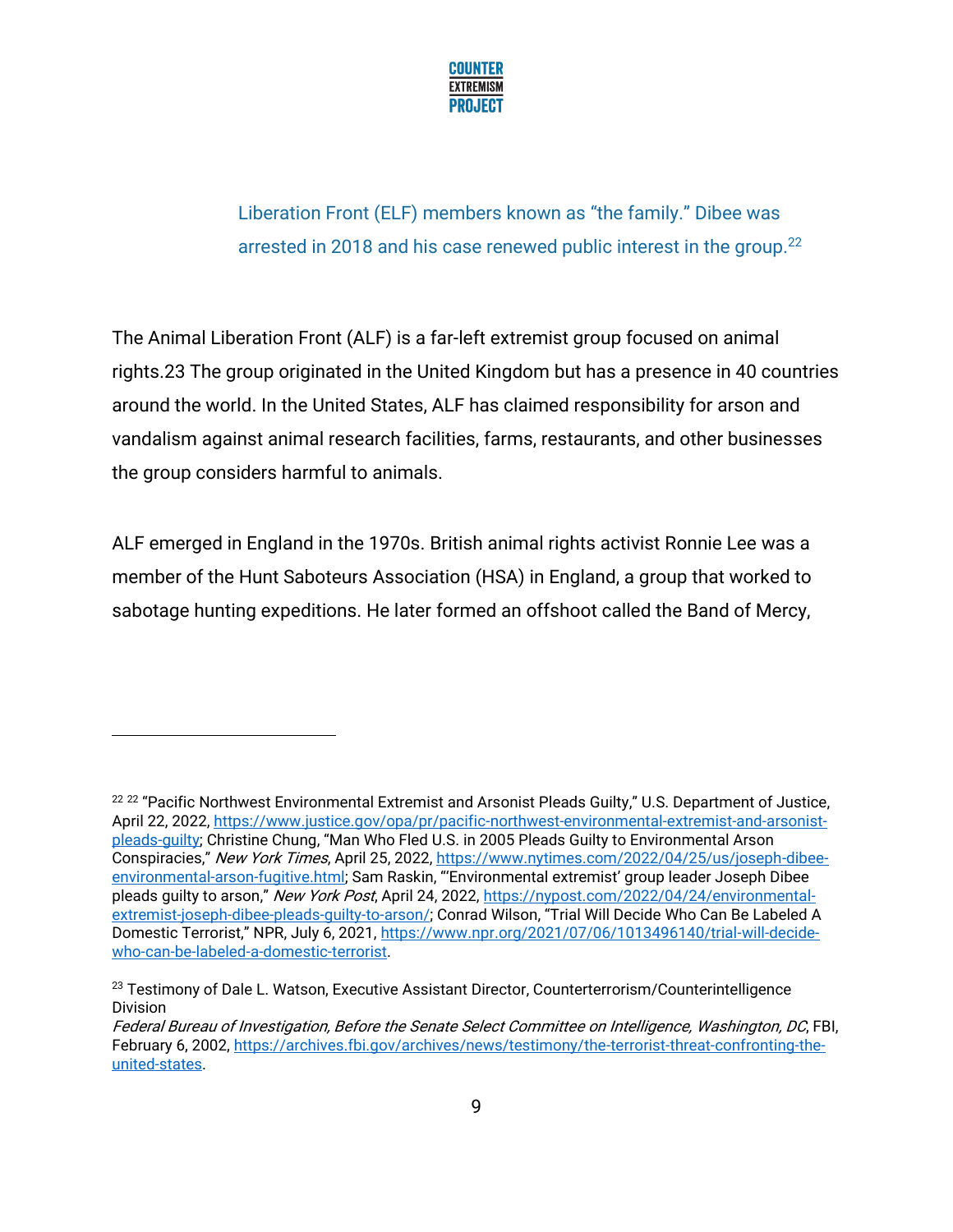

which changed its name to the Animal Liberation Front in 1976. <sup>24</sup> Lee served three years in prison after his 1974 arrest for a raid on Oxford Laboratory Animal Colonies in Bicester, England, with Cliff Goodman. Upon his release, Lee became press officer of the Animal Liberation Front Supporters Group, for which he was arrested in 1986 and sentenced to 10 years in prison for conspiracy to damage property connected with animal abuse. After his release in 1992, Lee began speaking publicly on his own about animal rights and eventually veganism.<sup>25</sup>

ALF's core ideology is built on four basic tenets: free animals from abuse; damage those profiting from the suffering and exploitation of animals; expose hidden cruelties against animals through non-violent actions and freeing of animals; and take all necessary precautions to prevent hard to animals or humans.<sup>26</sup> Despite this commitment to avoiding harm, ALF's actions have included bombings, arson, and other attacks that have resulted in injuries. In the 1980s and 1990s, several letter bombs and car bombs were attributed to ALF. ALF distanced itself from those attacks and they were later claimed by ALF breakaway groups called the Justice Department and Animal

<sup>&</sup>lt;sup>24</sup> "Ronnie Lee," International Animal Rights Conference, accessed June 17, 2022, [https://ar](https://ar-conference.org/2012/ronnie_lee.php)[conference.org/2012/ronnie\\_lee.php](https://ar-conference.org/2012/ronnie_lee.php); "RONNIE LEE: ENCOURAGING VEGAN EDUCATION," VegfestUK, October 14, 2019, [https://www.vegfest.co.uk/2019/10/14/ronnie-lee-encouraging-vegan-education/#;](https://www.vegfest.co.uk/2019/10/14/ronnie-lee-encouraging-vegan-education/) <sup>25</sup> "Ronnie Lee," International Animal Rights Conference, accessed June 17, 2022, [https://ar](https://ar-conference.org/2012/ronnie_lee.php)[conference.org/2012/ronnie\\_lee.php;](https://ar-conference.org/2012/ronnie_lee.php) "RONNIE LEE: ENCOURAGING VEGAN EDUCATION," VegfestUK, October 14, 2019, [https://www.vegfest.co.uk/2019/10/14/ronnie-lee-encouraging-vegan-education/#;](https://www.vegfest.co.uk/2019/10/14/ronnie-lee-encouraging-vegan-education/)  Maria Chiorando, "Animal Liberation Front Founder Proposes New Definition Of Veganism," Plant Based News, August 20, 2018, [https://plantbasednews.org/news/animal-liberation-front-founder-proposes-new](https://plantbasednews.org/news/animal-liberation-front-founder-proposes-new-definition-veganism/)[definition-veganism/](https://plantbasednews.org/news/animal-liberation-front-founder-proposes-new-definition-veganism/); Grace Hwang, "Examining Extremism: Violent Animal Rights Extremists," Center for Strategic & International Studies, August 20, 2021, [https://www.csis.org/blogs/examining](https://www.csis.org/blogs/examining-extremism/examining-extremism-violent-animal-rights-extremists)[extremism/examining-extremism-violent-animal-rights-extremists.](https://www.csis.org/blogs/examining-extremism/examining-extremism-violent-animal-rights-extremists)

<sup>&</sup>lt;sup>26</sup> "Animal Liberation Front," PetSide, accessed August 5, 2020, [https://www.petside.com/animal](https://www.petside.com/animal-liberation-front/)[liberation-front/.](https://www.petside.com/animal-liberation-front/)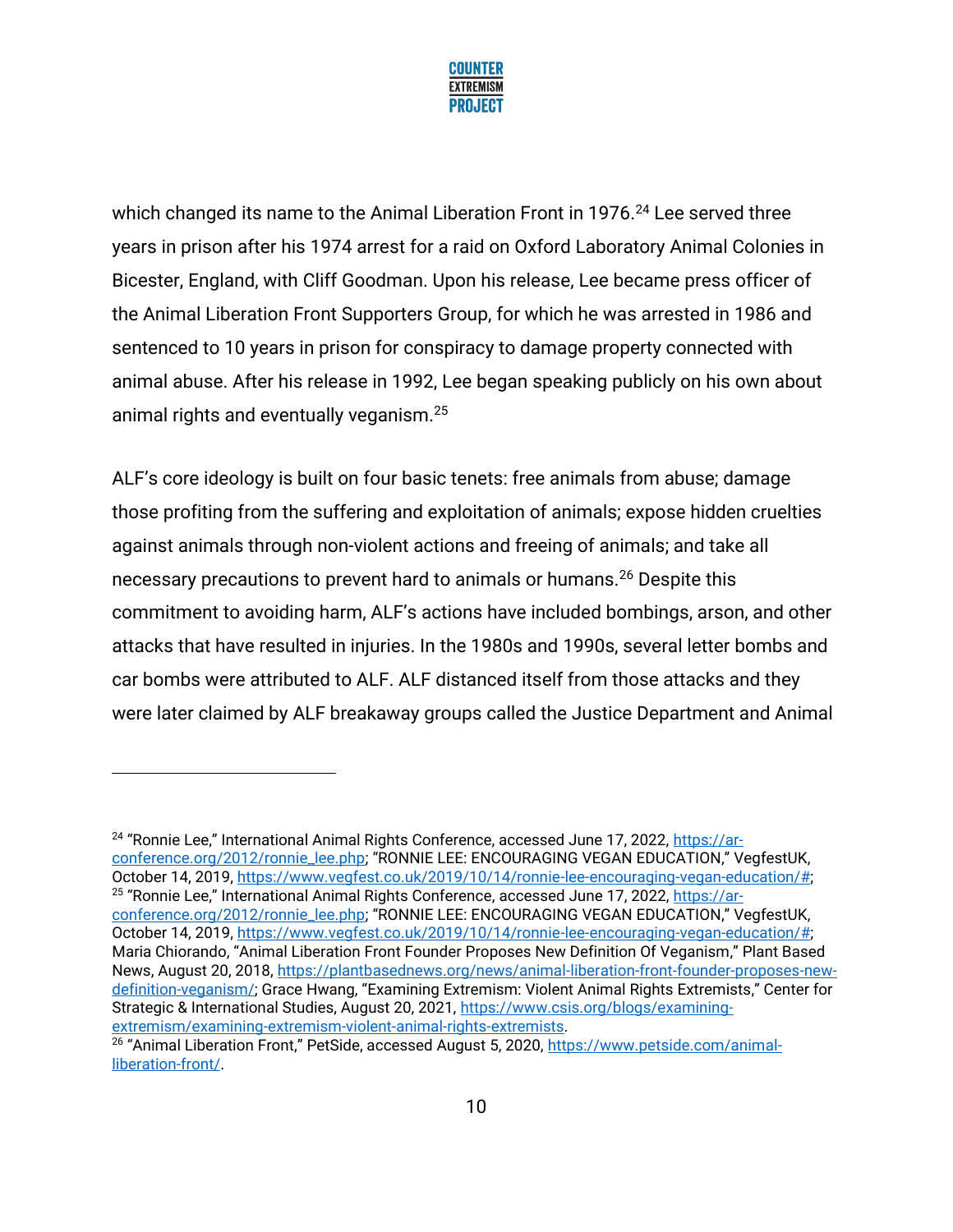

Rights Militia. Both groups allegedly broke from ALF because they sought more direct action, but some researchers believe the three groups maintain close ties and ALF uses the other two to maintain plausible deniability of violent activities. $27$ 

The FBI closely associates ALF with the tactic of arson and accuses ALF of setting fire to several animal research facilities, fur companies, mink farms, and restaurants resulting in losses of more than \$45 million during the 1990s.<sup>28</sup> Specifically, a cell of ALF and Earth Liberation Front (ELF) members known as "the Family" were responsible for a series of fires between 1995 and 2001.<sup>29</sup> The group set approximately 20 fires in Oregon, Washington, California, Wyoming, and Colorado blamed by federal investigators on the Family. The alleged ringleader, William C. Rodgers, a.k.a. Avalon, was arrested in December 2005 and committed suicide in an Arizona jail that month. $^{\rm 30}$ 

<sup>27</sup> "Violent Extremism," AREInfo, accessed August 5, 2020,

[http://www.animalrightsextremism.info/animal-rights-extremism/history-of-animal-rights](http://www.animalrightsextremism.info/animal-rights-extremism/history-of-animal-rights-extremism/violent-extremism/)[extremism/violent-extremism/.](http://www.animalrightsextremism.info/animal-rights-extremism/history-of-animal-rights-extremism/violent-extremism/)

<sup>&</sup>lt;sup>28</sup> Testimony of Dale L. Watson, Executive Assistant Director, Counterterrorism/Counterintelligence Division

Federal Bureau of Investigation, Before the Senate Select Committee on Intelligence, Washington, DC, FBI, February 6, 2002, [https://archives.fbi.gov/archives/news/testimony/the-terrorist-threat-confronting-the](https://archives.fbi.gov/archives/news/testimony/the-terrorist-threat-confronting-the-united-states)[united-states.](https://archives.fbi.gov/archives/news/testimony/the-terrorist-threat-confronting-the-united-states)

 $29$  Conrad Wilson, "Eco-activist and former international fugitive Joseph Dibee pleads guilty in 1997 Oregon arson," OPB, April 21, 2022, [https://www.opb.org/article/2022/04/21/joseph-dibee](https://www.opb.org/article/2022/04/21/joseph-dibee-environmental-terrorism-oregon-washington-earth-liberation-front-animal/)[environmental-terrorism-oregon-washington-earth-liberation-front-animal/.](https://www.opb.org/article/2022/04/21/joseph-dibee-environmental-terrorism-oregon-washington-earth-liberation-front-animal/)

<sup>&</sup>lt;sup>30</sup> Associated Press, "2 plead guilty in 1998 arson of Vail ski resort; attack caused \$12M in damage," USA Today, December 14, 2006, http://usatoday30.usatoday.com/news/nation/2006-12-14-vail-arsons\_x.htm; Vanessa Grigoriadis, "The Rise and Fall of the Eco-Radical Underground," Rolling Stone, June 21, 2011, [https://www.rollingstone.com/culture/culture-news/the-rise-and-fall-of-the-eco-radical-underground-](https://www.rollingstone.com/culture/culture-news/the-rise-and-fall-of-the-eco-radical-underground-245345/)[245345/.](https://www.rollingstone.com/culture/culture-news/the-rise-and-fall-of-the-eco-radical-underground-245345/)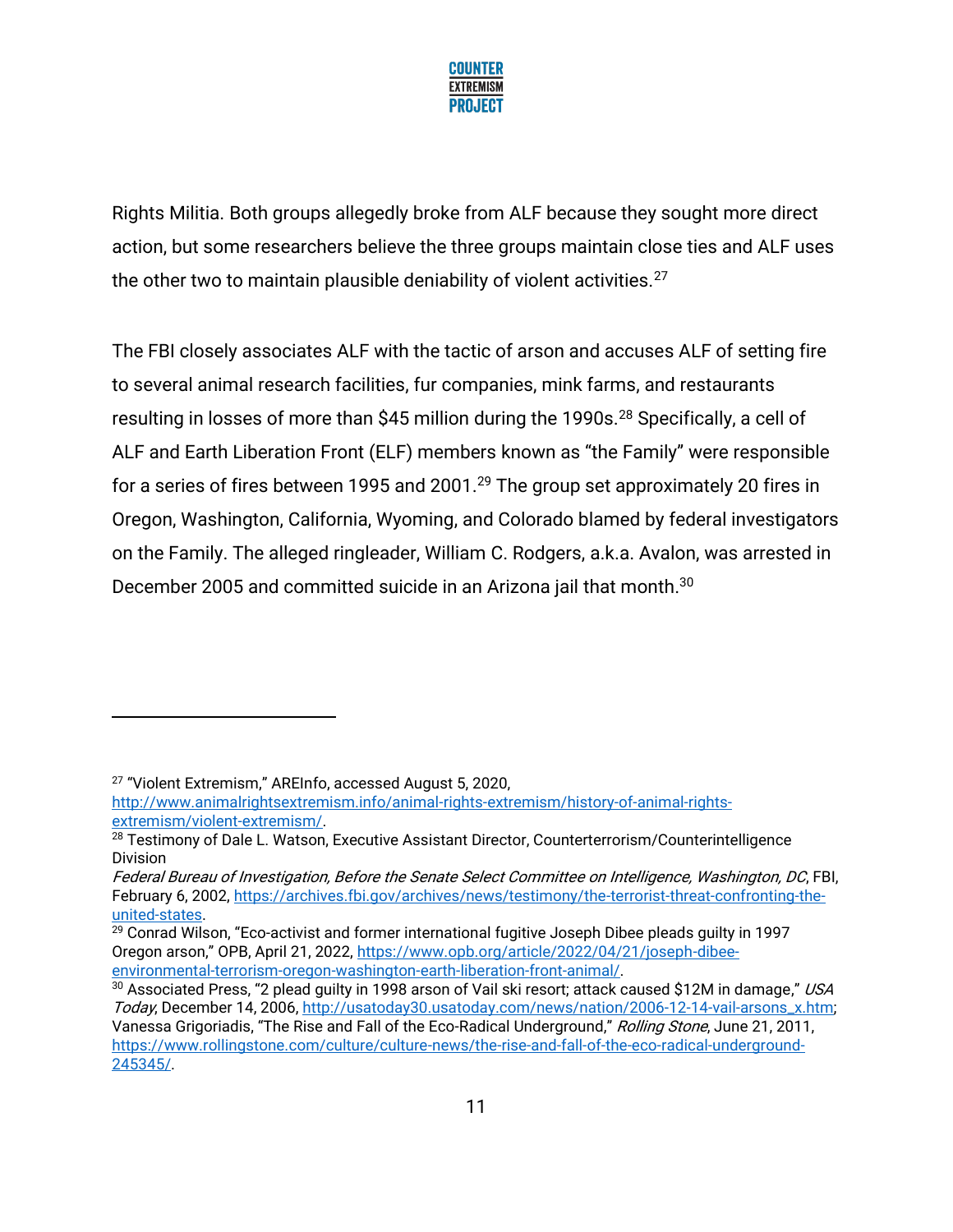

ALF has also released animals from farms and other facilities, such as in August 2003 when ALF claimed responsibility for releasing more than 10,000 mink from a farm in Washington state.<sup>31</sup> ALF allegedly believes it must break "the unjust laws" that allow the exploitation of animals.<sup>32</sup> Further, ALF justifies violent acts such as arson because they financially hurt those ALF classifies as animal abusers.<sup>33</sup> Between 1995 and 2010, ALF was responsible for 45 percent of 239 arson and bombing attacks recorded by the Department of Homeland security and attributed to environmental terrorists.<sup>34</sup> After the 9/11 terror attacks, the FBI focused its efforts on domestic terrorist threats, while corporate lobbying pushed the government to take decisive action against ecoterrorists specifically. The FBI labeled ALF a domestic terrorist organization and the Justice Department began a campaign pursuing ecoterrorists as the nation's top domestic

 $^{33}$  "Frequently Asked Questions About the North American Animal Liberation Press Office," North American Animal Liberation Press Office, accessed August 5, 2020, [https://animalliberationpressoffice.org/NAALPO/f-a-q-s/#2.](https://animalliberationpressoffice.org/NAALPO/f-a-q-s/#2)

<sup>&</sup>lt;sup>31</sup> Christopher Schwarzen and Jennifer Sullivan, "10,000 mink released from Sultan farm cages," Seattle Times, August 26, 2003, [https://archive.seattletimes.com/archive/?date=20030826&slug=mink26m.](https://archive.seattletimes.com/archive/?date=20030826&slug=mink26m)

 $32$  "Frequently Asked Questions About the North American Animal Liberation Press Office," North American Animal Liberation Press Office, accessed August 5, 2020, [https://animalliberationpressoffice.org/NAALPO/f-a-q-s/#2.](https://animalliberationpressoffice.org/NAALPO/f-a-q-s/#2)

<sup>34</sup> Steven M. Chermak, Joshua Freilich, Celinet Duran, and William S. Parkin, "An Overview of Bombing and Arson Attacks by Environmental and Animal Rights Extremists in the United States, 1995-2010," Final Report to the Resilient Systems Division, Science and Technology Directorate, U.S. Department of Homeland Security[, https://www.dhs.gov/sites/default/files/publications/OPSR\\_TP\\_TEVUS\\_Bombing-](https://www.dhs.gov/sites/default/files/publications/OPSR_TP_TEVUS_Bombing-Arson-Attacks_Environmental-Animal%20Rights-Extremists_1309-508.pdf)[Arson-Attacks\\_Environmental-Animal%20Rights-Extremists\\_1309-508.pdf.](https://www.dhs.gov/sites/default/files/publications/OPSR_TP_TEVUS_Bombing-Arson-Attacks_Environmental-Animal%20Rights-Extremists_1309-508.pdf)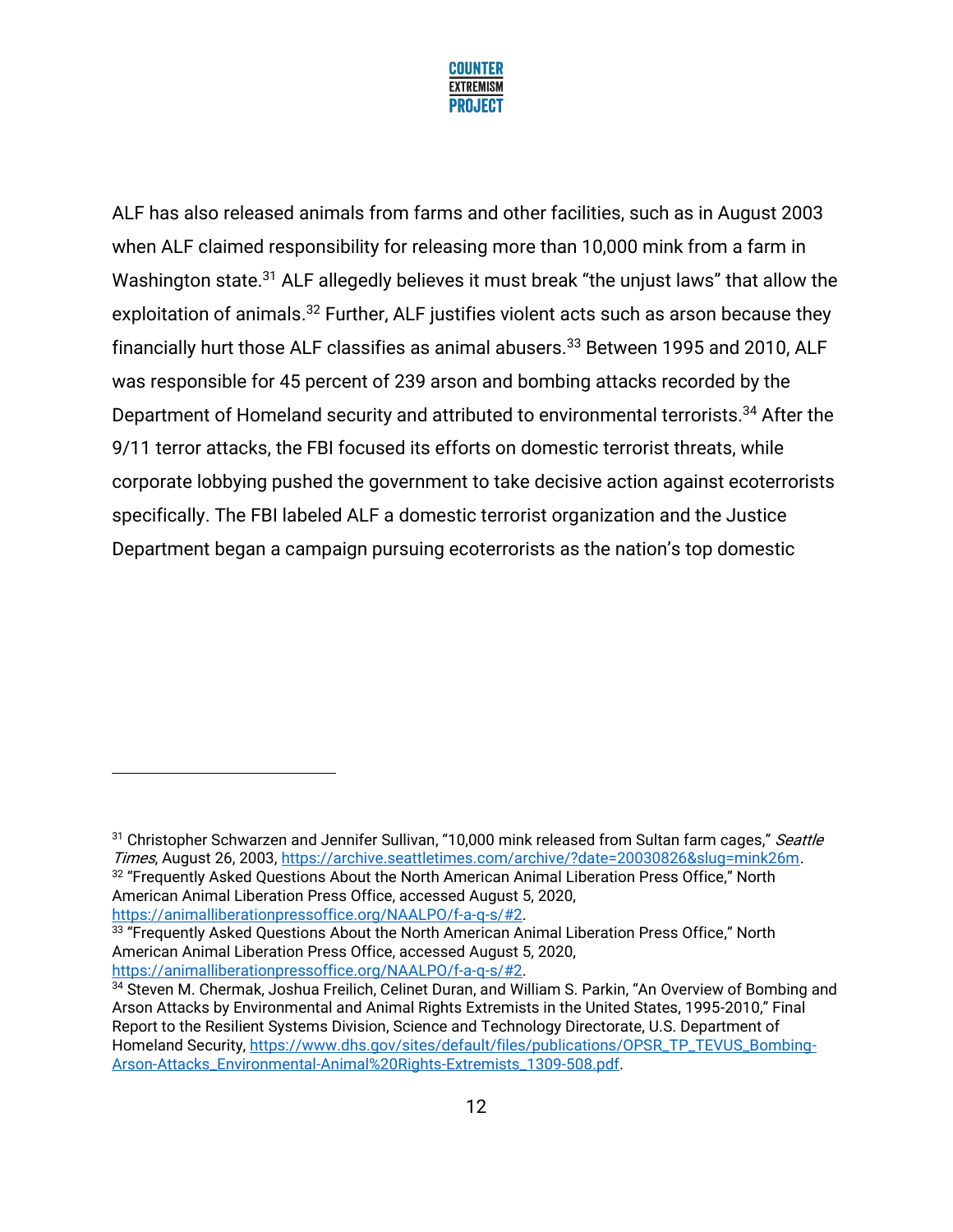

terrorist threat.<sup>35</sup> In 2009, an ALF spokesman said some members had turned to violence following the failure of years of peaceful campaigning.<sup>36</sup>

Following the 9/11 attacks, the FBI ramped up its surveillance and other activities against ALF and ELF. In December 2001, domestic terrorism section chief of the FBI, James Jarboe, called ALF and ELF "the No. 1 priority in the domestic terrorism program."<sup>37</sup> In congressional testimony in 2004, John Lewis, deputy assistant director of the FBI Counterterrorism Division, called the investigation of animal rights extremists and ecoterrorism matters the FBI's highest domestic terrorism investigative priority.<sup>38</sup>

<sup>35</sup> Alleen Brown, "The Green Scare," Intercept, March 23, 2019,

[https://theintercept.com/2019/03/23/ecoterrorism-fbi-animal-rights/;](https://theintercept.com/2019/03/23/ecoterrorism-fbi-animal-rights/) Juliet Eilperin, "As eco-terrorism wanes, governments still target activist groups seen as threat," Washington Post, March 10, 2012, [https://www.washingtonpost.com/national/health-science/as-eco-terrorism-wanes-governments-still](https://www.washingtonpost.com/national/health-science/as-eco-terrorism-wanes-governments-still-target-activist-groups-seen-as-threat/2012/02/28/gIQAA4Ay3R_story.html)[target-activist-groups-seen-as-threat/2012/02/28/gIQAA4Ay3R\\_story.html;](https://www.washingtonpost.com/national/health-science/as-eco-terrorism-wanes-governments-still-target-activist-groups-seen-as-threat/2012/02/28/gIQAA4Ay3R_story.html) Testimony of Dale L. Watson, Executive Assistant Director, Counterterrorism/Counterintelligence Division

Federal Bureau of Investigation, Before the Senate Select Committee on Intelligence, Washington, DC, FBI, February 6, 2002, [https://archives.fbi.gov/archives/news/testimony/the-terrorist-threat-confronting-the](https://archives.fbi.gov/archives/news/testimony/the-terrorist-threat-confronting-the-united-states)[united-states.](https://archives.fbi.gov/archives/news/testimony/the-terrorist-threat-confronting-the-united-states)

<sup>36</sup> Daniel B. Wood, "Animal-rights activists get personal in wave of California attacks," Christian Science Monitor, March 13, 2009[, https://www.csmonitor.com/USA/2009/0313/p02s01-usgn.html.](https://www.csmonitor.com/USA/2009/0313/p02s01-usgn.html) <sup>37</sup> Alleen Brown, "The Green Scare," Intercept, March 23, 2019,

[https://theintercept.com/2019/03/23/ecoterrorism-fbi-animal-rights/;](https://theintercept.com/2019/03/23/ecoterrorism-fbi-animal-rights/) Juliet Eilperin, "As eco-terrorism wanes, governments still target activist groups seen as threat," Washington Post, March 10, 2012, [https://www.washingtonpost.com/national/health-science/as-eco-terrorism-wanes-governments-still](https://www.washingtonpost.com/national/health-science/as-eco-terrorism-wanes-governments-still-target-activist-groups-seen-as-threat/2012/02/28/gIQAA4Ay3R_story.html)[target-activist-groups-seen-as-threat/2012/02/28/gIQAA4Ay3R\\_story.html;](https://www.washingtonpost.com/national/health-science/as-eco-terrorism-wanes-governments-still-target-activist-groups-seen-as-threat/2012/02/28/gIQAA4Ay3R_story.html) Testimony of Dale L. Watson,

Executive Assistant Director, Counterterrorism/Counterintelligence Division Federal Bureau of Investigation, Before the Senate Select Committee on Intelligence, Washington, DC, FBI, February 6, 2002, [https://archives.fbi.gov/archives/news/testimony/the-terrorist-threat-confronting-the](https://archives.fbi.gov/archives/news/testimony/the-terrorist-threat-confronting-the-united-states)[united-states.](https://archives.fbi.gov/archives/news/testimony/the-terrorist-threat-confronting-the-united-states)

<sup>38</sup> Sivan Hirsch-Hoefler and Cas Mudde, "Ecoterrorism: threat or political ploy?," Washington Post, December 19, 2014[, https://www.washingtonpost.com/news/monkey](https://www.washingtonpost.com/news/monkey-cage/wp/2014/12/19/ecoterrorism-threat-or-political-ploy/)[cage/wp/2014/12/19/ecoterrorism-threat-or-political-ploy/.](https://www.washingtonpost.com/news/monkey-cage/wp/2014/12/19/ecoterrorism-threat-or-political-ploy/)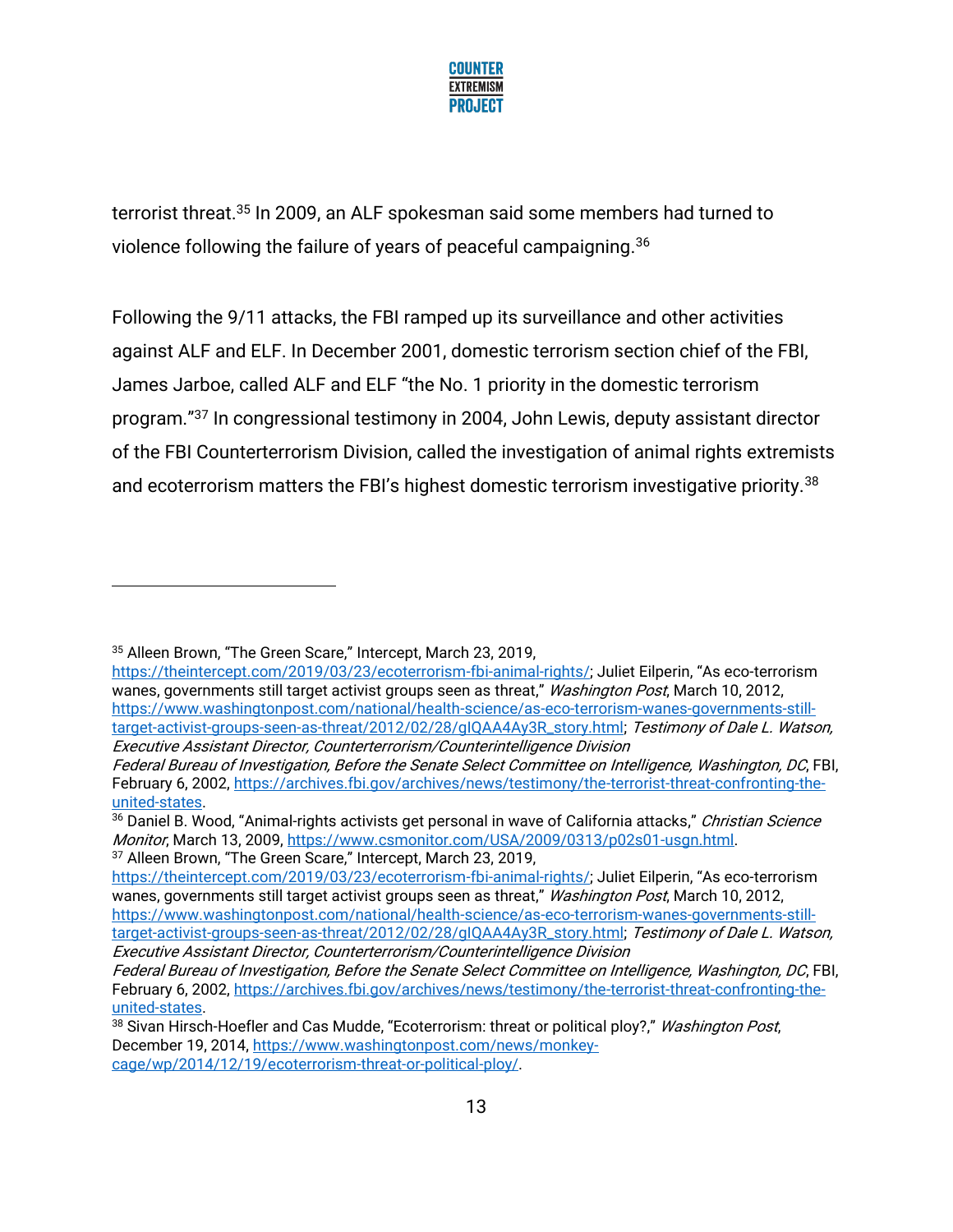

Individuals affiliated with the ALF ideology continue to organize protests and carry out acts of sabotage and vandalism of animal research, agriculture, and hunting facilities, resulting in thousands of dollars in damage.<sup>39</sup> A November 2004 raid on an animal research lab at the University of Iowa, for example, resulted in \$450,000 in damage after ALF released more than 400 animals.<sup>40</sup> In December 2016, ALF members vandalized a fur store in Ontario, Canada.<sup>41</sup> In 2019, ALF members launched a vandalism campaign against McDonald's restaurants in Colorado and Wisconsin.<sup>42</sup> In June 2022, ALF claimed responsibility for sabotaging 26 hunting towers in Belgium.<sup>43</sup>

[https://animalliberationpressoffice.org/NAALPO/2020/07/12/animal-liberation-front-retaliates-for-the](https://animalliberationpressoffice.org/NAALPO/2020/07/12/animal-liberation-front-retaliates-for-the-murder-of-activist-regan-russell/)[murder-of-activist-regan-russell/](https://animalliberationpressoffice.org/NAALPO/2020/07/12/animal-liberation-front-retaliates-for-the-murder-of-activist-regan-russell/); "Animal Liberation Front Liberates 21 Mice from Louisiana State University," North American Animal Liberation Press Office, April 26, 2005, [https://animalliberationpressoffice.org/NAALPO/2005/04/26/animal-liberation-front-liberates-21-mice-](https://animalliberationpressoffice.org/NAALPO/2005/04/26/animal-liberation-front-liberates-21-mice-from-louisiana-state-university/)

<sup>&</sup>lt;sup>39</sup> "ALF Destroys 29 Hunting Towers (Belgium)," North American Animal Liberation Press Office, June 11, 2022, [https://animalliberationpressoffice.org/NAALPO/2022/06/11/alf-destroys-29-hunting-towers](https://animalliberationpressoffice.org/NAALPO/2022/06/11/alf-destroys-29-hunting-towers-belgium/)[belgium/;](https://animalliberationpressoffice.org/NAALPO/2022/06/11/alf-destroys-29-hunting-towers-belgium/) "Animal Liberation Front Retaliates for the Murder of Activist Regan Russell," North American Animal Liberation Press Office, July 12, 2020,

[from-louisiana-state-university/.](https://animalliberationpressoffice.org/NAALPO/2005/04/26/animal-liberation-front-liberates-21-mice-from-louisiana-state-university/)

<sup>40</sup> "University of Iowa Claims \$450K Loss in November ALF Raid," North American Animal Liberation Press Office, March 18, 2005, [https://animalliberationpressoffice.org/NAALPO/2005/03/18/university-of](https://animalliberationpressoffice.org/NAALPO/2005/03/18/university-of-iowa-claims-450k-loss-in-november-alf-raid/)[iowa-claims-450k-loss-in-november-alf-raid/;](https://animalliberationpressoffice.org/NAALPO/2005/03/18/university-of-iowa-claims-450k-loss-in-november-alf-raid/) Associated Press, "Investigation into 2004 UI lab attack apparently stalls," Gazette, November 30, 2010, [https://www.thegazette.com/news/investigation-into-](https://www.thegazette.com/news/investigation-into-2004-ui-lab-attack-apparently-stalls/)[2004-ui-lab-attack-apparently-stalls/.](https://www.thegazette.com/news/investigation-into-2004-ui-lab-attack-apparently-stalls/)

<sup>&</sup>lt;sup>41</sup> "Fur Outlet Sabotaged by ALF in Ontario, Canada," North American Animal Liberation Press Office, December 29, 2016[, https://animalliberationpressoffice.org/NAALPO/2016/12/29/fur-outlet-sabotaged](https://animalliberationpressoffice.org/NAALPO/2016/12/29/fur-outlet-sabotaged-by-alf-in-ontario-canada/)[by-alf-in-ontario-canada/.](https://animalliberationpressoffice.org/NAALPO/2016/12/29/fur-outlet-sabotaged-by-alf-in-ontario-canada/)

<sup>&</sup>lt;sup>42</sup> ALF Defaces McDonalds in Delafield, Wisconsin," North American Animal Liberation Press Office, October 12, 2019, [https://animalliberationpressoffice.org/NAALPO/2019/10/12/alf-defaces-mcdonalds](https://animalliberationpressoffice.org/NAALPO/2019/10/12/alf-defaces-mcdonalds-in-delafield-wisconsin/)[in-delafield-wisconsin/](https://animalliberationpressoffice.org/NAALPO/2019/10/12/alf-defaces-mcdonalds-in-delafield-wisconsin/); "McDonalds Continues to Incur the Wrath of ALF (Firestone, Colorado)," North American Animal Liberation Press Office, July 26, 2019,

[https://animalliberationpressoffice.org/NAALPO/2019/07/26/mcdonalds-continues-to-incur-the-wrath](https://animalliberationpressoffice.org/NAALPO/2019/07/26/mcdonalds-continues-to-incur-the-wrath-of-alf-firestone-colorado/)[of-alf-firestone-colorado/.](https://animalliberationpressoffice.org/NAALPO/2019/07/26/mcdonalds-continues-to-incur-the-wrath-of-alf-firestone-colorado/)

<sup>43</sup> "ALF Destroys 29 Hunting Towers (Belgium)," North American Animal Liberation Press Office, June 11, 2022, [https://animalliberationpressoffice.org/NAALPO/2022/06/11/alf-destroys-29-hunting-towers](https://animalliberationpressoffice.org/NAALPO/2022/06/11/alf-destroys-29-hunting-towers-belgium/)[belgium/.](https://animalliberationpressoffice.org/NAALPO/2022/06/11/alf-destroys-29-hunting-towers-belgium/)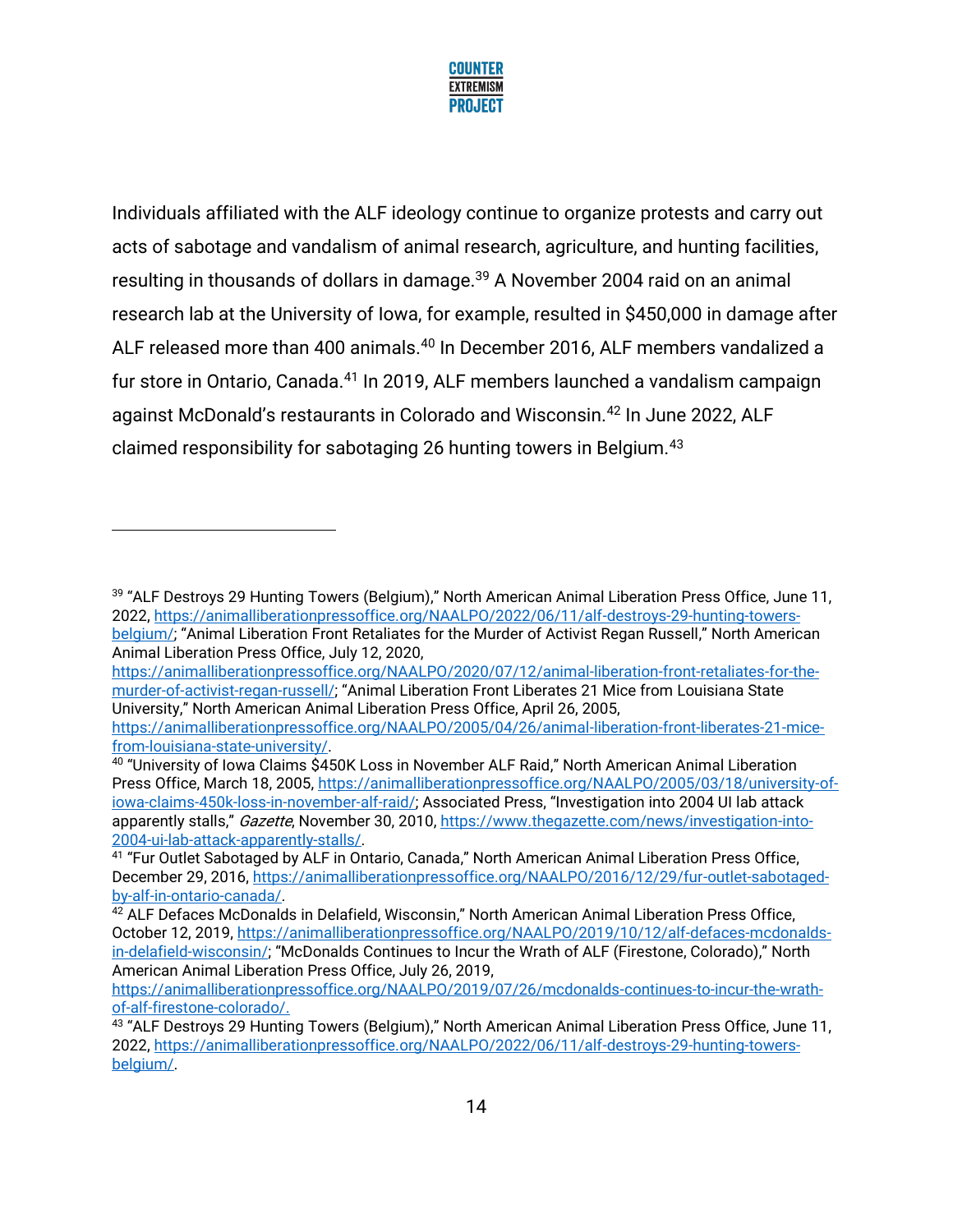

### Recruitment and Propaganda

A website called the North American Animal Liberation Press Office (NAALPO) relays information from ALF. The website's operators claim they are unaffiliated with ALF and do not know the people in charge of ALF, as it is an anonymous organization. Nonetheless, the NAALPO outlines ALF's agenda and how to get involved. The website also publishes ALF claims of responsibility and defends the group against accusations of terrorism.<sup>44</sup>

According to the NAALPO, those who wish to join ALF should join with other like-minded individuals and start taking direct action. The NAALPO provides links to information on how to take direct action in line with ALF's ideology.<sup>45</sup>

### Violent Activities

#### − January 8, 2012

ALF activists set fire to a truck storage area at Harris Farms in Fresno County, California. The NAALPO issued ALF's claim of responsibility.

44 "Frequently Asked Questions About the North American Animal Liberation Press Office," North American Animal Liberation Press Office, accessed August 5, 2020, [https://animalliberationpressoffice.org/NAALPO/f-a-q-s/#2.](https://animalliberationpressoffice.org/NAALPO/f-a-q-s/#2)

<sup>45</sup> "Frequently Asked Questions About the North American Animal Liberation Press Office," North American Animal Liberation Press Office, accessed August 5, 2020, [https://animalliberationpressoffice.org/NAALPO/f-a-q-s/#2.](https://animalliberationpressoffice.org/NAALPO/f-a-q-s/#2)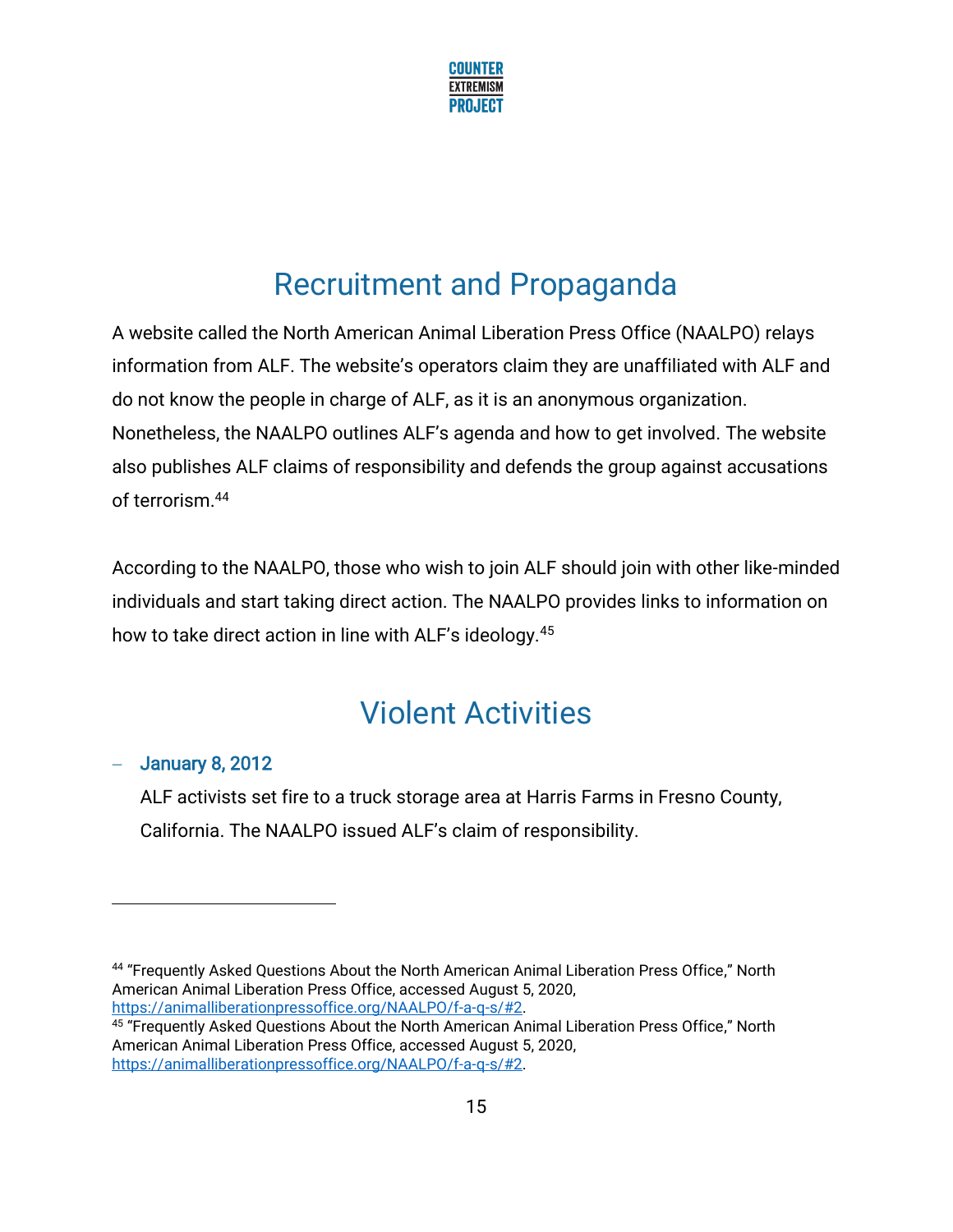

#### − March 7, 2009

Unknown individuals firebomb the car of University of California, Los Angeles professor David Jentsch outside his home because of his animal research. There were no casualties. ALF claimed responsibility.<sup>46</sup>

#### − October 2011

Joseph Mahmoud Dibee and others attempted to destroy the U.S. Bureau of Land Management's Wild Horse Corrals, a government-owned facility used to remove wild horses from public lands located near Litchfield, California. The attack destroyed a barn and its contents.<sup>47</sup>

#### − October 19, 1998

Members of ALF and ELF, known as "the Family," ignite diesel firebombs at the Two Elk Resort in Vail Mountain, Colorado, destroying the lodge. ELF claims told the fire was intended to deter development in Blue Sky Basin, which they said was habitat for the Canada lynx. In December 2006, two of the conspirators, Chelsea Dawn Gerlach and Stanislas Gregory Meyerhoff, pleaded guilty to federal arson charges. Another conspirator, Rebecca Rubin, fled to Canada. After five years as a fugitive, Rubin turned herself over to the FBI in November 2012. In February 2014, Rubin was

46 Daniel B. Wood, "Animal-rights activists get personal in wave of California attacks," Christian Science Monitor, March 13, 2009[, https://www.csmonitor.com/USA/2009/0313/p02s01-usgn.html.](https://www.csmonitor.com/USA/2009/0313/p02s01-usgn.html) <sup>47</sup> "Pacific Northwest Environmental Extremist and Arsonist Pleads Guilty," U.S. Department of Justice, April 21, 2022, [https://www.justice.gov/usao-or/pr/pacific-northwest-environmental-extremist-and](https://www.justice.gov/usao-or/pr/pacific-northwest-environmental-extremist-and-arsonist-pleads-guilty)[arsonist-pleads-guilty.](https://www.justice.gov/usao-or/pr/pacific-northwest-environmental-extremist-and-arsonist-pleads-guilty)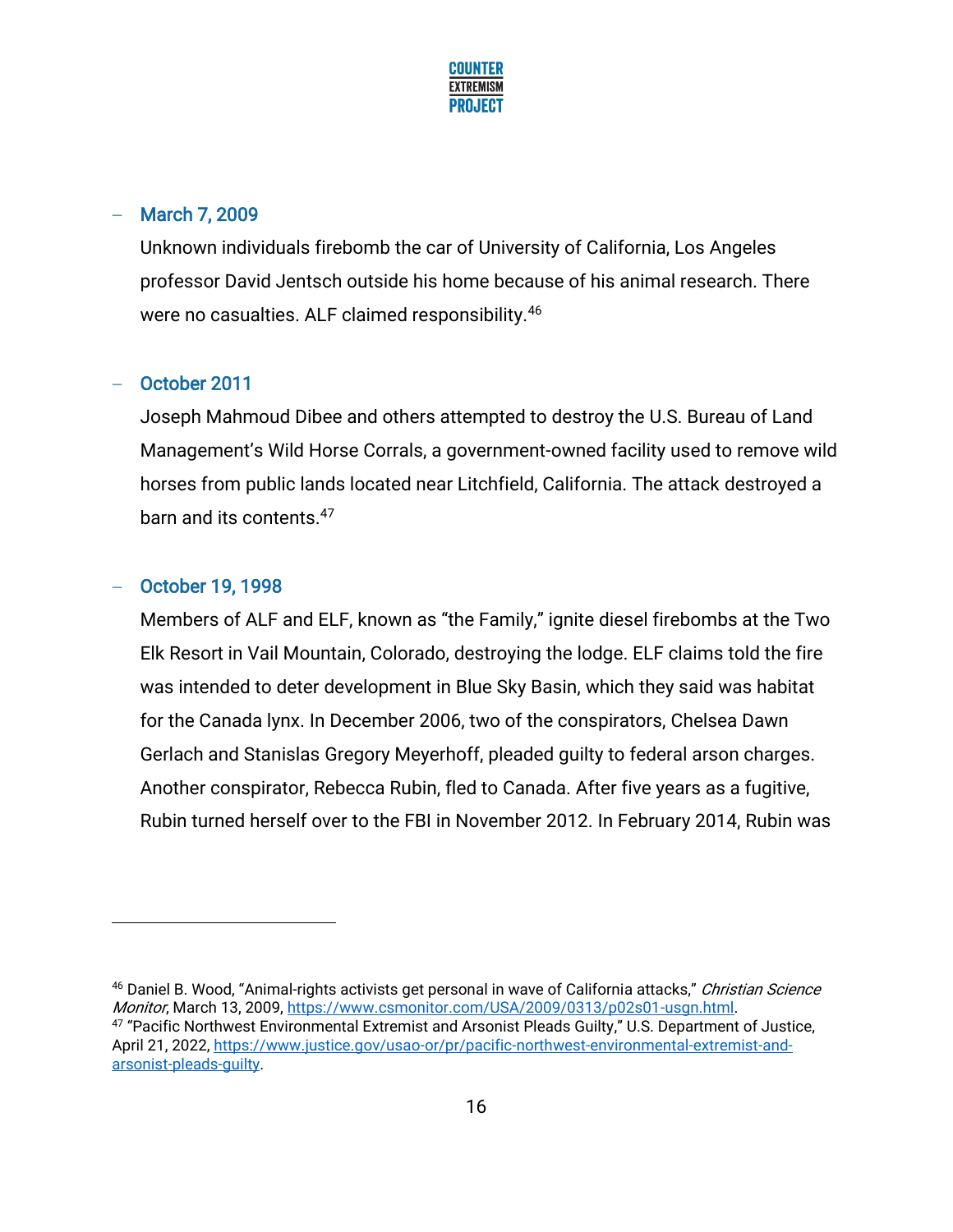

sentenced to five years in prison. Josephine Sunshine Overaker remains at large. Authorities believe she fled to Europe.<sup>48</sup>

#### − July 21, 1997

Joseph Mahmoud Dibee and others destroyed the Cavel West Meat Packing Plant in Redmond, Oregon, causing \$1.2 million in damages. In April 2022, Dibee pleaded guilty to arson and conspiracy to commit arson in the District of Oregon and conspiracy to commit arson in the Eastern District of California.<sup>49</sup>

#### March 11, 1997

Douglas Joshua Ellerman set fire to the Fur Breeders Agricultural co-op in Sandy, Utah. He later turned himself in and was sentenced to seven years in prison and restitution of approximately \$750,000. ALF did not officially claim the incident but Ellerman admits that he belongs to the group. $50$ 

on the run," Portland Tribune, August 10, 2018, [https://pamplinmedia.com/pt/9-news/403164-300186](https://pamplinmedia.com/pt/9-news/403164-300186-suspected-earth-liberation-front-arsonist-captured-after-12-years-on-the-run) [suspected-earth-liberation-front-arsonist-captured-after-12-years-on-the-run.](https://pamplinmedia.com/pt/9-news/403164-300186-suspected-earth-liberation-front-arsonist-captured-after-12-years-on-the-run)

<sup>48</sup> Associated Press, "2 plead quilty in 1998 arson of Vail ski resort; attack caused \$12M in damage," USA Today, December 14, 2006, [http://usatoday30.usatoday.com/news/nation/2006-12-14-vail-arsons\\_x.htm;](http://usatoday30.usatoday.com/news/nation/2006-12-14-vail-arsons_x.htm)  Randy Wyrick, "Two Elk eco-terrorist sentenced to prison," Post Independent, February 2, 2014, [https://www.postindependent.com/news/local/two-elk-eco-terrorist-sentenced-to-prison/;](https://www.postindependent.com/news/local/two-elk-eco-terrorist-sentenced-to-prison/) "MOST WANTED –JOSEPHINE SUNSHINE OVERAKER," FBI, accessed June 16, 2022, <https://www.fbi.gov/wanted/dt/josephine-sunshine-overaker>; "Pacific Northwest Environmental Extremist and Arsonist Pleads Guilty," U.S. Department of Justice, April 22, 2022, [https://www.justice.gov/opa/pr/pacific-northwest-environmental-extremist-and-arsonist-pleads-guilty.](https://www.justice.gov/opa/pr/pacific-northwest-environmental-extremist-and-arsonist-pleads-guilty) <sup>49</sup> "Pacific Northwest Environmental Extremist and Arsonist Pleads Guilty," U.S. Department of Justice, April 21, 2022, [https://www.justice.gov/usao-or/pr/pacific-northwest-environmental-extremist-and](https://www.justice.gov/usao-or/pr/pacific-northwest-environmental-extremist-and-arsonist-pleads-guilty)[arsonist-pleads-guilty](https://www.justice.gov/usao-or/pr/pacific-northwest-environmental-extremist-and-arsonist-pleads-guilty); Zane Sparling, "Suspected Earth Liberation Front arsonist captured after 12 years

<sup>&</sup>lt;sup>50</sup> Testimony of Dale L. Watson, Executive Assistant Director, Counterterrorism/Counterintelligence Division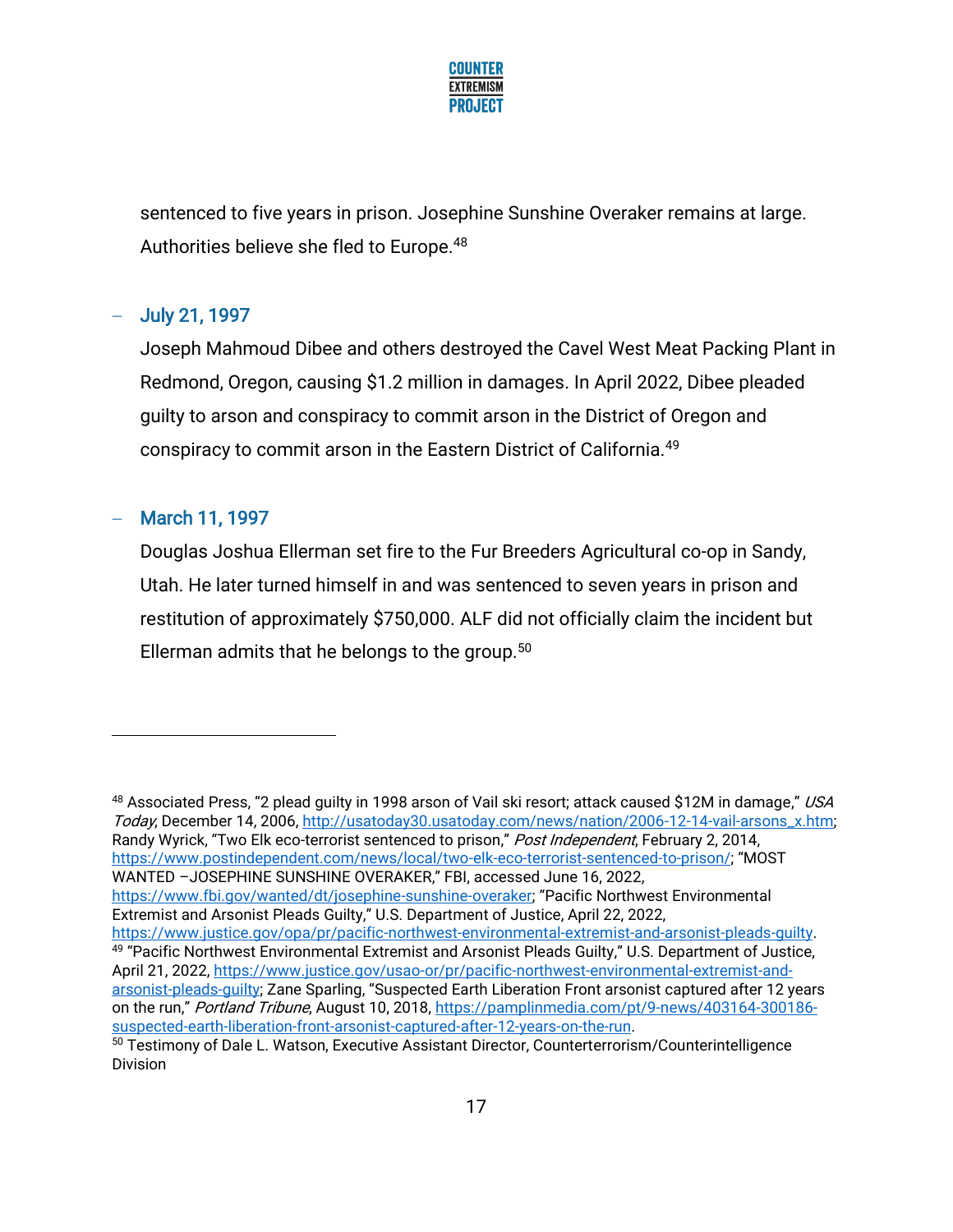

#### − October 1996 – December 2005

At least 16 individuals affiliated with ALF and ELF conspire to damage or destroy various commercial and government-owned properties.<sup>51</sup>

#### − June 1991

ALF claimed responsibility for arson attacks on an Oregon State University mink research farm near Corvallis, Oregon, and the Northwest Farm Food Cooperative in Edmonds, Washington, which produces feed for mink farms.<sup>52</sup>

#### − February 28, 1992

Rodney Coronado broke into the Michigan State University (MSU) office of researcher Richard Aulerich in East Lansing, Michigan, and set off a pre-dawn firebomb. Coronado reportedly believed Aulerich's research was funded by the commercial fur industry. The bomb destroyed Aulerich's office and damaged three others. The attack led to the loss of more than 30 years of research for Aulerich and caused more than \$1 million in damage. The morning of the attack, Coronado also vandalized an MSU-run mink farm near campus. ALF claimed responsibility in a

Federal Bureau of Investigation, Before the Senate Select Committee on Intelligence, Washington, DC, FBI, February 6, 2002, [https://archives.fbi.gov/archives/news/testimony/the-terrorist-threat-confronting-the](https://archives.fbi.gov/archives/news/testimony/the-terrorist-threat-confronting-the-united-states)[united-states.](https://archives.fbi.gov/archives/news/testimony/the-terrorist-threat-confronting-the-united-states)

<sup>51</sup> "Pacific Northwest Environmental Extremist and Arsonist Pleads Guilty," U.S. Department of Justice, April 21, 2022, [https://www.justice.gov/usao-or/pr/pacific-northwest-environmental-extremist-and](https://www.justice.gov/usao-or/pr/pacific-northwest-environmental-extremist-and-arsonist-pleads-guilty)[arsonist-pleads-guilty.](https://www.justice.gov/usao-or/pr/pacific-northwest-environmental-extremist-and-arsonist-pleads-guilty)

<sup>52</sup> Christopher Schwarzen and Jennifer Sullivan, "10,000 mink released from Sultan farm cages," Seattle Times, August 26, 2003, [https://archive.seattletimes.com/archive/?date=20030826&slug=mink26m;](https://archive.seattletimes.com/archive/?date=20030826&slug=mink26m) Associated Press, "Fedex Shipment Led To Animal Rights Activist Delinquent Account, Phone Records Helped Catch Fugitive Rodney Coronado," Spokesman-Review, August 16, 1995, [https://www.spokesman.com/stories/1995/aug/16/fedex-shipment-led-to-animal-rights-activist/.](https://www.spokesman.com/stories/1995/aug/16/fedex-shipment-led-to-animal-rights-activist/)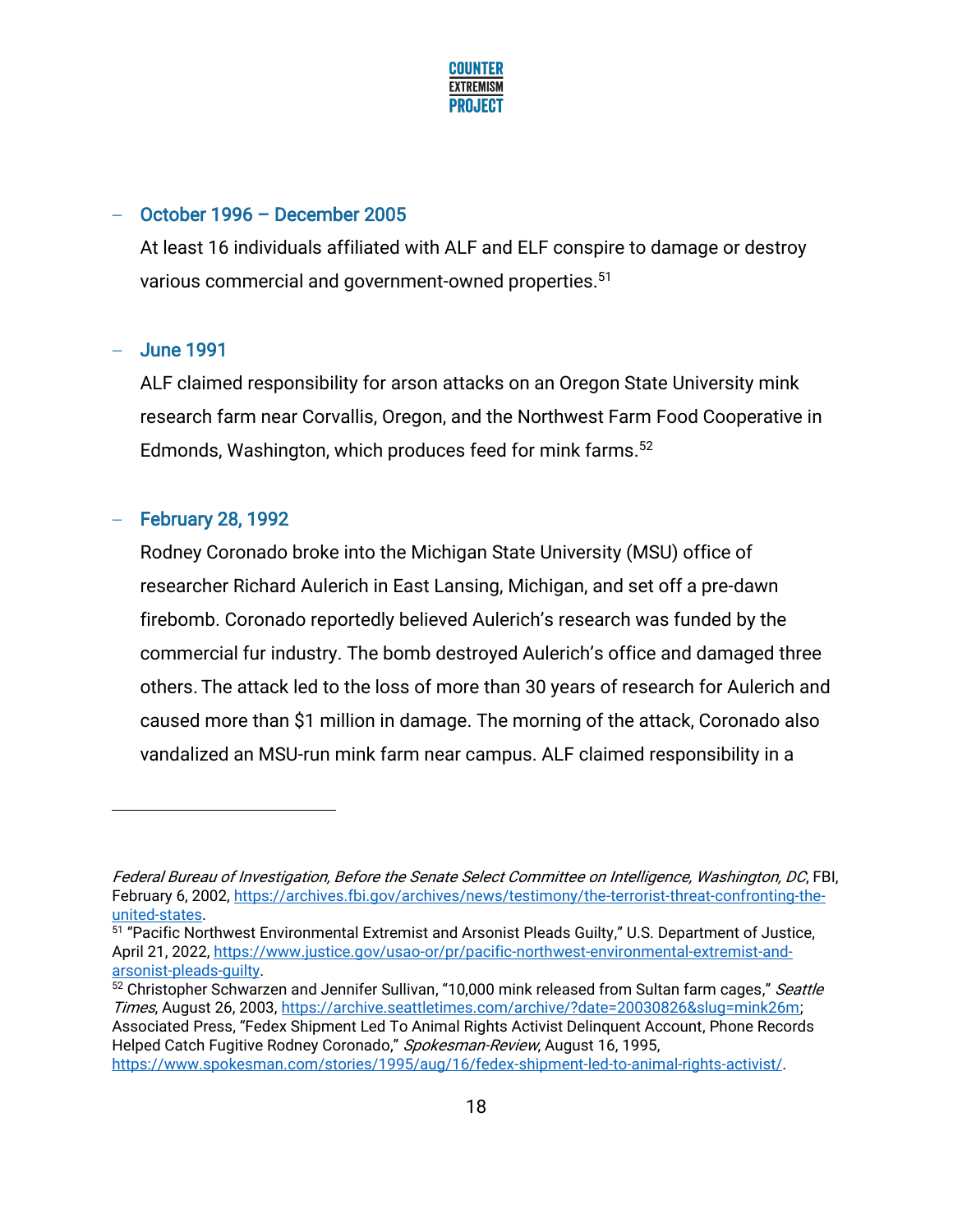

press release, which Coronado admitted to writing. Coronado pleaded guilty in 1995 but claimed he was not the one who set off the bomb. He was sentenced to four years and nine months in prison and ordered to pay \$2.5 million in restitution to MSU and other universities and farms he had targeted. In 2017, he admitted to acting alone on behalf of ALF.<sup>53</sup>

#### − 1987

An arson attack destroyed an animal diagnostics laboratory under construction at the University of California, Davis. It is the first arson attack claimed by ALF.<sup>54</sup>

### Rhetoric

#### − ALF statement, July 12, 2020

"We want to dedicate this action to Regan Russell, murdered under the truck wheels in front of a Toronto slaughterhouse, and we are hoping from our comrades worldwide to wake up to the reality that animal liberation is a war. Regan, like Jill or Mike, fell martyr in the fight for animal liberation. Don't let their names be forgotten and fight back the oppressor until we win."<sup>55</sup>

<sup>53</sup> R.J. Wolcott, "Ecoterrorist admits firebombing MSU 25 years ago," Detroit Free Press, February 23, 2017, [https://www.freep.com/story/news/local/michigan/2017/02/23/ecoterrorist-rodney-coronado](https://www.freep.com/story/news/local/michigan/2017/02/23/ecoterrorist-rodney-coronado-firebombing-msu/98295732/)[firebombing-msu/98295732/.](https://www.freep.com/story/news/local/michigan/2017/02/23/ecoterrorist-rodney-coronado-firebombing-msu/98295732/) 

<sup>54</sup> Alleen Brown, "The Green Scare," Intercept, March 23, 2019, [https://theintercept.com/2019/03/23/ecoterrorism-fbi-animal-rights/.](https://theintercept.com/2019/03/23/ecoterrorism-fbi-animal-rights/)

<sup>55</sup> "Animal Liberation Front Retaliates for the Murder of Activist Regan Russell," North American Animal Liberation Press Office, July 12, 2020,

[https://animalliberationpressoffice.org/NAALPO/2020/07/12/animal-liberation-front-retaliates-for-the](https://animalliberationpressoffice.org/NAALPO/2020/07/12/animal-liberation-front-retaliates-for-the-murder-of-activist-regan-russell/)[murder-of-activist-regan-russell/.](https://animalliberationpressoffice.org/NAALPO/2020/07/12/animal-liberation-front-retaliates-for-the-murder-of-activist-regan-russell/)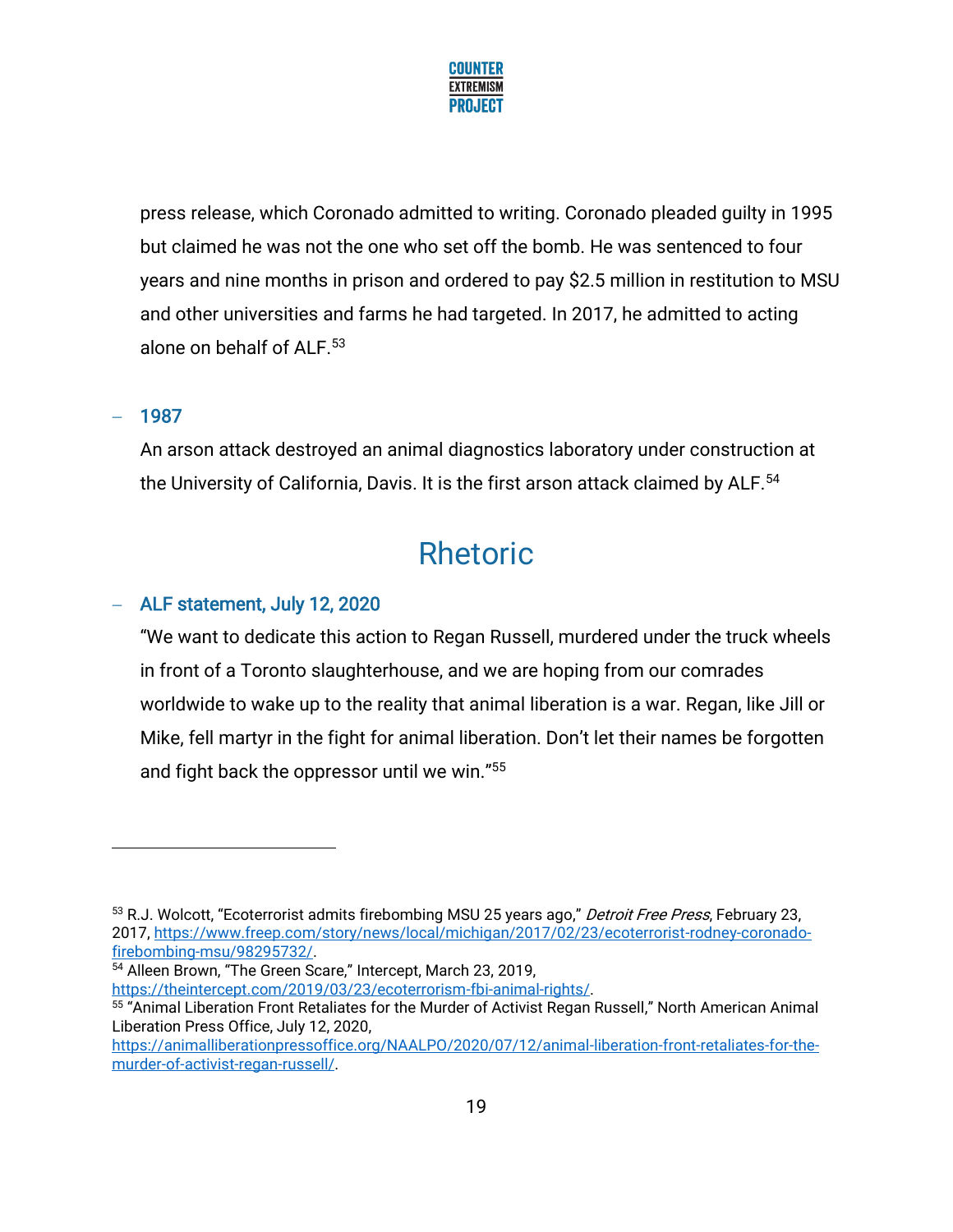

#### − ALF statement, November 1, 2019:

"For 'World Vegan Day', Ben & Jerry's decided to advertise free plant based ice cream for a day. So we decided to show them that this advertising attracts actual vegans as well.

"The paint on the side of their building ensures that anyone who walks by will know what they are walking by; a company whose massive profits come from the sexual violation of millions of persons, all while pretending to 'resist' and be 'woke' in their online presence.

"We do not want your vegan capitalism. We don't want vegan options. We want animal liberation. Take your cash grab and shove it.

"Until all your exploitative business fronts and factories are rubble."<sup>56</sup>

#### − ALF statement, October 12, 2019:

"Anti speciesist action was taken against a McDonalds in 'America's Dairyland'.

"The locals are some of the most grim, unfeeling, and uncaring speciesists in the states. We are doing what little we can to throw a wrench in their gears.

"Multiple messages were painted on the sides of this location, and we planned on

<sup>56</sup> "ALF Targets Ice Cream Store in Denver (USA)," North American Animal Liberation Press Office, November 2, 2019[, https://animalliberationpressoffice.org/NAALPO/2019/11/02/alf-targets-ice-cream](https://animalliberationpressoffice.org/NAALPO/2019/11/02/alf-targets-ice-cream-store-in-denver-usa/)[store-in-denver-usa/.](https://animalliberationpressoffice.org/NAALPO/2019/11/02/alf-targets-ice-cream-store-in-denver-usa/)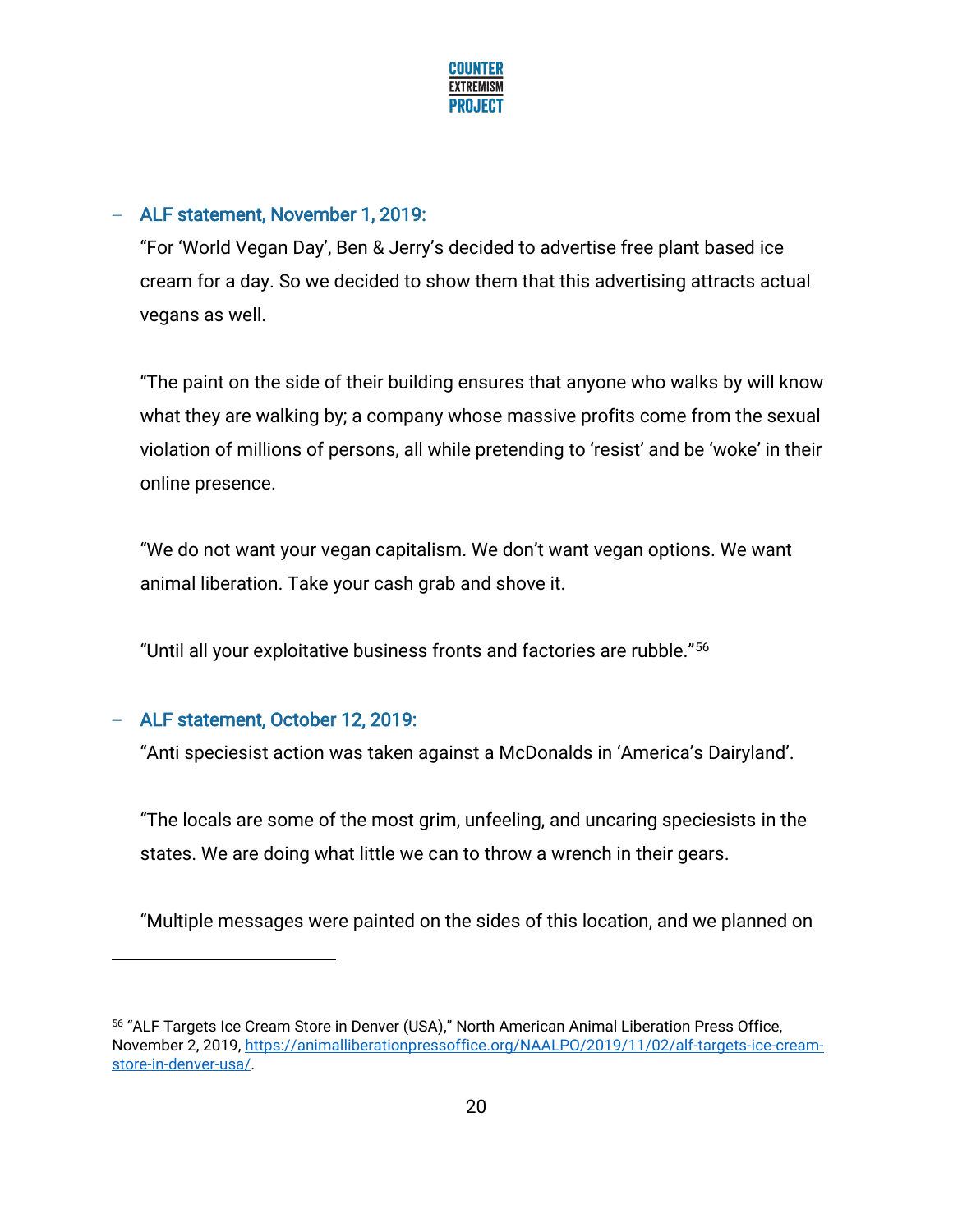

destroying some windows hadn't there been a sudden police presence nearby.

"In solidarity with those caught in the 'terrorist' spotlight and spending decades of their life behind bars for victimless 'crimes'.

"None of us are free until we are all free."<sup>57</sup>

#### − ALF statement, July 23, 2019:

"Solidarity with our comrades facing trial.

"Some activist showed up late in the week of solidarity action to redecorate and give a friendly knock to a local McDonalds. The bright red painted messages of peace were washed away quickly, but that window will take a few days to replace.

"We must use our privilege as humans to fight back against the system that keeps animals oppressed.

"Calling out everyone who talks the animal liberation talk but does not take action. You have temporary freedom to lose, the animals lose their entire lives. You feel nervous about getting caught, they feel nervous on their way to see their friends murdered in front of them.

<sup>57</sup> "ALF Defaces McDonalds in Delafield, Wisconsin," North American Animal Liberation Press Office, October 12, 2019, [https://animalliberationpressoffice.org/NAALPO/2019/10/12/alf-defaces-mcdonalds](https://animalliberationpressoffice.org/NAALPO/2019/10/12/alf-defaces-mcdonalds-in-delafield-wisconsin/)[in-delafield-wisconsin/.](https://animalliberationpressoffice.org/NAALPO/2019/10/12/alf-defaces-mcdonalds-in-delafield-wisconsin/)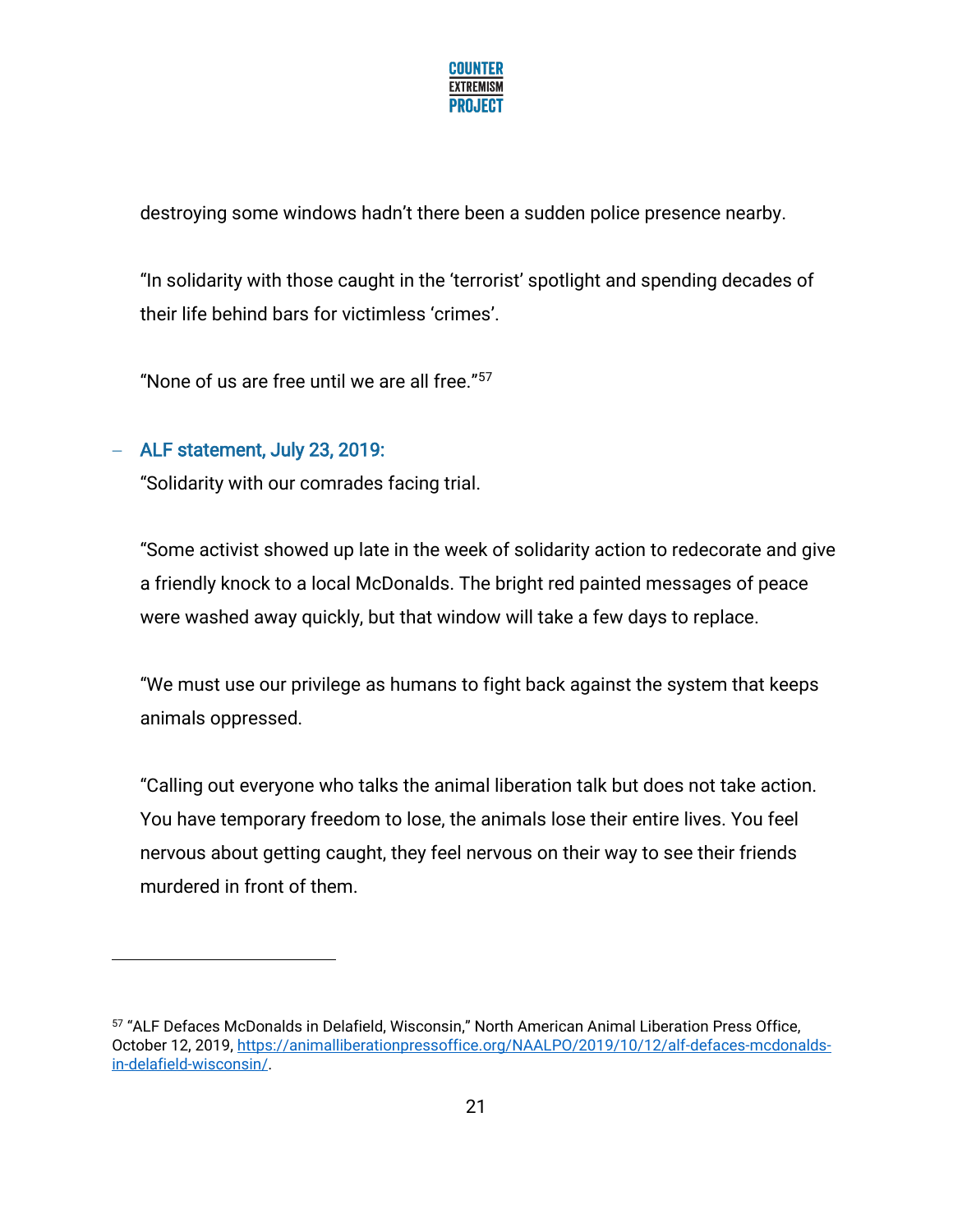

"They can't wait. The earth can't wait. Get off your ass and FIGHT."<sup>58</sup>

#### − Rodney Coronado, newspaper interview, 2017:

"I won't sugar coat it; we were about psychological warfare. We wanted researchers like Aulerich never to know when they came to work and opened their office door whether there had been an attack. We wanted them to live in fear."<sup>59</sup>

#### − Craig Rosebraugh, ALF spokesman, October 2001:

"If the U.S. government is truly concerned with eradicating terrorism in the world, then that effort must begin with abolishing U.S. imperialism. Members of this governing body, both in the House and Senate as well as those who hold positions in the executive branch, constitute the largest group of terrorists and terrorist representatives currently threatening life on this planet."<sup>60</sup>

[https://animalliberationpressoffice.org/NAALPO/2019/07/26/mcdonalds-continues-to-incur-the-wrath](https://animalliberationpressoffice.org/NAALPO/2019/07/26/mcdonalds-continues-to-incur-the-wrath-of-alf-firestone-colorado/)[of-alf-firestone-colorado/.](https://animalliberationpressoffice.org/NAALPO/2019/07/26/mcdonalds-continues-to-incur-the-wrath-of-alf-firestone-colorado/)

<sup>&</sup>lt;sup>58</sup> "McDonalds Continues to Incur the Wrath of ALF (Firestone, Colorado)," North American Animal Liberation Press Office, July 26, 2019,

<sup>&</sup>lt;sup>59</sup> R.J. Wolcott, "Ecoterrorist admits firebombing MSU 25 years ago," *Detroit Free Press*, February 23, 2017, [https://www.freep.com/story/news/local/michigan/2017/02/23/ecoterrorist-rodney-coronado](https://www.freep.com/story/news/local/michigan/2017/02/23/ecoterrorist-rodney-coronado-firebombing-msu/98295732/)[firebombing-msu/98295732/.](https://www.freep.com/story/news/local/michigan/2017/02/23/ecoterrorist-rodney-coronado-firebombing-msu/98295732/) 

<sup>60</sup> Alleen Brown, "The Green Scare," Intercept, March 23, 2019, [https://theintercept.com/2019/03/23/ecoterrorism-fbi-animal-rights/.](https://theintercept.com/2019/03/23/ecoterrorism-fbi-animal-rights/)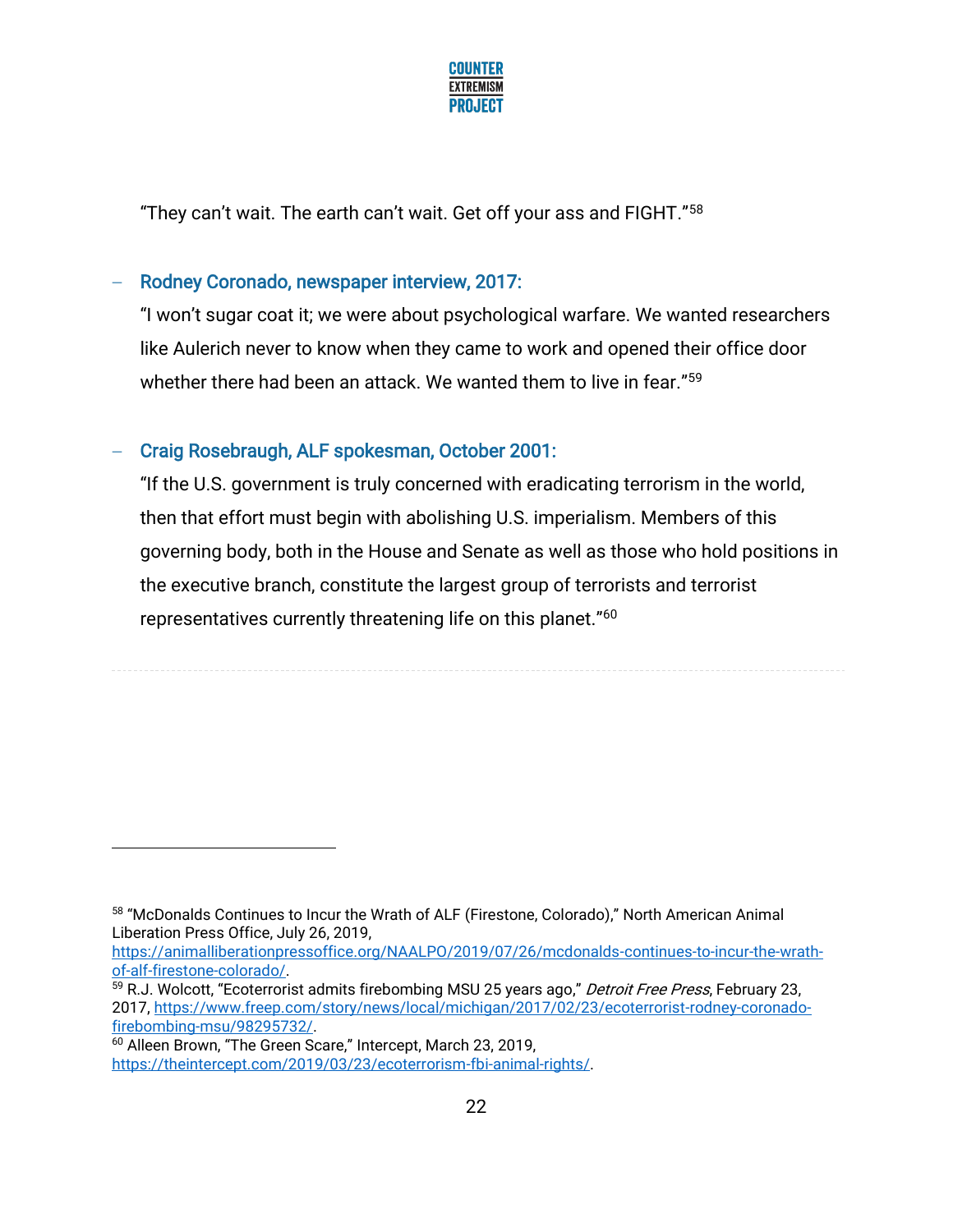



### Antifa

#### Base of Operations: International.

Website: Various Antifa groups have created individual websites. One group for example, New York City Antifa, has a site at [https://nycantifa.wordpress.com/.](https://nycantifa.wordpress.com/) Antifa Philadelphia has a site at [https://phillyantifa.org/.](https://phillyantifa.org/)

Social Media Presence: Various Antifa groups have created accounts on Twitter, Facebook, Tumblr, and other social media platforms.<sup>61</sup> Leadership: Antifa has no central leadership or organizational structure. Individual Antifa groups exist but they are unrelated to each other and act independently.

Membership Size and Relevance: Antifa has no central organizational structure and thus no membership rolls. Multiple Antifa groups have formed across the United States, but they are largely independent of each other. These groups have turned to social media to spread their messages. Among them, New York City Antifa has more than 57,000 followers on Twitter.<sup>62</sup> ANTIFA Philadelphia has more than 18,000 followers on Twitter.<sup>63</sup> A group calling itself Antifa International has

<sup>&</sup>lt;sup>61</sup> Zack Beauchamp, "Antifa, explained," Vox, June 8, 2020, [https://www.vox.com/policy-and](https://www.vox.com/policy-and-politics/2020/6/8/21277320/antifa-anti-fascist-explained)[politics/2020/6/8/21277320/antifa-anti-fascist-explained](https://www.vox.com/policy-and-politics/2020/6/8/21277320/antifa-anti-fascist-explained); Peter Beinart, "The Rise of the Violent Left," Atlantic, September 2017, [https://www.theatlantic.com/magazine/archive/2017/09/the-rise-of-the](https://www.theatlantic.com/magazine/archive/2017/09/the-rise-of-the-violent-left/534192/?utm_content=edit-promo&utm_campaign=the-atlantic&utm_source=twitter&utm_medium=social&utm_term=2020-06-01T16%253A31%253A00)[violent-left/534192/?utm\\_content=edit-promo&utm\\_campaign=the-](https://www.theatlantic.com/magazine/archive/2017/09/the-rise-of-the-violent-left/534192/?utm_content=edit-promo&utm_campaign=the-atlantic&utm_source=twitter&utm_medium=social&utm_term=2020-06-01T16%253A31%253A00)

[atlantic&utm\\_source=twitter&utm\\_medium=social&utm\\_term=2020-06-01T16%253A31%253A00.](https://www.theatlantic.com/magazine/archive/2017/09/the-rise-of-the-violent-left/534192/?utm_content=edit-promo&utm_campaign=the-atlantic&utm_source=twitter&utm_medium=social&utm_term=2020-06-01T16%253A31%253A00) <sup>62</sup> New York City Antifa, Twitter account, accessed August 6, 2020, [https://twitter.com/NYCAntifa.](https://twitter.com/NYCAntifa)

<sup>63</sup> ANTIFA Philadelphia, Twitter account, accessed August 6, 2020, https://twitter.com/PhillyANTIFA.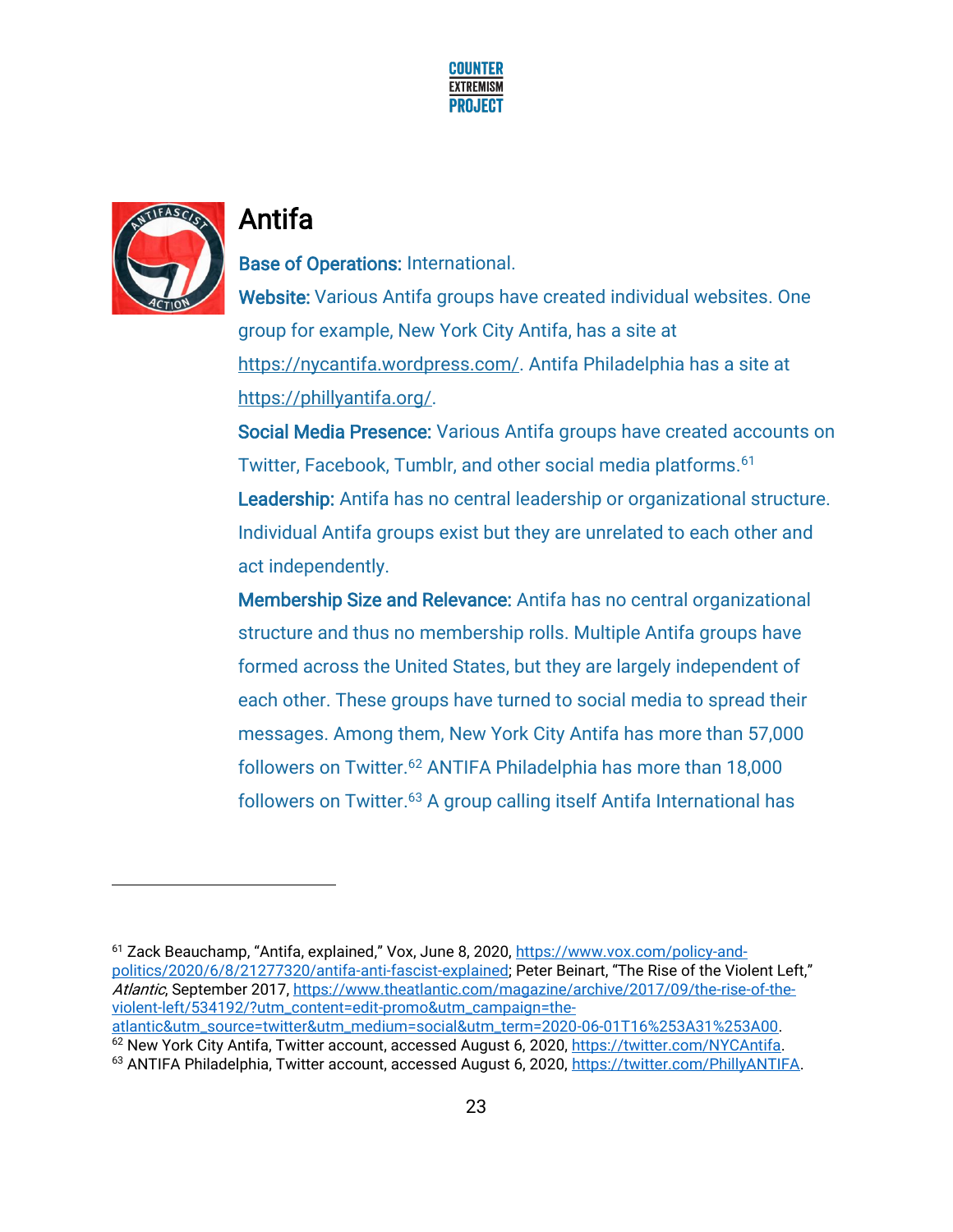

more than 29,000 followers on Twitter.<sup>64</sup> Hub City Antifa in New Brunswick, New Jersey, has more than 5,100 followers on Twitter.<sup>65</sup>

Antifa rose to national prominence in the United States following the 2017 Unite the Right rally in Charlottesville, Virginia, when Antifa activists violently confronted far-right marchers. U.S. media has since reported on numerous protests by Antifa that have turned violent.<sup>66</sup> In May 2020, U.S. President Donald Trump tweeted that the United States would soon designate Antifa as a terrorist organization.<sup>67</sup>

Antifa (an abbreviation of anti-fascism) is one of the most prominent far-left movements in the United States. Additionally, Antifa adherents in the United States are often associated with violent riots and confrontations with the far right, which has led U.S. officials to call for designating it a terrorist organization. The U.S. Antifa movement is rooted in anarchism, which pushes back against symbols of authority such as the police. Nonetheless, Antifa is not a coherent, centralized group but a broad ideology centered around the so-called opposition to fascism. While there are some formalized

<sup>64</sup> Antifa International, Twitter account, accessed August 6, 2020, [https://twitter.com/antifaintl.](https://twitter.com/antifaintl)

<sup>65</sup> Hub City Antifa, Twitter account, accessed August 6, 2020, https://twitter.com/HubCityAntifa. <sup>66</sup> Jennifer Williams, "Antifa clashes with police and journalists in Charlottesville and DC," Vox, August 12,

2018, [https://www.vox.com/identities/2018/8/12/17681986/antifa-leftist-violence-clashes-protests](https://www.vox.com/identities/2018/8/12/17681986/antifa-leftist-violence-clashes-protests-charlottesville-dc-unite-the-right)[charlottesville-dc-unite-the-right](https://www.vox.com/identities/2018/8/12/17681986/antifa-leftist-violence-clashes-protests-charlottesville-dc-unite-the-right); Kyle Swenson, "Black-clad antifa members attack peaceful right-wing demonstrators in Berkeley," Washington Post, August 28, 2017, [https://www.washingtonpost.com/news/morning-mix/wp/2017/08/28/black-clad-antifa-attack-right-](https://www.washingtonpost.com/news/morning-mix/wp/2017/08/28/black-clad-antifa-attack-right-wing-demonstrators-in-berkeley/?noredirect=on)

[wing-demonstrators-in-berkeley/?noredirect=on.](https://www.washingtonpost.com/news/morning-mix/wp/2017/08/28/black-clad-antifa-attack-right-wing-demonstrators-in-berkeley/?noredirect=on)

[https://www.nytimes.com/2020/05/31/us/politics/trump-antifa-terrorist-group.html.](https://www.nytimes.com/2020/05/31/us/politics/trump-antifa-terrorist-group.html)

<sup>67</sup> Maggie Haberman and Charlie Savage, "Trump, Lacking Clear Authority, Says U.S. Will Declare Antifa a Terrorist Group," New York Times, May 31, 2020,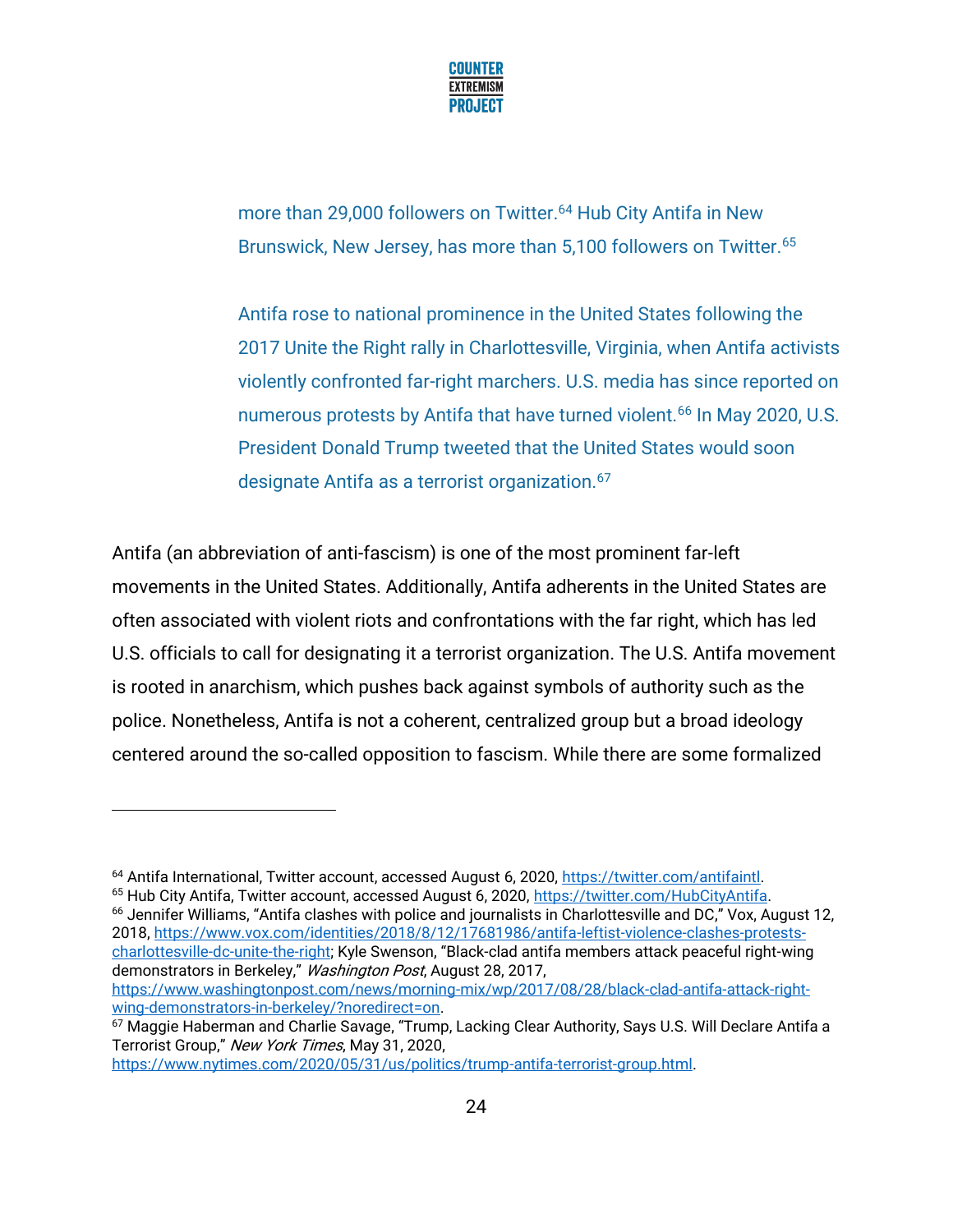

groups that call themselves Antifa, Antifa has no centralized and overarching leaders, membership rolls, or structure. Individual Antifa groups are thus unrelated to each other and, at times, promote differing tactics and ideologies.<sup>68</sup>

The modern Antifa movement began in Europe in the 1960s and spread to the United States by the following decade. For years, U.S. Antifa activists largely remained a subset of anarchist and the punk rock movements, maintaining vigilance to keep far-right extremists from disrupting events.<sup>69</sup> Antifa groups began coalescing in 2015 with the rise of U.S. populism and a reinvigorated far right.<sup>70</sup> Antifa rose to national prominence in the United States following the 2017 Unite the Right rally in Charlottesville, Virginia, when Antifa activists violently confronted far-right marchers. U.S. media has since reported on numerous Antifa protests that have turned violent. Antifa activists commonly consider the views of neo-Nazis, white nationalists, and similar far-right extremists to be repugnant and dangerous and therefore justify violence as a means to silence and delegitimize them. Antifa has also attacked journalists and police who

[https://www.nytimes.com/2020/05/31/us/politics/trump-antifa-terrorist-group.html;](https://www.nytimes.com/2020/05/31/us/politics/trump-antifa-terrorist-group.html) Jennifer Williams, "Antifa clashes with police and journalists in Charlottesville and DC," Vox, August 12, 2018,

[https://www.vox.com/identities/2018/8/12/17681986/antifa-leftist-violence-clashes-protests-](https://www.vox.com/identities/2018/8/12/17681986/antifa-leftist-violence-clashes-protests-charlottesville-dc-unite-the-right)

[charlottesville-dc-unite-the-right](https://www.vox.com/identities/2018/8/12/17681986/antifa-leftist-violence-clashes-protests-charlottesville-dc-unite-the-right); Daniel Funke, "Despite Trump talk, antifa has not been designated as a terrorist organization," PolitiFact, July 21, 2020,

<sup>69</sup> Zack Beauchamp, "Antifa, explained," Vox, June 8, 2020, [https://www.vox.com/policy-and](https://www.vox.com/policy-and-politics/2020/6/8/21277320/antifa-anti-fascist-explained)[politics/2020/6/8/21277320/antifa-anti-fascist-explained](https://www.vox.com/policy-and-politics/2020/6/8/21277320/antifa-anti-fascist-explained); "Who are Antifa?," Anti-Defamation League, accessed August 6, 2020, [https://www.adl.org/resources/backgrounders/who-are-antifa.](https://www.adl.org/resources/backgrounders/who-are-antifa)

<sup>&</sup>lt;sup>68</sup> Maggie Haberman and Charlie Savage, "Trump, Lacking Clear Authority, Says U.S. Will Declare Antifa a Terrorist Group," New York Times, May 31, 2020,

[https://www.politifact.com/factchecks/2020/jul/21/instagram-posts/despite-trump-talk-antifa-has-not](https://www.politifact.com/factchecks/2020/jul/21/instagram-posts/despite-trump-talk-antifa-has-not-been-designated-/)[been-designated-/;](https://www.politifact.com/factchecks/2020/jul/21/instagram-posts/despite-trump-talk-antifa-has-not-been-designated-/) Zack Beauchamp, "Antifa, explained," Vox, June 8, 2020, [https://www.vox.com/policy](https://www.vox.com/policy-and-politics/2020/6/8/21277320/antifa-anti-fascist-explained)[and-politics/2020/6/8/21277320/antifa-anti-fascist-explained.](https://www.vox.com/policy-and-politics/2020/6/8/21277320/antifa-anti-fascist-explained) 

<sup>&</sup>lt;sup>70</sup> Zack Beauchamp, "Antifa, explained," Vox, June 8, 2020, [https://www.vox.com/policy-and](https://www.vox.com/policy-and-politics/2020/6/8/21277320/antifa-anti-fascist-explained)[politics/2020/6/8/21277320/antifa-anti-fascist-explained.](https://www.vox.com/policy-and-politics/2020/6/8/21277320/antifa-anti-fascist-explained)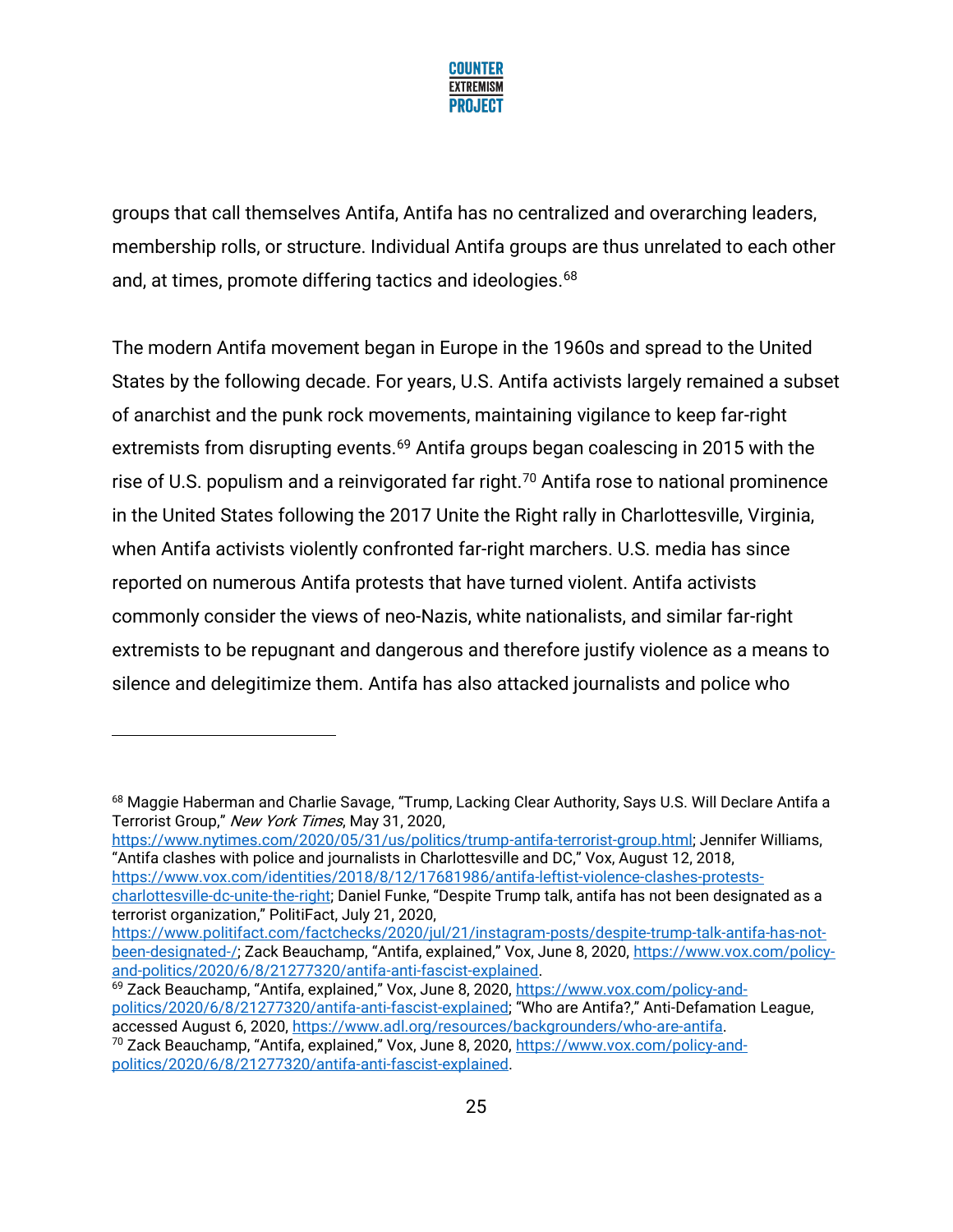

defend far-right protest activities.<sup>71</sup> In addition to violence, Antifa groups largely utilize the tactic of doxing—publicly revealing personal identification details of opponents.<sup>72</sup>

With a wave of protests against police brutality sweeping across the United States in 2020, various Antifa groups have denounced the police as representatives of a fascist system. Antifa protesters have accused police of shielding neo-Nazis and thus denounced police as collaborators.<sup>73</sup> In July 2020, the political advocacy group American Police Officers Alliance released a report accusing Antifa of contributing to political and social unrest in the United States with a goal of disbanding the police.<sup>74</sup> However, police reports, FBI intelligence, and court records have recorded little evidence of Antifa's participation in the anti-police protests across the country.<sup>75</sup>

<sup>71</sup> Jennifer Williams, "Antifa clashes with police and journalists in Charlottesville and DC," Vox, August 12, 2018, [https://www.vox.com/identities/2018/8/12/17681986/antifa-leftist-violence-clashes-protests](https://www.vox.com/identities/2018/8/12/17681986/antifa-leftist-violence-clashes-protests-charlottesville-dc-unite-the-right)[charlottesville-dc-unite-the-right](https://www.vox.com/identities/2018/8/12/17681986/antifa-leftist-violence-clashes-protests-charlottesville-dc-unite-the-right); Kyle Swenson, "Black-clad antifa members attack peaceful right-wing demonstrators in Berkeley," *Washington Post*, August 28, 2017,

[https://www.washingtonpost.com/news/morning-mix/wp/2017/08/28/black-clad-antifa-attack-right](https://www.washingtonpost.com/news/morning-mix/wp/2017/08/28/black-clad-antifa-attack-right-wing-demonstrators-in-berkeley/?noredirect=on)[wing-demonstrators-in-berkeley/?noredirect=on.](https://www.washingtonpost.com/news/morning-mix/wp/2017/08/28/black-clad-antifa-attack-right-wing-demonstrators-in-berkeley/?noredirect=on)

<sup>72</sup> "Peyton Turner: SMU fitness fascist," ANTIFA Dallas, April 3, 2019,

<https://antifadallas.wordpress.com/2019/04/03/peyton-turner-smu-fitness-fascist/>: "Kieran P. Morris." New York City Antifa, March 13, 2020, [https://nycantifa.wordpress.com/2020/03/13/kieran-p-morris/.](https://nycantifa.wordpress.com/2020/03/13/kieran-p-morris/) <sup>73</sup> New York City Antifa, Twitter post, August 16, 2020, 12:07 a.m.,

[https://twitter.com/NYCAntifa/status/1294848335854149632;](https://twitter.com/NYCAntifa/status/1294848335854149632) Antifa International, Twitter post, August 15, 2020, 12:39 p.m., [https://twitter.com/antifaintl/status/1294675052139618307.](https://twitter.com/antifaintl/status/1294675052139618307)

<sup>74</sup> "American Police Officers Alliance Announces Antifa Facts Campaign," PR Newswire, July 22, 2020, [https://www.prnewswire.com/news-releases/american-police-officers-alliance-announces-antifa-facts](https://www.prnewswire.com/news-releases/american-police-officers-alliance-announces-antifa-facts-campaign-301097351.html)[campaign-301097351.html.](https://www.prnewswire.com/news-releases/american-police-officers-alliance-announces-antifa-facts-campaign-301097351.html)

<sup>&</sup>lt;sup>75</sup> Isaac Stanley-Becker, "Scant evidence of antifa shows how sweeping the protests for racial justice have become," Washington Post, June 13, 2020, [https://www.washingtonpost.com/national/protests](https://www.washingtonpost.com/national/protests-antifa-absent/2020/06/13/7f14b8fa-ab80-11ea-9063-e69bd6520940_story.html)[antifa-absent/2020/06/13/7f14b8fa-ab80-11ea-9063-e69bd6520940\\_story.html;](https://www.washingtonpost.com/national/protests-antifa-absent/2020/06/13/7f14b8fa-ab80-11ea-9063-e69bd6520940_story.html) Sarah N. Lynch, Mark Hosenball, Mica Rosenberg, and Brad Heath, "Little evidence of antifa links in U.S. prosecutions of those charged in protest violence," Reuters, June 9, 2020, [https://www.reuters.com/article/us-minneapolis](https://www.reuters.com/article/us-minneapolis-police-extremists/little-evidence-of-antifa-links-in-u-s-prosecutions-of-those-charged-in-protest-violence-idUSKBN23H06J)[police-extremists/little-evidence-of-antifa-links-in-u-s-prosecutions-of-those-charged-in-protest-violence](https://www.reuters.com/article/us-minneapolis-police-extremists/little-evidence-of-antifa-links-in-u-s-prosecutions-of-those-charged-in-protest-violence-idUSKBN23H06J)[idUSKBN23H06J;](https://www.reuters.com/article/us-minneapolis-police-extremists/little-evidence-of-antifa-links-in-u-s-prosecutions-of-those-charged-in-protest-violence-idUSKBN23H06J) ArLuther Lee, "FBI finds no evidence of Antifa's involvement in national unrest," Atlanta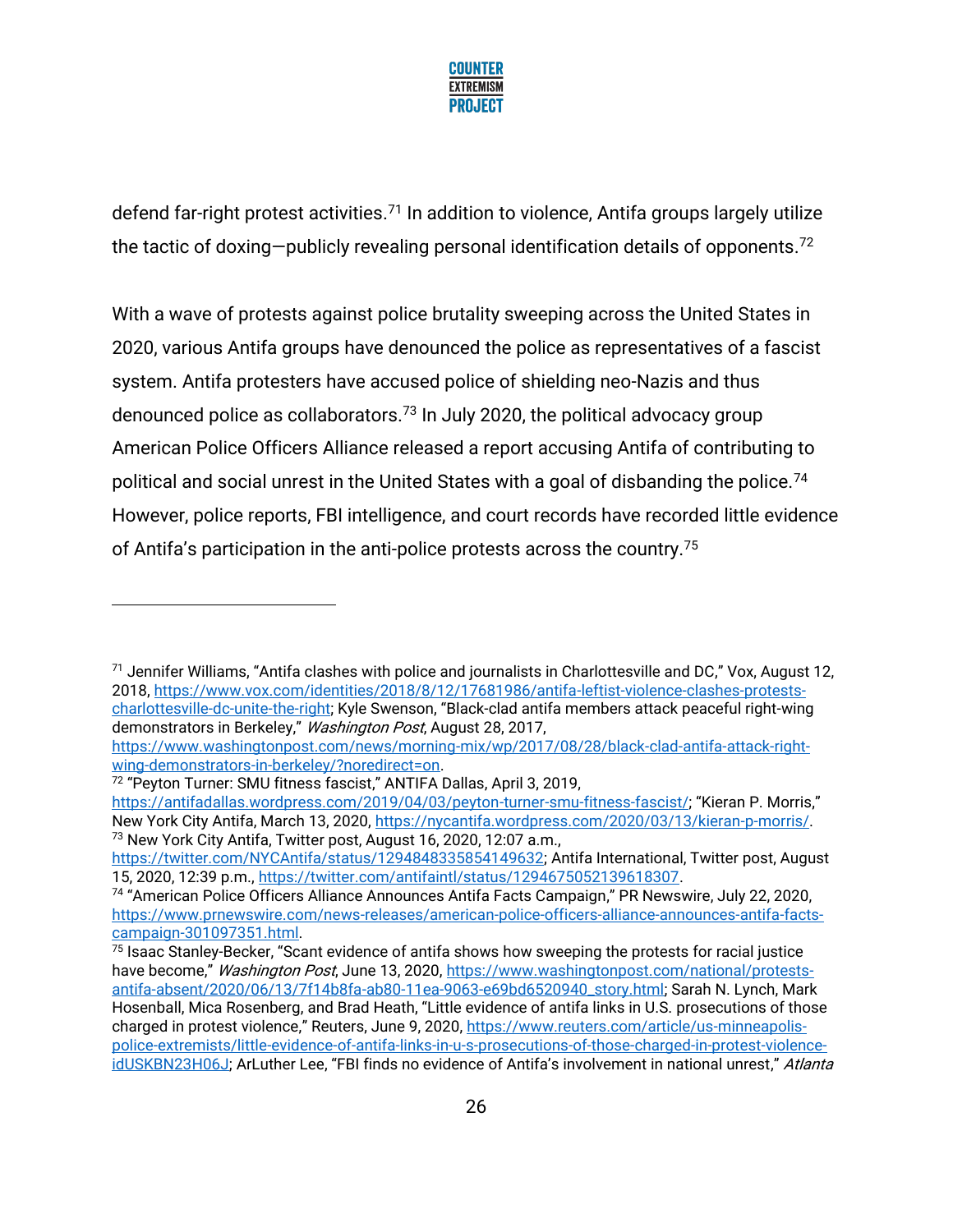

Despite its broad opposition to fascism, Antifa itself stands accused of promoting anti-Semitism because of vocalized opposition to Zionism as part of a broader opposition to racism and inequality. In 2017, the *Canadian Jewish News* (CJN) interviewed three members about Antifa views on Jews and Israel. Each responded differently but the commonality was that all three felt safe and welcome as Jews within the Antifa movement. Views on Israel varied, however, with some calling it fascist and others saying it is not. One Jewish Antifa member said that Jews do tend to avoid Antifa events because they feel Antifa is demanding that all Jews abandon Israel. That same activist told *CJN* that "Nazis support the State of Israel" because they use the example of a Jewish ethno-state to argue that whites should also have their own ethno-state and Jews expelled from this ethno-state could just go to Israel.<sup>76</sup> Jewish Antifa activist Daniel Sieradski has told media that Jews are welcome in Antifa as its primary goal is to fight a common enemy, the Nazis. $77$ 

In May 2020, U.S. President Donald Trump tweeted that the United States would soon designate Antifa as a terrorist organization.<sup>78</sup> Following Trump's announcement, the

Journal Constitution, June 6, 2020, [https://www.ajc.com/news/fbi-finds-evidence-antifa-involvement](https://www.ajc.com/news/fbi-finds-evidence-antifa-involvement-national-unrest/qVI3U9wb8Q6u1QEvVsJ7AJ/)[national-unrest/qVI3U9wb8Q6u1QEvVsJ7AJ/.](https://www.ajc.com/news/fbi-finds-evidence-antifa-involvement-national-unrest/qVI3U9wb8Q6u1QEvVsJ7AJ/)

<sup>&</sup>lt;sup>76</sup> Evan Balgord, "Anti-Fascist and Anti-Israel; Jewish Antifa Talks Views on Israel and Jews," *Canadian* Jewish News, November 22, 2017[, https://www.cjnews.com/news/international/anti-fascist-anti-israel](https://www.cjnews.com/news/international/anti-fascist-anti-israel-jewish-antifa-talks-views-israel-jews)[jewish-antifa-talks-views-israel-jews.](https://www.cjnews.com/news/international/anti-fascist-anti-israel-jewish-antifa-talks-views-israel-jews)

 $77$  Jewish Telegraphic Agency, "Here's what you need to know about the anti-fascist group Antifa," Jerusalem Post, June 1, 2020[, https://www.jpost.com/international/heres-what-you-need-to-know-about](https://www.jpost.com/international/heres-what-you-need-to-know-about-the-anti-fascist-group-antifa-629975)[the-anti-fascist-group-antifa-629975.](https://www.jpost.com/international/heres-what-you-need-to-know-about-the-anti-fascist-group-antifa-629975)

<sup>&</sup>lt;sup>78</sup> Maggie Haberman and Charlie Savage, "Trump, Lacking Clear Authority, Says U.S. Will Declare Antifa a Terrorist Group," New York Times, May 31, 2020,

[https://www.nytimes.com/2020/05/31/us/politics/trump-antifa-terrorist-group.html.](https://www.nytimes.com/2020/05/31/us/politics/trump-antifa-terrorist-group.html)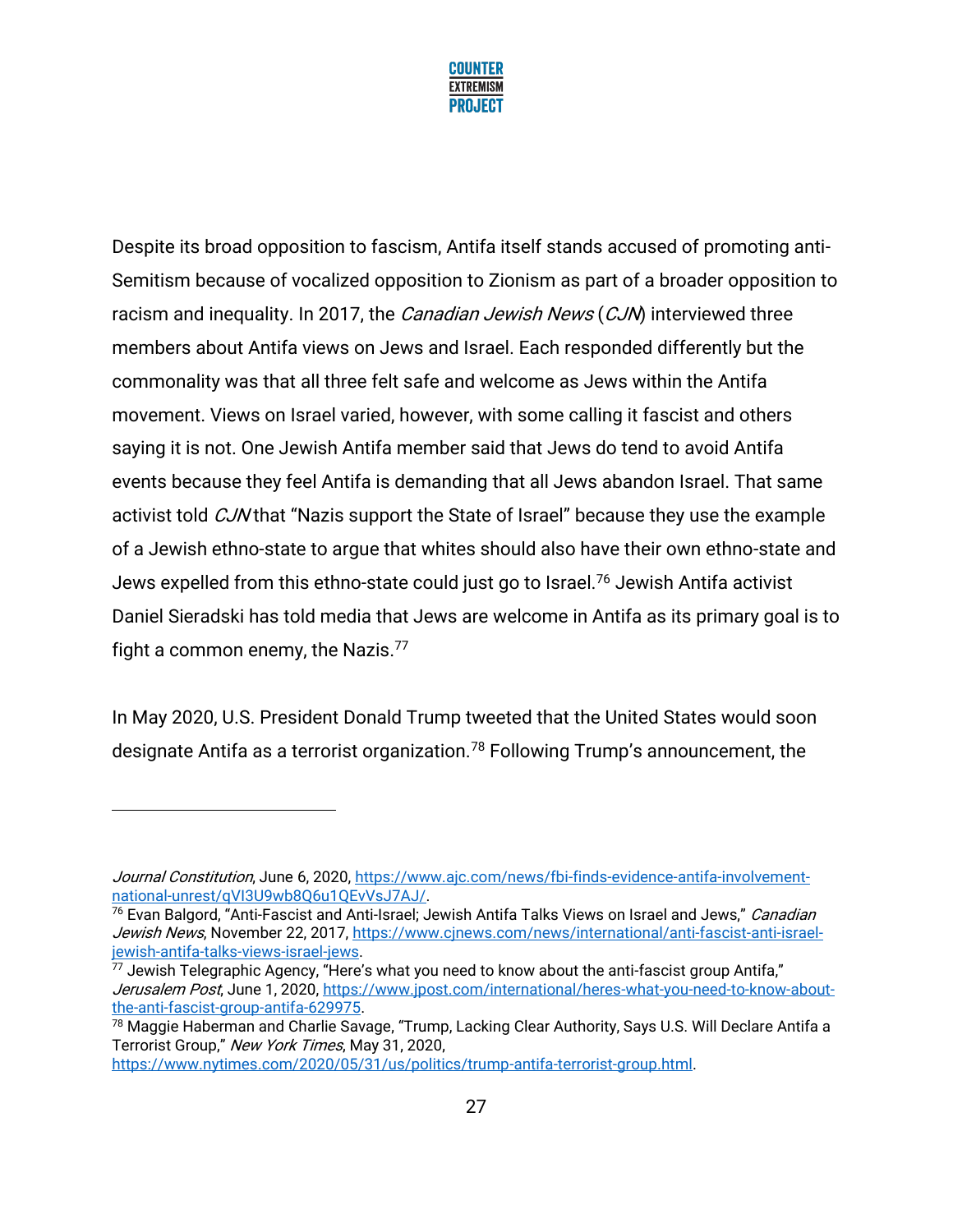

state-owned Turkish media outlet TRT World alleged that Antifa had been in Syria since 2014 aiding Kurdish militants and received training from them.<sup>79</sup> Representatives of the United Nations condemned Trump's declaration on Antifa as harmful to peaceful assembly and freedom of expression.<sup>80</sup> Despite Trump's declared intention, actually branding Antifa as a domestic terrorist organization faces legal hurdles as the United States has no method to designate domestic terrorist groups. Antifa's decentralized structure further complicates the issue.<sup>81</sup>

### Recruitment and Propaganda

As there is no central, unified Antifa organization, various Antifa groups have largely adopted two primary symbols: a circle containing three downward-facing arrows and two side-by-side flags, one black and one red. The circle with the arrows is known as anti-fascist circle and was originally designed in the 1930s for the German anti-fascist paramilitary organization Iron Front. The black flag traditionally represents anarchy while the red flag represents communism or socialism. Both symbols have been adopted by various groups, including Antifa, which do not necessarily assign the same

[https://www.ohchr.org/EN/NewsEvents/Pages/DisplayNews.aspx?NewsID=25980&LangID=E.](https://www.ohchr.org/EN/NewsEvents/Pages/DisplayNews.aspx?NewsID=25980&LangID=E)

<sup>&</sup>lt;sup>79</sup> "Antifa: Trained by terrorist PKK in Syria, may end up outlawed in the US," TRT World, May 31, 2020, [https://www.trtworld.com/magazine/antifa-trained-by-terrorist-pkk-in-syria-may-end-up-outlawed-in-the](https://www.trtworld.com/magazine/antifa-trained-by-terrorist-pkk-in-syria-may-end-up-outlawed-in-the-us-36817)[us-36817.](https://www.trtworld.com/magazine/antifa-trained-by-terrorist-pkk-in-syria-may-end-up-outlawed-in-the-us-36817)

 $^{80}$  "UN experts decry US rhetoric on designation of terrorist group," U.N. Office of the High Commissioner for Human Rights, June 19, 2020,

<sup>&</sup>lt;sup>81</sup> Daniel Funke, "Despite Trump talk, antifa has not been designated as a terrorist organization," PolitiFact, July 21, 2020, [https://www.politifact.com/factchecks/2020/jul/21/instagram-posts/despite](https://www.politifact.com/factchecks/2020/jul/21/instagram-posts/despite-trump-talk-antifa-has-not-been-designated-/)[trump-talk-antifa-has-not-been-designated-/;](https://www.politifact.com/factchecks/2020/jul/21/instagram-posts/despite-trump-talk-antifa-has-not-been-designated-/) Zack Beauchamp, "Antifa, explained," Vox, June 8, 2020, [https://www.vox.com/policy-and-politics/2020/6/8/21277320/antifa-anti-fascist-explained.](https://www.vox.com/policy-and-politics/2020/6/8/21277320/antifa-anti-fascist-explained)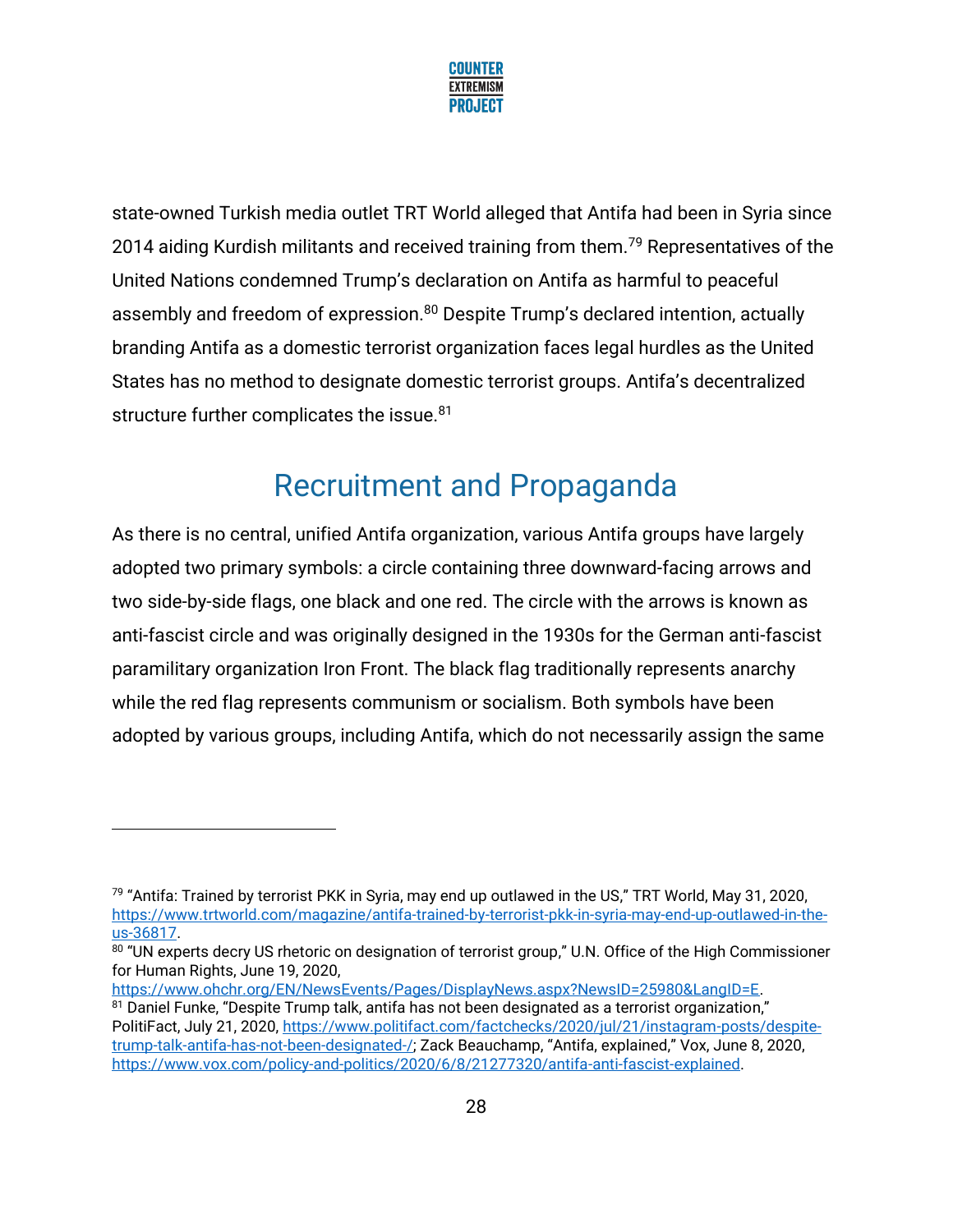

meaning to the symbols.<sup>82</sup> In order to appear more intimidating, Antifa protesters typically dress all in black with black masks to obscure their identities.<sup>83</sup>

In terms of recruitment, each individual Antifa group has its own procedures for contacting and joining. Many of them offer methods to contact them online, where they also promote their own activities and ideologies.

### Violent Activities

#### − August 29, 2020

Following a pro-Trump parade, self-described Antifa activist Michael Forest Reinoehl followed attendee Aaron "Jay" Danielson in a parking garage in Portland, Oregon. Danielson was wearing a hat for the far-right group Patriot Prayer. On September 3, Reinhoehl told Vice News he had acted in self-defense because he believed he and a friend were about to be stabbed, but police claimed the murder was premeditated based on security footage of Reinoehl waiting in the parking garage. Later that day, police tracked Reinoehl to an apartment in Lacey, Washington, where they shot and killed him after an exchange of fire. Reinoehl's Twitter account declared he was a proud supporter of Antifa. He told Vice that he was not a member but supported

<sup>82</sup> Sarah Friedmann, "This Is What The Antifa Flag Symbols Mean," Bustle, August 15, 2017, [https://www.bustle.com/p/what-do-the-antifa-symbols-mean-the-flags-often-feature-three-arrows-76629.](https://www.bustle.com/p/what-do-the-antifa-symbols-mean-the-flags-often-feature-three-arrows-76629)  83 Rick Paulas, "Why Antifa Dresses Like Antifa," New York Times, November 29, 2017, [https://www.nytimes.com/2017/11/29/style/antifa-fashion.html.](https://www.nytimes.com/2017/11/29/style/antifa-fashion.html)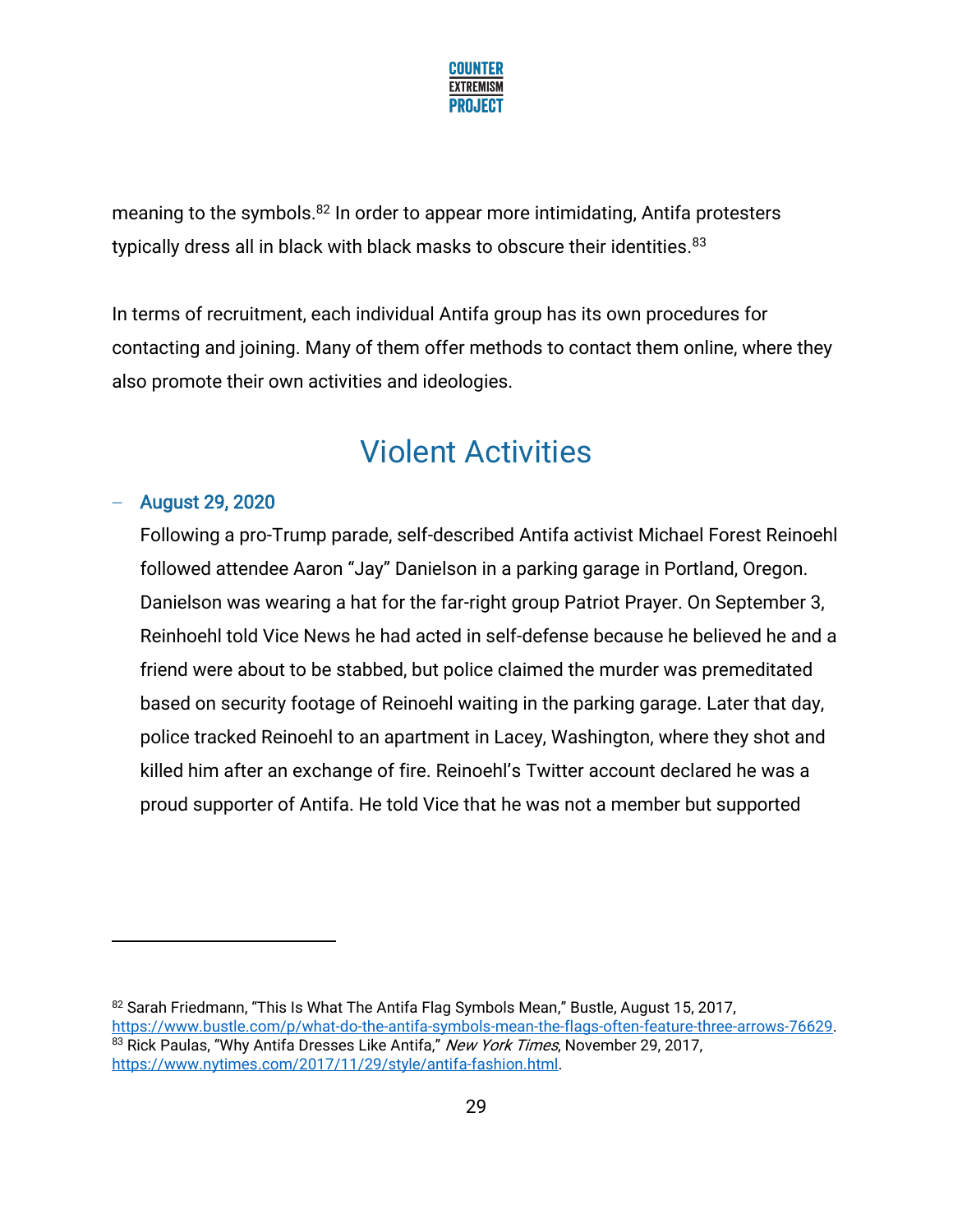

Antifa.<sup>84</sup>

#### − August 12, 2018

Antifa activists protesting the Unite the Right Rally 2 in Washington, D.C., threw eggs and water bottles and shot firecrackers at police and reporters.<sup>85</sup>

#### − August 27, 2017

About 100 protesters, including Antifa, broke off from a peaceful counter-protest to attack attendees at a far-right "No to Marxism" rally in Berkeley, California. Five individuals were physically assaulted, according to media reports.<sup>86</sup>

#### − February 2, 2017

Ahead of a speech at University of California, Berkeley by right-wing commentator Milo Yiannopoulos, 150 black-clad and masked protesters threw rocks, M-80 flares,

<https://www.nytimes.com/2020/09/04/us/portland-shooting-michael-reinoehl.html>; "Man Linked to Killing at a Portland Protest Says He Acted in Self-Defense," Vice, September 3, 2020,

<sup>&</sup>lt;sup>84</sup> Eileen AJ Connelly, "Antifa-linked Portland shooter appeared to target victim, images show," New York Post, September 5, 2020, [https://nypost.com/2020/09/05/antifa-shooter-michael-reinoehl-appeared-to](https://nypost.com/2020/09/05/antifa-shooter-michael-reinoehl-appeared-to-target-victim-photos/)[target-victim-photos/;](https://nypost.com/2020/09/05/antifa-shooter-michael-reinoehl-appeared-to-target-victim-photos/) Neil MacFarquhar, Mike Baker, and Adam Goldman, "In His Last Hours, Portland Murder Suspect Said He Feared Arrest," New York Times, September 4, 2020,

[https://www.vice.com/en\\_us/article/v7g8vb/man-linked-to-killing-at-a-portland-protest-says-he-acted-in](https://www.vice.com/en_us/article/v7g8vb/man-linked-to-killing-at-a-portland-protest-says-he-acted-in-self-defense)[self-defense](https://www.vice.com/en_us/article/v7g8vb/man-linked-to-killing-at-a-portland-protest-says-he-acted-in-self-defense); Brie Stimson, "Portland's Antifa-supporting gunman appeared to target victim, police say," Fox News, September 6, 2020, [https://www.foxnews.com/us/portlands-antifa-gunman-appeared-to](https://www.foxnews.com/us/portlands-antifa-gunman-appeared-to-target-victim-police-say)[target-victim-police-say.](https://www.foxnews.com/us/portlands-antifa-gunman-appeared-to-target-victim-police-say)

<sup>85</sup> Jennifer Williams, "Antifa clashes with police and journalists in Charlottesville and DC," Vox, August 12, 2018, [https://www.vox.com/identities/2018/8/12/17681986/antifa-leftist-violence-clashes-protests](https://www.vox.com/identities/2018/8/12/17681986/antifa-leftist-violence-clashes-protests-charlottesville-dc-unite-the-right)[charlottesville-dc-unite-the-right.](https://www.vox.com/identities/2018/8/12/17681986/antifa-leftist-violence-clashes-protests-charlottesville-dc-unite-the-right)

<sup>86</sup> Kyle Swenson, "Black-clad antifa members attack peaceful right-wing demonstrators in Berkeley," Washington Post, August 28, 2017, [https://www.washingtonpost.com/news/morning](https://www.washingtonpost.com/news/morning-mix/wp/2017/08/28/black-clad-antifa-attack-right-wing-demonstrators-in-berkeley/?noredirect=on)[mix/wp/2017/08/28/black-clad-antifa-attack-right-wing-demonstrators-in-berkeley/?noredirect=on.](https://www.washingtonpost.com/news/morning-mix/wp/2017/08/28/black-clad-antifa-attack-right-wing-demonstrators-in-berkeley/?noredirect=on)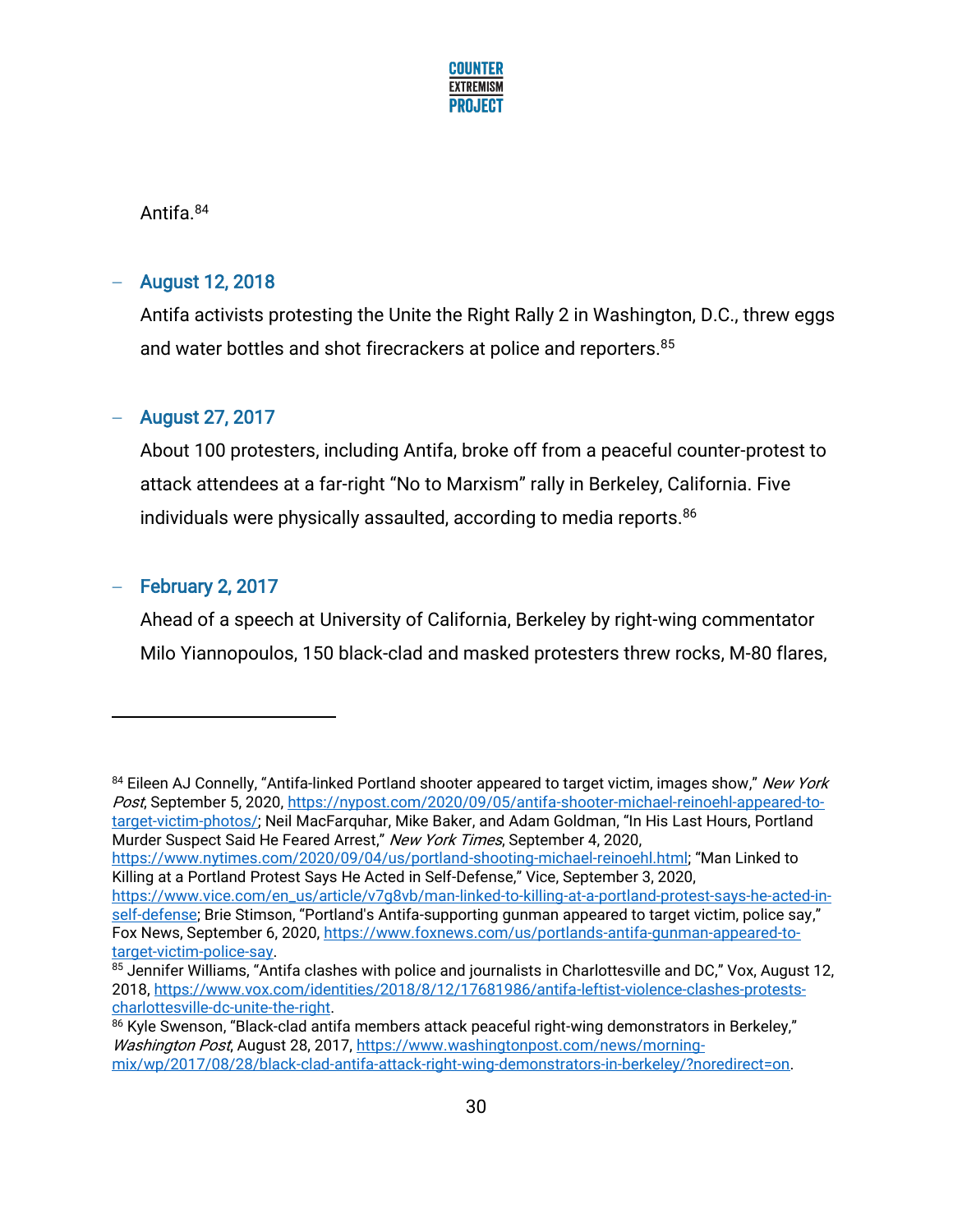

and Molotov cocktails at police and university facilities, causing \$100,000 worth of damage to the student union center and other parts of campus and injuring at least six people. Two protesters were arrested after physically attacking two members of College Republicans. The university canceled the speech in response. The university largely blamed black bloc but some members of Antifa are also among the protesters.<sup>87</sup>

### Rhetoric

#### − New York City Antifa, tweet, August 16, 2020:

"stop believing the copaganda version of what policing is, if you still do. television shows lied to you, policing is about maintaining power and social control."<sup>88</sup>

− Antifa International, tweet, August 15, 2020: "Cops & the Klan go hand-in-hand. #kkkops"<sup>89</sup>

#### − ANTIFA Philadelphia, tweet, March 15, 2019:

"People critique us and what Antifa does but we exist to confront fascism in all it's forms. Fascism breeds days like this, where scores of people are taken away from

<sup>87</sup> Kyle Swenson, "Black-clad antifa members attack peaceful right-wing demonstrators in Berkeley," Washington Post, August 28, 2017, [https://www.washingtonpost.com/news/morning](https://www.washingtonpost.com/news/morning-mix/wp/2017/08/28/black-clad-antifa-attack-right-wing-demonstrators-in-berkeley/?noredirect=on)[mix/wp/2017/08/28/black-clad-antifa-attack-right-wing-demonstrators-in-berkeley/?noredirect=on;](https://www.washingtonpost.com/news/morning-mix/wp/2017/08/28/black-clad-antifa-attack-right-wing-demonstrators-in-berkeley/?noredirect=on)  Madison Park and Kyung Lah, "Berkeley protests of Yiannopoulos caused \$100,000 in damage," CNN, February 2, 2017, [https://www.cnn.com/2017/02/01/us/milo-yiannopoulos-berkeley/index.html.](https://www.cnn.com/2017/02/01/us/milo-yiannopoulos-berkeley/index.html) 88 New York City Antifa, Twitter post, August 16, 2020, 12:07 a.m., [https://twitter.com/NYCAntifa/status/1294848335854149632.](https://twitter.com/NYCAntifa/status/1294848335854149632)

<sup>89</sup> Antifa International, Twitter post, August 15, 2020, 12:39 p.m., [https://twitter.com/antifaintl/status/1294675052139618307.](https://twitter.com/antifaintl/status/1294675052139618307)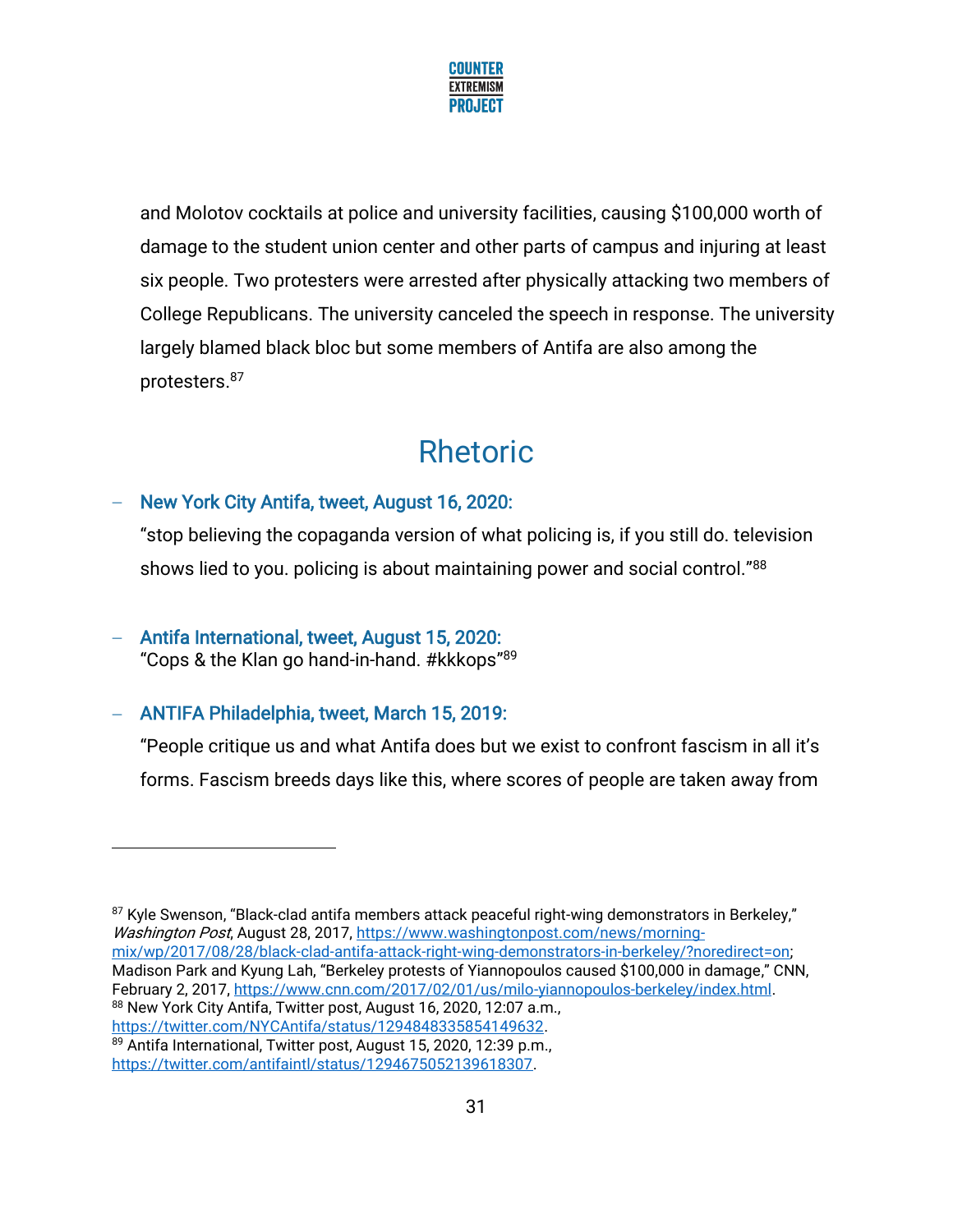

us all in the most repulsive of acts.

We will not sit on the sidelines, we will not allow fascists to be normal."<sup>90</sup>



### Black Bloc

Base of Operations: International. Website: Not determined. Social Media Presence: Not determined. Leadership: Black bloc has no organized leadership structure. Membership Size and Relevance: Black bloc does not have a formal membership structure.

Black bloc is an international protest movement of violent anarchists who largely want to eliminate the power of governments and financial institutions in the global system. Black bloc is primarily a tactic, not a cohesive group.<sup>91</sup> Groups of protesters dress in allblack and don helmets to conceal their identity and then violently confront symbols of authority and capitalism. The protest movement began in the 1970s in Germany with

90 ANTIFA Philadelphia, Twitter post, March 15, 2019, 10:39 a.m., [https://twitter.com/PhillyANTIFA/status/1106565478028398592.](https://twitter.com/PhillyANTIFA/status/1106565478028398592)

91 Martin Kaste, "Who Are The Protesters Who Make The Anti-Police Movement Not Entirely Peaceful?," Wyoming Public Media, July 30, 2020, [https://www.wyomingpublicmedia.org/post/who-are-protesters](https://www.wyomingpublicmedia.org/post/who-are-protesters-who-make-anti-police-movement-not-entirely-peaceful#stream/0)[who-make-anti-police-movement-not-entirely-peaceful#stream/0.](https://www.wyomingpublicmedia.org/post/who-are-protesters-who-make-anti-police-movement-not-entirely-peaceful#stream/0)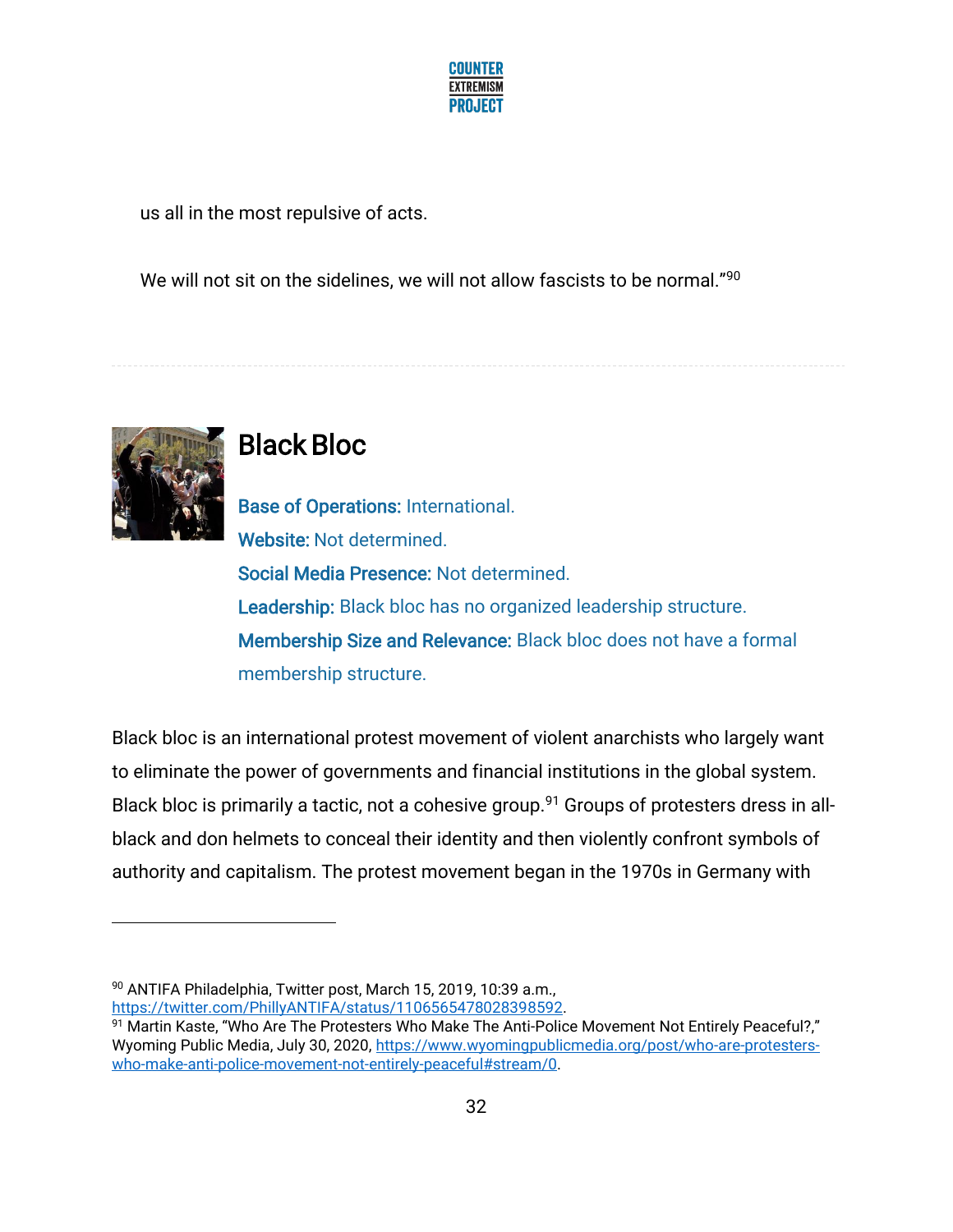

the goal of direct action against police brutality, economic inequality, and other perceived injustices. It has since spread worldwide through anarchist websites and online forums.<sup>92</sup>

The black bloc ideology is centered around anarchism and creating chaos.<sup>93</sup> According to U.S. officials, black bloc protesters tend to target businesses as representations of capitalism. Black bloc protesters often imbed themselves in larger demonstrations to conceal their presence, which led to the label of black bloc as piggyback protesters.<sup>94</sup> Black bloc tactics gained national attentions in 1999 during protests against the World Trade Organization in Seattle, Washington. Since then, black bloc protesters have fomented violence at protests of President Donald Trump's 2017 inauguration and 2020 protests against police brutality.<sup>95</sup>

Black bloc protesters have no formal hierarchy and cells are typically temporary as protesters adopt black bloc tactics in protest against symbols of financial and political authority.<sup>96</sup> Media and police have prominently linked black bloc to the 2017 G20

 $92$  Paige St. John, "Inside the black bloc militant protest movement as it rises up against Trump," Los Angeles Times, February 12, 2017, [https://www.latimes.com/local/lanow/la-me-black-bloc-20170212](https://www.latimes.com/local/lanow/la-me-black-bloc-20170212-story.html) [story.html.](https://www.latimes.com/local/lanow/la-me-black-bloc-20170212-story.html)

<sup>93</sup> Kory Flowers, "Understanding the Black Bloc," Police, January 30, 2015,

[https://www.policemag.com/341767/understanding-the-black-bloc.](https://www.policemag.com/341767/understanding-the-black-bloc)

<sup>94</sup> Keith L. Alexander, "D.C. prosecutors link violent protests on Inauguration Day to 'black bloc' tactics," Washington Post, February 21, 2017, [https://www.washingtonpost.com/local/public-safety/dc](https://www.washingtonpost.com/local/public-safety/dc-prosecutors-link-violent-protests-on-inauguration-day-to-black-bloc-tactics/2017/02/21/91463da0-f87d-11e6-be05-1a3817ac21a5_story.html?utm_term=.9267c3c4e886&itid=lk_inline_manual_13)[prosecutors-link-violent-protests-on-inauguration-day-to-black-bloc-tactics/2017/02/21/91463da0-f87d-](https://www.washingtonpost.com/local/public-safety/dc-prosecutors-link-violent-protests-on-inauguration-day-to-black-bloc-tactics/2017/02/21/91463da0-f87d-11e6-be05-1a3817ac21a5_story.html?utm_term=.9267c3c4e886&itid=lk_inline_manual_13)[11e6-be05-1a3817ac21a5\\_story.html?utm\\_term=.9267c3c4e886&itid=lk\\_inline\\_manual\\_13.](https://www.washingtonpost.com/local/public-safety/dc-prosecutors-link-violent-protests-on-inauguration-day-to-black-bloc-tactics/2017/02/21/91463da0-f87d-11e6-be05-1a3817ac21a5_story.html?utm_term=.9267c3c4e886&itid=lk_inline_manual_13) 

<sup>95</sup> Martin Kaste, "Who Are The Protesters Who Make The Anti-Police Movement Not Entirely Peaceful?," Wyoming Public Media, July 30, 2020, [https://www.wyomingpublicmedia.org/post/who-are-protesters](https://www.wyomingpublicmedia.org/post/who-are-protesters-who-make-anti-police-movement-not-entirely-peaceful#stream/0)[who-make-anti-police-movement-not-entirely-peaceful#stream/0.](https://www.wyomingpublicmedia.org/post/who-are-protesters-who-make-anti-police-movement-not-entirely-peaceful#stream/0)

<sup>96</sup> Rebecca Staudenmaier, "G20: What is the black bloc?" Deutsche Welle, July 7, 2017, [https://www.dw.com/en/g20-what-is-the-black-bloc/a-39598505;](https://www.dw.com/en/g20-what-is-the-black-bloc/a-39598505) Paige St. John, "Inside the black bloc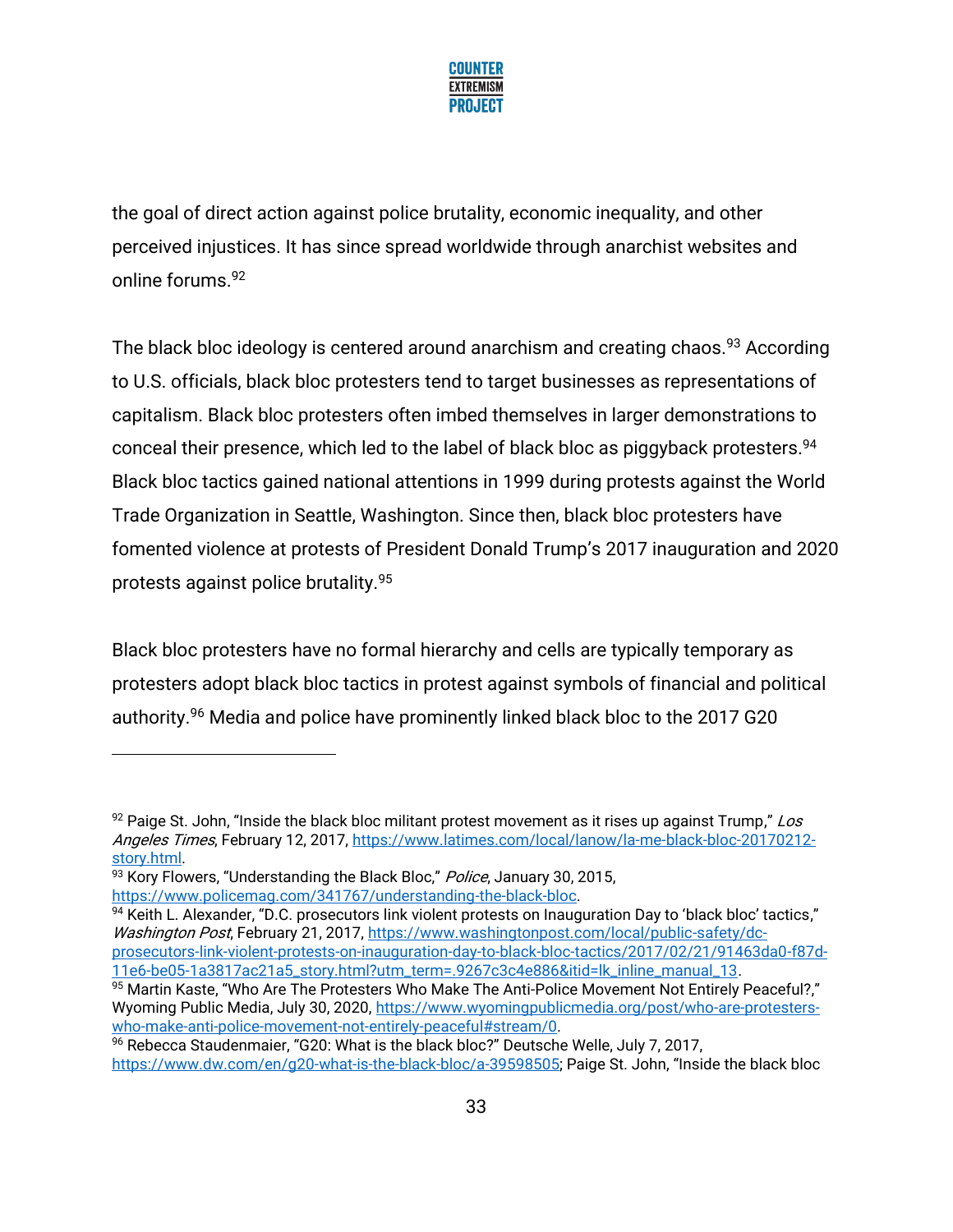

protests in Germany and anti-Trump protests in the United States.<sup>97</sup> German politicians across the political spectrum called for renewed focus on Europe's radical left after violent black bloc protests at the 2017 G20.<sup>98</sup> Protesters have destroyed property, specifically targeting symbols of capitalism, such as during summer 2020 anti-police protests that have targeted courthouses, prison construction sites, and other symbols of authority and capitalism in the United States. In August 2020, for example, black-clad protesters broke windows and vandalized private property during riots in Seattle, Washington.<sup>99</sup> Protesters organize on anarchist websites and online forums.<sup>100</sup> Groups

militant protest movement as it rises up against Trump," Los Angeles Times, February 12, 2017, [http://www.latimes.com/local/lanow/la-me-black-bloc-20170212-story.html;](http://www.latimes.com/local/lanow/la-me-black-bloc-20170212-story.html) Francis Dupuis-Déri, "How Black Blocs have changed protest movements around the world," The Conversation, August 24, 2017, [https://theconversation.com/how-black-blocs-have-changed-protest-movements-around-the-world-](https://theconversation.com/how-black-blocs-have-changed-protest-movements-around-the-world-80856)[80856.](https://theconversation.com/how-black-blocs-have-changed-protest-movements-around-the-world-80856)

<sup>97</sup> Rebecca Staudenmaier, "G20: What is the black bloc?" Deutsche Welle, July 7, 2017, <https://www.dw.com/en/g20-what-is-the-black-bloc/a-39598505>; Paige St. John, "Inside the black bloc militant protest movement as it rises up against Trump," Los Angeles Times, February 12, 2017, [http://www.latimes.com/local/lanow/la-me-black-bloc-20170212-story.html;](http://www.latimes.com/local/lanow/la-me-black-bloc-20170212-story.html) Francis Dupuis-Déri, "How Black Blocs have changed protest movements around the world," The Conversation, August 24, 2017, [https://theconversation.com/how-black-blocs-have-changed-protest-movements-around-the-world-](https://theconversation.com/how-black-blocs-have-changed-protest-movements-around-the-world-80856)[80856.](https://theconversation.com/how-black-blocs-have-changed-protest-movements-around-the-world-80856)

 $^{98}$  "We must stop ignoring left-wing extremism in Germany, Merkel's party declares," The Local, July 10, 2017, [https://www.thelocal.de/20170710/we-must-stop-ignoring-left-wing-extremism-in-germany](https://www.thelocal.de/20170710/we-must-stop-ignoring-left-wing-extremism-in-germany-merkels-party-declares)[merkels-party-declares.](https://www.thelocal.de/20170710/we-must-stop-ignoring-left-wing-extremism-in-germany-merkels-party-declares) 

<sup>99</sup> Jon Levine, "Antifa rioters storm through Seattle in night of mayhem while police do nothing," New York Post, August 15, 2020[, https://nypost.com/2020/08/15/antifa-rioters-storm-through-seattle-while-police](https://nypost.com/2020/08/15/antifa-rioters-storm-through-seattle-while-police-remain-inactive/)[remain-inactive/](https://nypost.com/2020/08/15/antifa-rioters-storm-through-seattle-while-police-remain-inactive/); Martin Kaste, "Who Are The Protesters Who Make The Anti-Police Movement Not Entirely Peaceful?," NPR, July 30, 2020, [https://www.npr.org/2020/07/30/897345070/who-are-the](https://www.npr.org/2020/07/30/897345070/who-are-the-protesters-who-make-the-anti-police-movement-not-entirely-peaceful)[protesters-who-make-the-anti-police-movement-not-entirely-peaceful.](https://www.npr.org/2020/07/30/897345070/who-are-the-protesters-who-make-the-anti-police-movement-not-entirely-peaceful)

 $100$  Paige St. John, "Inside the black bloc militant protest movement as it rises up against Trump," Los Angeles Times, February 12, 2017, [https://www.latimes.com/local/lanow/la-me-black-bloc-20170212](https://www.latimes.com/local/lanow/la-me-black-bloc-20170212-story.html) [story.html.](https://www.latimes.com/local/lanow/la-me-black-bloc-20170212-story.html)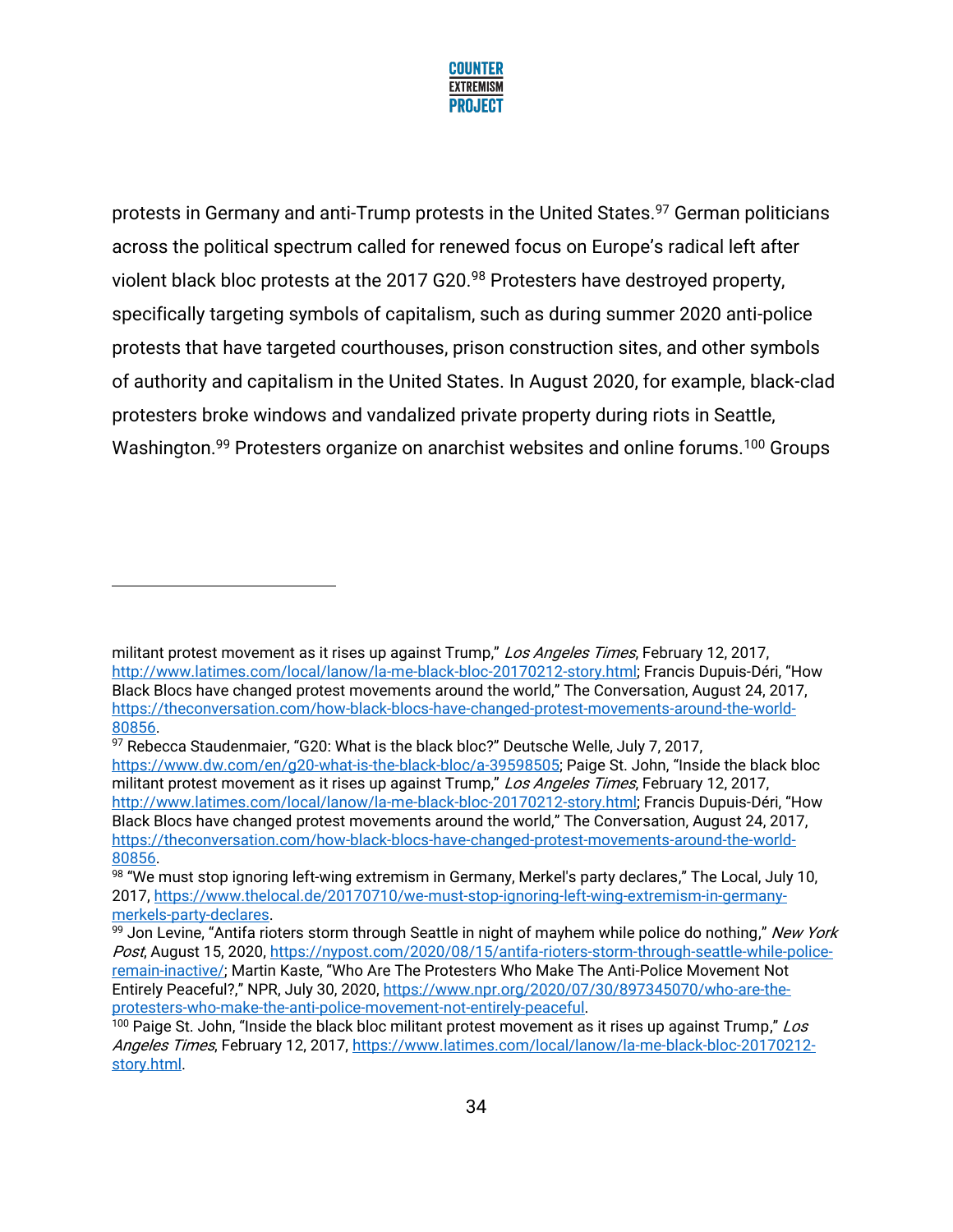

on both the right and the left have condemned violent black bloc tactics and the cooption of protest movements.<sup>101</sup>

### Recruitment and Propaganda

Black bloc has no formal membership or recruitment process. Recruits are united by a broad ideology and organize independently while adopting black bloc tactics in protest against symbols of financial and political authority.<sup>102</sup> Black bloc protesters are unified by dressing in black as an intimidation tactic and attempt to appear unified.<sup>103</sup>

### Violent Activities

#### − August 2020

Protesters using black bloc tactics instigated violence and riots during

<sup>102</sup> Rebecca Staudenmaier, "G20: What is the black bloc?" Deutsche Welle, July 7, 2017, <https://www.dw.com/en/g20-what-is-the-black-bloc/a-39598505>; Paige St. John, "Inside the black bloc militant protest movement as it rises up against Trump," Los Angeles Times, February 12, 2017, [http://www.latimes.com/local/lanow/la-me-black-bloc-20170212-story.html;](http://www.latimes.com/local/lanow/la-me-black-bloc-20170212-story.html) Francis Dupuis-Déri, "How Black Blocs have changed protest movements around the world," The Conversation, August 24, 2017, [https://theconversation.com/how-black-blocs-have-changed-protest-movements-around-the-world-](https://theconversation.com/how-black-blocs-have-changed-protest-movements-around-the-world-80856)

<sup>101</sup> Martin Kaste, "Who Are The Protesters Who Make The Anti-Police Movement Not Entirely Peaceful?," Wyoming Public Media, July 30, 2020, [https://www.wyomingpublicmedia.org/post/who-are-protesters](https://www.wyomingpublicmedia.org/post/who-are-protesters-who-make-anti-police-movement-not-entirely-peaceful#stream/0)[who-make-anti-police-movement-not-entirely-peaceful#stream/0.](https://www.wyomingpublicmedia.org/post/who-are-protesters-who-make-anti-police-movement-not-entirely-peaceful#stream/0)

[<sup>80856.</sup>](https://theconversation.com/how-black-blocs-have-changed-protest-movements-around-the-world-80856) <sup>103</sup> Kory Flowers, "Understanding the Black Bloc," Police, January 30, 2015, [https://www.policemag.com/341767/understanding-the-black-bloc.](https://www.policemag.com/341767/understanding-the-black-bloc)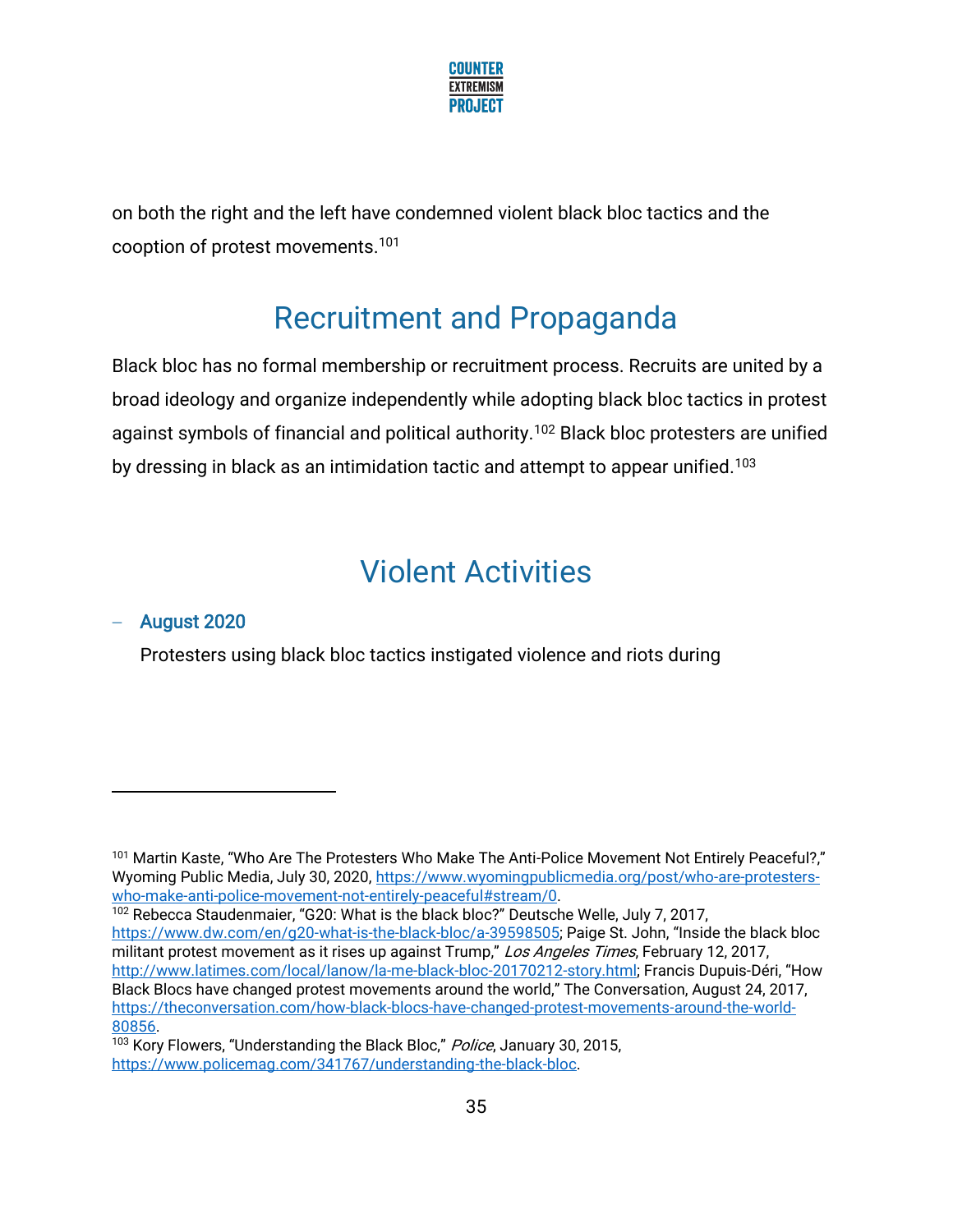

demonstrations against police brutality in Seattle, Washington.<sup>104</sup>

### − June 20, 2017

Masked protesters in Washington, D.C., smashed windows at a McDonald's and a Starbucks, set fire to a limousine, and attacked at least one police officer during the inauguration of President Donald Trump. Some protesters carried hammers, crowbars, bricks, rocks, flares, and firecrackers. Washington police later referred to "black bloc" tactics used during the protest. Police arrested 231 people, 214 of whom were linked to black bloc tactics. <sup>105</sup>

### − February 2, 2017

Ahead of a speech at University of California, Berkeley by right-wing commentator Milo Yiannopoulos, 150 black-clad and masked protesters threw rocks, M-80 flares, and Molotov cocktails at police and university facilities, causing \$100,000 worth of damage to the student union center and other parts of campus and injuring at least six people. Two protesters were arrested after physically attacking two members of College Republicans. The university canceled the speech in response. The university largely blamed black bloc but some members of Antifa were also among the

<sup>&</sup>lt;sup>104</sup> Joseph Guzman, "Several officers injured and 18 arrested following riot in Seattle," *Hill*, August 17, 2020, [https://thehill.com/changing-america/respect/512380-several-officers-injured-and-18-arrested](https://thehill.com/changing-america/respect/512380-several-officers-injured-and-18-arrested-following-riot-in-seattle)[following-riot-in-seattle.](https://thehill.com/changing-america/respect/512380-several-officers-injured-and-18-arrested-following-riot-in-seattle)

<sup>105</sup> Keith L. Alexander, "D.C. prosecutors link violent protests on Inauguration Day to 'black bloc' tactics," Washington Post, February 21, 2017, [https://www.washingtonpost.com/local/public-safety/dc](https://www.washingtonpost.com/local/public-safety/dc-prosecutors-link-violent-protests-on-inauguration-day-to-black-bloc-tactics/2017/02/21/91463da0-f87d-11e6-be05-1a3817ac21a5_story.html?utm_term=.9267c3c4e886&itid=lk_inline_manual_13)[prosecutors-link-violent-protests-on-inauguration-day-to-black-bloc-tactics/2017/02/21/91463da0-f87d-](https://www.washingtonpost.com/local/public-safety/dc-prosecutors-link-violent-protests-on-inauguration-day-to-black-bloc-tactics/2017/02/21/91463da0-f87d-11e6-be05-1a3817ac21a5_story.html?utm_term=.9267c3c4e886&itid=lk_inline_manual_13)[11e6-be05-1a3817ac21a5\\_story.html?utm\\_term=.9267c3c4e886&itid=lk\\_inline\\_manual\\_13.](https://www.washingtonpost.com/local/public-safety/dc-prosecutors-link-violent-protests-on-inauguration-day-to-black-bloc-tactics/2017/02/21/91463da0-f87d-11e6-be05-1a3817ac21a5_story.html?utm_term=.9267c3c4e886&itid=lk_inline_manual_13)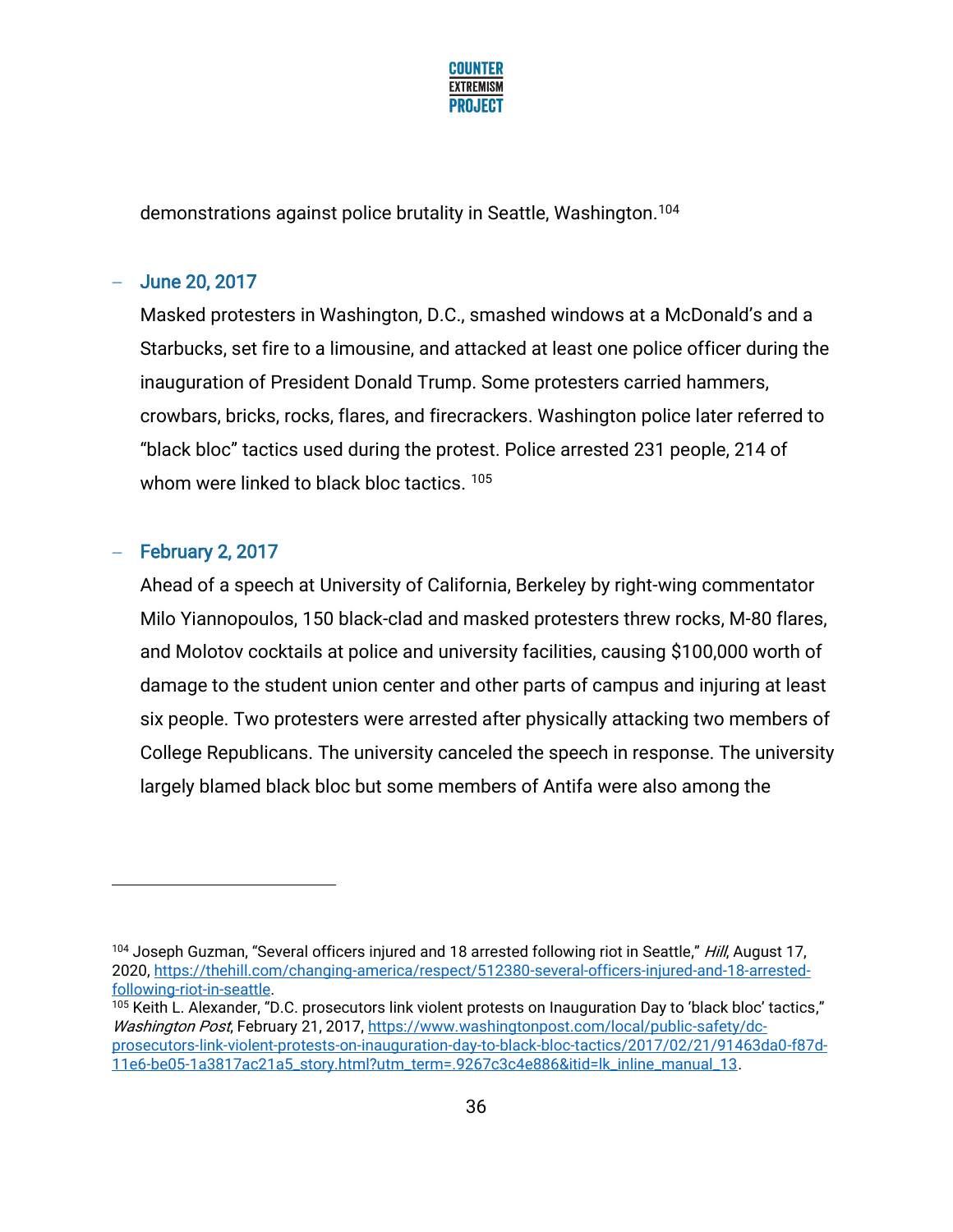

protesters.<sup>106</sup>

# Rhetoric

### − Anonymous black bloc protester, February 2017:

"I subscribe to self-defense in the very same sense that the Black Panther Party does and that Malcolm X does."<sup>107</sup>

## − Anonymous black bloc protester, February 2017:

"Which means for me to recognize one type of violence, which is people being beat up for having certain types of political views and being brazen about them, compared to the everyday violence ... like I go through the Bay Area and there are people sleeping in the doorways of million-dollar condos that are empty. ... Is that not violent? That is the most cruel and violent thing I think I have ever seen."<sup>108</sup>

<sup>106</sup> Kyle Swenson, "Black-clad antifa members attack peaceful right-wing demonstrators in Berkeley," Washington Post, August 28, 2017, [https://www.washingtonpost.com/news/morning](https://www.washingtonpost.com/news/morning-mix/wp/2017/08/28/black-clad-antifa-attack-right-wing-demonstrators-in-berkeley/?noredirect=on)[mix/wp/2017/08/28/black-clad-antifa-attack-right-wing-demonstrators-in-berkeley/?noredirect=on;](https://www.washingtonpost.com/news/morning-mix/wp/2017/08/28/black-clad-antifa-attack-right-wing-demonstrators-in-berkeley/?noredirect=on)  Madison Park and Kyung Lah, "Berkeley protests of Yiannopoulos caused \$100,000 in damage," CNN, February 2, 2017, [https://www.cnn.com/2017/02/01/us/milo-yiannopoulos-berkeley/index.html;](https://www.cnn.com/2017/02/01/us/milo-yiannopoulos-berkeley/index.html) Paige St. John, "Inside the black bloc militant protest movement as it rises up against Trump," Los Angeles Times, February 12, 2017, [https://www.latimes.com/local/lanow/la-me-black-bloc-20170212-story.html.](https://www.latimes.com/local/lanow/la-me-black-bloc-20170212-story.html) <sup>107</sup> Paige St. John, "Inside the black bloc militant protest movement as it rises up against Trump," Los Angeles Times, February 12, 2017, [https://www.latimes.com/local/lanow/la-me-black-bloc-20170212](https://www.latimes.com/local/lanow/la-me-black-bloc-20170212-story.html) [story.html.](https://www.latimes.com/local/lanow/la-me-black-bloc-20170212-story.html)

<sup>&</sup>lt;sup>108</sup> Paige St. John, "Inside the black bloc militant protest movement as it rises up against Trump," Los Angeles Times, February 12, 2017, [https://www.latimes.com/local/lanow/la-me-black-bloc-20170212](https://www.latimes.com/local/lanow/la-me-black-bloc-20170212-story.html) [story.html.](https://www.latimes.com/local/lanow/la-me-black-bloc-20170212-story.html)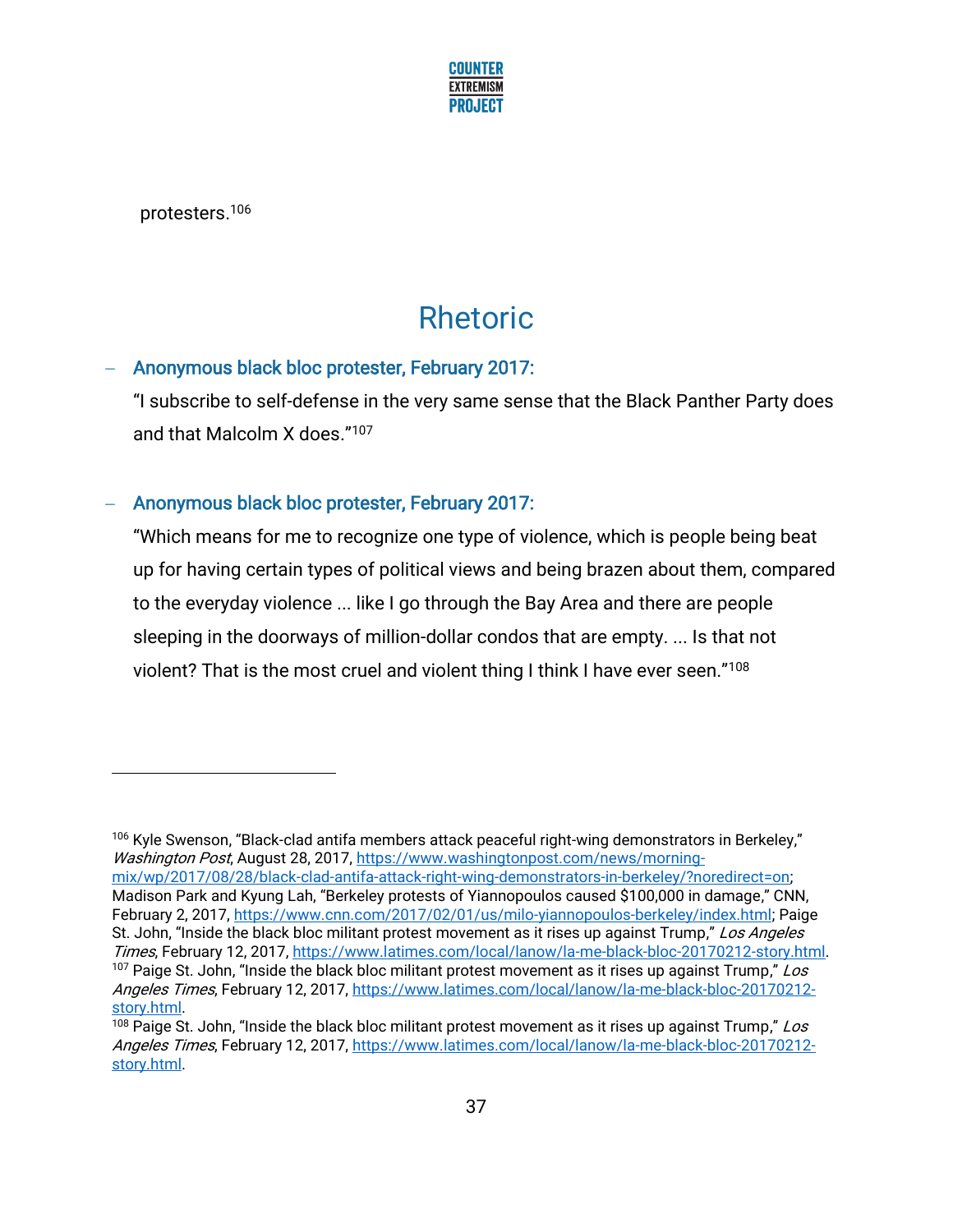

− Anonymous black bloc protester after protesters targeted bank machines and a Starbucks on the University of California, Berkeley campus, February 2017: "Starbucks is a symbol of global capitalization."<sup>109</sup>



## Communist Party USA

Base of Operations: New York, New York, USA<sup>110</sup> Website:<https://www.cpusa.org/> Social Media Presence: [Facebook,](https://www.facebook.com/cpusa) [Twitter,](https://twitter.com/communistsusa) [YouTube](https://www.youtube.com/user/TheCommunistpartyUSA)  Leadership: CPUSA is led by co-chairs Joe Sims and Rossana Cambron.<sup>111</sup> Membership Size and Relevance: CPUSA is headquartered in New York City and has 29 chapters across the United States.<sup>112</sup> CPUSA claims to

have 2,000 to 3,000 members around the country.<sup>113</sup> As of September 8,

 $109$  Paige St. John, "Inside the black bloc militant protest movement as it rises up against Trump," Los Angeles Times, February 12, 2017, [https://www.latimes.com/local/lanow/la-me-black-bloc-20170212](https://www.latimes.com/local/lanow/la-me-black-bloc-20170212-story.html) [story.html.](https://www.latimes.com/local/lanow/la-me-black-bloc-20170212-story.html)

<sup>110</sup> Communist Party USA, Facebook account, accessed September 8, 2020, [https://www.facebook.com/cpusa.](https://www.facebook.com/cpusa)

<sup>111</sup> "Remarks: CPUSA co-chair Joe Sims," Communist Party USA, July 10, 2019,

<https://www.cpusa.org/article/remarks-cpusa-co-chair-joe-sims/>; John Wojcik and C.J. Atkins, "U.S. Communists elect new leaders to begin party's second century," People's World, June 25, 2019, [https://www.peoplesworld.org/article/u-s-communists-elect-new-leaders-to-begin-partys-second](https://www.peoplesworld.org/article/u-s-communists-elect-new-leaders-to-begin-partys-second-century/)[century/.](https://www.peoplesworld.org/article/u-s-communists-elect-new-leaders-to-begin-partys-second-century/)

<sup>112</sup> "Contact," Communist Party USA, accessed September 8, 2020, [https://www.cpusa.org/contact/.](https://www.cpusa.org/contact/) <sup>113</sup> Aidan Lewis, "The curious survival of the US Communist Party," BBC News, May 1, 2014, [https://www.bbc.com/news/magazine-26126325.](https://www.bbc.com/news/magazine-26126325)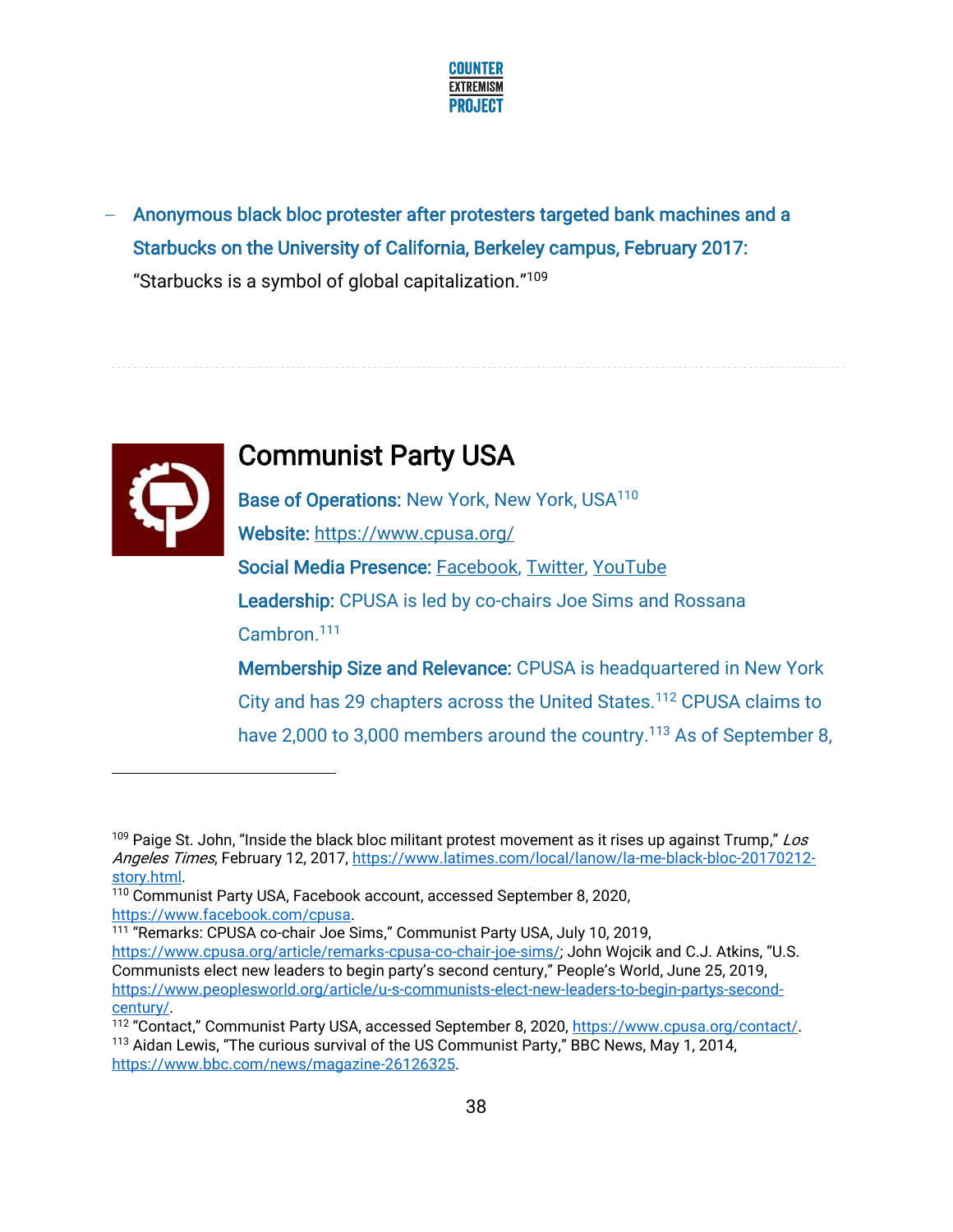

2020, CPUSA had 4,730 subscribers on YouTube and 176 videos.<sup>114</sup> As of the same date, CPUSA had 31,500 followers on Twitter and 185,820 followers on Facebook.<sup>115</sup>

The Communist Party USA (CPUSA) is a U.S.-based communist political organization founded in 1919 in Chicago, Illinois, to promote the interests of the American working class.<sup>116</sup> CPUSA formed from the merger of two breakaway groups from the Socialist Party of America-the Communist Labor Party and the Communist Party of America.<sup>117</sup> CPUSA purports to be a "political party for the working class" and advocates for the implementation of socialism. According to the party's program, the survival of the United States depends on its transformation to socialism. CPUSA blames the capitalist system, and the U.S. government specifically, for the exploitation of workers, widespread oppression, the destruction of the environment, and imperialism. CPUSA advocates socialism as the only system that can ensure human rights and peace in the United States and around the world.<sup>118</sup>

<sup>115</sup> Communist Party USA, Twitter account, accessed September 8, 2020,

<sup>114</sup> Communist Party USA, YouTube account, accessed September 8, 2020, [https://www.youtube.com/user/TheCommunistpartyUSA.](https://www.youtube.com/user/TheCommunistpartyUSA)

[https://twitter.com/communistsusa;](https://twitter.com/communistsusa) Communist Party USA, Facebook account, accessed September 8, 2020, [https://www.facebook.com/cpusa.](https://www.facebook.com/cpusa)

<sup>116</sup> "Authors: Communist Party USA," Communist Party USA, accessed September 8, 2020, [https://www.cpusa.org/authors/communist-party-usa/.](https://www.cpusa.org/authors/communist-party-usa/)

<sup>117</sup> Daeha Ko, "Communism in Washington State," University of Washington, accessed September 8, 2020, [https://depts.washington.edu/labhist/cpproject/ko.shtml.](https://depts.washington.edu/labhist/cpproject/ko.shtml)

<sup>118 &</sup>quot;CPUSA Program," Communist Party USA, April 13, 2020, [https://www.cpusa.org/party\\_info/party](https://www.cpusa.org/party_info/party-program/#Capitalism)[program/#Capitalism.](https://www.cpusa.org/party_info/party-program/#Capitalism)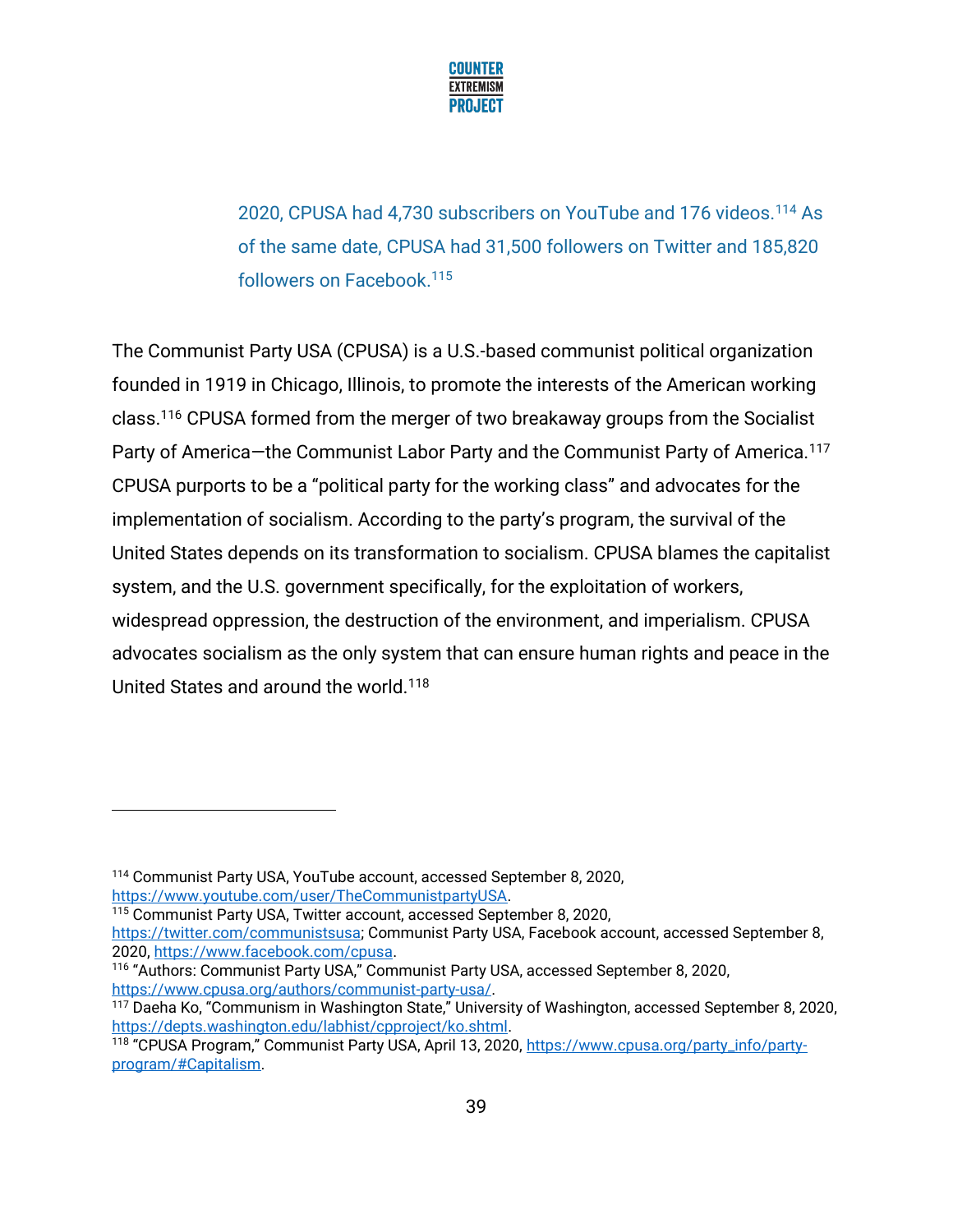

U.S. authorities arrested several CPUSA members during the first so-called Red Scare, when federal authorities targeted communists between 1919 and 1921.<sup>119</sup> Between 1949 and 1957, dozens of CPUSA members were convicted of plotting to overthrow the U.S. government.<sup>120</sup> Most notable among these convictions were those of Julius and Ethel Rosenberg, CPUSA members who were convicted and executed in 1953 for conspiring to pass U.S. nuclear secrets to the Soviet Union.<sup>121</sup> CPUSA belonged to an international network that advocated communism and defended the Soviet Union, the Communist International or COMINTERN.<sup>122</sup> In the 1950s, the CIA dubbed CPUSA a "Russian-inspired, Moscow-dominated, anti-American, quasi-military conspiracy against our Government, our ideal, and our freedom."<sup>123</sup> Today, CPUSA emphasizes its efforts in promoting civil rights and democracy, including what it calls a "Bill of Rights" socialism that protects civil liberties and adheres to the Bill of Rights of the U.S. Constitution.<sup>124</sup>

<sup>119</sup> Daeha Ko, "Communism in Washington State," University of Washington, accessed September 8, 2020, [https://depts.washington.edu/labhist/cpproject/ko.shtml.](https://depts.washington.edu/labhist/cpproject/ko.shtml)

<sup>120</sup> "CPUSA - 1950s - Red Scare," Global Security, accessed September 8, 2020,

[https://www.globalsecurity.org/military/world/usa/government/political-parties-cpusa-07.htm.](https://www.globalsecurity.org/military/world/usa/government/political-parties-cpusa-07.htm)

<sup>&</sup>lt;sup>121</sup> Joe Helm, "Sons of executed spies Julius and Ethel Rosenberg ask Obama to exonerate their mother," Washington Post, December 1, 201t6[, https://www.washingtonpost.com/local/education/sons-of](https://www.washingtonpost.com/local/education/sons-of-executed-spies-julius-and-ethel-rosenberg-ask-obama-to-exonerate-mom/2016/12/01/a654c7ca-b7e6-11e6-b8df-600bd9d38a02_story.html)[executed-spies-julius-and-ethel-rosenberg-ask-obama-to-exonerate-mom/2016/12/01/a654c7ca-b7e6-](https://www.washingtonpost.com/local/education/sons-of-executed-spies-julius-and-ethel-rosenberg-ask-obama-to-exonerate-mom/2016/12/01/a654c7ca-b7e6-11e6-b8df-600bd9d38a02_story.html) [11e6-b8df-600bd9d38a02\\_story.html.](https://www.washingtonpost.com/local/education/sons-of-executed-spies-julius-and-ethel-rosenberg-ask-obama-to-exonerate-mom/2016/12/01/a654c7ca-b7e6-11e6-b8df-600bd9d38a02_story.html)

<sup>&</sup>lt;sup>122</sup> Emile Schepers, "A brief history of the world communist movement," Communist Party USA, October 3, 2018, [https://www.cpusa.org/article/a-brief-history-of-the-world-communist-movement/.](https://www.cpusa.org/article/a-brief-history-of-the-world-communist-movement/)

<sup>123</sup> "The Communist Party of the United States of America: What It Is, How It Works – A Handbook for Americans," CIA, 1956, 1, [https://www.cia.gov/library/readingroom/docs/CIA-RDP78-](https://www.cia.gov/library/readingroom/docs/CIA-RDP78-00915R000600140037-0.pdf) [00915R000600140037-0.pdf.](https://www.cia.gov/library/readingroom/docs/CIA-RDP78-00915R000600140037-0.pdf)

<sup>&</sup>lt;sup>124</sup> Eric Lutz, "'A leftward shift': Communist party USA sees chance as progressives surge," Guardian (London), June 23, 1919, [https://www.theguardian.com/world/2019/jun/23/communist-party-usa](https://www.theguardian.com/world/2019/jun/23/communist-party-usa-chicago-cpusa-convention)[chicago-cpusa-convention](https://www.theguardian.com/world/2019/jun/23/communist-party-usa-chicago-cpusa-convention); Roberta Wood and Dee Miles, "Bill of Rights Socialism," Communist Party USA, May 1, 2016, [https://www.cpusa.org/party\\_info/socialism-in-the-usa/.](https://www.cpusa.org/party_info/socialism-in-the-usa/)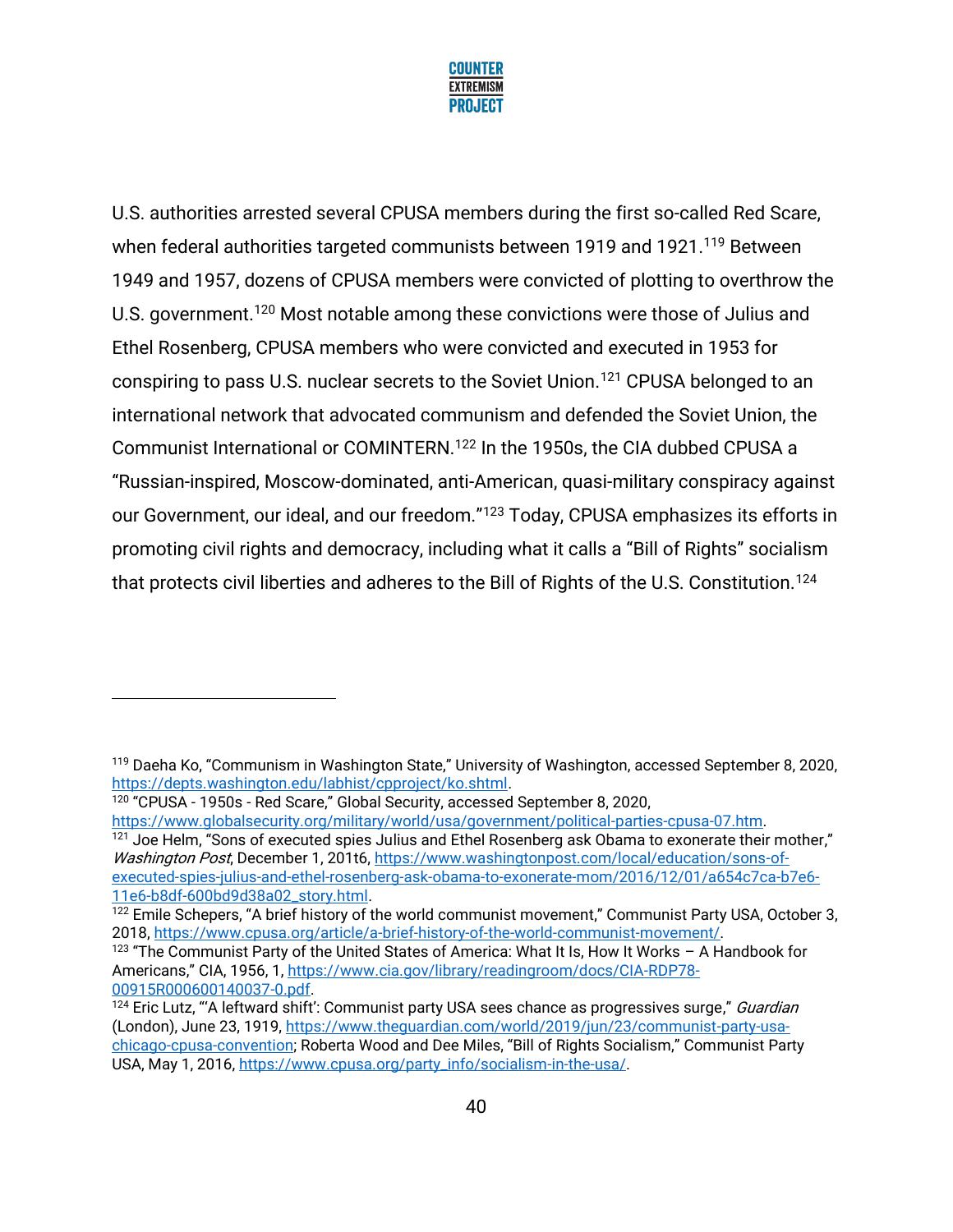

CPUSA refers to itself as a Marxist organization, indicating that communism is its end goal. CPUSA's platform posits that communism will result in "a society without exploitation, without social classes, without war, without constant attacks on our shared environment, and without any coercive apparatus," while guaranteeing full democratic freedom and the "humane development of society and the individual—for human happiness." <sup>125</sup> Nonetheless, CPUSA claims to fully support democracy and the guarantee of personal liberties, including voting rights and full democratic representation. According to CPUSA, capitalism presents the greatest danger to democratic freedom.<sup>126</sup>

# Recruitment and Propaganda

CPUSA's propaganda centers around combating two primary ideological enemies: capitalism and the extreme right. According to CPUSA's platform, the extreme right has influenced the Republican Party and injected Islamophobia, ultra-nationalism, and authoritarianism into the U.S. government. CPUSA accuses the Trump Administration of being authoritarian while the extreme right seeks to use capitalism to extend its control over the entire country. Further, CPUSA alleges the U.S. government uses the threat of terrorism to curtail individual freedoms, including free speech and assembly.<sup>127</sup> CPUSA obligates all party members to fight against racist ideologies and for full political and

<sup>125</sup> "CPUSA Program," Communist Party USA, April 13, 2020, [https://www.cpusa.org/party\\_info/party](https://www.cpusa.org/party_info/party-program/#Capitalism)[program/#Capitalism.](https://www.cpusa.org/party_info/party-program/#Capitalism)

<sup>&</sup>lt;sup>126</sup> "CPUSA Program," Communist Party USA, April 13, 2020, [https://www.cpusa.org/party\\_info/party](https://www.cpusa.org/party_info/party-program/#Capitalism)[program/#Capitalism.](https://www.cpusa.org/party_info/party-program/#Capitalism)

<sup>&</sup>lt;sup>127</sup> "CPUSA Program," Communist Party USA, April 13, 2020, [https://www.cpusa.org/party\\_info/party](https://www.cpusa.org/party_info/party-program/#Capitalism)[program/#Capitalism.](https://www.cpusa.org/party_info/party-program/#Capitalism)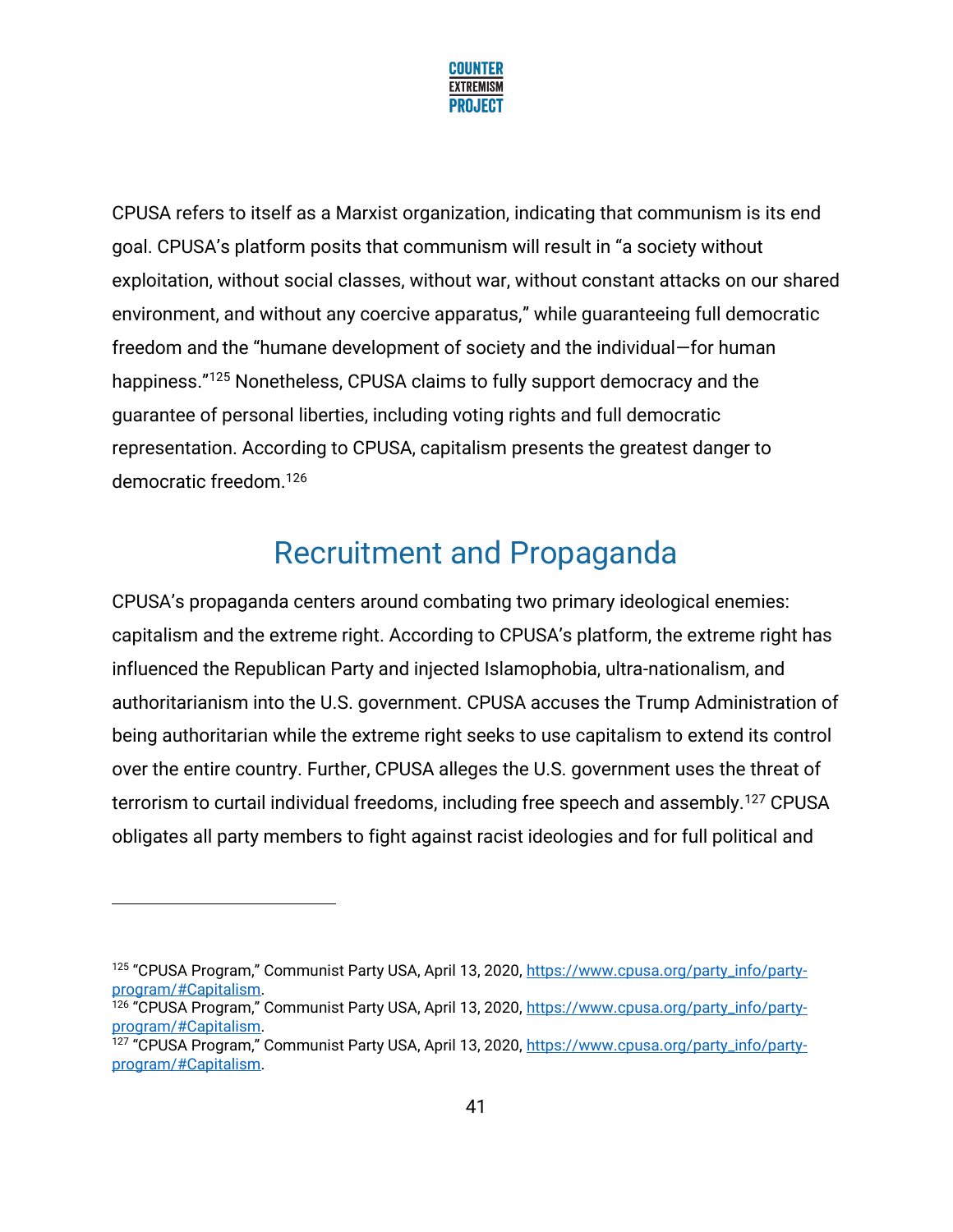

social rights for all. CPUSA opposes anti-Semitism and discrimination based on race, religion, nationality, or color.<sup>128</sup>

CPUSA offers a membership option through its website to individuals over the age of 18.<sup>129</sup> The party charges annual dues of \$60 per year, or \$24 per year for low-income individuals.<sup>130</sup> CPUSA holds an annual convention for its members<sup>131</sup> and also supports the online magazine People's World, though it is published independently.<sup>132</sup>

# Violent Activities

− CPUSA is not linked to recent specific acts of violence.

<sup>128</sup> "New CPUSA Constitution (final draft)," Communist Party USA, June 10, 2014, [https://cpusa.org/party\\_voices/draft-new-constitution/.](https://cpusa.org/party_voices/draft-new-constitution/)

<sup>&</sup>lt;sup>129</sup> "Join Us," Communist Party USA, accessed September 8, 2020,

[https://salsa3.salsalabs.com/o/51018/p/salsa/web/common/public/signup?signup\\_page\\_KEY=10379.](https://salsa3.salsalabs.com/o/51018/p/salsa/web/common/public/signup?signup_page_KEY=10379) <sup>130</sup> "Pay Dues," Communist Party USA, accessed September 8, 2020,

[https://salsa3.salsalabs.com/o/51018/p/salsa/donation/common/public/?donate\\_page\\_KEY=12980.](https://salsa3.salsalabs.com/o/51018/p/salsa/donation/common/public/?donate_page_KEY=12980) <sup>131</sup> Eric Lutz, "'A leftward shift': Communist party USA sees chance as progressives surge," Guardian (London), June 23, 1919, [https://www.theguardian.com/world/2019/jun/23/communist-party-usa](https://www.theguardian.com/world/2019/jun/23/communist-party-usa-chicago-cpusa-convention)[chicago-cpusa-convention.](https://www.theguardian.com/world/2019/jun/23/communist-party-usa-chicago-cpusa-convention)

<sup>132</sup> "About People's World," People's World, accessed September 8, 2020, [https://www.peoplesworld.org/about-the-peoples-world/.](https://www.peoplesworld.org/about-the-peoples-world/)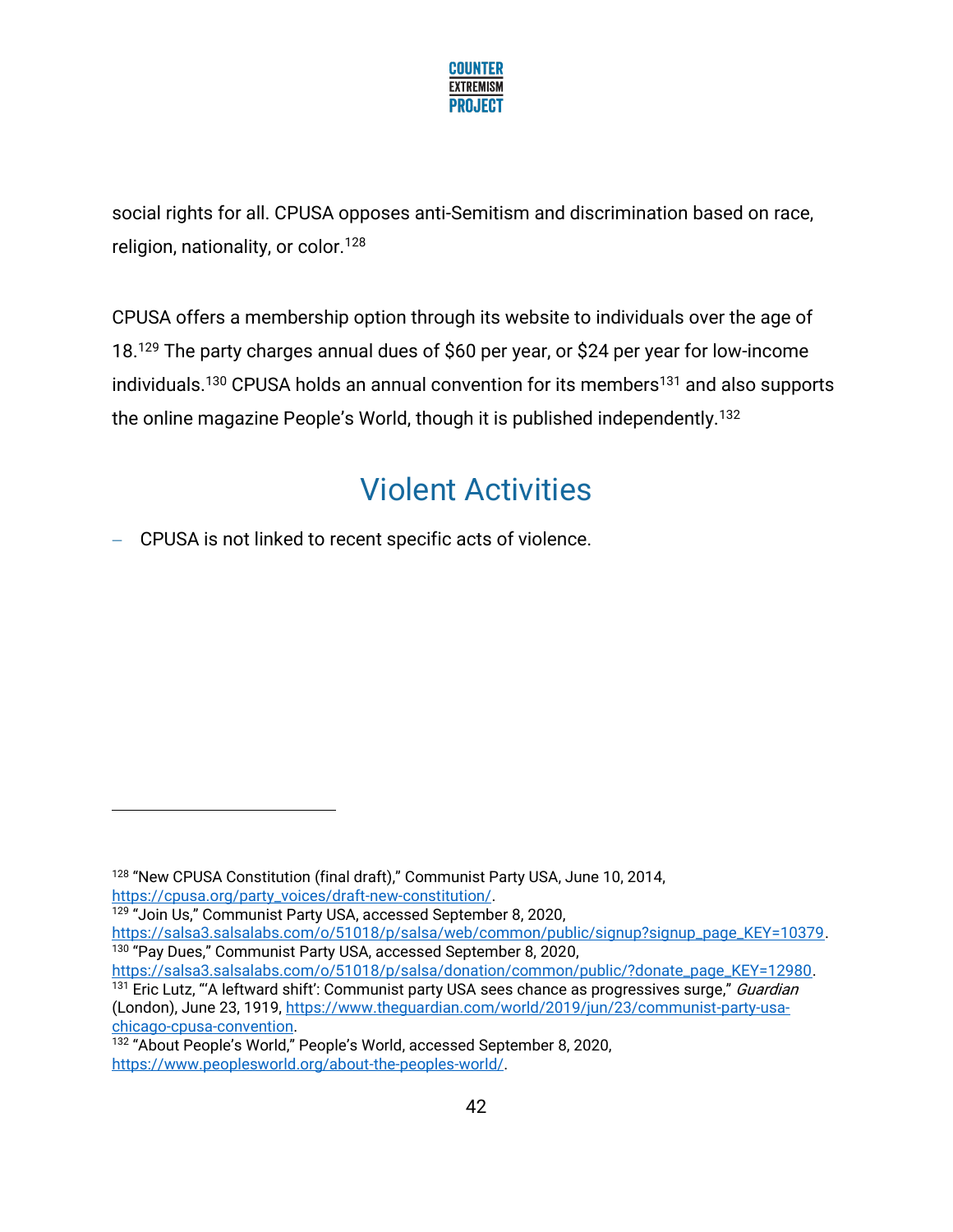

## Rhetoric

### − CPUSA Program, April 13, 2020:

"There is growing recognition that U.S. policies threaten not only world peace and the environment but the very existence of humanity." 133

### − CPUSA Program, April 13, 2020:

"U.S. imperialism is home to the bulk of the dominant transnational corporations. It seeks control over the entire world, including over other imperialist powers. Under extreme right political leadership, U.S. imperialism has immense instruments for winning its aims—ranging from its direct military power to its various means of economic domination and political pressure, from sanctions to bribery to ideological attacks. But even with all of these instruments, U.S. domination is slowly weakening." 134

## − CPUSA Program, April 13, 2020:

"The problems facing humankind—of exploitation, oppression, environmental degradation and human survival—can only be solved, ultimately, by the elimination of the exploitative system of capitalism. Our survival depends on a transformation to socialism." 135

<sup>133 &</sup>quot;CPUSA Program," Communist Party USA, April 13, 2020, [https://www.cpusa.org/party\\_info/party](https://www.cpusa.org/party_info/party-program/#Capitalism)[program/#Capitalism.](https://www.cpusa.org/party_info/party-program/#Capitalism)

<sup>134 &</sup>quot;CPUSA Program," Communist Party USA, April 13, 2020, [https://www.cpusa.org/party\\_info/party](https://www.cpusa.org/party_info/party-program/#Capitalism)[program/#Capitalism.](https://www.cpusa.org/party_info/party-program/#Capitalism)

<sup>135 &</sup>quot;CPUSA Program," Communist Party USA, April 13, 2020, [https://www.cpusa.org/party\\_info/party](https://www.cpusa.org/party_info/party-program/#Capitalism)[program/#Capitalism.](https://www.cpusa.org/party_info/party-program/#Capitalism)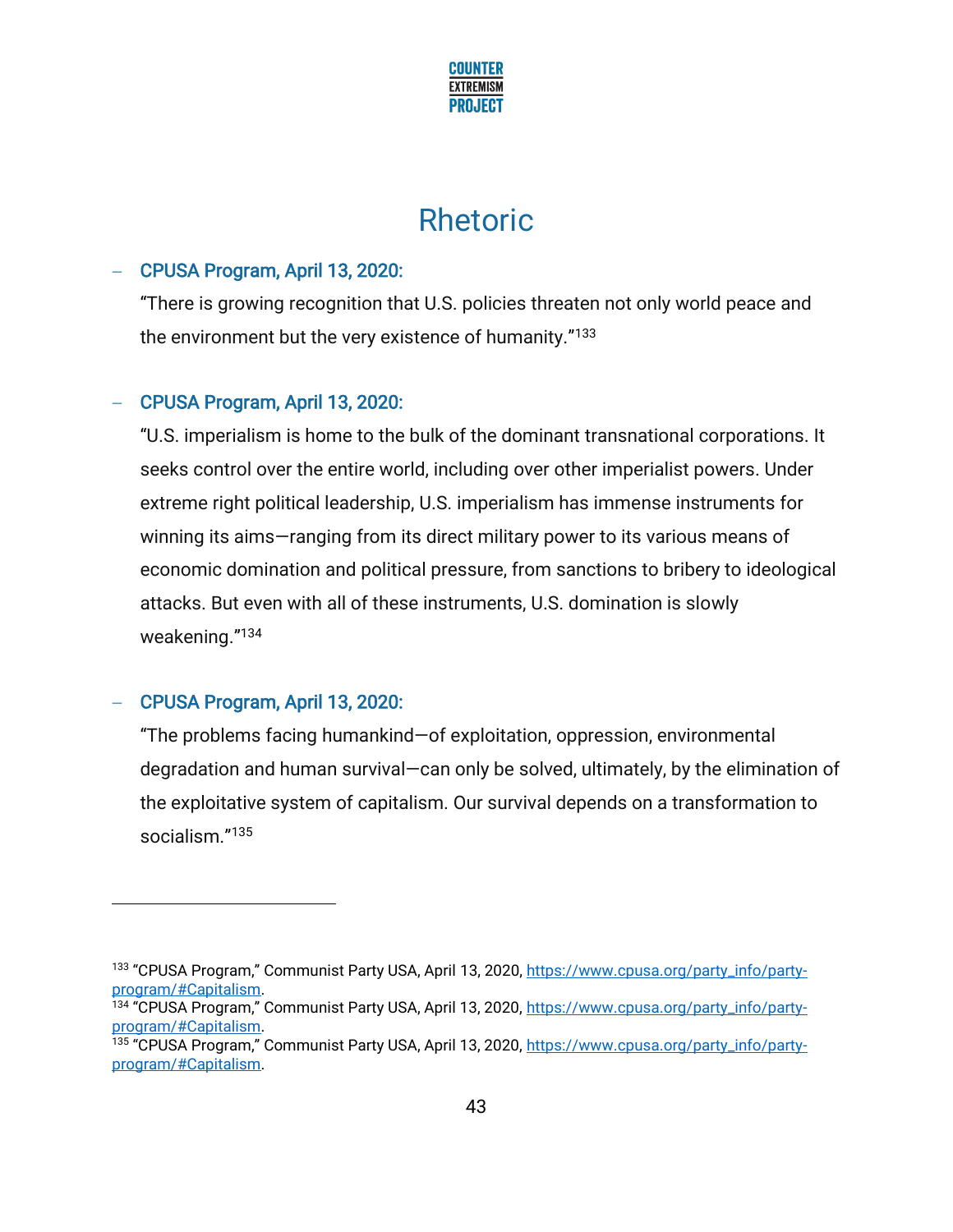

## − CPUSA Program, April 13, 2020:

"Exploitation of workers for profit is inherent in capitalism and causes or exacerbates all the major social and environmental ills of our times."<sup>136</sup>

### − CPUSA Program, April 13, 2020:

"The appeal of a communist society is a response to the real human needs of the masses of people. Communism will enable people to set aside worries about health care and education, about losing their livelihood and their dignity. Communism will eliminate the economic insecurity of the masses of working people. Instead, it will offer us the opportunity to reach our full human potential."<sup>137</sup>

### − CPUSA Program, April 13, 2020:

"U.S. colonialism has forced Puerto Rico's economy into dependency. For Puerto Ricans to exercise their right to independence they must be able to break with the colonial dependency forced on them by the U.S.; otherwise independence would be a sham. We support the full transfer of all powers to the Puerto Rican nation and monetary compensation with no strings attached to Puerto Rico to make up for the super-exploitation of Puerto Ricans and for colonial oppression."<sup>138</sup>

<sup>136 &</sup>quot;CPUSA Program," Communist Party USA, April 13, 2020, [https://www.cpusa.org/party\\_info/party](https://www.cpusa.org/party_info/party-program/#Capitalism)[program/#Capitalism.](https://www.cpusa.org/party_info/party-program/#Capitalism)

<sup>137 &</sup>quot;CPUSA Program," Communist Party USA, April 13, 2020, [https://www.cpusa.org/party\\_info/party](https://www.cpusa.org/party_info/party-program/#Capitalism)[program/#Capitalism.](https://www.cpusa.org/party_info/party-program/#Capitalism)

<sup>&</sup>lt;sup>138</sup> "CPUSA Program," Communist Party USA, April 13, 2020, [https://www.cpusa.org/party\\_info/party](https://www.cpusa.org/party_info/party-program/#Capitalism)[program/#Capitalism.](https://www.cpusa.org/party_info/party-program/#Capitalism)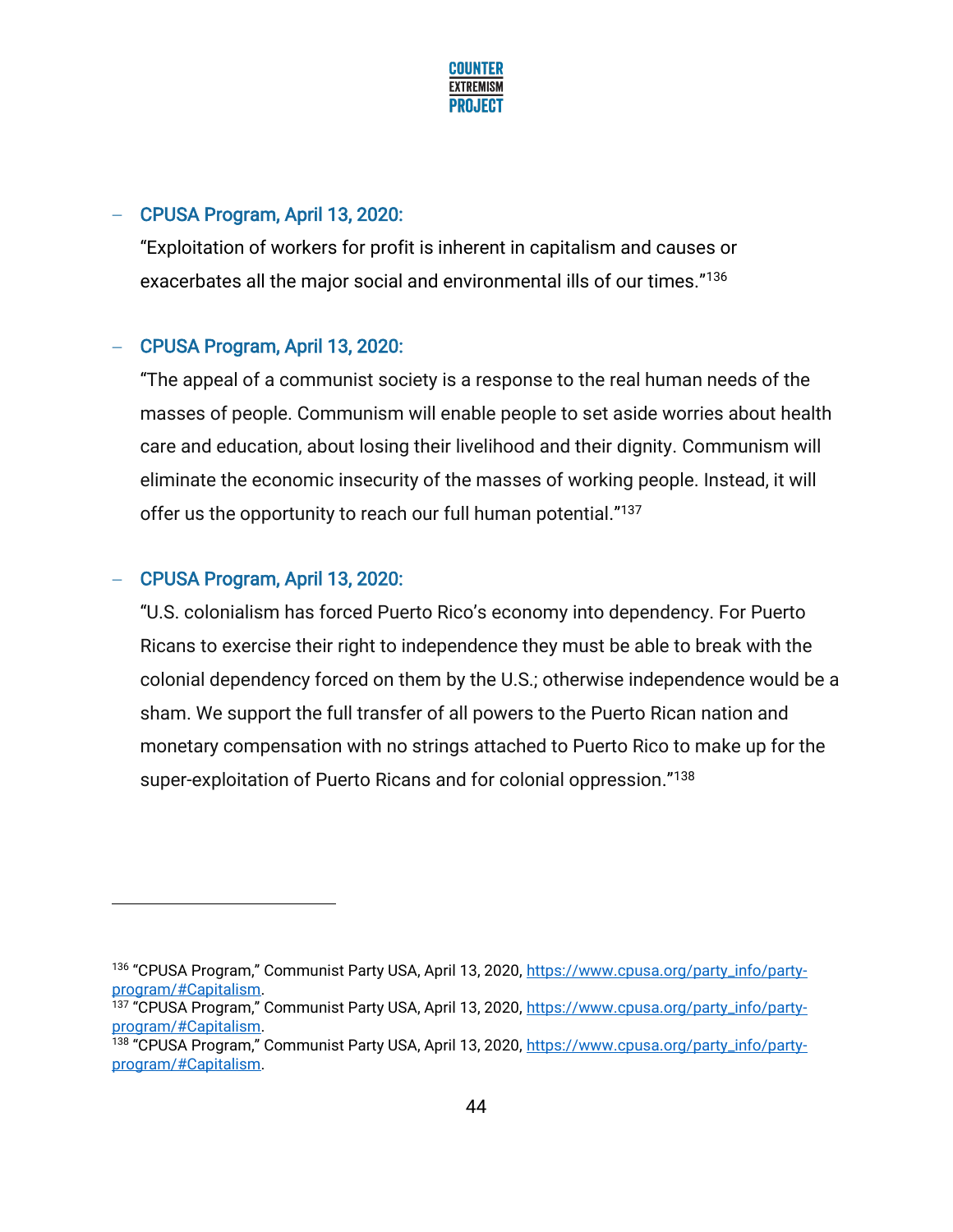

### − CPUSA Program, April 13, 2020:

"As a result of U.S. aggression throughout the Middle East, especially in Afghanistan and Iraq, a substantial majority of Arabs, Muslims, and South Asian peoples in the U.S. have become active opponents of the extreme right. The U.S. has close relationships with the most reactionary forces in the region, supports Israeli occupation of the West Bank and Gaza Strip, refuses to accept the rights of the Palestinian people to form their own autonomous state, and demonizes Muslims." 139



## Earth Liberation Front

Base of Operations: International. Website: Not determined. Social Media Presence: Not determined. Leadership: ELF is a leaderless organization.<sup>140</sup> Membership Size and Relevance: ELF does not maintain membership records. It is decentralized into anonymous, autonomous cells to prevent

<sup>139</sup> "CPUSA Program," Communist Party USA, April 13, 2020, [https://www.cpusa.org/party\\_info/party](https://www.cpusa.org/party_info/party-program/#Capitalism)[program/#Capitalism.](https://www.cpusa.org/party_info/party-program/#Capitalism)

<sup>140</sup> "Frequently Asked Questions About the North American Animal Liberation Press Office," North American Animal Liberation Press Office, accessed August 5, 2020, [https://animalliberationpressoffice.org/NAALPO/f-a-q-s/#2.](https://animalliberationpressoffice.org/NAALPO/f-a-q-s/#2)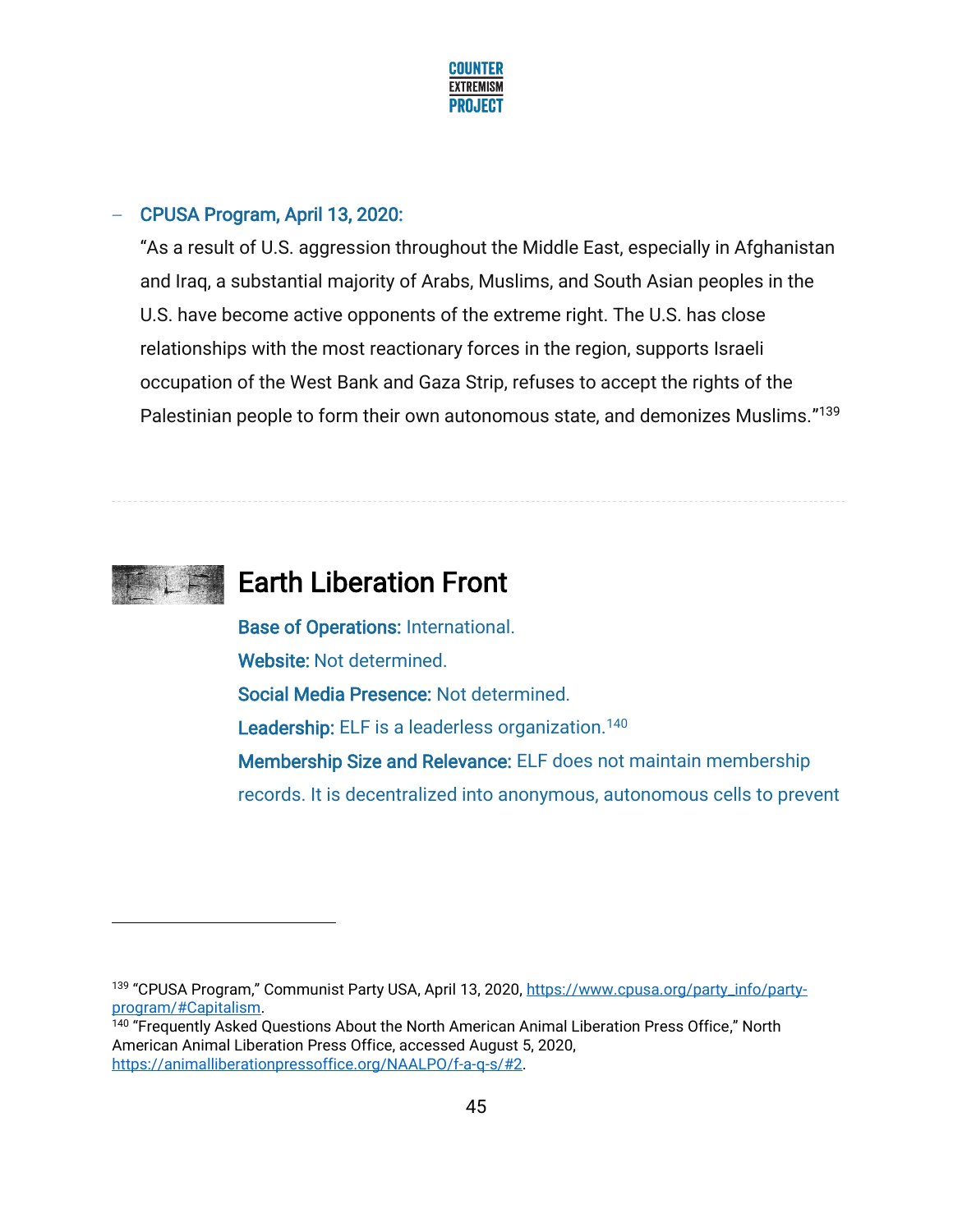

infiltration by law enforcement and accused animal abusers.<sup>141</sup> ELF cells act independently of each other<sup>142</sup>

In December 2001, domestic terrorism section chief of the FBI, James Jarboe, called ALF and ELF "the No. 1 priority in the domestic terrorism program."<sup>143</sup> In congressional testimony in 2004, John Lewis, deputy assistant director of the FBI Counterterrorism Division, called the investigation of animal rights extremists and ecoterrorism matters the FBI's highest domestic terrorism investigative priority.<sup>144</sup> The ELF was the subject of a 2011 documentary film called "If a Tree Falls: A Story of the Earth Liberation Front," which documented the group's ideology and terrorist tactics.<sup>145</sup>

The Earth Liberation Front (ELF) is an ecoterrorist group made up of autonomous cells that carry out attacks on those the group accuses of damaging the environment. ELF emerged in 1992 in Brighton, England, as an offshoot of the British Earth First

[https://archive.org/details/FrequentlyAskedQuestionsAboutTheEarthLiberationFront.](https://archive.org/details/FrequentlyAskedQuestionsAboutTheEarthLiberationFront) <sup>143</sup> Alleen Brown, "The Green Scare," Intercept, March 23, 2019,

[https://theintercept.com/2019/03/23/ecoterrorism-fbi-animal-rights/.](https://theintercept.com/2019/03/23/ecoterrorism-fbi-animal-rights/)

<sup>&</sup>lt;sup>141</sup> "Frequently Asked Questions About the North American Animal Liberation Press Office," North American Animal Liberation Press Office, accessed August 5, 2020, [https://animalliberationpressoffice.org/NAALPO/f-a-q-s/#2.](https://animalliberationpressoffice.org/NAALPO/f-a-q-s/#2)

<sup>&</sup>lt;sup>142</sup> North American Earth Liberation Front Press Office, "Frequently Asked Questions About The Earth Liberation Front," Internet Archive, March 18, 2012, 2,

<sup>&</sup>lt;sup>144</sup> Sivan Hirsch-Hoefler and Cas Mudde, "Ecoterrorism: threat or political ploy?," *Washington Post*, December 19, 2014[, https://www.washingtonpost.com/news/monkey](https://www.washingtonpost.com/news/monkey-cage/wp/2014/12/19/ecoterrorism-threat-or-political-ploy/)[cage/wp/2014/12/19/ecoterrorism-threat-or-political-ploy/.](https://www.washingtonpost.com/news/monkey-cage/wp/2014/12/19/ecoterrorism-threat-or-political-ploy/) 

<sup>&</sup>lt;sup>145</sup> John Anderson, "Activist or Terrorist, Rendered in Red, White and Green," New York Times, June 8, 2011, [https://www.nytimes.com/2011/06/12/movies/if-a-tree-falls-documentary-by-marshall-curry.html,](https://www.nytimes.com/2011/06/12/movies/if-a-tree-falls-documentary-by-marshall-curry.html)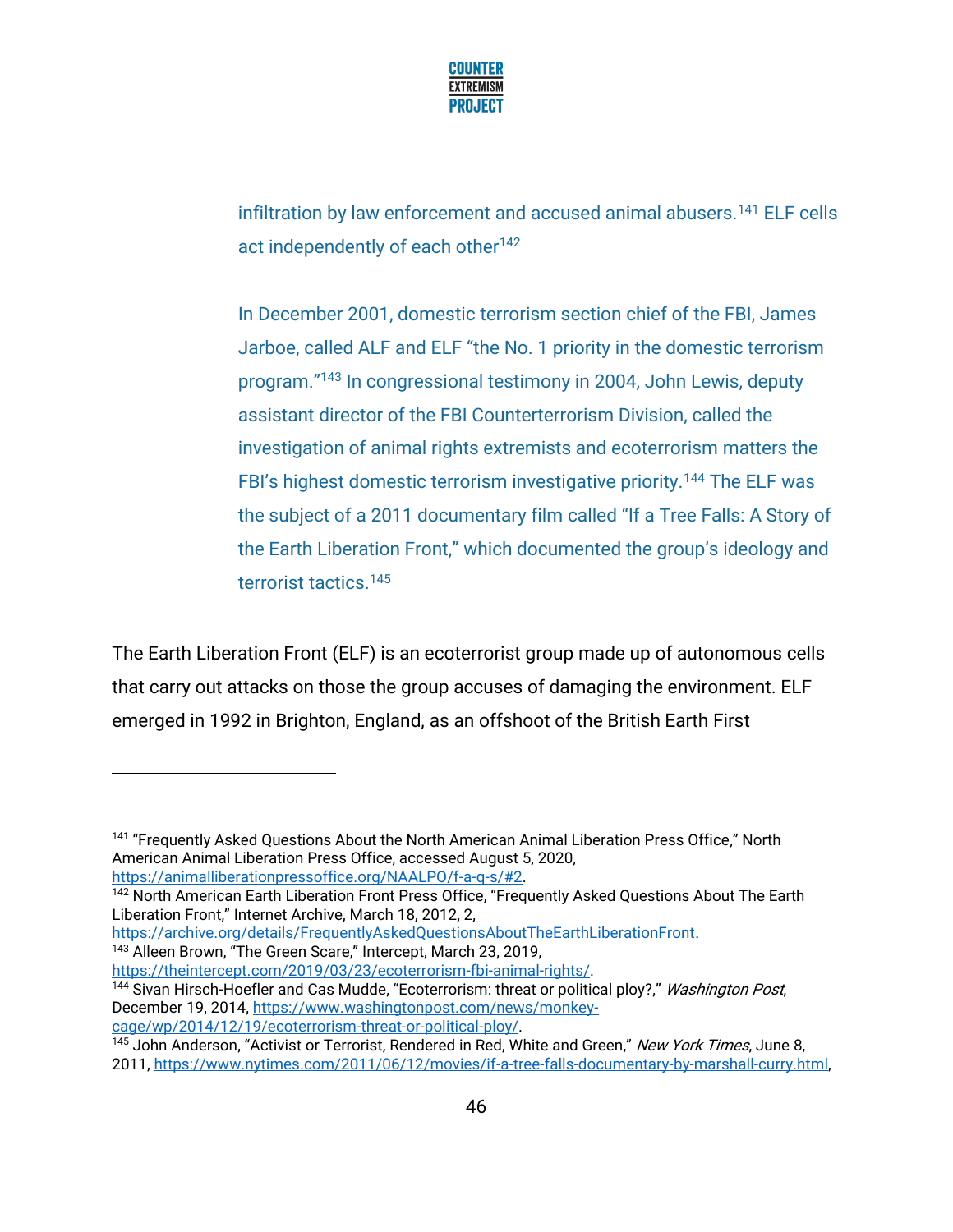

movement. ELF began operations in the United States later that decade with an October 1996 arson attack on a U.S. Forest Service truck in Oregon.<sup>146</sup>

ELF's primary tactic is arson. It has set fire to research labs, homes, and businesses. ELF has also engaged in vandalism, including breaking windows and graffiti.<sup>147</sup> Between 1996 and 2002, the FBI estimated that ELF and the Animal Liberation Front (ALF) were together responsible for some 600 criminal acts in the United States totaling more than \$42 million in damages.<sup>148</sup> Between 1995 and 2010, ELF was responsible for 55 percent of 239 arson and bombing attacks recorded by the Department of Homeland security and attributed to environmental terrorists.<sup>149</sup> Specifically, a cell of ELF and ALF members known as "the Family" were responsible for a series of fires between 1995

[https://www.govinfo.gov/content/pkg/CHRG-109shrg32209/html/CHRG-109shrg32209.htm.](https://www.govinfo.gov/content/pkg/CHRG-109shrg32209/html/CHRG-109shrg32209.htm) <sup>147</sup> John Stossel, "Give Me a Break: E.L.F. and Arson," New York Times, January 6, 2006,

<https://abcnews.go.com/2020/story?id=124096&page=1>; Al Baker, "Police Say an Anti-Sprawl Group Burned New Long Island Homes," New York Times, January 3, 2001,

<sup>146</sup> North American Earth Liberation Front Press Office, "Frequently Asked Questions About The Earth Liberation Front," Internet Archive, March 18, 2012, 1,

[https://archive.org/details/FrequentlyAskedQuestionsAboutTheEarthLiberationFront;](https://archive.org/details/FrequentlyAskedQuestionsAboutTheEarthLiberationFront) "ECO-TERRORISM SPECIFICALLY EXAMINING THE EARTH LIBERATION FRONT AND THE ANIMAL LIBERATION FRONT – HEARING BEFORE THE COMMITTEE ON ENVIRONMENT AND PUBLIC WORKS UNITED STATES SENATE ONE HUNDRED NINTH CONGRESS FIRST SESSION," Govinfo, May 18, 2005,

[https://www.nytimes.com/2001/01/03/nyregion/police-say-an-anti-sprawl-group-burned-new-long-island](https://www.nytimes.com/2001/01/03/nyregion/police-say-an-anti-sprawl-group-burned-new-long-island-homes.html)[homes.html.](https://www.nytimes.com/2001/01/03/nyregion/police-say-an-anti-sprawl-group-burned-new-long-island-homes.html)

<sup>&</sup>lt;sup>148</sup> Testimony of Dale L. Watson, Executive Assistant Director, Counterterrorism/Counterintelligence Division

Federal Bureau of Investigation, Before the Senate Select Committee on Intelligence, Washington, DC, FBI, February 6, 2002, [https://archives.fbi.gov/archives/news/testimony/the-terrorist-threat-confronting-the](https://archives.fbi.gov/archives/news/testimony/the-terrorist-threat-confronting-the-united-states)[united-states.](https://archives.fbi.gov/archives/news/testimony/the-terrorist-threat-confronting-the-united-states)

<sup>&</sup>lt;sup>149</sup> Steven M. Chermak, Joshua Freilich, Celinet Duran, and William S. Parkin, "An Overview of Bombing and

Arson Attacks by Environmental and Animal Rights Extremists in the United States, 1995-2010," Final Report to the Resilient Systems Division, Science and Technology Directorate, U.S. Department of Homeland Security[, https://www.dhs.gov/sites/default/files/publications/OPSR\\_TP\\_TEVUS\\_Bombing-](https://www.dhs.gov/sites/default/files/publications/OPSR_TP_TEVUS_Bombing-Arson-Attacks_Environmental-Animal%20Rights-Extremists_1309-508.pdf)[Arson-Attacks\\_Environmental-Animal%20Rights-Extremists\\_1309-508.pdf.](https://www.dhs.gov/sites/default/files/publications/OPSR_TP_TEVUS_Bombing-Arson-Attacks_Environmental-Animal%20Rights-Extremists_1309-508.pdf)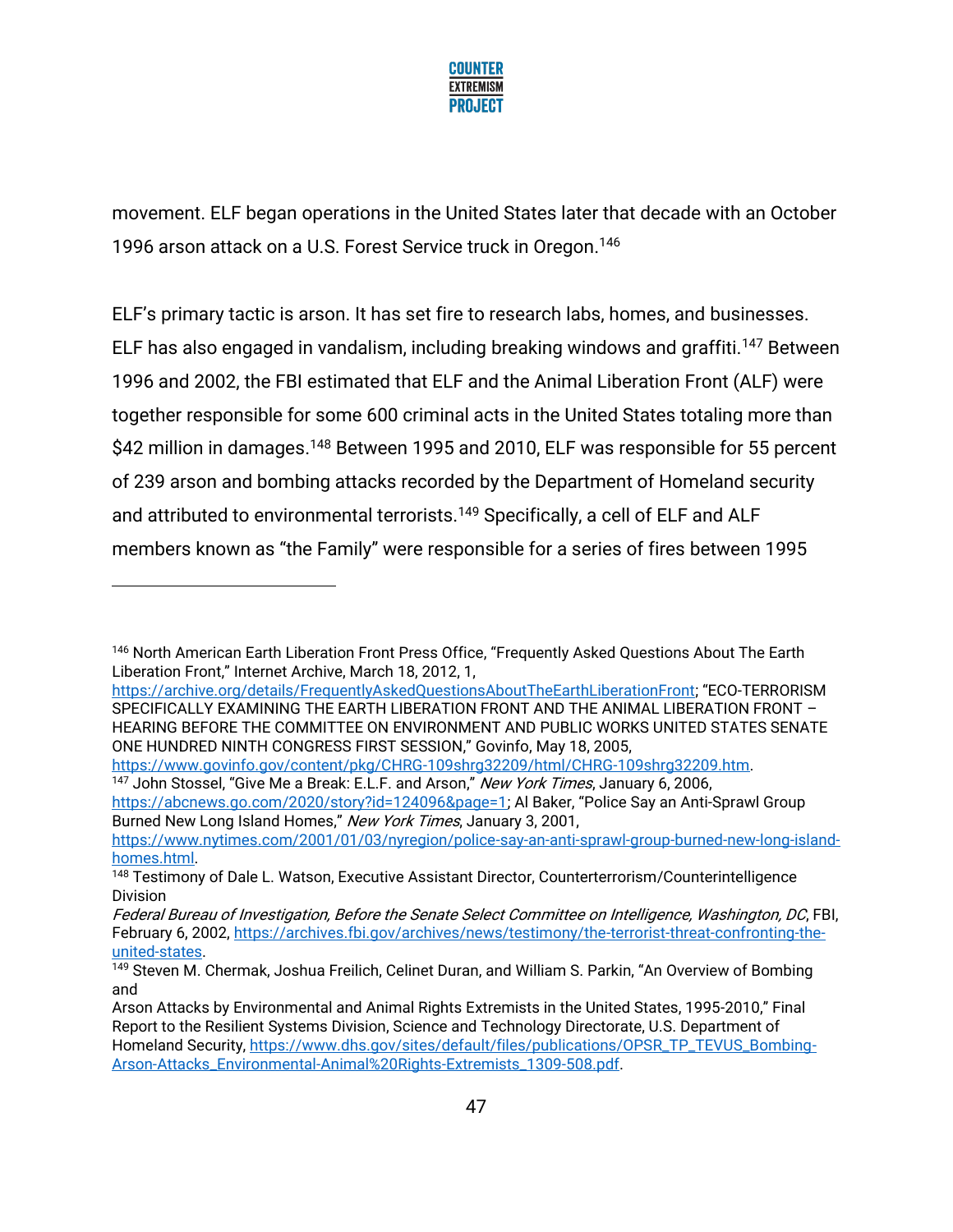

and 2001.<sup>150</sup> The group set approximately 20 fires in Oregon, Washington, California, Wyoming, and Colorado blamed by federal investigators on the Family. The alleged ringleader, William C. Rodgers, a.k.a. Avalon, was arrested in December 2005 and committed suicide in an Arizona jail that month. 151

After the 9/11 terror attacks, the FBI focused its efforts on domestic terrorist threats, while corporate lobbying pushed the government to take decisive action against ecoterrorists specifically. The FBI labeled ELF a domestic terrorist organization and the Justice Department began a campaign pursuing ecoterrorists as the nation's top domestic terrorist threat.<sup>152</sup> ELF mouthpiece North American Earth Liberation Front Press Office (NAELFPO) called the FBI's focus on the ELF a "clear sign that the ELF is successfully threatening that nation state which is destroying life on the planet."<sup>153</sup>

<sup>150</sup> Conrad Wilson, "Eco-activist and former international fugitive Joseph Dibee pleads guilty in 1997 Oregon arson," OPB, April 21, 2022, [https://www.opb.org/article/2022/04/21/joseph-dibee](https://www.opb.org/article/2022/04/21/joseph-dibee-environmental-terrorism-oregon-washington-earth-liberation-front-animal/)[environmental-terrorism-oregon-washington-earth-liberation-front-animal/.](https://www.opb.org/article/2022/04/21/joseph-dibee-environmental-terrorism-oregon-washington-earth-liberation-front-animal/)

<sup>&</sup>lt;sup>151</sup> Associated Press, "2 plead guilty in 1998 arson of Vail ski resort; attack caused \$12M in damage," USA Today, December 14, 2006, [http://usatoday30.usatoday.com/news/nation/2006-12-14-vail-arsons\\_x.htm;](http://usatoday30.usatoday.com/news/nation/2006-12-14-vail-arsons_x.htm)  Vanessa Grigoriadis, "The Rise and Fall of the Eco-Radical Underground," Rolling Stone, June 21, 2011, [https://www.rollingstone.com/culture/culture-news/the-rise-and-fall-of-the-eco-radical-underground-](https://www.rollingstone.com/culture/culture-news/the-rise-and-fall-of-the-eco-radical-underground-245345/)[245345/.](https://www.rollingstone.com/culture/culture-news/the-rise-and-fall-of-the-eco-radical-underground-245345/)

<sup>152</sup> Alleen Brown, "The Green Scare," Intercept, March 23, 2019,

[https://theintercept.com/2019/03/23/ecoterrorism-fbi-animal-rights/;](https://theintercept.com/2019/03/23/ecoterrorism-fbi-animal-rights/) Juliet Eilperin, "As eco-terrorism wanes, governments still target activist groups seen as threat," Washington Post, March 10, 2012, [https://www.washingtonpost.com/national/health-science/as-eco-terrorism-wanes-governments-still](https://www.washingtonpost.com/national/health-science/as-eco-terrorism-wanes-governments-still-target-activist-groups-seen-as-threat/2012/02/28/gIQAA4Ay3R_story.html)[target-activist-groups-seen-as-threat/2012/02/28/gIQAA4Ay3R\\_story.html;](https://www.washingtonpost.com/national/health-science/as-eco-terrorism-wanes-governments-still-target-activist-groups-seen-as-threat/2012/02/28/gIQAA4Ay3R_story.html) Testimony of Dale L. Watson, Executive Assistant Director, Counterterrorism/Counterintelligence Division

Federal Bureau of Investigation, Before the Senate Select Committee on Intelligence, Washington, DC, FBI, February 6, 2002, [https://archives.fbi.gov/archives/news/testimony/the-terrorist-threat-confronting-the](https://archives.fbi.gov/archives/news/testimony/the-terrorist-threat-confronting-the-united-states)[united-states.](https://archives.fbi.gov/archives/news/testimony/the-terrorist-threat-confronting-the-united-states)

<sup>153</sup> North American Earth Liberation Front Press Office, "Frequently Asked Questions About The Earth Liberation Front," Internet Archive, March 18, 2012, 31,

[https://archive.org/details/FrequentlyAskedQuestionsAboutTheEarthLiberationFront.](https://archive.org/details/FrequentlyAskedQuestionsAboutTheEarthLiberationFront)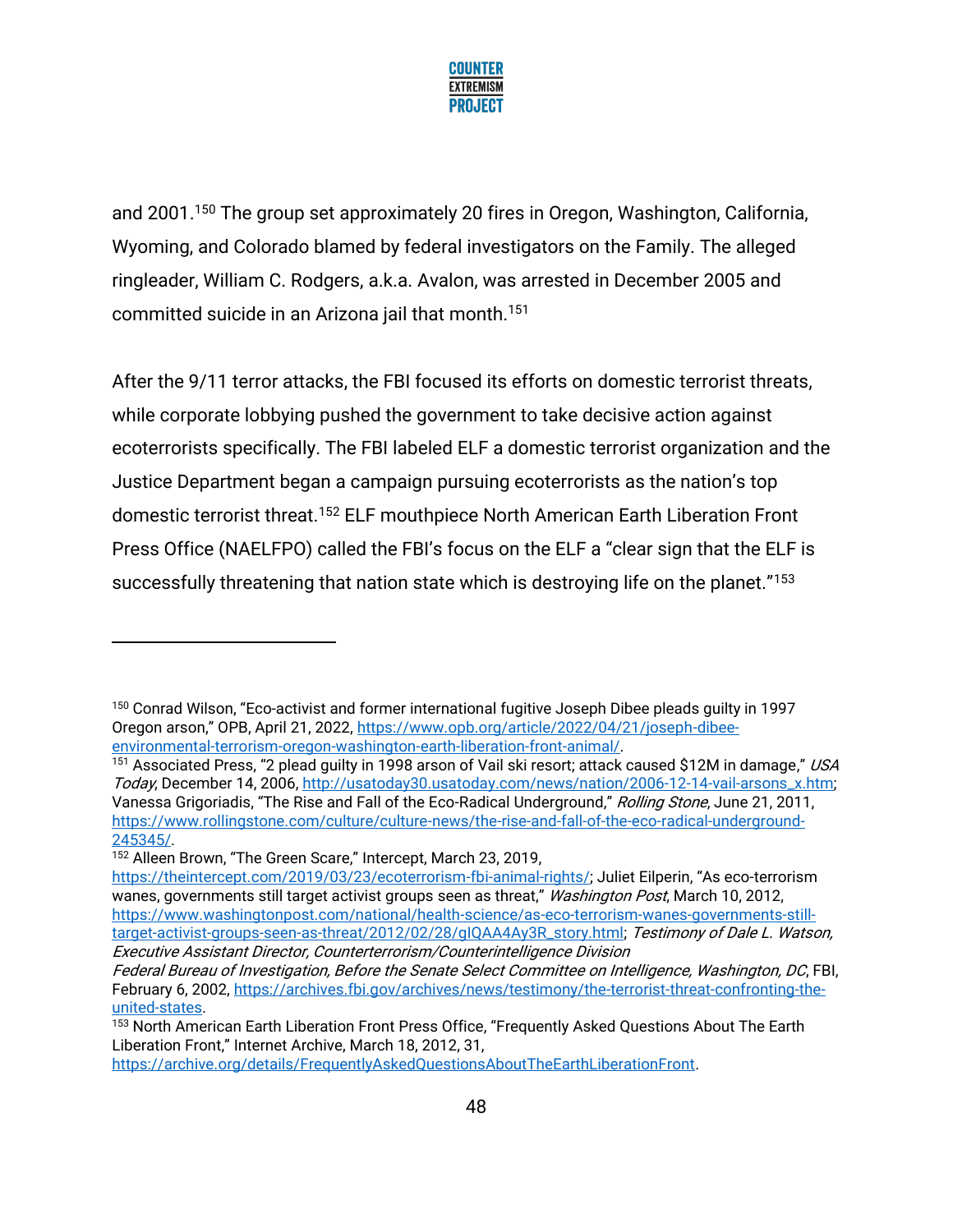

ELF no longer carries out as many actions as it did in the 1990s or early 2000s, but federal agencies continue to be vigilant of the group.<sup>154</sup>

# Recruitment and Propaganda

The North American Earth Liberation Front Press Office (NAELFPO) distributed press materials on behalf of the ELF. The NAELFPO claimed to be "a legal, above ground news service dedicated to exposing the political and social motives behind the direct actions of the ELF."<sup>155</sup> The NAELFPO admitted public support for the ELF and "acts of economic sabotage against those who profit from the destruction of the natural environment."<sup>156</sup> Craig Rosebraugh and Leslie James Pickering founded the NAELFPO in 1999. Rosebraugh became known as the national spokesman for the ELF until he stepped down in the early 2000s while claiming disappointment with the escalation of the group's recent attacks.<sup>157</sup> The NAELFPO's website is now offline.

[https://theintercept.com/2019/03/23/ecoterrorism-fbi-animal-rights/.](https://theintercept.com/2019/03/23/ecoterrorism-fbi-animal-rights/)

<sup>155</sup> North American Earth Liberation Front Press Office, "Frequently Asked Questions About The Earth Liberation Front," Internet Archive, March 18, 2012,

[https://archive.org/details/FrequentlyAskedQuestionsAboutTheEarthLiberationFront.](https://archive.org/details/FrequentlyAskedQuestionsAboutTheEarthLiberationFront) <sup>156</sup> North American Earth Liberation Front Press Office, "Frequently Asked Questions About The Earth

Liberation Front," Internet Archive, March 18, 2012, [https://archive.org/details/FrequentlyAskedQuestionsAboutTheEarthLiberationFront.](https://archive.org/details/FrequentlyAskedQuestionsAboutTheEarthLiberationFront)

<sup>157</sup> Bryan Denson, "Once the 'Face of Eco-Terrorism,' former Portlander Craig Rosebraugh is now lawyer, filmmaker," Oregonian, last updated January 10, 2019,

[https://www.oregonlive.com/portland/2013/03/once\\_the\\_face\\_of\\_eco-terrorism.html.](https://www.oregonlive.com/portland/2013/03/once_the_face_of_eco-terrorism.html)

<sup>&</sup>lt;sup>154</sup> Kristina Davis, "Ecoterror arsons unsolved 10 years later," San Diego Union-Tribune, September 14, 2013, [https://www.sandiegouniontribune.com/news/public-safety/sdut-ecoterror-arsons-elf-fbi-](https://www.sandiegouniontribune.com/news/public-safety/sdut-ecoterror-arsons-elf-fbi-2013sep14-htmlstory.html)[2013sep14-htmlstory.html;](https://www.sandiegouniontribune.com/news/public-safety/sdut-ecoterror-arsons-elf-fbi-2013sep14-htmlstory.html) Alleen Brown, "The Green Scare," Intercept, March 23, 2019,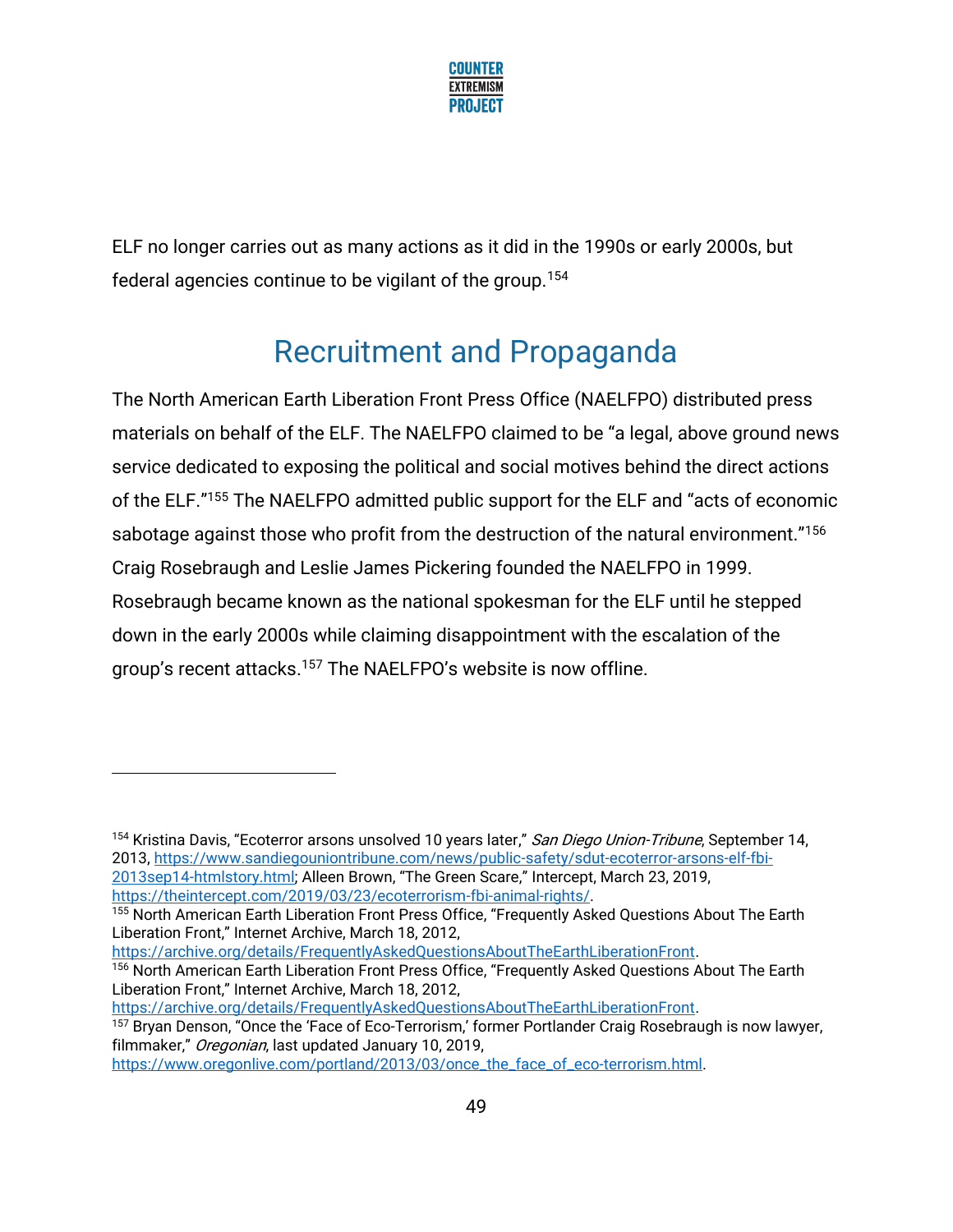

## Violent Activities

### − March 3, 2008

Five "green" luxury homes were destroyed or heavily damaged by arson in Maltby, Washington. ELF signs were found at the site. There were no reported casualties.<sup>158</sup>

#### − August 1, 2003

Suspected ELF members set fire to the construction site of a University City housing project in San Diego, California, resulting in \$50 million worth of damage. It was the costliest act of ecoterrorism in the United States. ELF banners were found at the scene. There were no reported casualties.<sup>159</sup>

### − January 2, 2001

ELF members set fire to Superior Lumber Company in Glendale, Oregon, causing \$400,000 in damages. There were reported no casualties.<sup>160</sup>

### − January 2001

ELF members set fire to new homes under construction in Suffolk County, Long

<sup>&</sup>lt;sup>158</sup> William Yardley, "Ecoterrorism Suspected in House Fires in Seattle Suburb," New York Times, March 4, 2008, [https://www.nytimes.com/2008/03/04/us/04homes.html.](https://www.nytimes.com/2008/03/04/us/04homes.html)

<sup>&</sup>lt;sup>159</sup> Kristina Davis, "Ecoterror arsons unsolved 10 years later," San Diego Union-Tribune, September 14, 2013, [https://www.sandiegouniontribune.com/news/public-safety/sdut-ecoterror-arsons-elf-fbi-](https://www.sandiegouniontribune.com/news/public-safety/sdut-ecoterror-arsons-elf-fbi-2013sep14-htmlstory.html)[2013sep14-htmlstory.html.](https://www.sandiegouniontribune.com/news/public-safety/sdut-ecoterror-arsons-elf-fbi-2013sep14-htmlstory.html)

<sup>&</sup>lt;sup>160</sup> Mindy Sink, "Radicals Take Responsibility for Burning Oregon Timber Office," New York Times, January 11, 2001[, https://www.nytimes.com/2001/01/11/us/radicals-take-responsibility-for-burning-oregon](https://www.nytimes.com/2001/01/11/us/radicals-take-responsibility-for-burning-oregon-timber-office.html)[timber-office.html.](https://www.nytimes.com/2001/01/11/us/radicals-take-responsibility-for-burning-oregon-timber-office.html)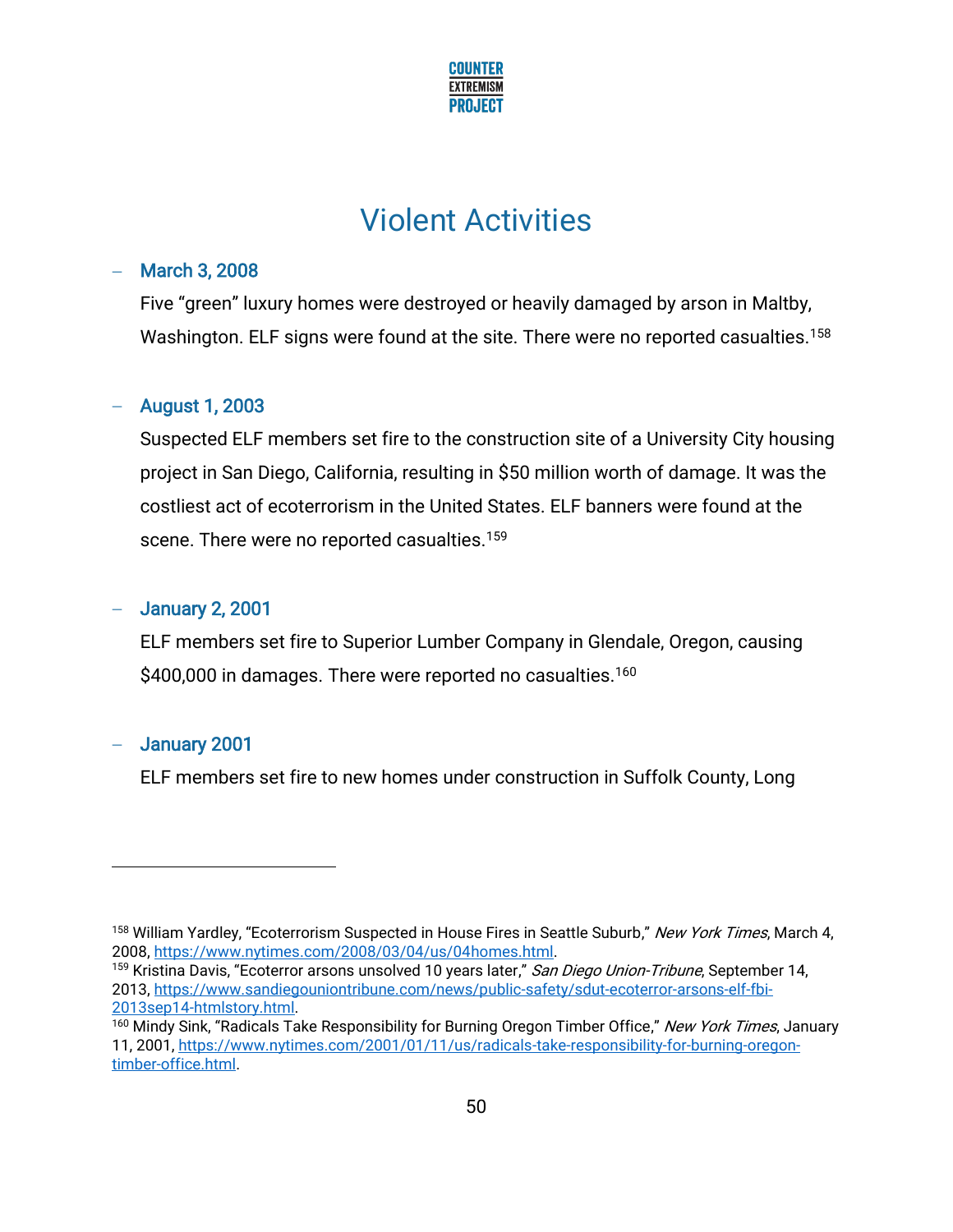

Island, New York. The homes were constructed on what was previously farmland. There were no reported casualties.<sup>161</sup>

### − November 2000

ELF claimed credit for burning down a \$2 million home under construction in Colorado. There were reported no casualties.<sup>162</sup>

## − October 1998

ELF activists burned down several buildings at a new ski resort near Vail, Colorado, causing \$12 million worth of damage. There were no reported casualties.<sup>163</sup>

## − November 29, 1997

ELF members released wild horses and burned down a Bureau of Land Management Horse Corral in Oregon, causing approximately \$450,000 in damage. There were no reported casualties.<sup>164</sup>

## − October 1996

Burned New Long Island Homes," New York Times, January 3, 2001, [https://www.nytimes.com/2001/01/03/nyregion/police-say-an-anti-sprawl-group-burned-new-long-island](https://www.nytimes.com/2001/01/03/nyregion/police-say-an-anti-sprawl-group-burned-new-long-island-homes.html)[homes.html.](https://www.nytimes.com/2001/01/03/nyregion/police-say-an-anti-sprawl-group-burned-new-long-island-homes.html)

[https://theintercept.com/2019/03/23/ecoterrorism-fbi-animal-rights/.](https://theintercept.com/2019/03/23/ecoterrorism-fbi-animal-rights/)

[https://archive.org/details/FrequentlyAskedQuestionsAboutTheEarthLiberationFront.](https://archive.org/details/FrequentlyAskedQuestionsAboutTheEarthLiberationFront)

<sup>&</sup>lt;sup>161</sup> John Stossel, "Give Me a Break: E.L.F. and Arson," New York Times, January 6, 2006, <https://abcnews.go.com/2020/story?id=124096&page=1>; Al Baker, "Police Say an Anti-Sprawl Group

<sup>&</sup>lt;sup>162</sup> Mindy Sink, "Radicals Take Responsibility for Burning Oregon Timber Office," New York Times, January 11, 2001[, https://www.nytimes.com/2001/01/11/us/radicals-take-responsibility-for-burning-oregon](https://www.nytimes.com/2001/01/11/us/radicals-take-responsibility-for-burning-oregon-timber-office.html)[timber-office.html.](https://www.nytimes.com/2001/01/11/us/radicals-take-responsibility-for-burning-oregon-timber-office.html)

<sup>163</sup> Alleen Brown, "The Green Scare," Intercept, March 23, 2019,

<sup>164</sup> North American Earth Liberation Front Press Office, "Frequently Asked Questions About The Earth Liberation Front," Internet Archive, March 18, 2012, 1,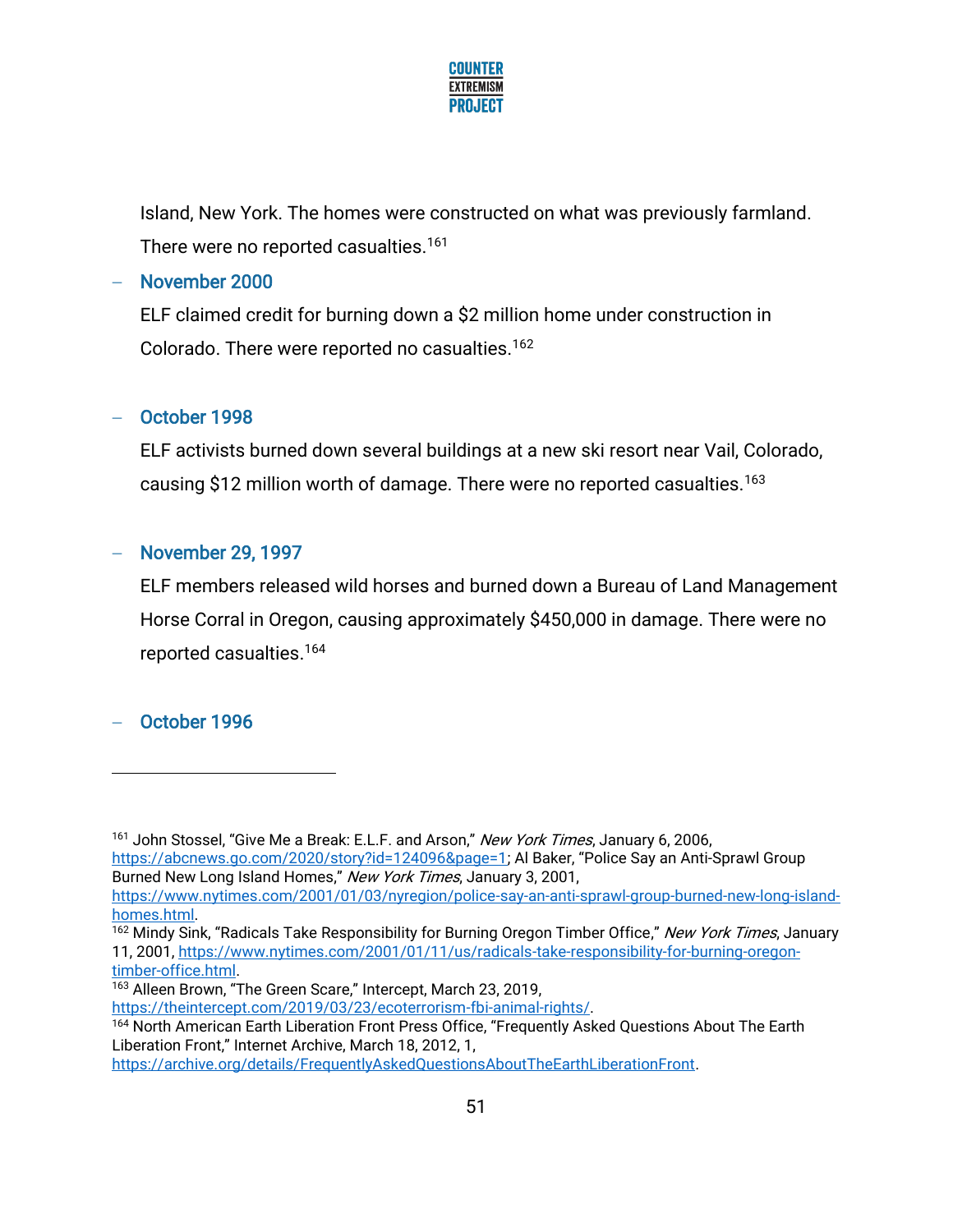

− ELF activists carry out an arson attack on a U.S. Forest Service truck in Oregon. <sup>165</sup>

# Rhetoric

## − Craig Rosebraugh, ELF spokesman, October 2001:

"If the U.S. government is truly concerned with eradicating terrorism in the world, then that effort must begin with abolishing U.S. imperialism. Members of this governing body, both in the House and Senate as well as those who hold positions in the executive branch, constitute the largest group of terrorists and terrorist representatives currently threatening life on this planet."<sup>166</sup>

## − ELF banner left at arson site in California, September 2003:

"Environmental murder. Nature demands justice. The E.L.F.s are mad."<sup>167</sup>

− ELF banner left at site of firebombed construction site in San Diego, California, August 1, 2003:

[https://theintercept.com/2019/03/23/ecoterrorism-fbi-animal-rights/.](https://theintercept.com/2019/03/23/ecoterrorism-fbi-animal-rights/)

<sup>165</sup> "ECO-TERRORISM SPECIFICALLY EXAMINING THE EARTH LIBERATION FRONT AND THE ANIMAL LIBERATION FRONT – HEARING BEFORE THE COMMITTEE ON ENVIRONMENT AND PUBLIC WORKS UNITED STATES SENATE ONE HUNDRED NINTH CONGRESS FIRST SESSION," Govinfo, May 18, 2005, [https://www.govinfo.gov/content/pkg/CHRG-109shrg32209/html/CHRG-109shrg32209.htm.](https://www.govinfo.gov/content/pkg/CHRG-109shrg32209/html/CHRG-109shrg32209.htm) <sup>166</sup> Alleen Brown, "The Green Scare," Intercept, March 23, 2019,

<sup>&</sup>lt;sup>167</sup> Kristina Davis, "Ecoterror arsons unsolved 10 years later," San Diego Union-Tribune, September 14, 2013, [https://www.sandiegouniontribune.com/news/public-safety/sdut-ecoterror-arsons-elf-fbi-](https://www.sandiegouniontribune.com/news/public-safety/sdut-ecoterror-arsons-elf-fbi-2013sep14-htmlstory.html)[2013sep14-htmlstory.html.](https://www.sandiegouniontribune.com/news/public-safety/sdut-ecoterror-arsons-elf-fbi-2013sep14-htmlstory.html)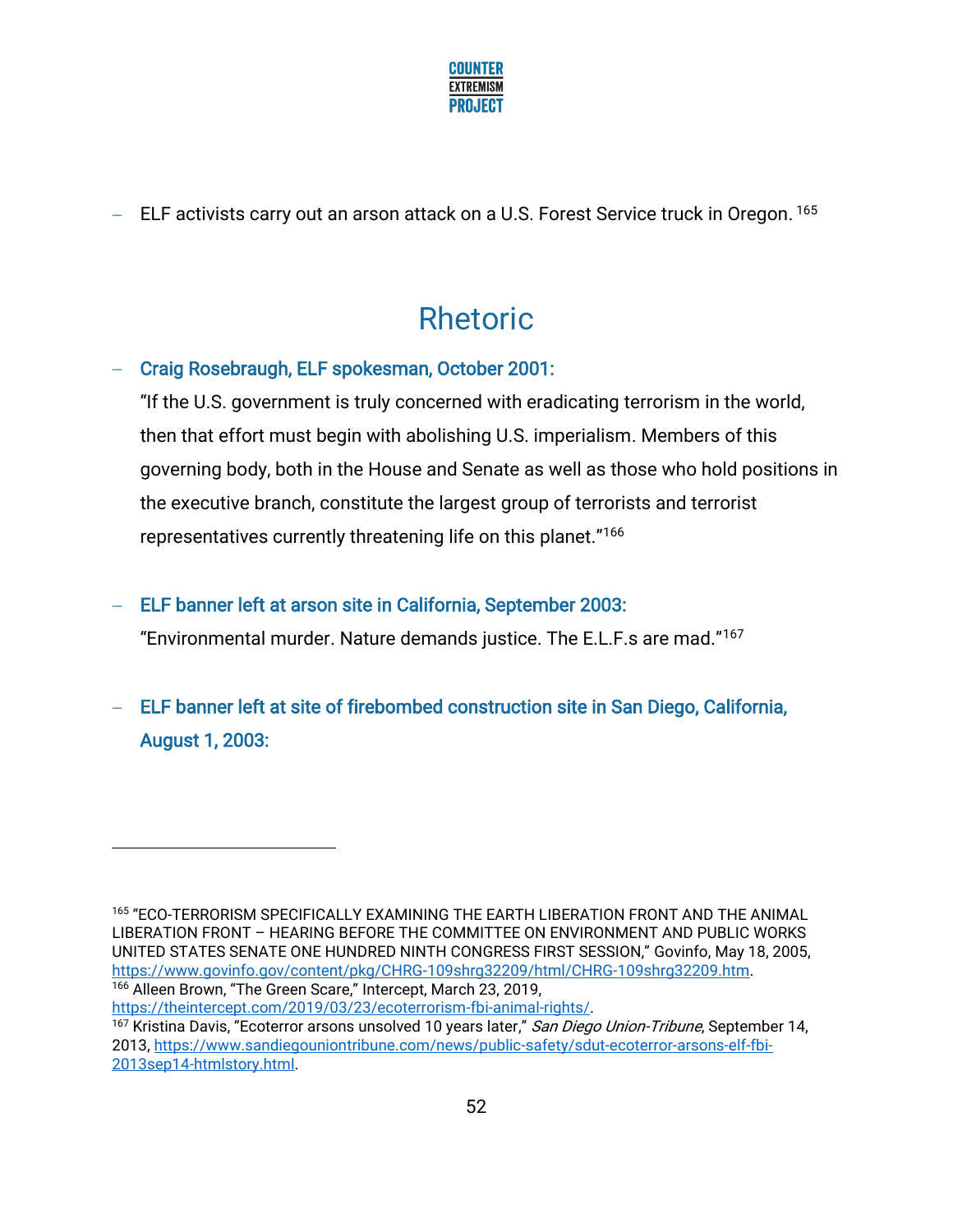

"If you build it, we will burn it. The E.L.F.s are mad."<sup>168</sup>

## − Frequently Asked Questions about the Earth Liberation Front, North American ELF Press Office, 2001:

"This hypocrisy and genocide against the horse nation will not go unchallenged! The practice of rounding up and auctioning wild horses must be stopped."<sup>169</sup>

## − Frequently Asked Questions about the Earth Liberation Front, North American ELF Press Office, 2001:

"The choice to use economic sabotage is a very deliberate and purposeful strategy to target the real underlying threat to life – the quest for profit and power. The ELF does not engage in state sanctioned tactics or those which physically harm people or life in general due to the group's belief that economic sabotage is the best, most direct way to take the profit motive out of destroying the planet."<sup>170</sup>

## − Frequently Asked Questions about the Earth Liberation Front, North American ELF Press Office, 2001:

"The real violence and danger comes from businesses clear-cutting forests and

[https://archive.org/details/FrequentlyAskedQuestionsAboutTheEarthLiberationFront.](https://archive.org/details/FrequentlyAskedQuestionsAboutTheEarthLiberationFront) 170 North American Earth Liberation Front Press Office, "Frequently Asked Questions About The Earth Liberation Front," Internet Archive, March 18, 2012, 28,

[https://archive.org/details/FrequentlyAskedQuestionsAboutTheEarthLiberationFront.](https://archive.org/details/FrequentlyAskedQuestionsAboutTheEarthLiberationFront)

<sup>&</sup>lt;sup>168</sup> Kristina Davis, "Ecoterror arsons unsolved 10 years later," *San Diego Union-Tribune*, September 14, 2013, [https://www.sandiegouniontribune.com/news/public-safety/sdut-ecoterror-arsons-elf-fbi-](https://www.sandiegouniontribune.com/news/public-safety/sdut-ecoterror-arsons-elf-fbi-2013sep14-htmlstory.html)[2013sep14-htmlstory.html.](https://www.sandiegouniontribune.com/news/public-safety/sdut-ecoterror-arsons-elf-fbi-2013sep14-htmlstory.html)

<sup>&</sup>lt;sup>169</sup> North American Earth Liberation Front Press Office, "Frequently Asked Questions About The Earth Liberation Front," Internet Archive, March 18, 2012, 2,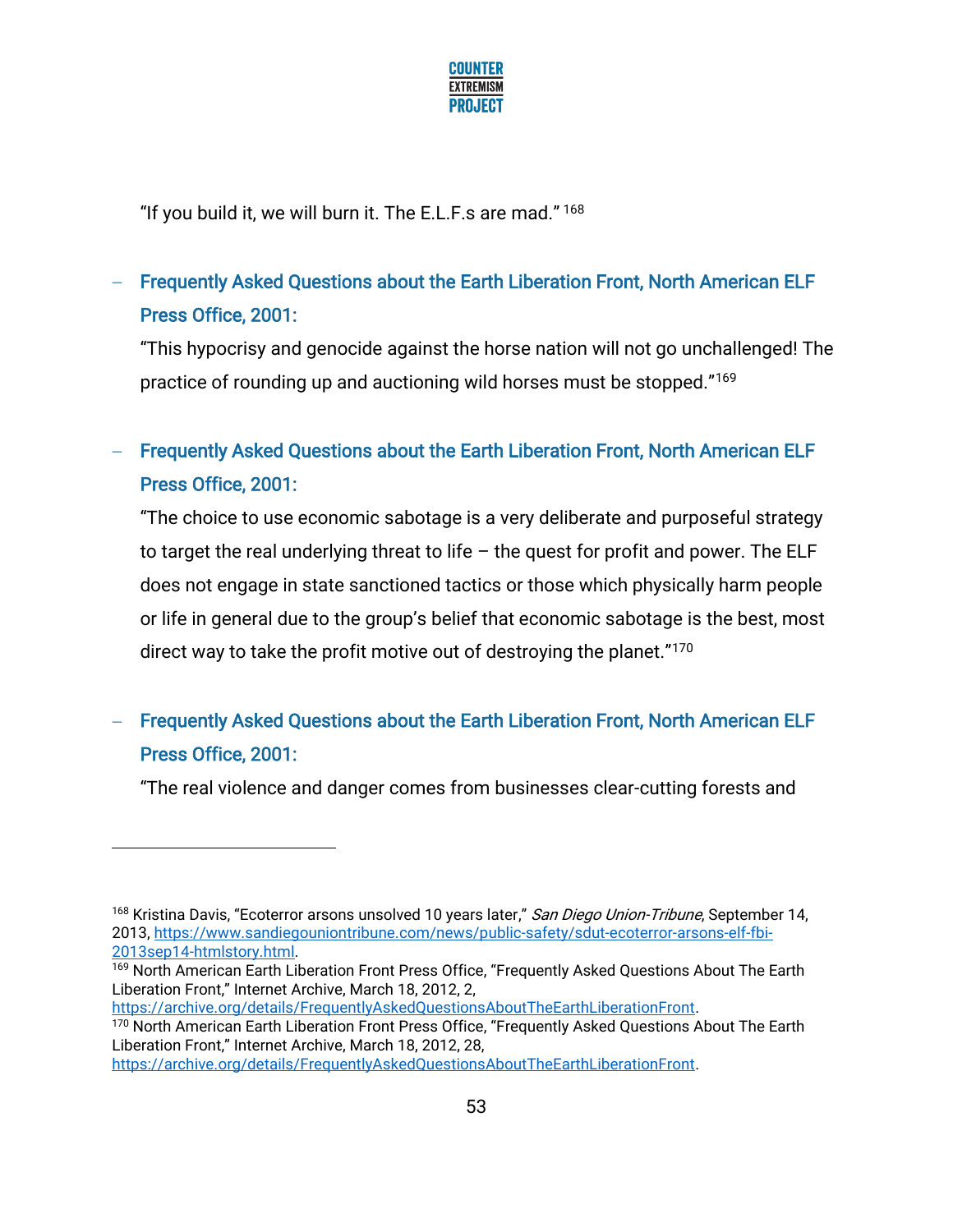

destroying ecosystems, from pollutants carelessly pumped into our air by industrial and consumer society, from water being poisoned to the point of being undrinkable, by people eating commercially grown non-organic food, and many, many more. Very often by labeling the ELF as violent it is a means by which mainstream society, government, and big business can attempt to forget about the real true violence which occurs everyday, the violence against life."<sup>171</sup>



## Independent Media Center

Base of Operations: IndyMedia initially launched in Seattle, Washington, but has since grown into an international network of linked-butindependent sites.<sup>172</sup> Website: <https://indymedia.org/> is the network's primary website.

Social Media Presence: The IndyMedia network maintains multiple accounts on Twitter and Facebook. The primary IndyMedia site also maintains a [Facebook](https://www.facebook.com/indymedianetwork/) account.

Leadership: Each IndyMedia site is independently run. There is no leadership structure in place.

<sup>&</sup>lt;sup>171</sup> North American Earth Liberation Front Press Office, "Frequently Asked Questions About The Earth Liberation Front," Internet Archive, March 18, 2012, 28, [https://archive.org/details/FrequentlyAskedQuestionsAboutTheEarthLiberationFront.](https://archive.org/details/FrequentlyAskedQuestionsAboutTheEarthLiberationFront)

<sup>172</sup> Homepage, Independent Media Center, accessed August 14, 2020, [https://indymedia.org/.](https://indymedia.org/)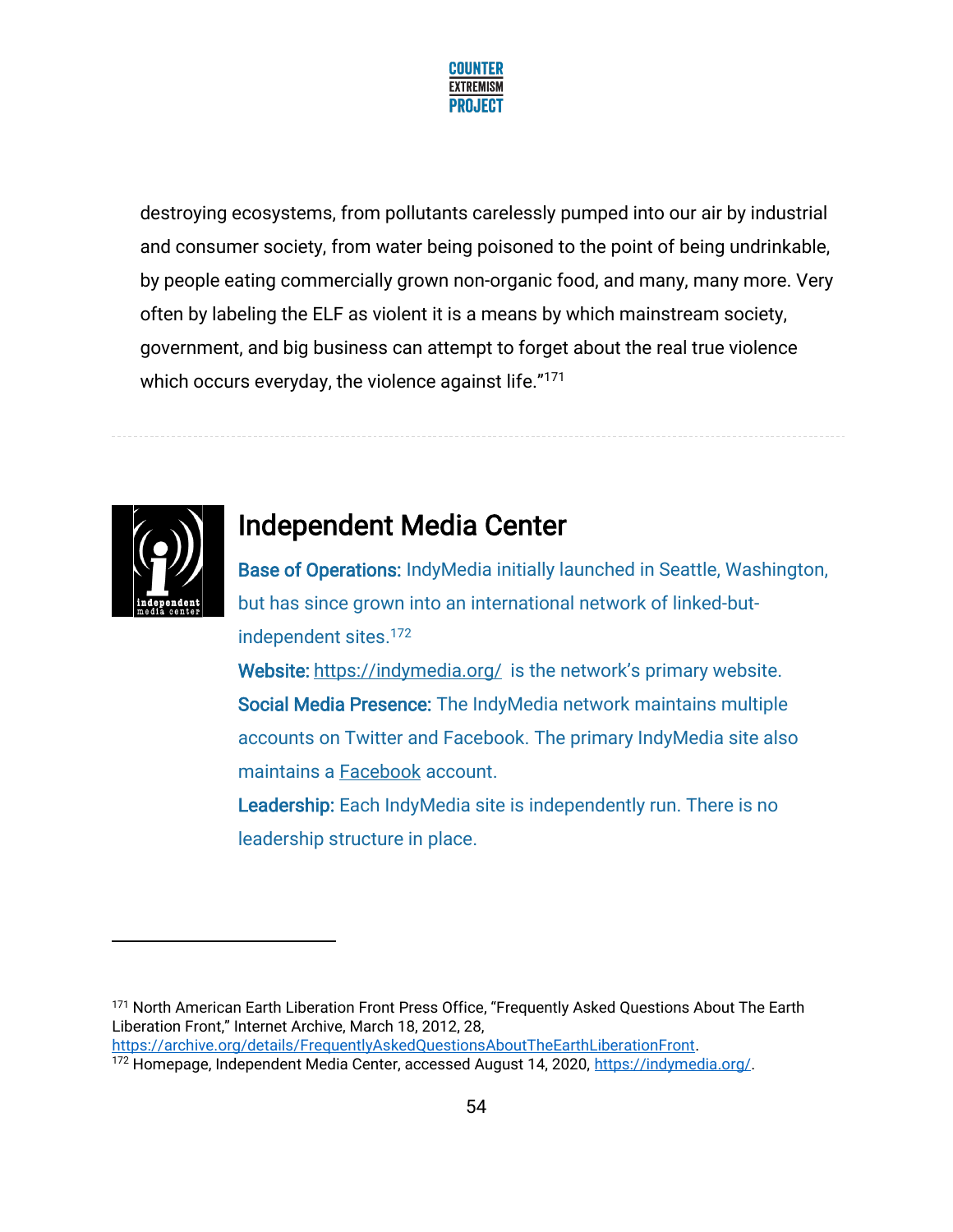

## Membership Size and Relevance: The IndyMedia network has more than 60 affiliated websites around the world.<sup>173</sup>

Independent Media Center (a.k.a. IndyMedia or IMC) is a loose international network of far-left news websites that international legal authorities accuse of promoting violence in pursuit of anti-globalist and anti-capitalist positions. U.S., Swiss, British, and other European authorities have all taken legal action against affiliated IMC sites for promoting violence.<sup>174</sup>

In 2004, the FBI shut down 20 U.S.-based IndyMedia sites at the request of European police, though the exact reason was not made clear to journalists.<sup>175</sup> European far-left militant groups such as Greece's Revolutionary Self-Defense have used Indymedia websites to post claims of responsibility for terrorist attacks.<sup>176</sup> In December 2014, Nikos Maziotis, the jailed leader of Greek guerilla group Revolutionary Struggle, posted a document on IndyMedia entitled "Elections are not the answer, armed struggle is."<sup>177</sup> The German government linked IMC's Germany platform, Linksunten.indymedia.org, to violent protests at the 2017 G20 summit and shut down the site for "sowing hate

<sup>173</sup> Homepage, Independent Media Center, accessed August 14, 2020, [https://indymedia.org/.](https://indymedia.org/) <sup>174</sup> "US seizes independent media sites," BBC News, October 11, 2004, [http://news.bbc.co.uk/2/hi/technology/3732718.stm.](http://news.bbc.co.uk/2/hi/technology/3732718.stm)

<sup>175</sup> "US seizes independent media sites," BBC News, October 11, 2004, [http://news.bbc.co.uk/2/hi/technology/3732718.stm.](http://news.bbc.co.uk/2/hi/technology/3732718.stm)

<sup>&</sup>lt;sup>176</sup> "Guerrilla group claims responsibility for attack at French embassy in Athens," Reuters, November 14, 2016, [https://www.reuters.com/article/us-greece-france-diplomacy-attack/guerrilla-group-claims](https://www.reuters.com/article/us-greece-france-diplomacy-attack/guerrilla-group-claims-responsibility-for-attack-at-french-embassy-in-athens-idUSKBN1392M6)[responsibility-for-attack-at-french-embassy-in-athens-idUSKBN1392M6.](https://www.reuters.com/article/us-greece-france-diplomacy-attack/guerrilla-group-claims-responsibility-for-attack-at-french-embassy-in-athens-idUSKBN1392M6)

<sup>&</sup>lt;sup>177</sup> "Greek Police Fear Politicians, Judges Targets," *National Herald*, December 16, 2014, [https://www.thenationalherald.com/69107/greek-police-fear-politicians-judges-now-terrorist-next](https://www.thenationalherald.com/69107/greek-police-fear-politicians-judges-now-terrorist-next-targets/)[targets/.](https://www.thenationalherald.com/69107/greek-police-fear-politicians-judges-now-terrorist-next-targets/)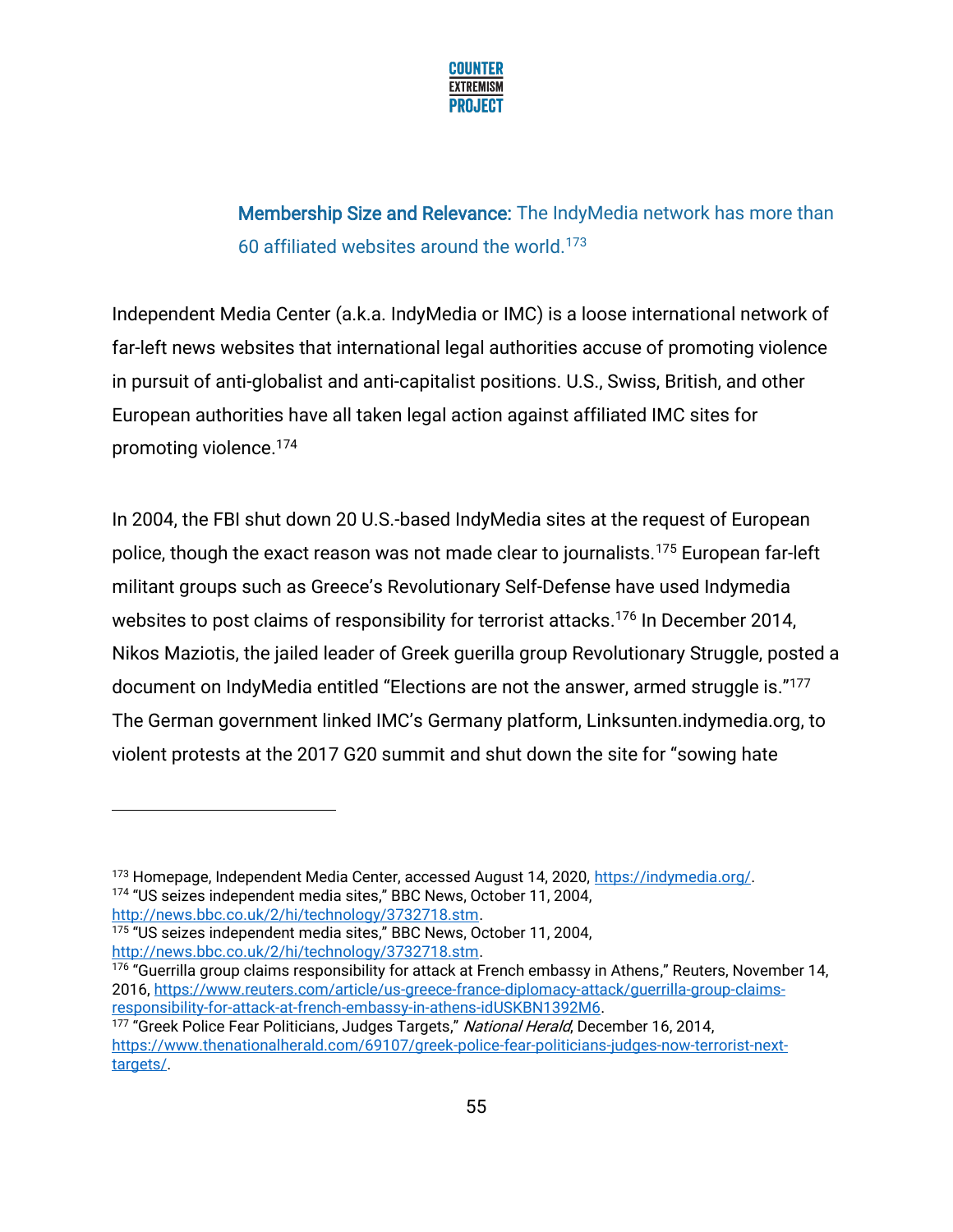

against different opinions and representatives of the country."<sup>178</sup> In December 2017, IndyMedia posted pictures of 54 German police officers in response to a police investigation of the G20 protests earlier that year. The authors asked for information regarding where the officers lived or "could be met privately."<sup>179</sup> In January 2019, the European far-left militant Group of Popular fighters posted a claim of responsibility for a December 17, 2018, bombing on IndyMedia.<sup>180</sup> After banning IndyMedia in 2017, German Interior Minister Thomas de Maizière accused the network of inciting violence and spreading criminal content. He called the network the "most influential online platform for vicious left-wing extremists in Germany." 181

<sup>178</sup> Ben Knight, "Interior Ministry shuts down, raids left-wing German Indymedia site," Deutsche Welle, August 25, 2017[, https://www.dw.com/en/interior-ministry-shuts-down-raids-left-wing-german](https://www.dw.com/en/interior-ministry-shuts-down-raids-left-wing-german-indymedia-site/a-40232965)[indymedia-site/a-40232965;](https://www.dw.com/en/interior-ministry-shuts-down-raids-left-wing-german-indymedia-site/a-40232965) Chloe Farand and Jon Stone, "Germany bans far-left extremist online platform accused of inciting violence at G20 summit in Hamburg," *Independent* (London), August 25, 2017, [https://www.independent.co.uk/news/world/europe/germany-far-left-extremists-g20-summit](https://www.independent.co.uk/news/world/europe/germany-far-left-extremists-g20-summit-hamburg-violence-incite-online-platform-linksunten-a7913066.html)[hamburg-violence-incite-online-platform-linksunten-a7913066.html.](https://www.independent.co.uk/news/world/europe/germany-far-left-extremists-g20-summit-hamburg-violence-incite-online-platform-linksunten-a7913066.html)

<sup>&</sup>lt;sup>179</sup> "Far-left post photos of police officers online, leading to accusation of 'terrorism,'" The Local, December 18, 2017[, https://www.thelocal.de/20171218/far-left-lash-out-at-police-by-posting-photos-of](https://www.thelocal.de/20171218/far-left-lash-out-at-police-by-posting-photos-of-them-online)[them-online.](https://www.thelocal.de/20171218/far-left-lash-out-at-police-by-posting-photos-of-them-online)

<sup>&</sup>lt;sup>180</sup> Niki Kitsantonis, "Greek Militants Say They Bombed Media Offices to Protest 'Capitalist' Agenda," New York Times, January 9, 2019, [https://www.nytimes.com/2019/01/09/world/europe/greece-bombing](https://www.nytimes.com/2019/01/09/world/europe/greece-bombing-group-of-popular-fighters.html)[group-of-popular-fighters.html.](https://www.nytimes.com/2019/01/09/world/europe/greece-bombing-group-of-popular-fighters.html)

<sup>&</sup>lt;sup>181</sup> Edmund Heaphy, "Germany, in a First, Shuts Down Left-Wing Extremist Website," New York Times, August 25, 2017[, https://www.nytimes.com/2017/08/25/world/europe/germany-bans-far-left-antifa](https://www.nytimes.com/2017/08/25/world/europe/germany-bans-far-left-antifa-website.html)[website.html.](https://www.nytimes.com/2017/08/25/world/europe/germany-bans-far-left-antifa-website.html)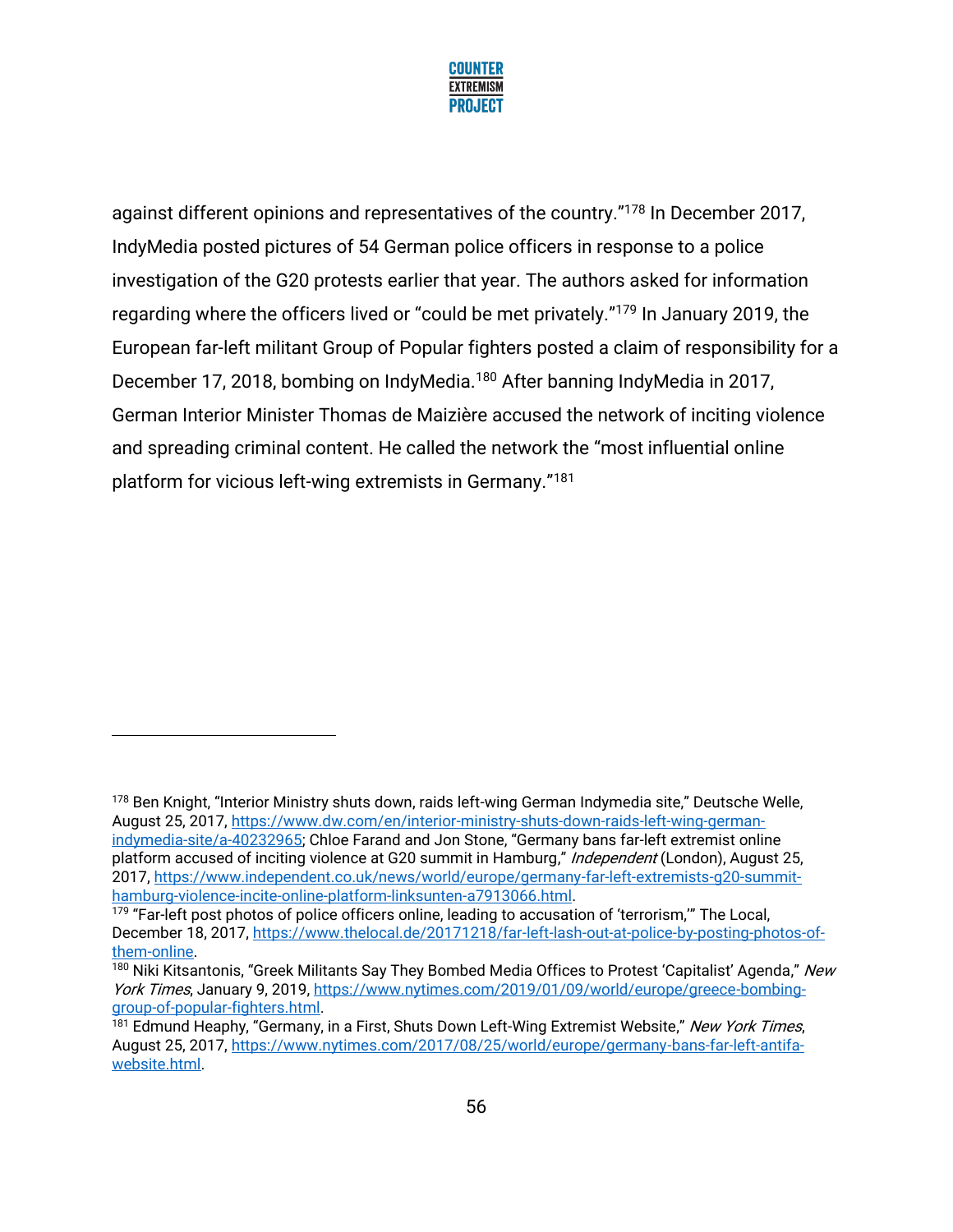

# Recruitment and Propaganda

IndyMedia bills itself as "a network of collectively run media outlets for the creation of radical, accurate, and passionate tellings of the truth."<sup>182</sup> The main IndyMedia site allows visitors to publish content.

## Violent Activities

IndyMedia itself has not executed violent attacks, but the network stands accused of fomenting violence through propaganda, primarily in Europe. For example, after violent protests at the G20 summit in Hamburg, Germany, in August 2017, German Interior Minister Thomas de Maizière accused IndyMedia of mobilizing violent protesters. Germany banned IndyMedia soon after.<sup>183</sup> IndyMedia website continue to post calls for rioting and criminal acts.<sup>184</sup> Violent far-left groups have also used the IndyMedia platforms to publicize their own violent activities. For example, French anarchist group Révolte Anarchiste des Gendarmes Exilés (Anarchist Revolt Against Exiled Gendarmes) claimed responsibility on a French IndyMedia site for an arson attack on a police parking lot in September 2017.<sup>185</sup>

<sup>182</sup> "About IndyMedia," Independent Media Center, accessed November 20, 2018, [https://indymedia.org/en/static/about.shtml.](https://indymedia.org/en/static/about.shtml)

<sup>&</sup>lt;sup>183</sup> Edmund Heaphy, "Germany, in a First, Shuts Down Left-Wing Extremist Website," New York Times, August 25, 2017[, https://www.nytimes.com/2017/08/25/world/europe/germany-bans-far-left-antifa](https://www.nytimes.com/2017/08/25/world/europe/germany-bans-far-left-antifa-website.html)[website.html.](https://www.nytimes.com/2017/08/25/world/europe/germany-bans-far-left-antifa-website.html)

<sup>&</sup>lt;sup>184</sup> Simon Osborne, "Far left extremists urge riots, looting and violent uprising amid coronavirus chaos," Express (London), March 19, 2020, [https://www.express.co.uk/news/world/1257518/coronavirus](https://www.express.co.uk/news/world/1257518/coronavirus-germany-far-left-extremists-riot-looting-violence)[germany-far-left-extremists-riot-looting-violence.](https://www.express.co.uk/news/world/1257518/coronavirus-germany-far-left-extremists-riot-looting-violence)

<sup>&</sup>lt;sup>185</sup> Henry Samuel, "Ultra-Left group torch 50 police vehicles on day of anti-Macron protests," Telegraph (London), September 21, 2017, [https://www.telegraph.co.uk/news/2017/09/21/ultra-left-group-torch-50](https://www.telegraph.co.uk/news/2017/09/21/ultra-left-group-torch-50-police-vehicles-day-anti-macron-protests/) [police-vehicles-day-anti-macron-protests/.](https://www.telegraph.co.uk/news/2017/09/21/ultra-left-group-torch-50-police-vehicles-day-anti-macron-protests/)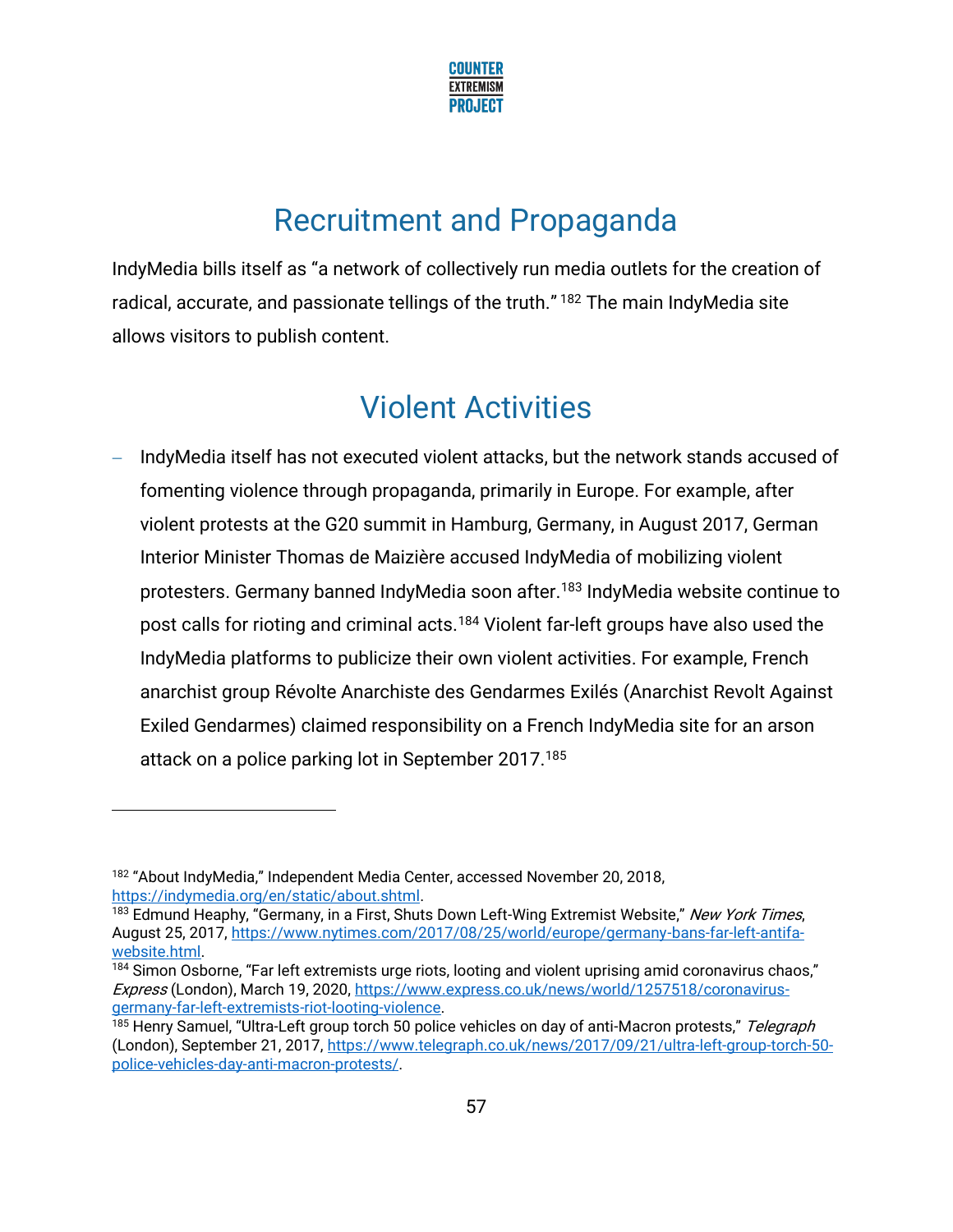

# Rhetoric

## − Statement on state oppression of Indymedia sites, September 28, 2017:

"For years, the sites in the Indymedia network have, among other things, lent visibility to the political nature of direct action. This new attack against free media outlets seeks to silence radical political opposition, and to criminalize the collectives and individuals who would communicate their political objectives without the distorting filter of traditional media outlets. This attack must also be viewed in light of the raids that, this week, targeted the anti-nuclear activists at Bure. Their computers, along with the photocopier that they had been using to print flyers were seized by the police. All means seem to have been mobilized to repress the autonomous expression of movements of struggle." 186

## Statement on the German government shutdown of Linksunten Indymedia, August 28, 2017:

"On August 25, the German government raided and shut down Linksunten Indymedia, an integral part of the global Independent Media Center network, and the most widely used German-language platform for radical politics and organizing. In Freiburg, riot police seized computers and harassed those they accuse of maintaining the site, justifying their actions on the grounds that the alleged administrators constitute an illegal organization intent on destroying the German

<sup>&</sup>lt;sup>186</sup> "State Repression Against IMC Grenoble and IMC Nantes," Independent Media Center, September 28, 2017, [https://indymedia.org/or/2017/09/988319.shtml.](https://indymedia.org/or/2017/09/988319.shtml)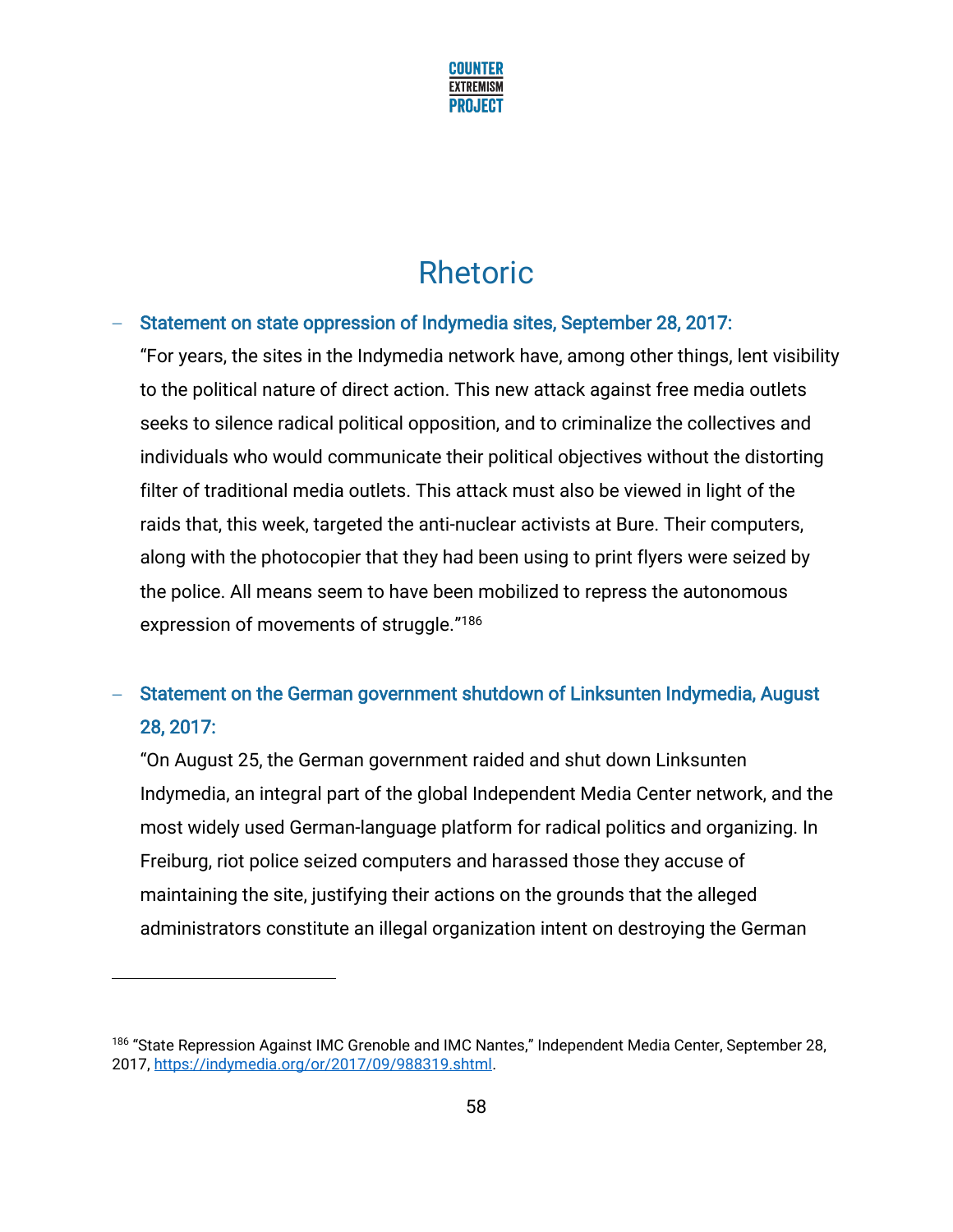

Constitution. This represents a massive escalation in state repression against what the authorities call 'left-wing extremism,' disingenuously suggesting an equivalence between those who seek to build communities beyond the reach of state violence and Neo-Nazis organizing to carry out attacks and murders." 187



## John Brown Gun Club

Base of Operations: National Website: [https://psjbgc.org/,](https://psjbgc.org/)<http://www.midmojbgc.org/> Social Media Presence: [Facebook \(Puget Sound John Brown Gun Club\)](https://facebook.com/PugetSoundJBGC) (deleted), [Twitter \(Puget Sound John Brown Gun Club\),](https://twitter.com/PugetSoundJBGC) [Twitter \(Mid-](https://twitter.com/MidMoJBGC)[Missouri John Brown Gun Club\),](https://twitter.com/MidMoJBGC) [Twitter \(Steel City John Brown Gun](https://twitter.com/SteelCityJBGC)  [Club\),](https://twitter.com/SteelCityJBGC) [Twitter \(Spokane John Brown Gun Club\)](https://twitter.com/spkjbgc)  Leadership: The John Brown Gun Club chapters act independently and have no formal hierarchy.<sup>188</sup> Members who have spoken publicly,

187 "GERMAN GOVERNMENT SHUTS DOWN LINKSUNTEN INDYMEDIA: WHAT IT MEANS AND WHAT TO DO," Independent Media Center, August 28, 2017, [https://indymedia.org/or/2017/08/988264.shtml.](https://indymedia.org/or/2017/08/988264.shtml) <sup>188</sup> "About," Mid-Missouri John Brown Gun Club, accessed September 1, 2020, <http://www.midmojbgc.org/about/>; "Say Hello to Spokane John Brown Gun Club!," Puget Sound John Brown Gun Club, accessed September 1, 2020, [https://psjbgc.org/blog/say-hello-to-spokane-john-brown](https://psjbgc.org/blog/say-hello-to-spokane-john-brown-gun-club/)[gun-club/.](https://psjbgc.org/blog/say-hello-to-spokane-john-brown-gun-club/)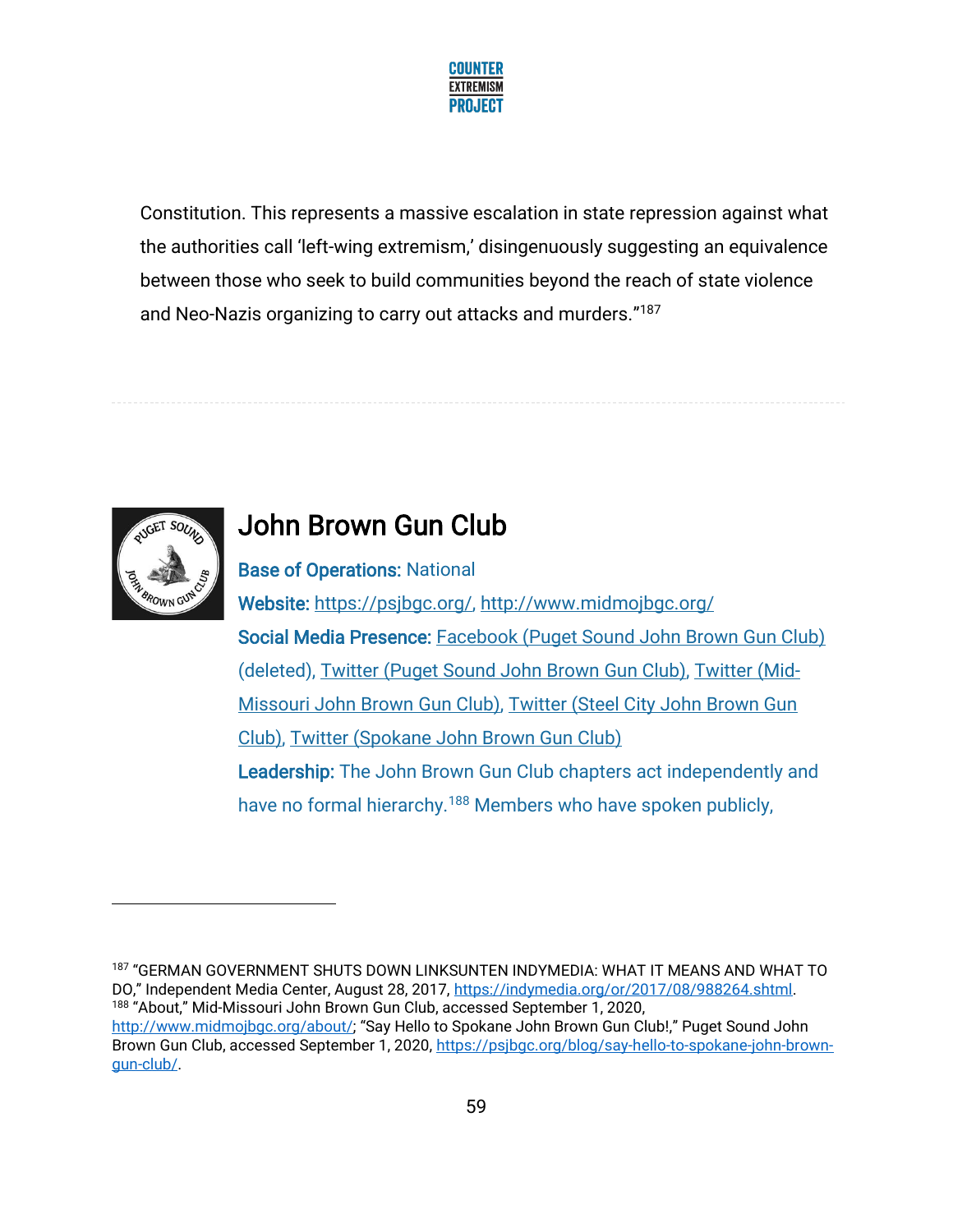

including chapter founders, did not provide their full names.<sup>189</sup> Membership Size and Relevance: Gun Club chapters do not publish their membership numbers. In August 2020, Facebook deleted multiple accounts affiliated with John Brown Gun Clubs as part of a purge of extremist groups.<sup>190</sup> Various Gun Club chapters maintain a presence on Twitter. As of September 1, 2020, the Mid-Missouri chapter had 1,039 followers.<sup>191</sup> As of the same date, the Puget Sound John Brown Gun Club had 12,700 followers.<sup>192</sup> The Steel City John Brown Gun Club had 3,248 followers as of that date.<sup>193</sup> The Gun Club's presence at protests across the United States has garnered international media attention.<sup>194</sup>

The John Brown Gun Club is a leftist gun-rights group originally based in Kansas. The original club was active between 2002 and 2008, but it has since given rise to spinoff groups such as the Puget Sound John Brown Gun Club. The original club sought to

<sup>&</sup>lt;sup>189</sup> Kim Kelly, "'If others have rifles, we'll have rifles': why US leftist groups are taking up arms," *Guardian* (London), July 22, 2019, [https://www.theguardian.com/us-news/2019/jul/22/if-others-have-rifles-well](https://www.theguardian.com/us-news/2019/jul/22/if-others-have-rifles-well-have-rifles-why-leftist-groups-are-taking-up-arms)[have-rifles-why-leftist-groups-are-taking-up-arms.](https://www.theguardian.com/us-news/2019/jul/22/if-others-have-rifles-well-have-rifles-why-leftist-groups-are-taking-up-arms)

<sup>190</sup> Alan Buddug, "The Great FB Purge of 2020," Mid-Missouri John Brown Gun Club, August 20, 2020, <http://www.midmojbgc.org/2020/08/20/the-great-fb-purge-of-2020/>; Natasha Lennard, "Facebook's Ban on Far-Left Pages Is an Extension of Trump Propaganda," Intercept, August 20, 2020, [https://theintercept.com/2020/08/20/facebook-bans-antifascist-pages/.](https://theintercept.com/2020/08/20/facebook-bans-antifascist-pages/) 

<sup>&</sup>lt;sup>191</sup> Mid-Missouri John Brown Gun Club, Twitter account, accessed September 1, 2020, [https://twitter.com/MidMoJBGC.](https://twitter.com/MidMoJBGC)

<sup>&</sup>lt;sup>192</sup> Puget Sound John Brown Gun Club, Twitter account, accessed September 1, 2020, [https://twitter.com/PugetSoundJBGC.](https://twitter.com/PugetSoundJBGC)

<sup>&</sup>lt;sup>193</sup> Steel City John Brown Gun Club, Twitter account, accessed September 1, 2020, [https://twitter.com/SteelCityJBGC.](https://twitter.com/SteelCityJBGC)

<sup>194</sup> Kim Kelly, "If others have rifles, we'll have rifles': why US leftist groups are taking up arms," Guardian (London), July 22, 2019, [https://www.theguardian.com/us-news/2019/jul/22/if-others-have-rifles-well](https://www.theguardian.com/us-news/2019/jul/22/if-others-have-rifles-well-have-rifles-why-leftist-groups-are-taking-up-arms)[have-rifles-why-leftist-groups-are-taking-up-arms.](https://www.theguardian.com/us-news/2019/jul/22/if-others-have-rifles-well-have-rifles-why-leftist-groups-are-taking-up-arms)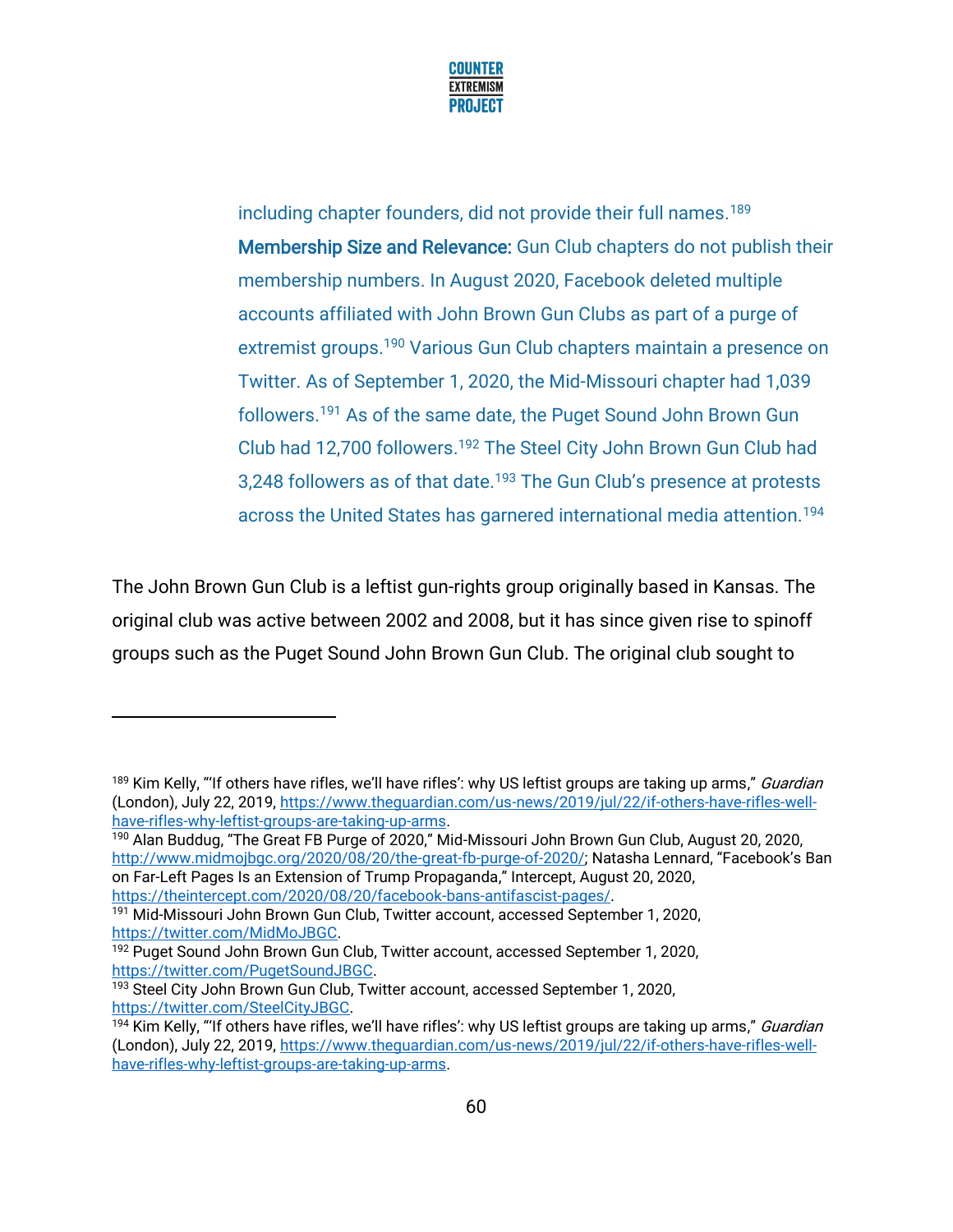

militarize the white working class and spur it toward a social-justice revolution.<sup>195</sup> Gun Club chapters claim to promote racial equality and social justice while seeking to abolish the police and other perceived symbols of oppression. The Gun Club firmly supports members' rights to bear arms for their own protection and as a safeguard against state overreach.<sup>196</sup> The Puget Sound John Brown Club in Washington state is one of the most visible chapters. According to that group, the John Brown Gun Club seeks to disrupt fascists and fascist organizations and events. The Gun Club arms itself to defend against far-right violence and often appears as a security force at protests to protect against expected far-right violence.<sup>197</sup>

John Brown was a 19th-century abolitionist who was part of the Underground Railroad and helped create the League of Gileadites, which helped protect escaped enslaved people from slave catchers. He eventually began leading guerilla raids in pro-slavery towns that resulted in multiple deaths. In 1859, Brown was convicted of treason in South Carolina and executed for his role in the failed raid on the federal arsenal at Harpers Ferry.<sup>198</sup> The affiliates of the John Brown Gun Club have dedicated themselves

<sup>195</sup> Devon Douglas-Bowers, "WHITE WORKERS RESISTING CAPITALISM AND WHITE SUPREMACY: AN INTERVIEW WITH REDNECK REVOLT," Redneck Revolt, July 29, 2016,

[https://www.redneckrevolt.org/single-post/2016/07/28/WHITE-WORKERS-RESISTING-CAPITALISM-AND-](https://www.redneckrevolt.org/single-post/2016/07/28/WHITE-WORKERS-RESISTING-CAPITALISM-AND-WHITE-SUPREMACY-AN-INTERVIEW-WITH-REDNECK-REVOLT)[WHITE-SUPREMACY-AN-INTERVIEW-WITH-REDNECK-REVOLT.](https://www.redneckrevolt.org/single-post/2016/07/28/WHITE-WORKERS-RESISTING-CAPITALISM-AND-WHITE-SUPREMACY-AN-INTERVIEW-WITH-REDNECK-REVOLT) 

<sup>&</sup>lt;sup>196</sup> Mawa Iqbal, "Left-Wing Groups Take Up Arms in Name of Abolitionist John Brown," Flatland, July 23, 2020, [https://www.flatlandkc.org/news-issues/left-wing-groups-take-up-arms-in-name-of-abolitionist](https://www.flatlandkc.org/news-issues/left-wing-groups-take-up-arms-in-name-of-abolitionist-john-brown/)[john-brown/.](https://www.flatlandkc.org/news-issues/left-wing-groups-take-up-arms-in-name-of-abolitionist-john-brown/)

<sup>&</sup>lt;sup>197</sup> Puget Sound John Brown Gun Club, homepage, accessed August 19, 2020, [https://psjbgc.org/;](https://psjbgc.org/) Kim Kelly, "'If others have rifles, we'll have rifles': why US leftist groups are taking up arms," Guardian (London), July 22, 2019, [https://www.theguardian.com/us-news/2019/jul/22/if-others-have-rifles-well-have-rifles](https://www.theguardian.com/us-news/2019/jul/22/if-others-have-rifles-well-have-rifles-why-leftist-groups-are-taking-up-arms)[why-leftist-groups-are-taking-up-arms.](https://www.theguardian.com/us-news/2019/jul/22/if-others-have-rifles-well-have-rifles-why-leftist-groups-are-taking-up-arms)

<sup>198</sup> "John Brown 1800-1859," PBS, accessed September 1, 2020, [https://www.pbs.org/wgbh/aia/part4/4p1550.html.](https://www.pbs.org/wgbh/aia/part4/4p1550.html)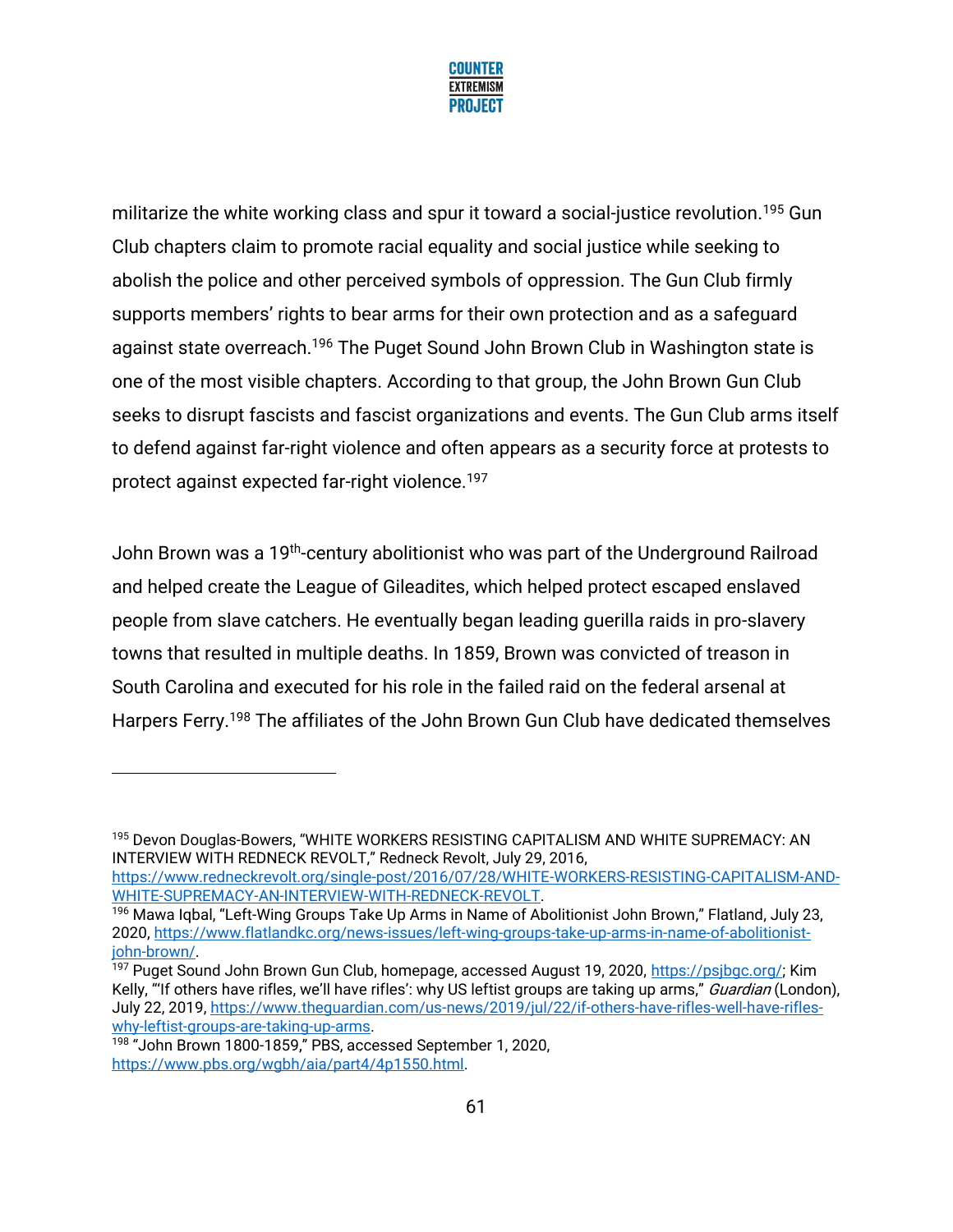

to emulating Brown's brand of direct action in support of ideals of freedom and equality.<sup>199</sup> One of the spinoffs of the original John Brown Gun Club is Redneck Revolt, which formed in 2009 after the original Gun Club disbanded.<sup>200</sup> The Puget Sound John Brown Gun Club in Washington state was founded in 2017 as part of the Redneck Revolt Network and broke away from Redneck Revolt in 2019. It claims to be a "public facing, above ground, armed community defense group" that seeks to disrupt fascist activities.<sup>201</sup> Other independent John Brown Gun Clubs have since organized.

To date, Gun Club members have reportedly not engaged anyone with their weapons during one of these protests. Unlike other groups under the Antifa umbrella, Gun Club members typically do not cover their faces to maintain the appearance of an open, lawful organization rather than a militia.<sup>202</sup> One Gun Club member did engage in a violent attack on an Immigration and Customs Enforcement facility in 2019. He was killed after attempting to blow up the detention center.  $203$ 

<sup>199</sup> Mid-Missouri John Brown Gun Club, homepage, accessed September 1, 2020,

[http://www.midmojbgc.org/;](http://www.midmojbgc.org/) Puget Sound John Brown Gun Club, homepage, accessed August 19, 2020, [https://psjbgc.org/.](https://psjbgc.org/)

<sup>&</sup>lt;sup>200</sup> Redneck Revolt, homepage, accessed September 1, 2020, [https://www.redneckrevolt.org/;](https://www.redneckrevolt.org/) Cecilia Saixue Watt. "Redneck Revolt: the armed leftwing group that wants to stamp out fascism," Guardian (London), July 11, 2017, [https://www.theguardian.com/us-news/2017/jul/11/redneck-revolt-guns-anti](https://www.theguardian.com/us-news/2017/jul/11/redneck-revolt-guns-anti-racism-fascism-far-left)[racism-fascism-far-left.](https://www.theguardian.com/us-news/2017/jul/11/redneck-revolt-guns-anti-racism-fascism-far-left)

<sup>&</sup>lt;sup>201</sup> "Puget Sound John Brown Gun Club Leaves Redneck Revolt Network," Puget Sound John Brown Gun Club, January 23, 2019, [https://psjbgc.org/blog/puget-sound-john-brown-gun-club-leaves-redneck-revolt](https://psjbgc.org/blog/puget-sound-john-brown-gun-club-leaves-redneck-revolt-network/)[network/.](https://psjbgc.org/blog/puget-sound-john-brown-gun-club-leaves-redneck-revolt-network/)

<sup>&</sup>lt;sup>202</sup> Kim Kelly, "'If others have rifles, we'll have rifles': why US leftist groups are taking up arms," *Guardian* (London), July 22, 2019, [https://www.theguardian.com/us-news/2019/jul/22/if-others-have-rifles-well](https://www.theguardian.com/us-news/2019/jul/22/if-others-have-rifles-well-have-rifles-why-leftist-groups-are-taking-up-arms)[have-rifles-why-leftist-groups-are-taking-up-arms.](https://www.theguardian.com/us-news/2019/jul/22/if-others-have-rifles-well-have-rifles-why-leftist-groups-are-taking-up-arms)

<sup>&</sup>lt;sup>203</sup> Claudia Koerner, "Police Shot And Killed An Armed Man Allegedly Attempting To Set Fire To An ICE Detention Facility," BuzzFeed News, last updated July 14, 2019,

<https://www.buzzfeednews.com/article/claudiakoerner/tacoma-ice-shooting>; "Rest in Power, Will, One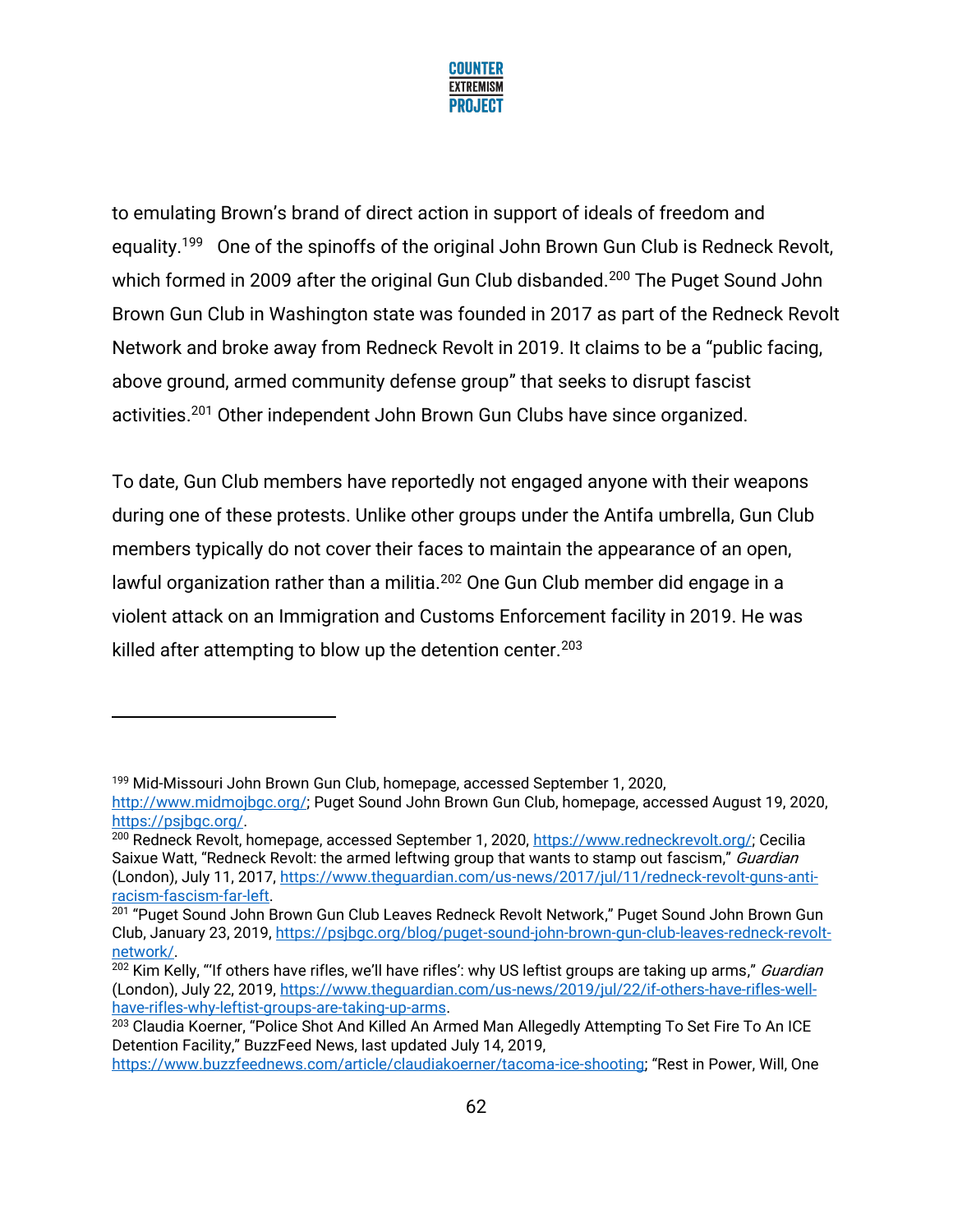

# Recruitment and Propaganda

John Brown Gun Club chapters promote themselves as community defense organizations dedicated to direct action and mutual aid.<sup>204</sup> The Puget Sound John Brown Gun Club offers firearms classes and distributes literature at community events around Washington, including at the Anarchist Book Fair and other events aligned with the group's far-left ideology.<sup>205</sup>

## Violent Activities

## − July 13, 2019

69-year-old Puget Sound John Brown Gun Club member Willem Van Spronsen snuck into the U.S. Immigration and Customs Enforcement's Northwest Detention Center facility in Tacoma, Washington, with a rifle. He set his car on fire and threw incendiary devices at propane tanks on the facility's grounds. Van Sponsen was killed by Washington State Police. There were no other casualties. $^{206}$ 

205 "PSJBGC at the Seattle Anarchist Bookfair 2019!," Puget Sound John Brown Gun Club, November 16, 2019,<https://psjbgc.org/blog/psjbgc-at-the-seattle-anarchist-bookfair-2019/>; "See Us Today at Debbie Bookchin's Speaking Tour!," Puget Sound John Brown Gun Club, November 2, 2019, [https://psjbgc.org/blog/see-us-today-at-debbie-bookchin-s-speaking-tour/.](https://psjbgc.org/blog/see-us-today-at-debbie-bookchin-s-speaking-tour/)

Year Later," Puget Sound John Brown Gun Club, July 13, 2020, [https://psjbgc.org/blog/rest-in-power-will](https://psjbgc.org/blog/rest-in-power-will-one-year-later/)[one-year-later/.](https://psjbgc.org/blog/rest-in-power-will-one-year-later/)

<sup>204</sup> "About," Mid-Missouri John Brown Gun Club, accessed September 1, 2020,

<http://www.midmojbgc.org/about/>; "Say Hello to Spokane John Brown Gun Club!," Puget Sound John Brown Gun Club, accessed September 1, 2020, [https://psjbgc.org/blog/say-hello-to-spokane-john-brown](https://psjbgc.org/blog/say-hello-to-spokane-john-brown-gun-club/)[gun-club/.](https://psjbgc.org/blog/say-hello-to-spokane-john-brown-gun-club/) 

<sup>206</sup> Claudia Koerner, "Police Shot And Killed An Armed Man Allegedly Attempting To Set Fire To An ICE Detention Facility," BuzzFeed News, last updated July 14, 2019,

<https://www.buzzfeednews.com/article/claudiakoerner/tacoma-ice-shooting>; "Rest in Power, Will, One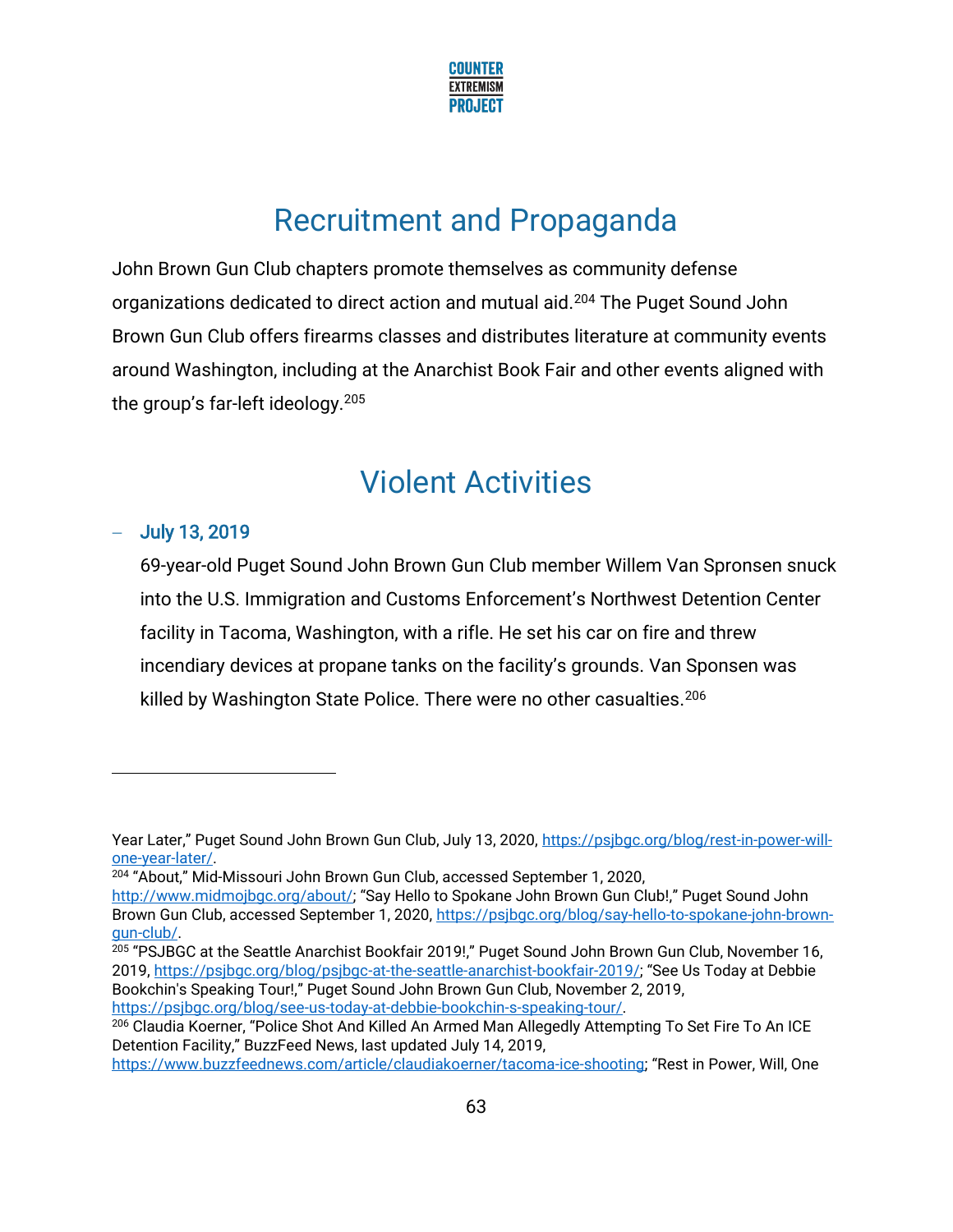

## Rhetoric

### − Spokane John Brown Gun Club, tweet, August 29, 2020:

"If there is a standoff against the cops, stick together to form a cohesive front. Stragglers are more susceptible to getting arrested, but it's hard to do that to a larger group. De-arresting is also important, if someone is getting dragged off, don't just stand and watch." 207

### − Spokane John Brown Gun Club, tweet, August 8, 2020:

"Why is the SPKJBC necessary? Put simply: racists, fascists, and cops. Below will be a regularly updated list of fascist/racist violence and threats, police brutality, and the bigotry of public officials. It won't be a complete list, but it will show why solidarity is key." 208

### − Willem Van Spronsen, final statement, July 2019:

"Fascism serves the needs of the state serves the needs of business and at your expense. Who benefits? Jeff Bezos, Warren Buffet, Elon Musk, Tim Cook, Bill Gates, Betsy de Vos, George Soros, Donald Trump, and need I go on? Let me say it again: rich guys (who think you're not really all that good), really dig government (every government everywhere, including 'communist' governments), because they make

Year Later," Puget Sound John Brown Gun Club, July 13, 2020, [https://psjbgc.org/blog/rest-in-power-will](https://psjbgc.org/blog/rest-in-power-will-one-year-later/)[one-year-later/.](https://psjbgc.org/blog/rest-in-power-will-one-year-later/)

<sup>207</sup> Spokane John Brown Gun Club, Twitter post, August 29, 2020, 5:16 a.m., [https://twitter.com/SPKJBGC/status/1299637136996663297.](https://twitter.com/SPKJBGC/status/1299637136996663297)

<sup>208</sup> Spokane John Brown Gun Club, Twitter post, August 8, 2020, 7:05 p.m., [https://twitter.com/SPKJBGC/status/1292235389458173957.](https://twitter.com/SPKJBGC/status/1292235389458173957)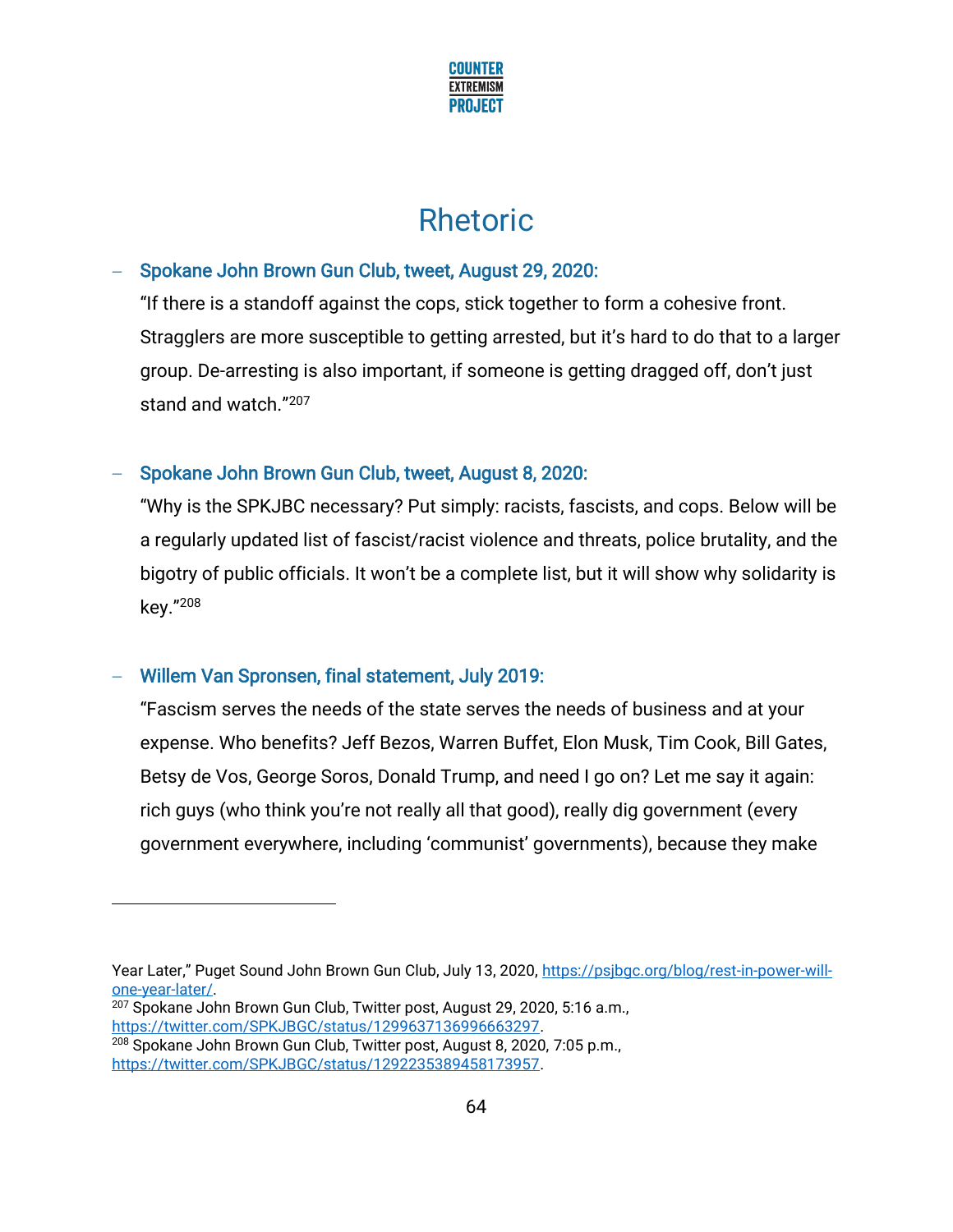

the rules that make rich guys richer." 209



## Redneck Revolt

Base of Operations: National<sup>210</sup> Website:<https://www.redneckrevolt.org/>

Social Media Presence: [Facebook](https://www.facebook.com/redneckrevolt) (deleted), [Twitter,](https://twitter.com/redneckrevolt) Twitter (San Diego [RR\),](https://twitter.com/SDRedneckRevolt) [Twitter \(North Country RR\),](https://twitter.com/northcountryRR) [Twitter \(Lake Ontario Redneck Revolt\)](https://twitter.com/LakeRevolt) Leadership: Redneck Revolt's leadership remains largely anonymous in public.

Membership Size and Relevance: Redneck Revolt claims to have more than 30 chapters across the United States.<sup>211</sup>

Redneck Revolt is leftwing pro-gun club that claims basic knowledge of weaponry is necessary for self-defense and to confront the far right and fascists, bringing it under

<sup>&</sup>lt;sup>209</sup> "On Willem Van Spronsen's Action against the Northwest Detention Center in Tacoma," CrimethInc, July 14, 2019, [https://crimethinc.com/2019/07/14/on-willem-van-spronsens-action-against-the](https://crimethinc.com/2019/07/14/on-willem-van-spronsens-action-against-the-northwest-detention-center-in-tacoma-including-the-full-text-of-his-final-statement)[northwest-detention-center-in-tacoma-including-the-full-text-of-his-final-statement.](https://crimethinc.com/2019/07/14/on-willem-van-spronsens-action-against-the-northwest-detention-center-in-tacoma-including-the-full-text-of-his-final-statement)

<sup>210</sup> Madison Pauly, "A New Wave of Left-Wing Militants Is Ready to Rumble in Portland—and Beyond," Mother Jones, May/June 2017, [https://www.motherjones.com/politics/2017/06/antifa-movement-anti](https://www.motherjones.com/politics/2017/06/antifa-movement-anti-trump-politics-nazi/)[trump-politics-nazi/.](https://www.motherjones.com/politics/2017/06/antifa-movement-anti-trump-politics-nazi/)

<sup>&</sup>lt;sup>211</sup> Madison Pauly, "A New Wave of Left-Wing Militants Is Ready to Rumble in Portland-and Beyond," Mother Jones, May/June 2017, [https://www.motherjones.com/politics/2017/06/antifa-movement-anti](https://www.motherjones.com/politics/2017/06/antifa-movement-anti-trump-politics-nazi/)[trump-politics-nazi/.](https://www.motherjones.com/politics/2017/06/antifa-movement-anti-trump-politics-nazi/)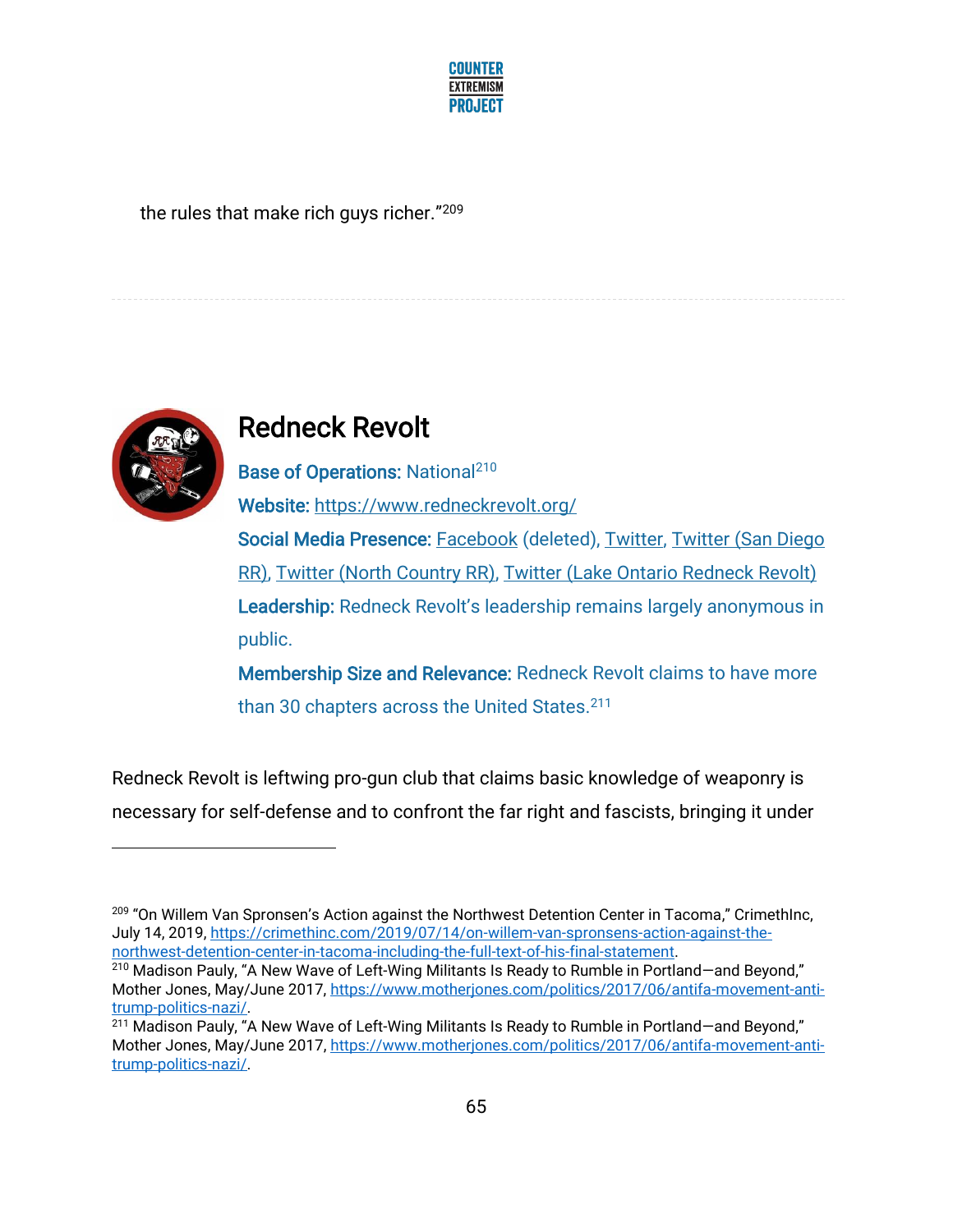

the wide umbrella of Antifa (anti-fascist) groups. Redneck Revolt members provided security for protesters in Charlottesville, Virginia, and other rallies against the far right and Confederate symbols.<sup>212</sup> Redneck Revolt first launched in 2009 as an offshoot of the John Brown Gun Club. Its founding members watched the nascent Tea Party of the Republican Party attract working-class people but saw this as a contradiction because of a belief that the Tea Party promoted the values of the wealthy.<sup>213</sup>

Redneck Revolt claims to be a community defense group against racism and fascism. Its two main goals are to counter the growth of white supremacy while strengthening community defense initiatives in marginalized communities. The group claims that physical defense is increasingly necessary to defend minorities and houses of worship under physical threat, though the group insists its members use physical force defensively only. Arming themselves is a direct response to threats of violence against marginalized communities, according to the group's propaganda.<sup>214</sup> Members insist on

<sup>&</sup>lt;sup>212</sup> Virginia Bridges, "They're leftists with guns. Meet the Redneck Revolt," Herald-Sun, September 1, 2017, [https://www.heraldsun.com/news/local/counties/durham-county/article170840742.html;](https://www.heraldsun.com/news/local/counties/durham-county/article170840742.html) Stephanie March, "Antifa: The hard left's call to arms," Australian Broadcasting Corporation, March 18, 2018, [https://www.abc.net.au/news/2018-01-15/redneck-revolt-and-the-hard-lefts-call-to-arms/9303758?nw=0.](https://www.abc.net.au/news/2018-01-15/redneck-revolt-and-the-hard-lefts-call-to-arms/9303758?nw=0) <sup>213</sup> Redneck Revolt, homepage, accessed September 1, 2020, [https://www.redneckrevolt.org/;](https://www.redneckrevolt.org/) Cecilia Saixue Watt, "Redneck Revolt: the armed leftwing group that wants to stamp out fascism," Guardian (London), July 11, 2017, [https://www.theguardian.com/us-news/2017/jul/11/redneck-revolt-guns-anti](https://www.theguardian.com/us-news/2017/jul/11/redneck-revolt-guns-anti-racism-fascism-far-left)[racism-fascism-far-left.](https://www.theguardian.com/us-news/2017/jul/11/redneck-revolt-guns-anti-racism-fascism-far-left)

<sup>&</sup>lt;sup>214</sup> "Redneck Revolt Organizes Community Defense Against Racism and Fascism," Redneck Revolt, accessed September 1, 2020, [https://0d37a29d-b50d-4d43-8ae5-](https://0d37a29d-b50d-4d43-8ae5-760bf0294308.filesusr.com/ugd/c1543a_b43e9ba0b15a4ace9b87ac8ca8d9768d.pdf) [760bf0294308.filesusr.com/ugd/c1543a\\_b43e9ba0b15a4ace9b87ac8ca8d9768d.pdf.](https://0d37a29d-b50d-4d43-8ae5-760bf0294308.filesusr.com/ugd/c1543a_b43e9ba0b15a4ace9b87ac8ca8d9768d.pdf)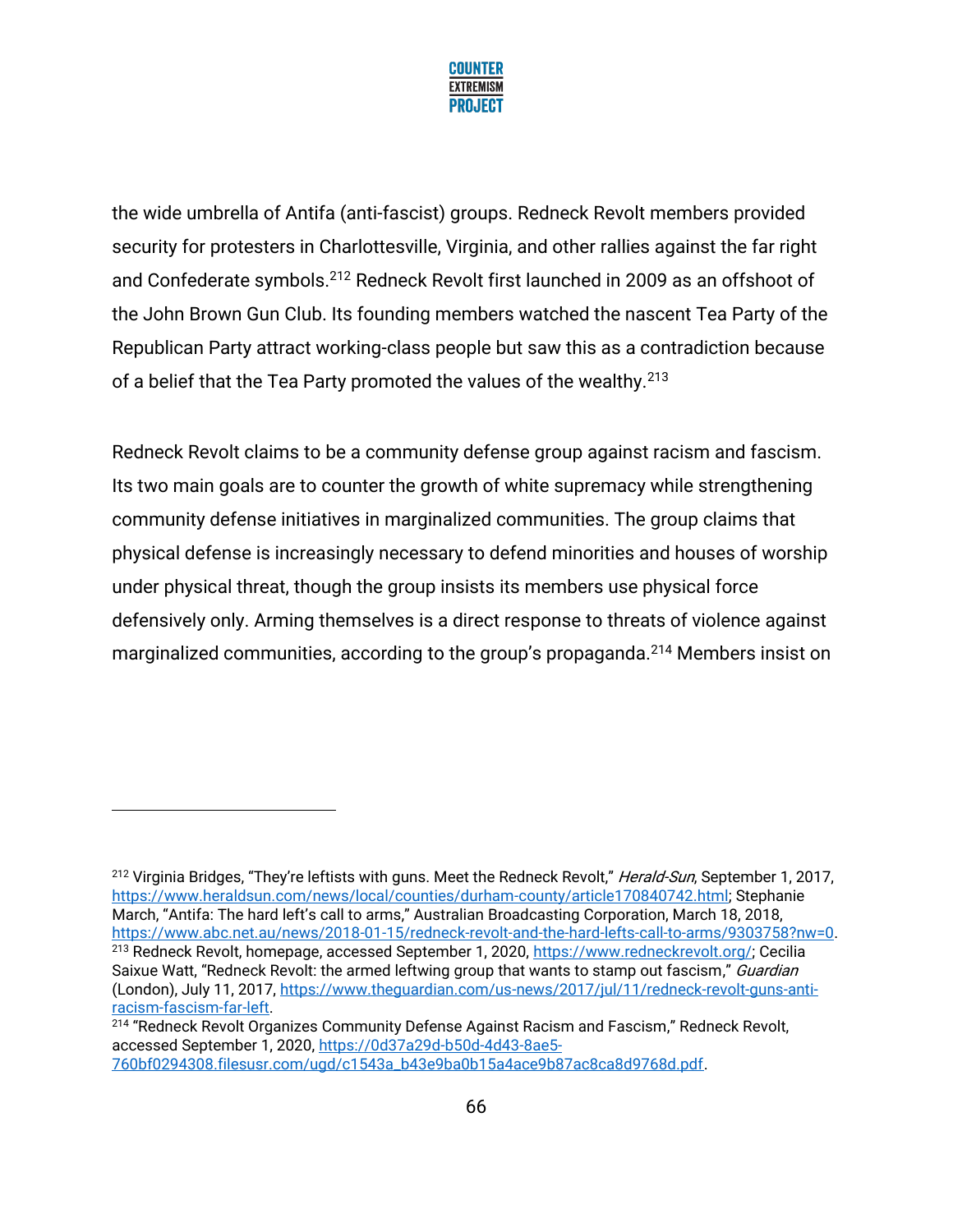

carrying weapons while patrolling protests in order to be ready to defend against an attack, but they also insist that their weapons are purely defensive.<sup>215</sup>

In addition to opposing fascism and white supremacy, Redneck Revolt also stands against capitalism and the concept of the nation-state, including its symbols such as police, prisons, and courts. According to Redneck Revolt ideology, these symbols exist only to serve the rich and protect the wealthy class while oppressing the working class. Redneck Revolt seeks to eliminate capitalism and the oppressive patriarchy in order to fashion a new society that allows for the equal distribution of resources.<sup>216</sup>

# Recruitment and Propaganda

Redneck Revolt promotes the concept that the wealthy elites have enslaved the working class for their own benefit while the working class continues to suffer.<sup>217</sup> Redneck Revolt is committed to bringing about a societal revolution that will uproot the patriarchy, capitalism, and exploitation of the working class while ensuring liberty and access to necessary resources for all. Redneck Revolt's guiding principles classify capitalism as a system that has ravaged the world and caused numerous genocides. The group recognizes the need to use "any and all means" to bring about this revolution,

<sup>215</sup> Stephanie March, "Antifa: The hard left's call to arms," Australian Broadcasting Corporation, March 18, 2018, [https://www.abc.net.au/news/2018-01-15/redneck-revolt-and-the-hard-lefts-call-to](https://www.abc.net.au/news/2018-01-15/redneck-revolt-and-the-hard-lefts-call-to-arms/9303758?nw=0)[arms/9303758?nw=0.](https://www.abc.net.au/news/2018-01-15/redneck-revolt-and-the-hard-lefts-call-to-arms/9303758?nw=0)

<sup>216</sup> "Redneck Revolt Organizing Principles," Redneck Revolt, accessed September 1, 2020, [https://www.redneckrevolt.org/principles.](https://www.redneckrevolt.org/principles)

<sup>&</sup>lt;sup>217</sup> Dave Strano, "Of Tea Parties and Patriots: Liberty for Who?," The Anarchist Library, 2009, [https://theanarchistlibrary.org/library/dave-strano-of-tea-parties-and-patriots-liberty-for-who.](https://theanarchistlibrary.org/library/dave-strano-of-tea-parties-and-patriots-liberty-for-who)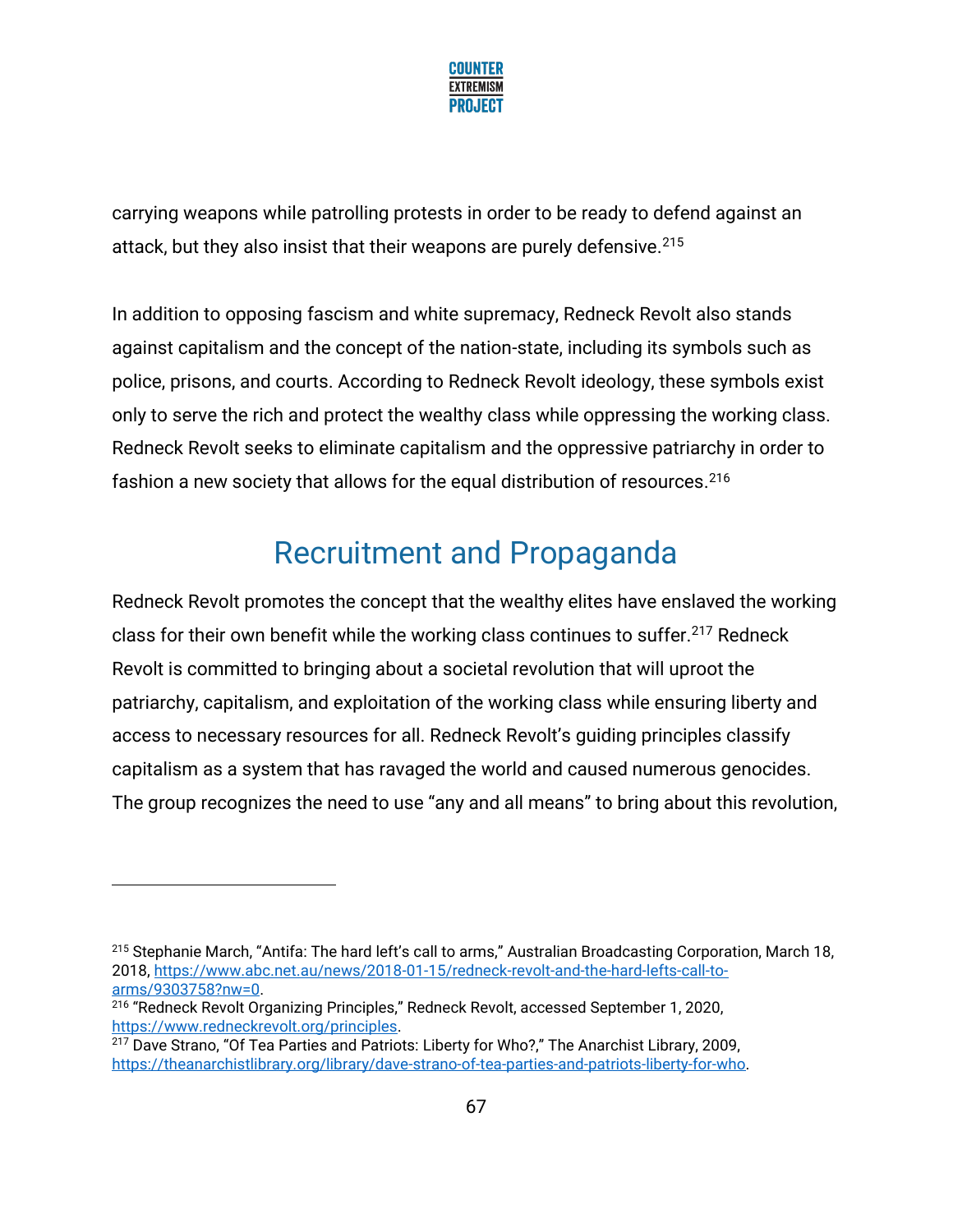

including violent methods.<sup>218</sup> Though Redneck Revolt promotes anti-racist positions, it also recognizes that its core is made up primarily of white people from the working class. Founding member Dave Strano wrote in 2009 that the white elite had particularly exploited the white working class, which had become the "footsoldiers of political and economic elites seeking to dominate and control land, resources, and wealth…."<sup>219</sup> According to Strano, the "rich whites" have used skin color and fear to turn the white working class against other races with ideas of "white supremacy" and "white pride" and "white nationalism," all while the white elites enrich themselves. 220

Redneck Revolt targets its recruitment to the working class. Its rhetoric conveys the message that the wealthy have used capitalism to oppress the working class, which must arm itself for its own defense.<sup>221</sup> Redneck Revolt recognizes that the term "redneck" carries a demeaning connotation. The group seeks to reclaim the word as both a badge of pride in being part of the working class and resistance to the wealthy class.<sup>222</sup> The group's prime identifier is the red bandana worn by members and imposed on propaganda. The bandanas are reminiscent of the same red bandanas worn by West

<sup>221</sup> "Redneck Revolt Organizes Community Defense Against Racism and Fascism," Redneck Revolt, accessed September 1, 2020, [https://0d37a29d-b50d-4d43-8ae5-](https://0d37a29d-b50d-4d43-8ae5-760bf0294308.filesusr.com/ugd/c1543a_b43e9ba0b15a4ace9b87ac8ca8d9768d.pdf)

<sup>218</sup> "Redneck Revolt Organizing Principles," Redneck Revolt, accessed September 1, 2020, [https://www.redneckrevolt.org/principles.](https://www.redneckrevolt.org/principles)

<sup>&</sup>lt;sup>219</sup> "Redneck Revolt Organizes Community Defense Against Racism and Fascism," Redneck Revolt, accessed September 1, 2020, [https://0d37a29d-b50d-4d43-8ae5-](https://0d37a29d-b50d-4d43-8ae5-760bf0294308.filesusr.com/ugd/c1543a_b43e9ba0b15a4ace9b87ac8ca8d9768d.pdf)

[<sup>760</sup>bf0294308.filesusr.com/ugd/c1543a\\_b43e9ba0b15a4ace9b87ac8ca8d9768d.pdf](https://0d37a29d-b50d-4d43-8ae5-760bf0294308.filesusr.com/ugd/c1543a_b43e9ba0b15a4ace9b87ac8ca8d9768d.pdf); Dave Strano, "Of Tea Parties and Patriots: Liberty for Who?," The Anarchist Library, 2009,

[https://theanarchistlibrary.org/library/dave-strano-of-tea-parties-and-patriots-liberty-for-who.](https://theanarchistlibrary.org/library/dave-strano-of-tea-parties-and-patriots-liberty-for-who) <sup>220</sup> Dave Strano, "Of Tea Parties and Patriots: Liberty for Who?," The Anarchist Library, 2009, [https://theanarchistlibrary.org/library/dave-strano-of-tea-parties-and-patriots-liberty-for-who.](https://theanarchistlibrary.org/library/dave-strano-of-tea-parties-and-patriots-liberty-for-who)

[<sup>760</sup>bf0294308.filesusr.com/ugd/c1543a\\_b43e9ba0b15a4ace9b87ac8ca8d9768d.pdf.](https://0d37a29d-b50d-4d43-8ae5-760bf0294308.filesusr.com/ugd/c1543a_b43e9ba0b15a4ace9b87ac8ca8d9768d.pdf)

<sup>222</sup> "About," Redneck Revolt, accessed September 1, 2020, [https://www.redneckrevolt.org/about.](https://www.redneckrevolt.org/about)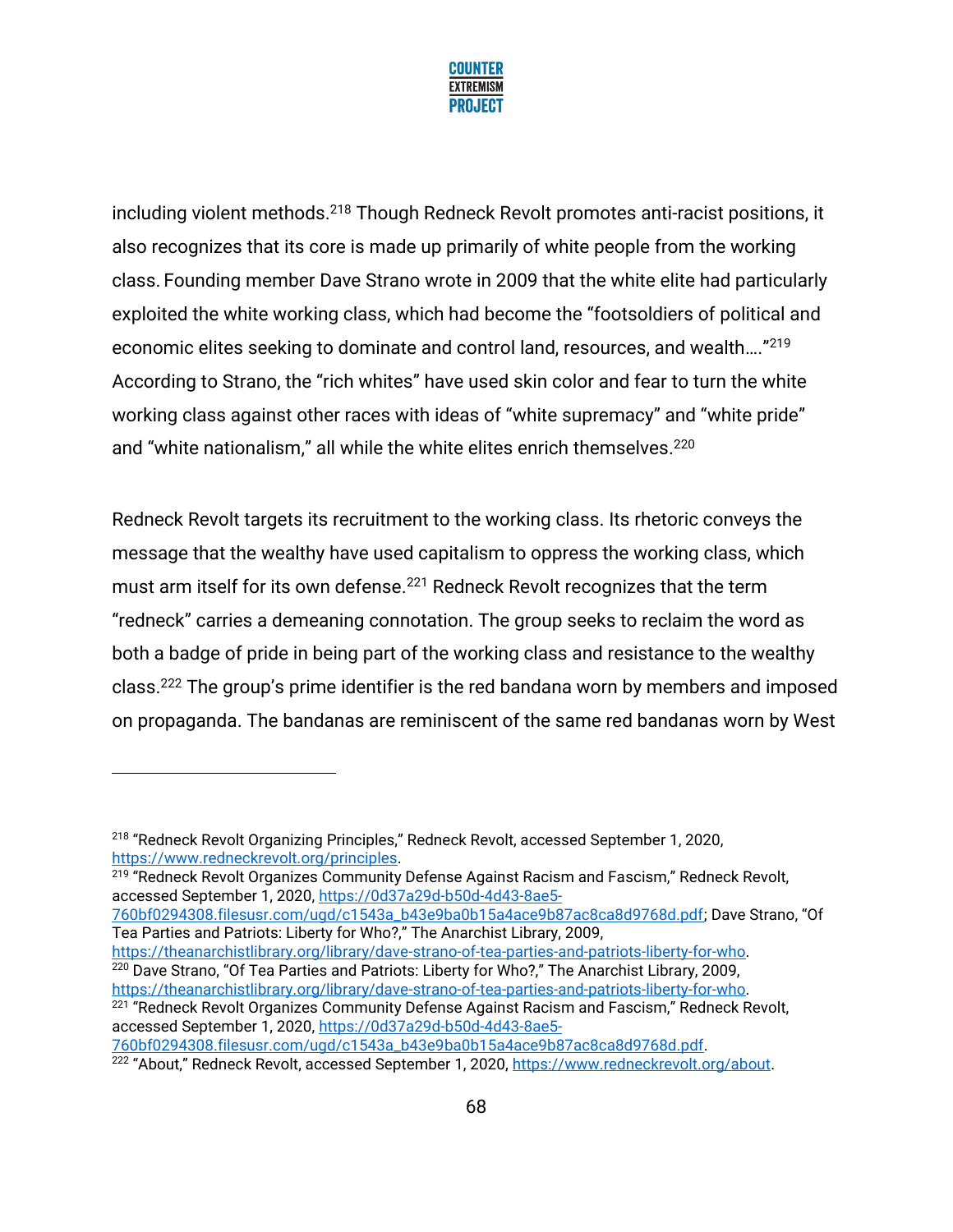

Virginia coal miners during a 1921 revolt against mining companies and the state.<sup>223</sup> Redneck Revolt invites visitors to its website to seek out local chapters or create their own. It also offers classes on using tactical firearms as well as the role of firearms in creating societal revolutions.<sup>224</sup>

Various Redneck Revolt chapters maintain a social media presence on Twitter. The group's Facebook pages appear to have been deleted. In addition, Redneck Revolt hosts a podcast, which is available on its website. As of September 1, 2020, however, the podcast had only two episodes that had been recorded in 2017.<sup>225</sup> Redneck Revolt's website provides multiple options for visitors to donate funds, either directly to Redneck Revolt or to the John Brown Solidarity Fund.<sup>226</sup>

# Violent Activities

− Redneck Revolt has not carried out specific attacks, but members have gotten into violent altercations with the far right during protests and rallies. The group remains dedicated to not initiating any violent confrontation.<sup>227</sup>

<sup>&</sup>lt;sup>223</sup> Stephanie March, "Antifa: The hard left's call to arms," Australian Broadcasting Corporation, March 18, 2018, [https://www.abc.net.au/news/2018-01-15/redneck-revolt-and-the-hard-lefts-call-to](https://www.abc.net.au/news/2018-01-15/redneck-revolt-and-the-hard-lefts-call-to-arms/9303758?nw=0)[arms/9303758?nw=0.](https://www.abc.net.au/news/2018-01-15/redneck-revolt-and-the-hard-lefts-call-to-arms/9303758?nw=0)

<sup>&</sup>lt;sup>224</sup> "Contact," Redneck Revolt, accessed September 1, 2020, [https://www.redneckrevolt.org/contact.](https://www.redneckrevolt.org/contact) <sup>225</sup> "The Redneck Revolt Podcast," Redneck Revolt, accessed September 1, 2020, [https://www.redneckrevolt.org/podcast.](https://www.redneckrevolt.org/podcast)

<sup>226</sup> "Ways to Support," Redneck Revolt, accessed September 1, 2020, [https://www.redneckrevolt.org/support.](https://www.redneckrevolt.org/support)

<sup>&</sup>lt;sup>227</sup> Stephanie March, "Antifa: The hard left's call to arms," Australian Broadcasting Corporation, March 18, 2018, [https://www.abc.net.au/news/2018-01-15/redneck-revolt-and-the-hard-lefts-call-to](https://www.abc.net.au/news/2018-01-15/redneck-revolt-and-the-hard-lefts-call-to-arms/9303758?nw=0)[arms/9303758?nw=0.](https://www.abc.net.au/news/2018-01-15/redneck-revolt-and-the-hard-lefts-call-to-arms/9303758?nw=0)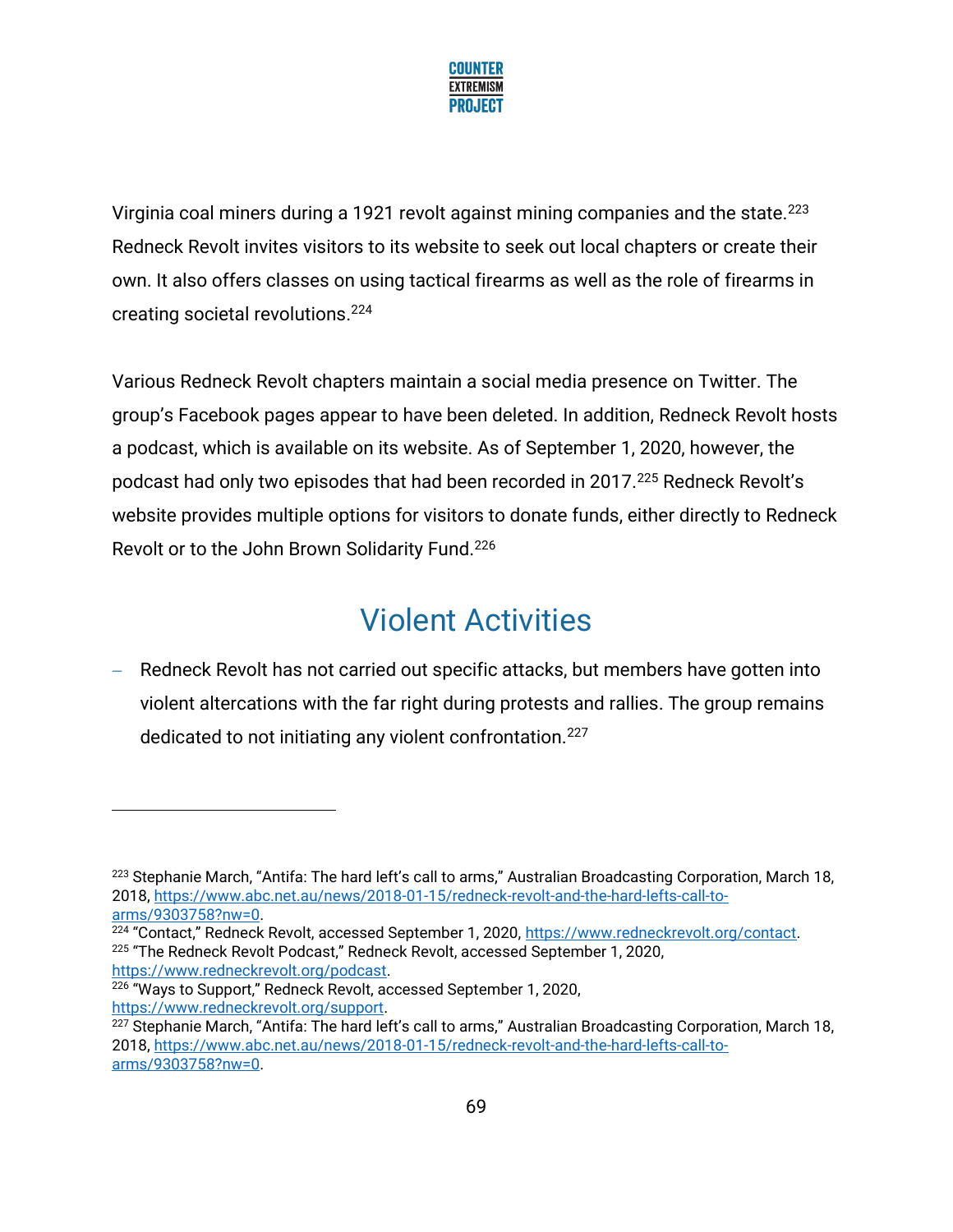

## Rhetoric

## − Jeremy Beck, Redneck Revolt member, July 2017:

"If you haven't noticed, we aren't liberals. You know, if you keep going further left, eventually, you go left enough to get your guns back."<sup>228</sup>

### − Facebook ad for a meeting in Durham, North Carolina, 2017:

"Armed self defense is necessary for the survival and relevance of our future organizing in the face of a growing insurgent fascism."<sup>229</sup>

### − Dave Strano, Redneck Revolt founding member, 2009:

"We now live in a country with a huge division between rich and poor. We live with a failed economy. We live in a nearly failed state. The government of the United States has systemically become a monstrous giant of bureaucrats and neo-tyrants. The whole government, every single politician, is part of this corrupt system." 230

## − Dave Strano, Redneck Revolt founding member, 2009:

"The blunt reality is that for the last five hundred years on this continent, white working class people have been used by mostly white rich people to colonize for, kill for, work for, and then better the living standards of those same white rich people, all

 $228$  Cecilia Saixue Watt, "Redneck Revolt: the armed leftwing group that wants to stamp out fascism," Guardian (London), July 11, 2017, [https://www.theguardian.com/us-news/2017/jul/11/redneck-revolt](https://www.theguardian.com/us-news/2017/jul/11/redneck-revolt-guns-anti-racism-fascism-far-left)[guns-anti-racism-fascism-far-left.](https://www.theguardian.com/us-news/2017/jul/11/redneck-revolt-guns-anti-racism-fascism-far-left)

<sup>&</sup>lt;sup>229</sup> Virginia Bridges, "They're leftists with guns. Meet the Redneck Revolt," Herald-Sun, September 1, 2017, [https://www.heraldsun.com/news/local/counties/durham-county/article170840742.html.](https://www.heraldsun.com/news/local/counties/durham-county/article170840742.html)

<sup>&</sup>lt;sup>230</sup> Dave Strano, "Of Tea Parties and Patriots: Liberty for Who?," The Anarchist Library, 2009, [https://theanarchistlibrary.org/library/dave-strano-of-tea-parties-and-patriots-liberty-for-who.](https://theanarchistlibrary.org/library/dave-strano-of-tea-parties-and-patriots-liberty-for-who)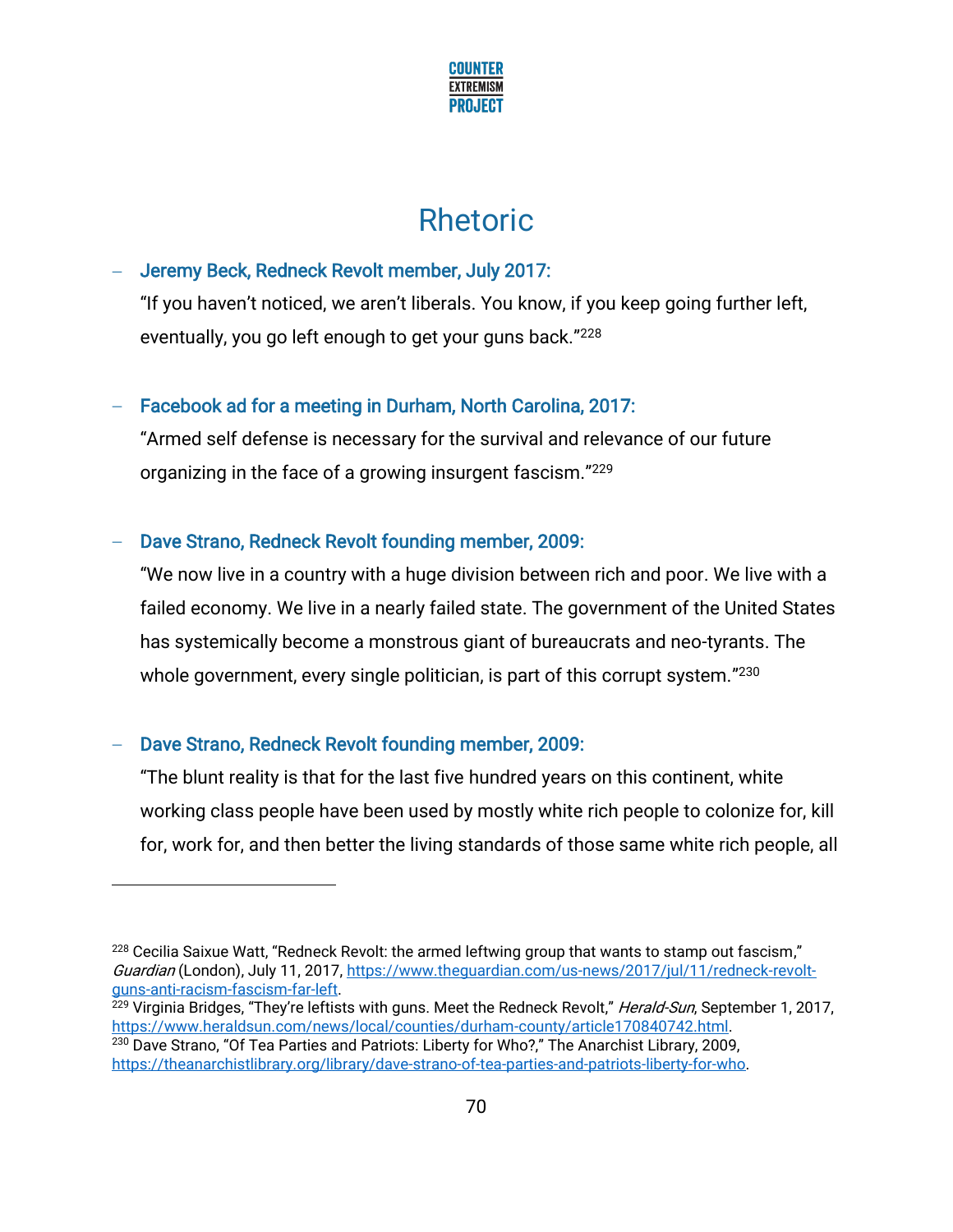

the while sacrificing our own needs, wants, aspirations, and even lives. It really is as simple as that. No one denies the history of what has happened at working people's expenses. Wars, poverty, homelessness, wage slavery... these are all ills created by someone, and perpetuated by us... the same workers who suffer these ills.

"For some five centuries we've been used by the rich among our own race to promote their agenda and suffered because of it. Yet, somehow, we've still been convinced that it is in our interests to protect the rights of the rich to own as much property as they can, to protect the right of the rich to even exist, to protect these same rich people who would just as soon see us die for their benefit."<sup>231</sup>

### − Redneck Revolt Organizing Principles, undated:

"Police, prisons, courts, artificial borders, and other systems of social control only exist to serve the rich. The nation-state project came into existence to protect the propertied classes and keep us working people poor and without power, often using varying types of standing armies to enforce laws which disproportionately impact the poor." 232

### − Redneck Revolt Organizing Principles, undated:

"Capitalism is an economic system that methodically keeps the vast majority of people in the world impoverished while they labor to enrich a small minority of

<sup>&</sup>lt;sup>231</sup> Dave Strano, "Of Tea Parties and Patriots: Liberty for Who?," The Anarchist Library, 2009, [https://theanarchistlibrary.org/library/dave-strano-of-tea-parties-and-patriots-liberty-for-who.](https://theanarchistlibrary.org/library/dave-strano-of-tea-parties-and-patriots-liberty-for-who) <sup>232</sup> "Redneck Revolt Organizing Principles," Redneck Revolt, accessed September 1, 2020, [https://www.redneckrevolt.org/principles.](https://www.redneckrevolt.org/principles)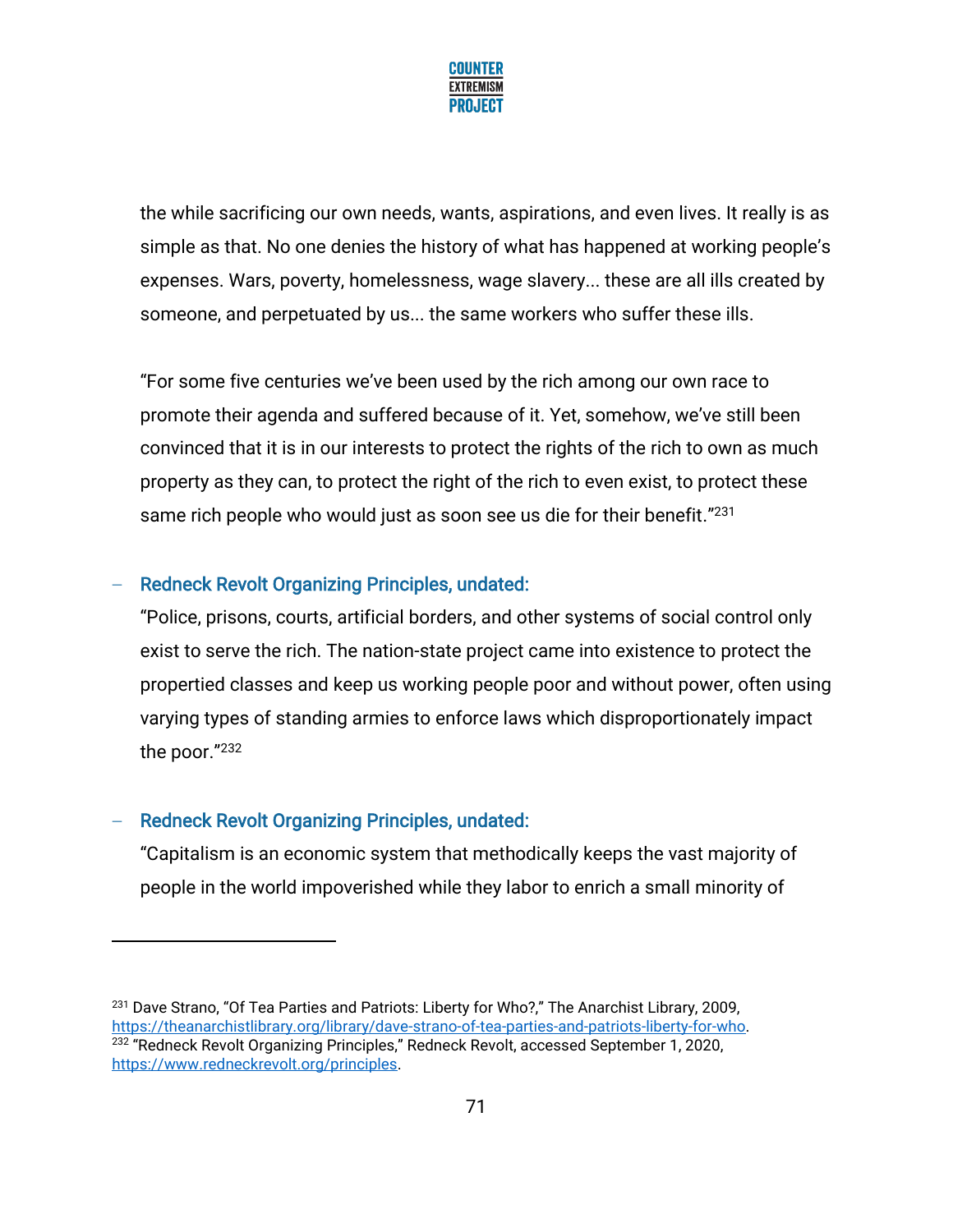

people. Since the very first arrivals of European settlers in what is now called the United States, the propertied classes established a serving class to maintain their power, and systematically murdered the native folks of this land for resisting their claim to ownership. We have nothing to gain by maintaining an allegiance to an economic system that has destroyed much of the natural world, committed countless acts of genocide, and ravaged our communities and natural resources in the name of profit." 233

#### − Redneck Revolt Organizing Principles, undated:

"Our struggle against patriarchy is central to our struggle against capitalism and the nation-state. Just as the white working class has benefited from white supremacy, many men (especially those who are not trans) have benefited from patriarchy. Patriarchy benefits the rich by controlling those who labor for them and dividing the people against one another. Traditional "women's work," despite its importance to families and communities, is devalued in our society. The police and courts exist to protect the rich and powerful, not the people, and they are unable to provide justice for the victims of gender-based violence... and in fact often inflict the same violence themselves." 234

### − Redneck Revolt Organizing Principles, undated:

"We are not pacifists. Redneck Revolt believes in using any and all means at our

<sup>&</sup>lt;sup>233</sup> "Redneck Revolt Organizing Principles," Redneck Revolt, accessed September 1, 2020, [https://www.redneckrevolt.org/principles.](https://www.redneckrevolt.org/principles)

<sup>&</sup>lt;sup>234</sup> "Redneck Revolt Organizing Principles," Redneck Revolt, accessed September 1, 2020, [https://www.redneckrevolt.org/principles.](https://www.redneckrevolt.org/principles)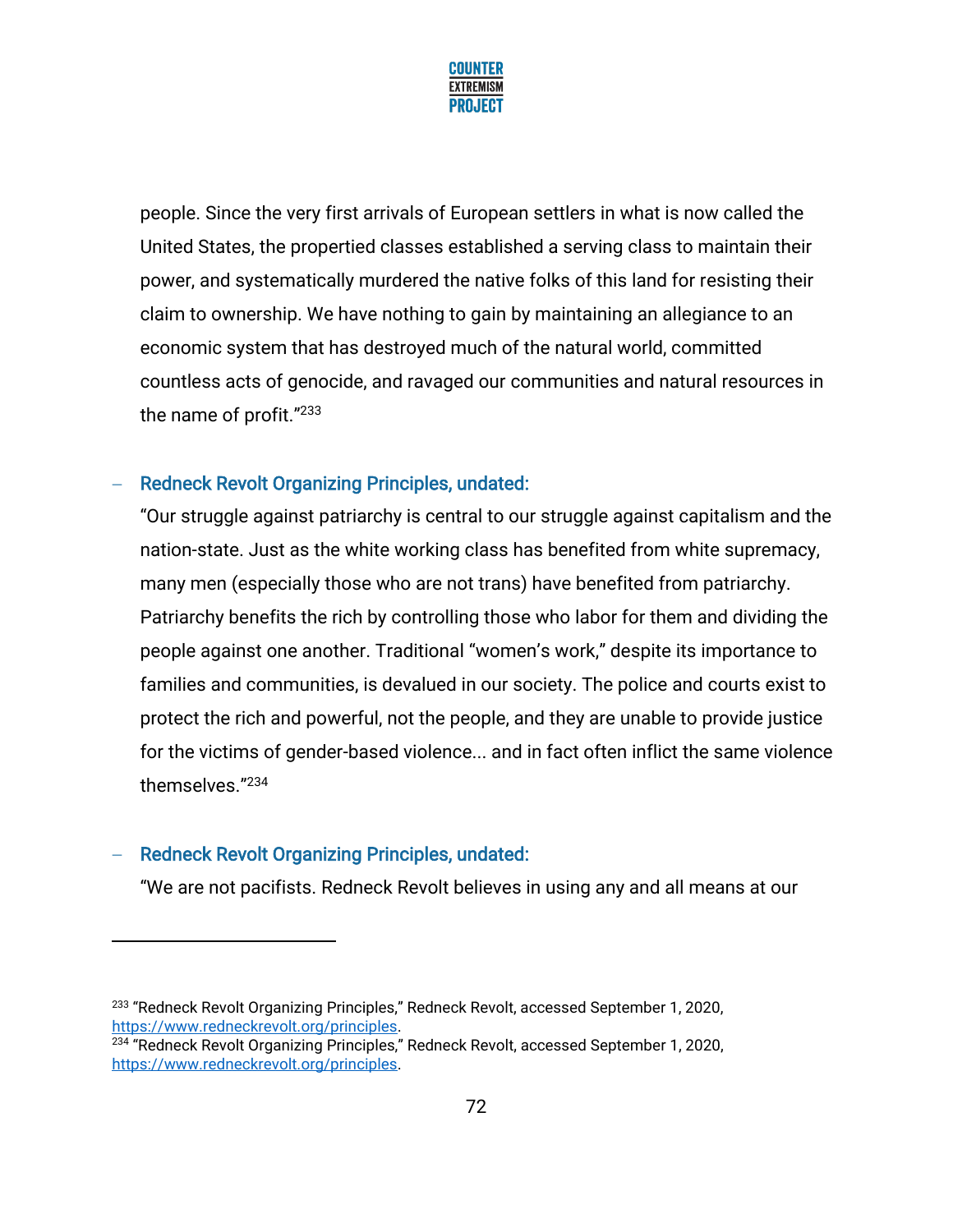

disposal to gain our freedom and true liberty, provided those methods do not violate our basic humanity or integrity. We believe in the inherit right of every individual and community to defend themselves from those who exploit or oppress them." 235

#### − Redneck Revolt Organizing Principles, undated:

"We believe in the need for revolution. Redneck Revolt believes that there will have to be a complete restructuring of society to provide for the survival and liberty of all people. We will fight for the end of predatory exploitation of our communities, and the creation of a world where no one is without food, shelter, water, or any other means of survival." 236

#### − Redneck Revolt homepage, undated:

"We need real formulated responses for the upsurge in reactionary and racist violence. We need armed community defense programs in every community. We need to be ready to rapidly respond to the armed right wing threat that menaces our communities. We need to stop being reactionaries when it comes to the topic of armed defense. We are approaching truly dangerous times. Will we be ready?"<sup>237</sup>

<sup>235</sup> "Redneck Revolt Organizing Principles," Redneck Revolt, accessed September 1, 2020, [https://www.redneckrevolt.org/principles.](https://www.redneckrevolt.org/principles)

<sup>&</sup>lt;sup>236</sup> "Redneck Revolt Organizing Principles," Redneck Revolt, accessed September 1, 2020, [https://www.redneckrevolt.org/principles.](https://www.redneckrevolt.org/principles)

<sup>237</sup> Redneck Revolt, homepage, accessed September 1, 2020, [https://www.redneckrevolt.org/.](https://www.redneckrevolt.org/)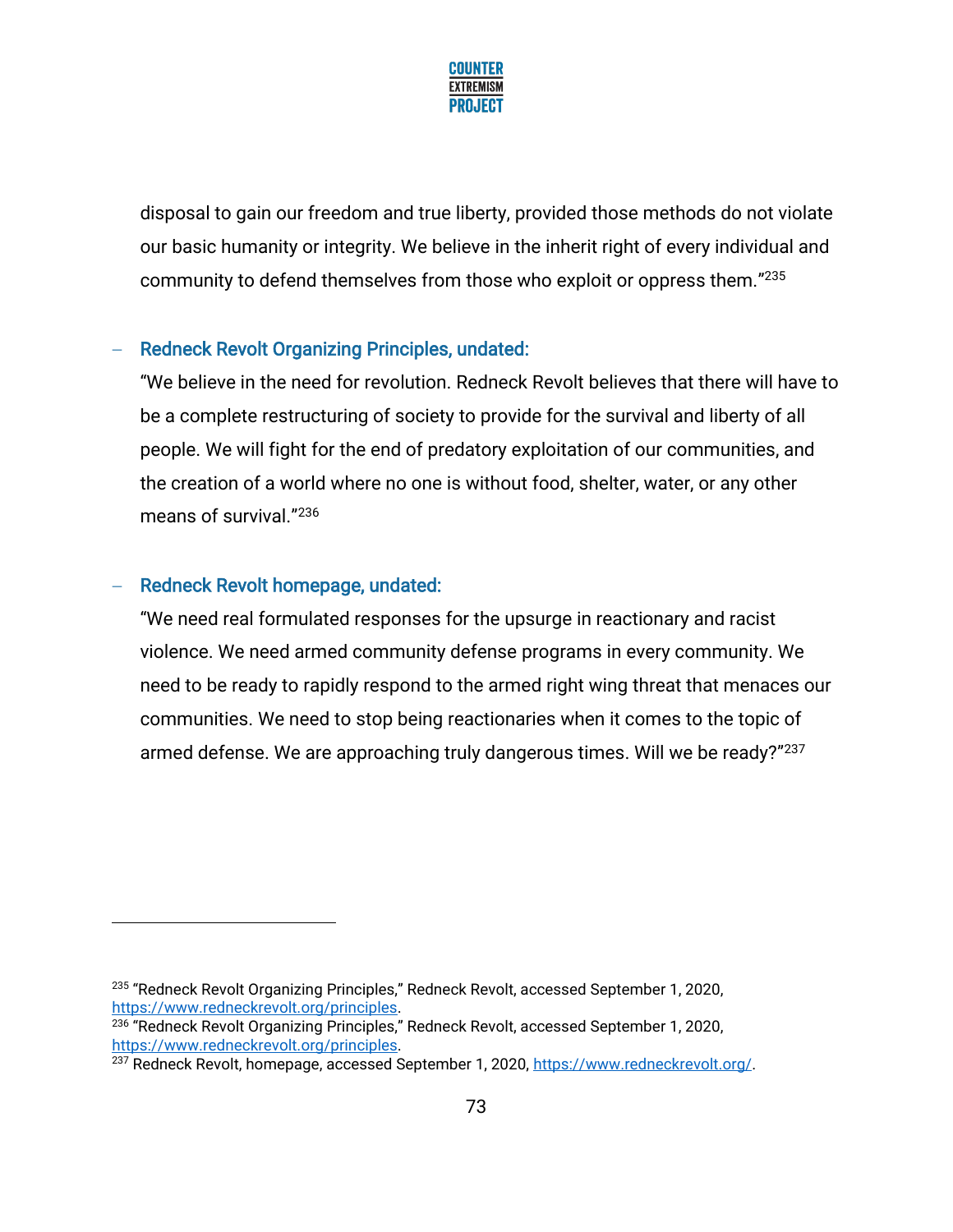



## Youth Liberation Front

Base of Operations: The YLF is based in the Pacific Northwest region with chapters throughout Washington and Oregon.<sup>238</sup> The group also has chapters in Florida, California, and the Carolinas.<sup>239</sup> Website:<https://pnwylf.noblogs.org/>

Social Media Presence: [Twitter \(Pacific Northwest YLF\),](https://twitter.com/PNWYLF?ref_src=twsrc%5Egoogle%7Ctwcamp%5Eserp%7Ctwgr%5Eauthor) [Twitter \(Youth](https://twitter.com/seattleYLF)  [Liberation Front Seattle Division\),](https://twitter.com/seattleYLF) [Twitter \(NorCal YLF\),](https://twitter.com/norcalylf) [Twitter \(Carolina](https://twitter.com/CarolinaYlf)  [YLF\),](https://twitter.com/CarolinaYlf) [Twitter \(Bay Area YLF\),](https://twitter.com/BayYlf) [Twitter \(Ft. Lauderdale YLF\),](https://twitter.com/fla_ylf) [Mastadon](https://kolektiva.social/@PNWYLF)  Leadership: YLF is made up of independent, leaderless cells. The leaders of these cells remain anonymous.<sup>240</sup>

Membership Size and Relevance: YLF does not maintain public membership records. Each chapter acts independently. As of October 2, 2020, PNW YLF had 274 followers on Mastadon<sup>241</sup> and 36,300 followers

<sup>238</sup> "Chapters, PNW Youth Liberation Front, accessed September 21, 2020, [https://pnwylf.noblogs.org/chapters/.](https://pnwylf.noblogs.org/chapters/)

<sup>&</sup>lt;sup>239</sup> NorCal YLF, Twitter account, accessed September 25, 2020, [https://twitter.com/norcalylf;](https://twitter.com/norcalylf) Carolina YLF, Twitter account, accessed September 25, 2020, [https://twitter.com/CarolinaYlf;](https://twitter.com/CarolinaYlf) Bay Area YLF Twitter account, accessed September 25, 2020, [https://twitter.com/BayYlf;](https://twitter.com/BayYlf) Ft. Lauderdale YLF, Twitter account, accessed September 25, 2020, [https://twitter.com/fla\\_ylf.](https://twitter.com/fla_ylf)

<sup>&</sup>lt;sup>240</sup> Hal Bernton, "Meet the Youth Liberation Front behind a militant marathon of Portland protests," Seattle Times, July 12, 2020, [https://www.seattletimes.com/seattle-news/meet-the-youth-liberation-front-the](https://www.seattletimes.com/seattle-news/meet-the-youth-liberation-front-the-militant-group-promoting-a-marathon-of-angry-portland-protests/)[militant-group-promoting-a-marathon-of-angry-portland-protests/.](https://www.seattletimes.com/seattle-news/meet-the-youth-liberation-front-the-militant-group-promoting-a-marathon-of-angry-portland-protests/)

<sup>&</sup>lt;sup>241</sup> PNW Youth Liberation Front, Mastadon account, accessed October 2, 2020, [https://kolektiva.social/@PNWYLF.](https://kolektiva.social/@PNWYLF)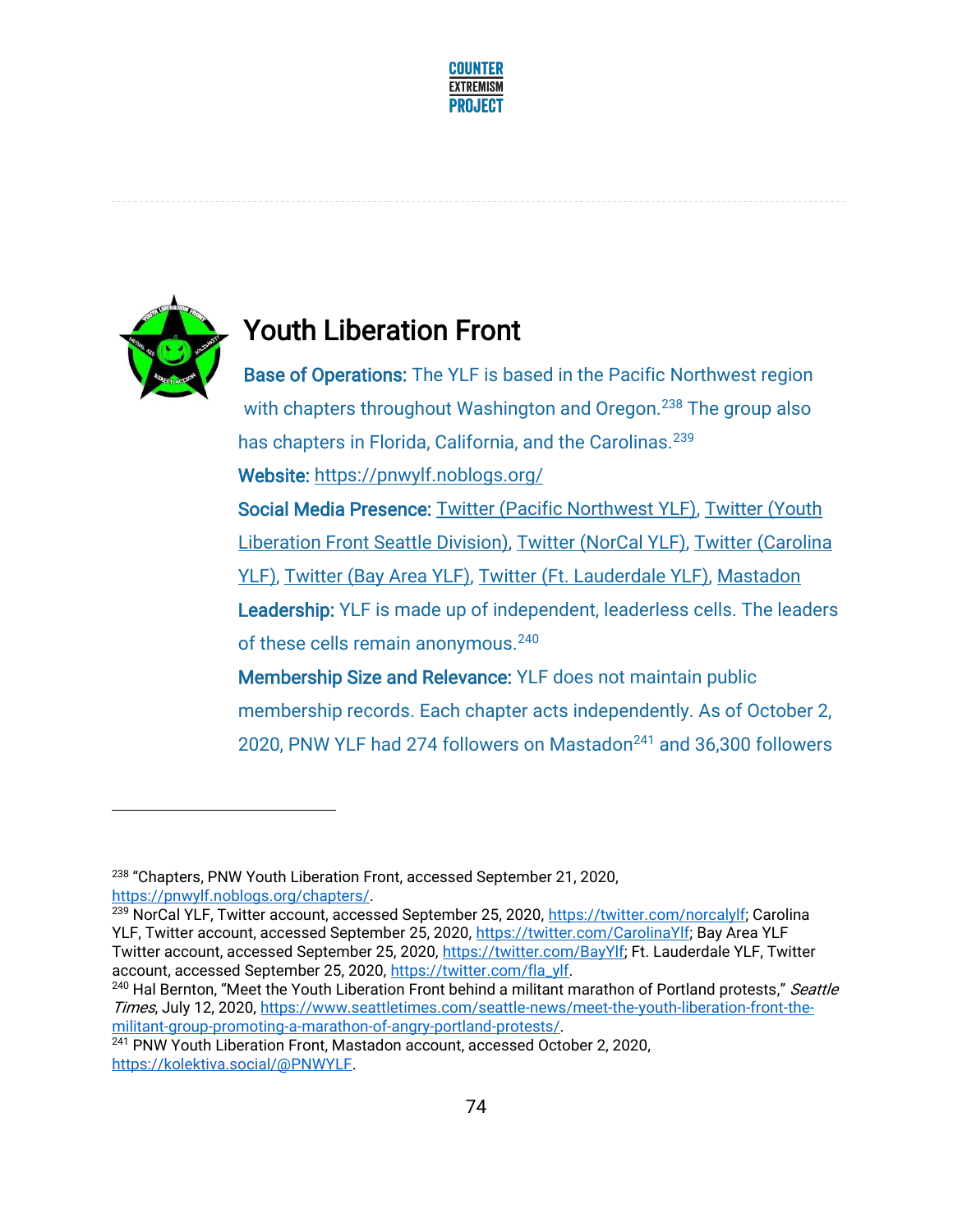

on Twitter.<sup>242</sup> As of that same date, a Twitter account belonging to the Seattle Division had 5,782 followers and had been temporarily restricted but remained online.<sup>243</sup> The NorCal YLF had 744 followers,<sup>244</sup> while the Carolina YLF had 166 followers,<sup>245</sup> the Bay Area YLF had 276 followers,<sup>246</sup> and the Fort Lauderdale chapter had 223 followers.<sup>247</sup>

The Youth Liberation Front (YLF) is a self-described "decentralized network of autonomous youth collectives dedicated to direct action towards total liberation…."<sup>248</sup> YLF describes itself as part of the umbrella of "anarchist projects" online. <sup>249</sup> YLF social media accounts call for attendance at rallies and protests against symbols of authority. These accounts also provide suggestions on how to prepare for protests.<sup>250</sup> YLF groups began to emerge on social media in 2018 but gained greater prominence in 2020 with

[https://twitter.com/fla\\_ylf.](https://twitter.com/fla_ylf)

<sup>242</sup> PNW Youth Liberation Front, Twitter account, accessed October 2, 2020, [https://twitter.com/PNWYLF.](https://twitter.com/PNWYLF) <sup>243</sup> Youth Liberation Front Seattle Division, Twitter account, accessed October 2, 2020, [https://twitter.com/seattleYLF.](https://twitter.com/seattleYLF)

<sup>244</sup> NorCal Youth Liberation Front, Twitter account, accessed October 2, 2020, [https://twitter.com/norcalylf.](https://twitter.com/norcalylf)

<sup>245</sup> Carolina YLF, Twitter account, accessed October 2, 2020, [https://twitter.com/CarolinaYlf.](https://twitter.com/CarolinaYlf)

<sup>&</sup>lt;sup>246</sup> Bay Area YLF, Twitter account, accessed October 2, 2020, https://twitter.com/BayYlf. <sup>247</sup> Ft. Lauderdale Youth Liberation Front, Twitter account, accessed October 2, 2020,

<sup>248</sup> "About," PNW Youth Liberation Front, accessed September 21, 2020, [https://pnwylf.noblogs.org/about/.](https://pnwylf.noblogs.org/about/) 

<sup>&</sup>lt;sup>249</sup> PNW Youth Liberation Front, Mastadon post, September 22, 2020, 1:21 p.m., [https://kolektiva.social/@PNWYLF/104909721208356199.](https://kolektiva.social/@PNWYLF/104909721208356199)

<sup>250</sup> PNW Youth Liberation Front, Twitter account, accessed September 25, 2020, [https://twitter.com/PNWYLF;](https://twitter.com/PNWYLF) NorCal YLF, Twitter account, accessed September 25, 2020, [https://twitter.com/norcalylf;](https://twitter.com/norcalylf) Carolina YLF, Twitter account, accessed September 25, 2020, [https://twitter.com/CarolinaYlf;](https://twitter.com/CarolinaYlf) Bay Area YLF Twitter account, accessed September 25, 2020, [https://twitter.com/BayYlf;](https://twitter.com/BayYlf) Ft. Lauderdale YLF, Twitter account, accessed September 25, 2020, [https://twitter.com/fla\\_ylf.](https://twitter.com/fla_ylf)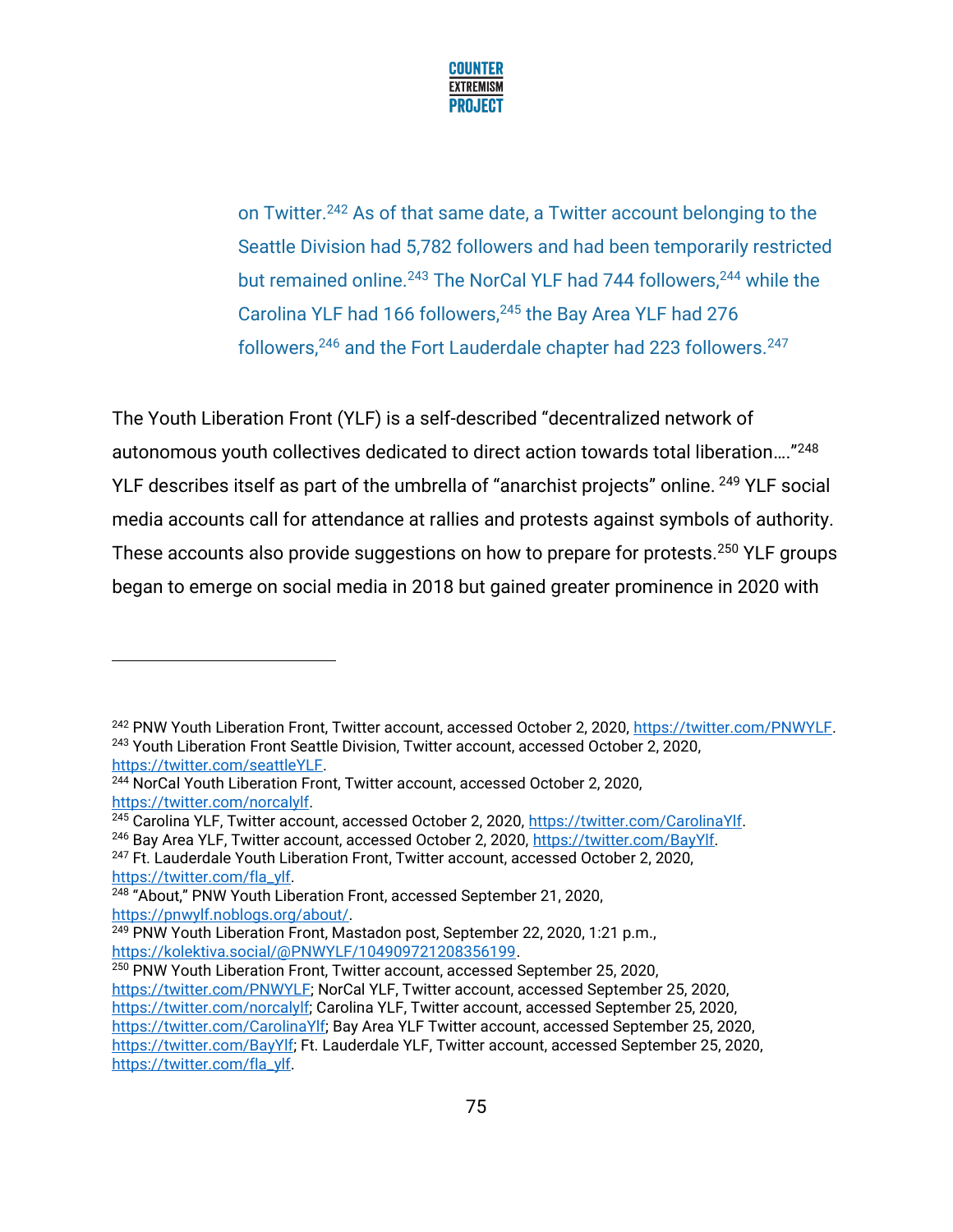

the spread of nationwide protests against police brutality and racial inequality.<sup>251</sup> YLF has at least seven affiliates across the country, all of which act independently of each other.<sup>252</sup> While YLF groups only loosely connected, a common denomination among them is their call for "direct action" in pursuit of their goal of tearing down the allegedly racist and inequitable political and capitalist systems.<sup>253</sup>

YLF is declaredly anti-fascist and anti-capitalist. Members who have spoken to media remain anonymous. During these interviews, they have declared YLF's belief that the current political system is broken and needs to be replaced rather than reformed. The nationwide protests that erupted after the May 25, 2020, death of George Floyd in police custody reportedly provided YLF with a recruitment boost over social media.<sup>254</sup> YLF

<sup>253</sup> PNW Youth Liberation Front, Twitter account, accessed September 25, 2020,

[https://twitter.com/PNWYLF;](https://twitter.com/PNWYLF) NorCal YLF, Twitter account, accessed September 25, 2020,

[https://twitter.com/norcalylf;](https://twitter.com/norcalylf) Carolina YLF, Twitter account, accessed September 25, 2020,

<sup>&</sup>lt;sup>251</sup> Hal Bernton, "Meet the Youth Liberation Front behind a militant marathon of Portland protests," Seattle Times, July 12, 2020, [https://www.seattletimes.com/seattle-news/meet-the-youth-liberation-front-the](https://www.seattletimes.com/seattle-news/meet-the-youth-liberation-front-the-militant-group-promoting-a-marathon-of-angry-portland-protests/)[militant-group-promoting-a-marathon-of-angry-portland-protests/.](https://www.seattletimes.com/seattle-news/meet-the-youth-liberation-front-the-militant-group-promoting-a-marathon-of-angry-portland-protests/)

<sup>252</sup> "About," PNW Youth Liberation Front, accessed September 21, 2020,

[https://pnwylf.noblogs.org/about/;](https://pnwylf.noblogs.org/about/) NorCal YLF, Twitter account, accessed September 25, 2020, [https://twitter.com/norcalylf;](https://twitter.com/norcalylf) Carolina YLF, Twitter account, accessed September 25, 2020, [https://twitter.com/CarolinaYlf;](https://twitter.com/CarolinaYlf) Bay Area YLF Twitter account, accessed September 25, 2020, [https://twitter.com/BayYlf;](https://twitter.com/BayYlf) Ft. Lauderdale YLF, Twitter account, accessed September 25, 2020, [https://twitter.com/fla\\_ylf.](https://twitter.com/fla_ylf)

[https://twitter.com/CarolinaYlf;](https://twitter.com/CarolinaYlf) Bay Area YLF Twitter account, accessed September 25, 2020, [https://twitter.com/BayYlf;](https://twitter.com/BayYlf) Ft. Lauderdale YLF, Twitter account, accessed September 25, 2020, [https://twitter.com/fla\\_ylf.](https://twitter.com/fla_ylf)

<sup>&</sup>lt;sup>254</sup> Hal Bernton, "Meet the Youth Liberation Front behind a militant marathon of Portland protests," Seattle Times, July 12, 2020, [https://www.seattletimes.com/seattle-news/meet-the-youth-liberation-front-the](https://www.seattletimes.com/seattle-news/meet-the-youth-liberation-front-the-militant-group-promoting-a-marathon-of-angry-portland-protests/)[militant-group-promoting-a-marathon-of-angry-portland-protests/.](https://www.seattletimes.com/seattle-news/meet-the-youth-liberation-front-the-militant-group-promoting-a-marathon-of-angry-portland-protests/)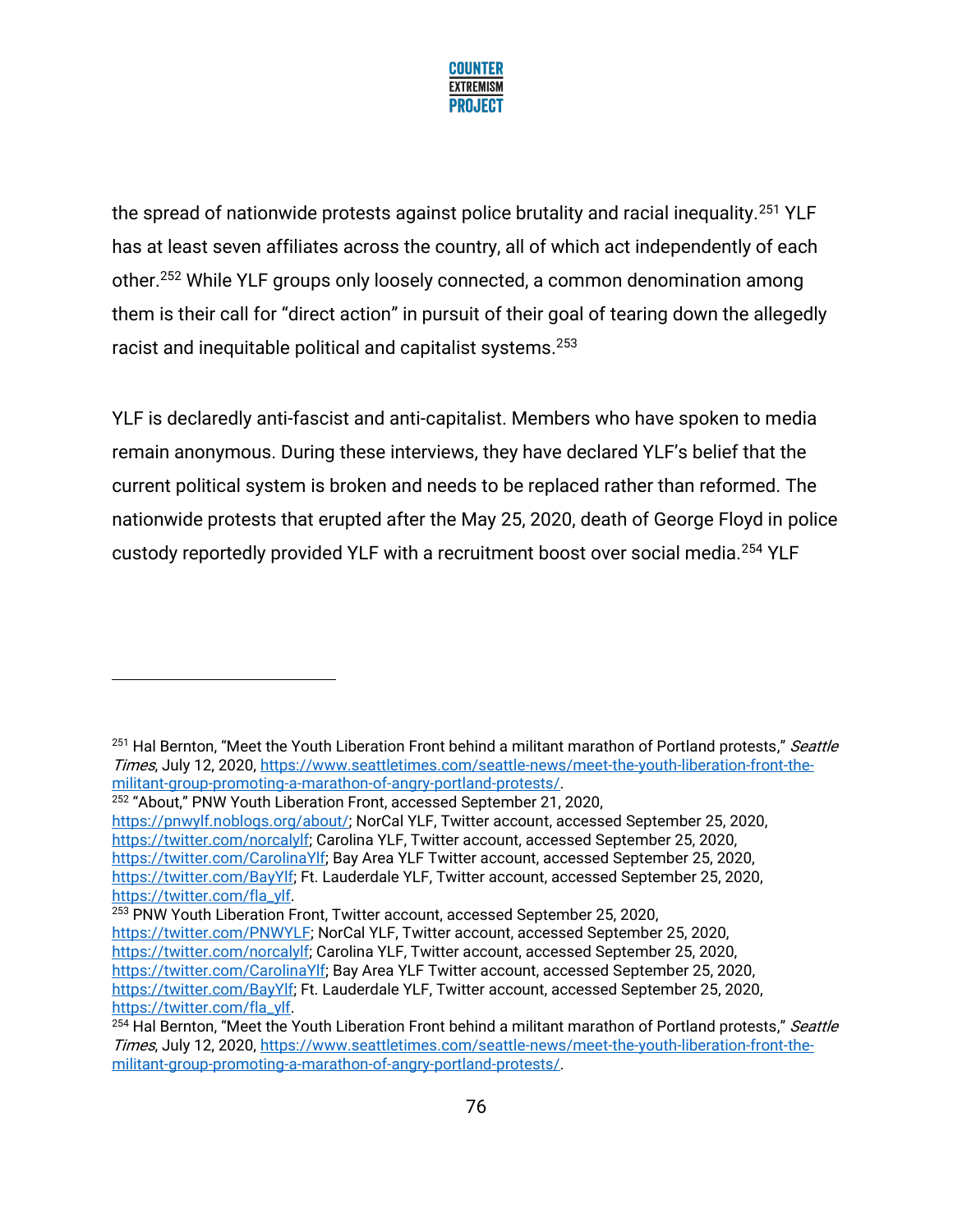

propaganda declares "the time for discussing reform is over," and calls for "full abolition for our communities to be safe and free from rampant police terror."<sup>255</sup>

# Recruitment and Propaganda

YLF claims to be a network of "loosely connected autonomous groups of kids" fighting against fascism, the state, and capitalism.<sup>256</sup> PNW YLF encourages visitors to its Twitter page to find "some other kids and form your own affinity group," suggesting that there is no formal process for creating YLF affiliate chapters.<sup>257</sup> Per its name, YLF targets youth for recruitment. The operator of the PNW YLF Twitter account admitted in a September 30, 2020, post to being a current high school student.<sup>258</sup>

The YLF utilizes a black flag in its imagery to symbolize anarchy.<sup>259</sup> YLF chapters are active on social media, particularly Twitter. Twitter temporarily suspended the PNW YLF

[https://twitter.com/PNWYLF/status/1311165012573118464.](https://twitter.com/PNWYLF/status/1311165012573118464)

<sup>257</sup> PNW Youth Liberation Front, Twitter post, September 30, 2020, 12:44 a.m., [https://twitter.com/PNWYLF/status/1311165012573118464.](https://twitter.com/PNWYLF/status/1311165012573118464)

<sup>258</sup> PNW Youth Liberation Front, Twitter post, September 30, 2020, 1:50 a.m., [https://twitter.com/PNWYLF/status/1311181556426313728.](https://twitter.com/PNWYLF/status/1311181556426313728)

<sup>255</sup> "July 25th: Call For A Day Of Action In Solidarity With Portland & Against The Federal Invasion," PNW Youth Liberation Front, July 23, 2020[, https://pnwylf.noblogs.org/post/2020/07/23/july-25th-call-for-a](https://pnwylf.noblogs.org/post/2020/07/23/july-25th-call-for-a-day-of-action/)[day-of-action/.](https://pnwylf.noblogs.org/post/2020/07/23/july-25th-call-for-a-day-of-action/)

<sup>256</sup> PNW Youth Liberation Front, Twitter post, September 30, 2020, 12:44 a.m.,

<sup>&</sup>lt;sup>259</sup> K. Rambo, "Who is the PNW Youth Liberation Front at the center of recent Portland protests," Oregon Live, June 2, 2020, [https://www.oregonlive.com/news/2020/06/who-is-the-pnw-youth-liberation-front-at](https://www.oregonlive.com/news/2020/06/who-is-the-pnw-youth-liberation-front-at-the-center-of-recent-portland-protests.html)[the-center-of-recent-portland-protests.html.](https://www.oregonlive.com/news/2020/06/who-is-the-pnw-youth-liberation-front-at-the-center-of-recent-portland-protests.html)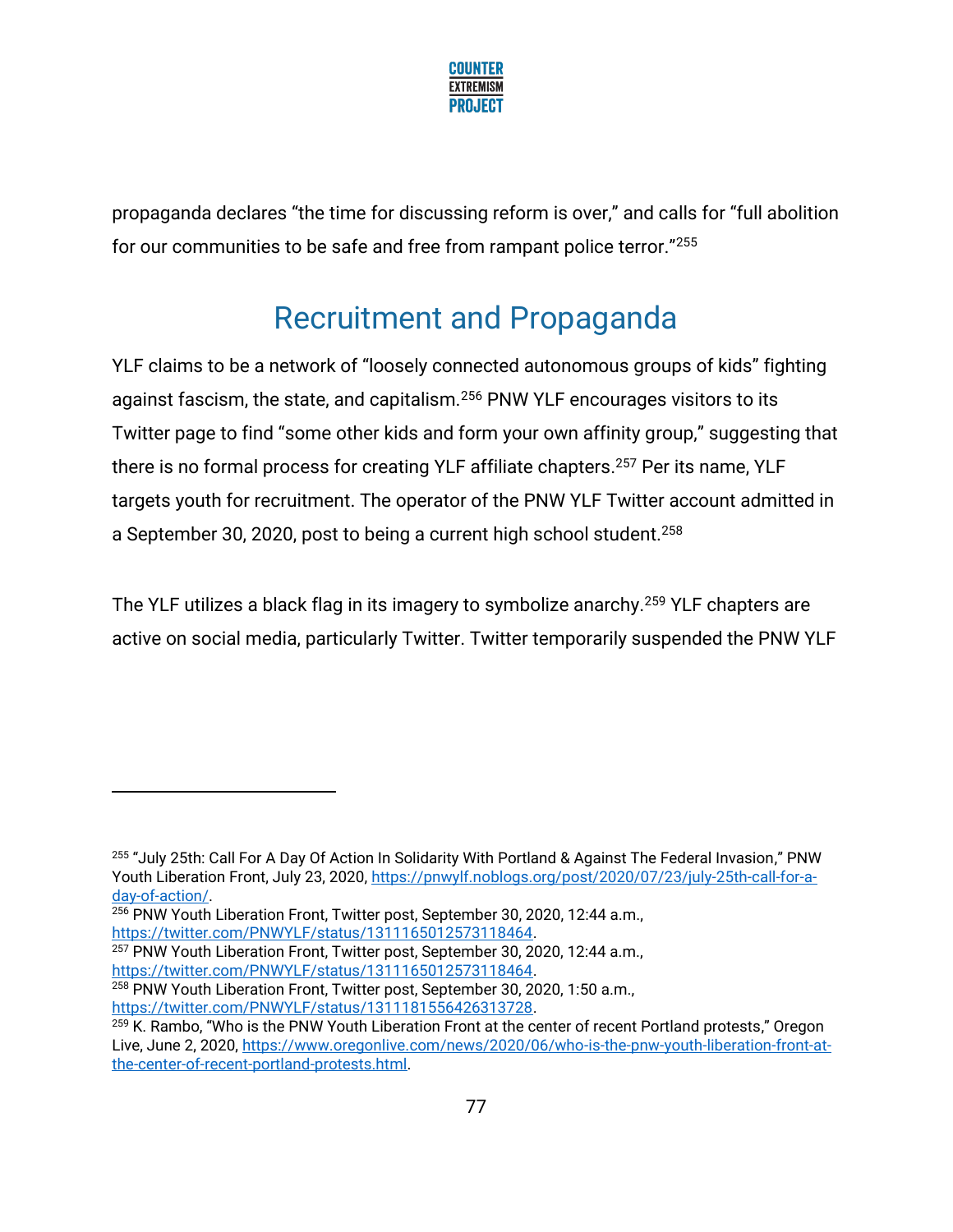

in September 2020, which led the group to create an account on the anarchist social media forum Mastadon.<sup>260</sup>

# Violent Activities

− YLF has not be linked to specific violent attacks.

# Rhetoric

#### − PNW YLF, Tweet, September 26, 2020:

"Great to see Portland show up today to oppose some piss babies, and the level of support infrastructure that folks built was fantastic. The day isn't over and the threat from vacationing chuds continues. Stick with your crew, be alert and stay dangerous. See ya in the streets!Black heart."<sup>261</sup>

### − PNW YLF, Mastadon post, September 22, 2020:

"Expect us to use this platform and other alternative media platforms more and more frequently, as anarchist projects continue to be censored from corporate social media." 262

<sup>260</sup> NorCal Youth Liberation Front, Twitter post, September 22, 2020, 5:27 p.m., [https://twitter.com/norcalylf/status/1308518218768678912;](https://twitter.com/norcalylf/status/1308518218768678912) PNW Youth Liberation Front, Mastadon post, September 22, 2020, 1:21 p.m.[, https://kolektiva.social/@PNWYLF/104909721208356199.](https://kolektiva.social/@PNWYLF/104909721208356199) <sup>261</sup> PNW Youth Liberation Front, Twitter post, September 26, 2020, 11:59 p.m., [https://twitter.com/PNWYLF/status/1310066570333487105.](https://twitter.com/PNWYLF/status/1310066570333487105)

<sup>262</sup> PNW Youth Liberation Front, Mastadon post, September 22, 2020, 1:21 p.m., [https://kolektiva.social/@PNWYLF/104909721208356199.](https://kolektiva.social/@PNWYLF/104909721208356199)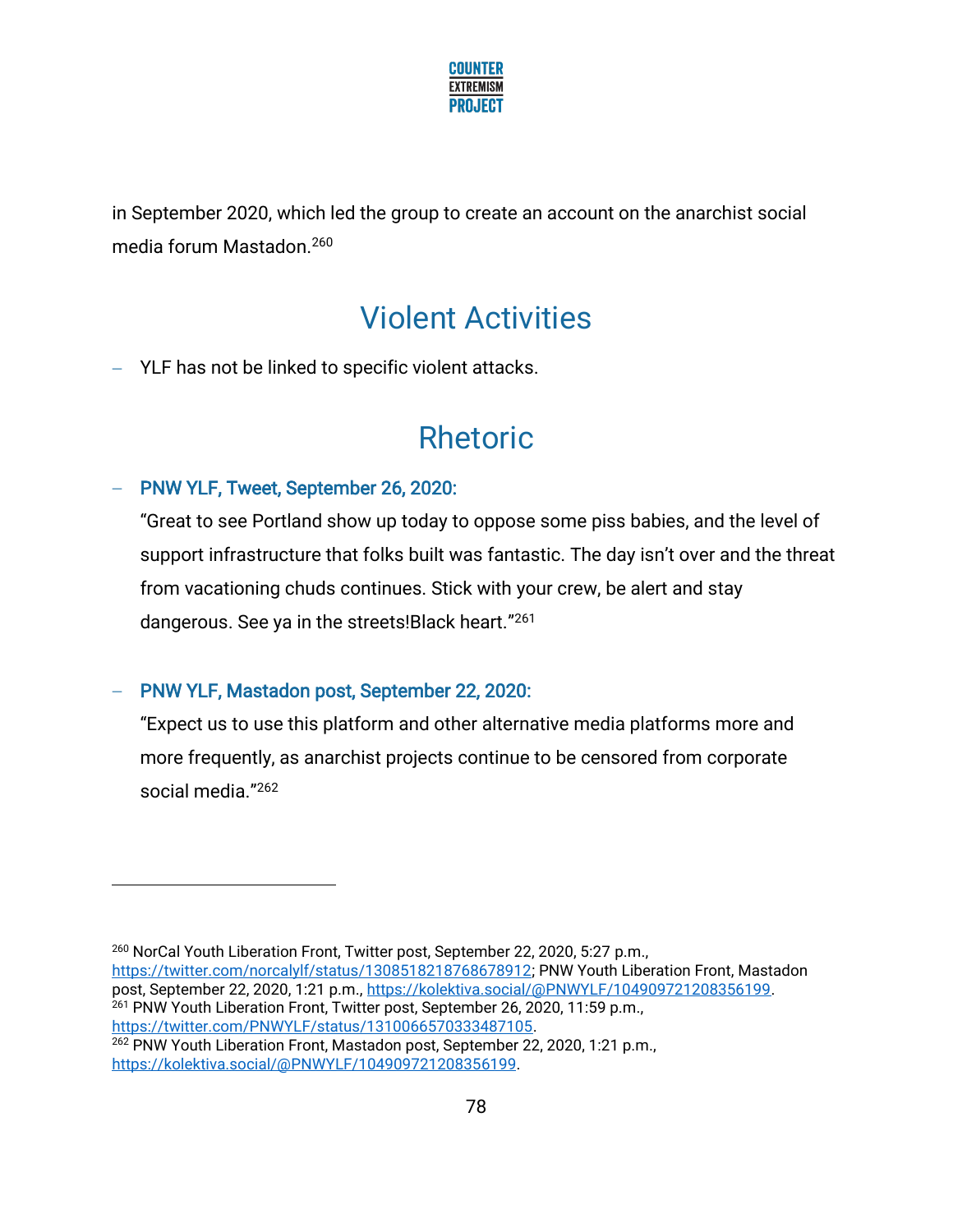

### − PNW YLF, Twitter post, September 19, 2020:

"we'd encourage bringing banners against the US Supreme Court and all other colonizer courts and judges."<sup>263</sup>

### − PNW YLF, Twitter post, September 16, 2020:

"Reduce the prisons to rubble"<sup>264</sup>

## − PNW YLF, Twitter post, September 13, 2020:

"Youth Liberation: Burn the Schools and Destroy the Media! [https://warzonedistro.noblogs.org/post/2017/09/07/youth-liberation-burn-the](https://warzonedistro.noblogs.org/post/2017/09/07/youth-liberation-burn-the-schools-and-destroy-the-media/)[schools-and-destroy-the-media/](https://warzonedistro.noblogs.org/post/2017/09/07/youth-liberation-burn-the-schools-and-destroy-the-media/)" 265

## − PNW YLF, Twitter post, September 13, 2020:

"Solidarity with Zoom (and Google Meet, etc.) bombers, DDOSers, and all brave school saboteurs in these trying times" 266

## − PNW YLF, Twitter post, September 6, 2020:

"Surveillance is crucial to extending the reach of the police state; not all the violence of policing is physical. Be real fucking conscious about the line between journalism

<sup>&</sup>lt;sup>263</sup> PNW Youth Liberation Front, Twitter post, September 19, 2020, 3:44 p.m., [https://twitter.com/PNWYLF/status/1307405220541018118.](https://twitter.com/PNWYLF/status/1307405220541018118) <sup>264</sup> PNW Youth Liberation Front, Twitter post, September 16, 2020, 6:28, p.m., [https://twitter.com/PNWYLF/status/1306359249270902787.](https://twitter.com/PNWYLF/status/1306359249270902787) <sup>265</sup> PNW YLF, Twitter post, September 13, 2020, 4:49 p.m., [https://twitter.com/PNWYLF/status/1305247310637461506.](https://twitter.com/PNWYLF/status/1305247310637461506) <sup>266</sup> PNW YLF, Twitter post, September 13, 2020, 3:55 p.m., [https://twitter.com/PNWYLF/status/1305233551164502016.](https://twitter.com/PNWYLF/status/1305233551164502016)